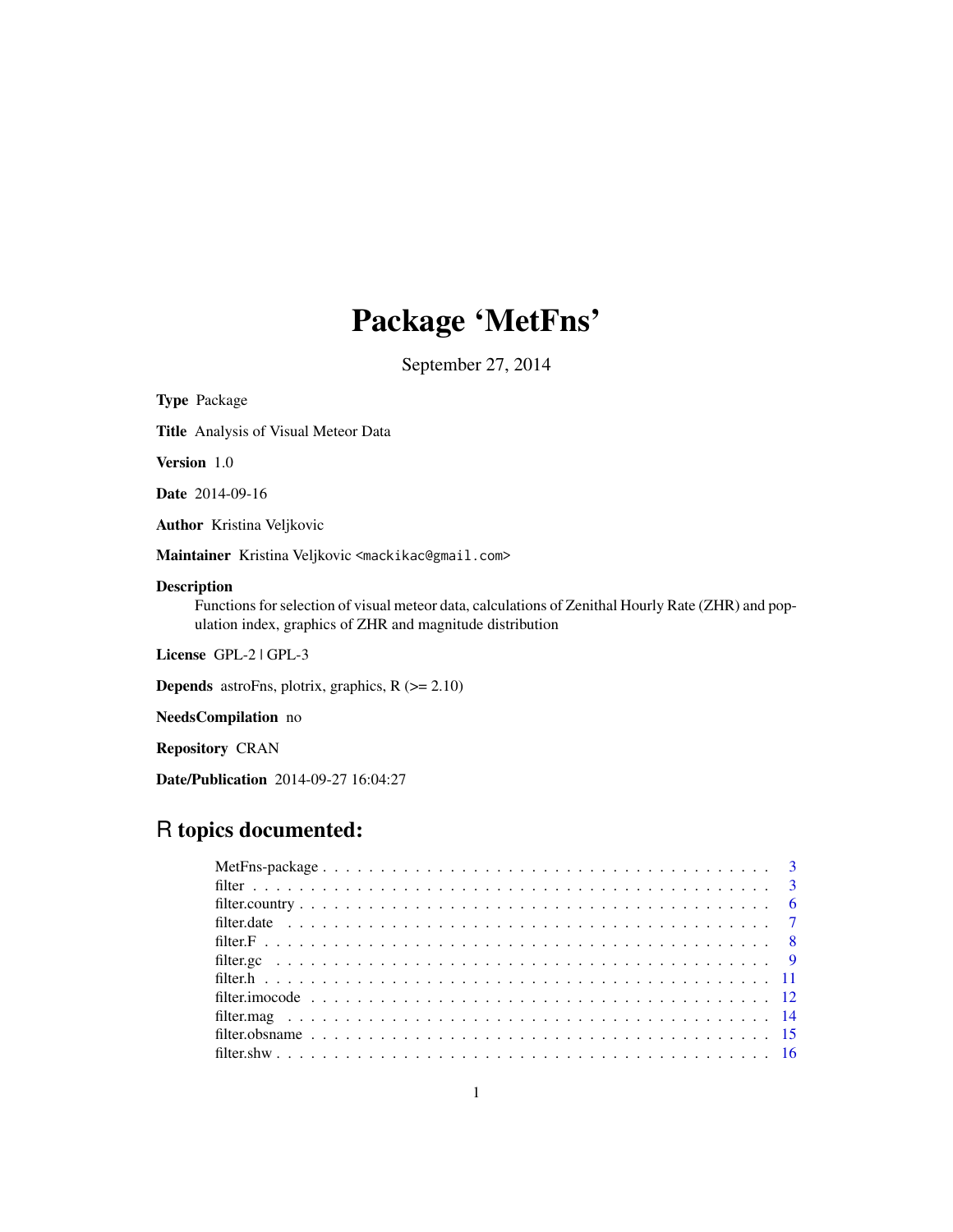|                                                                                                                                                      | 17 |
|------------------------------------------------------------------------------------------------------------------------------------------------------|----|
| filter.sol<br>.<br>$\sim$ $\sim$<br>$\mathbb{R}^2$                                                                                                   | 18 |
| filter.time                                                                                                                                          | 20 |
| filter.totcor<br>$\ddot{\phantom{0}}$                                                                                                                | 21 |
| mag.distr<br>.<br>$\cdot \cdot \cdot$<br>$\ddot{\phantom{a}}$                                                                                        | 22 |
| magn00<br>$\sim$ $\sim$<br>$\overline{a}$<br>$\ddotsc$<br>.<br>$\ddot{\phantom{a}}$<br>$\ddot{\phantom{a}}$                                          | 24 |
| magn01<br>$\ddot{\phantom{a}}$<br>$\ddot{\phantom{a}}$<br>$\ddot{\phantom{a}}$                                                                       | 25 |
| magn04<br>.<br>$\ddot{\phantom{a}}$<br>$\ddot{\phantom{a}}$<br>$\ddot{\phantom{a}}$                                                                  | 26 |
| magn05<br>$\ddot{\phantom{a}}$<br>$\ddot{\phantom{a}}$                                                                                               | 27 |
| magn06<br>$\ddot{\phantom{a}}$<br>$\ddot{\phantom{a}}$<br>$\sim$ $\sim$                                                                              | 29 |
| magn07<br>$\ddot{\phantom{a}}$<br>$\ddot{\phantom{0}}$<br>$\ddotsc$                                                                                  | 30 |
| magn08<br>$\cdot$ $\cdot$ $\cdot$ $\cdot$                                                                                                            | 31 |
| magn09                                                                                                                                               | 32 |
|                                                                                                                                                      | 34 |
| magn10                                                                                                                                               | 35 |
| magn11                                                                                                                                               |    |
| magn <sub>84</sub>                                                                                                                                   | 36 |
| magn86                                                                                                                                               | 37 |
| magn <sub>87</sub>                                                                                                                                   | 39 |
| magn94                                                                                                                                               | 40 |
| magn95                                                                                                                                               | 41 |
| magn97                                                                                                                                               | 42 |
| magn98                                                                                                                                               | 44 |
| magn99                                                                                                                                               | 45 |
| pop.index                                                                                                                                            | 46 |
| radiant.<br>$\sim$                                                                                                                                   | 48 |
| rate00<br>$\mathbf{r}$                                                                                                                               | 50 |
| rate01                                                                                                                                               | 51 |
| rate02<br>$\mathbb{R}^n$<br>$\mathbf{r}$                                                                                                             | 53 |
| rate04                                                                                                                                               | 54 |
| rate05                                                                                                                                               | 55 |
| rate06<br>$\sim$                                                                                                                                     | 57 |
| rate07<br>$\overline{a}$<br>$\mathbf{r}$                                                                                                             | 58 |
| rate08<br>$\mathbf{L}$<br>$\mathbf{r}$<br><u>and a straight and a straight and</u><br>$\ddot{\phantom{0}}$<br>$\ddot{\phantom{0}}$<br>$\mathbb{R}^n$ | 59 |
| rate <sub>09</sub><br>$\ddot{\phantom{a}}$<br>$\overline{a}$<br>$\ddot{\phantom{0}}$<br>$\mathbf{r}$<br>$\ddot{\phantom{a}}$<br>$\mathbf{r}$         | 61 |
| rate10<br>$\mathbf{r}$<br>$\mathbf{L}$<br>$\overline{a}$                                                                                             | 62 |
| rate11<br>$\mathbf{L}$<br>$\overline{a}$<br>$\mathbf{r}$                                                                                             | 63 |
| rate84                                                                                                                                               | 64 |
| rate85<br>$\mathbf{1}$ $\mathbf{1}$ $\mathbf{1}$ $\mathbf{1}$                                                                                        | 66 |
| rate86                                                                                                                                               | 67 |
| rate87<br>$\mathbf{r}$                                                                                                                               | 68 |
| $\overline{a}$<br>$\overline{a}$<br>rate88                                                                                                           | 69 |
| rate89                                                                                                                                               | 71 |
|                                                                                                                                                      |    |
| rate90<br>$\overline{a}$                                                                                                                             | 72 |
| rate91<br>$\mathbf{r}$                                                                                                                               | 73 |
| rate92<br>$\overline{\phantom{a}}$<br>$\sim$<br>$\mathcal{L}$                                                                                        | 75 |
| rate93<br>$\ddot{\phantom{0}}$<br>$\sim$<br>s.                                                                                                       | 76 |
| rate94<br>2.1212<br>$\sim$                                                                                                                           | 77 |
| rate95<br>.                                                                                                                                          | 79 |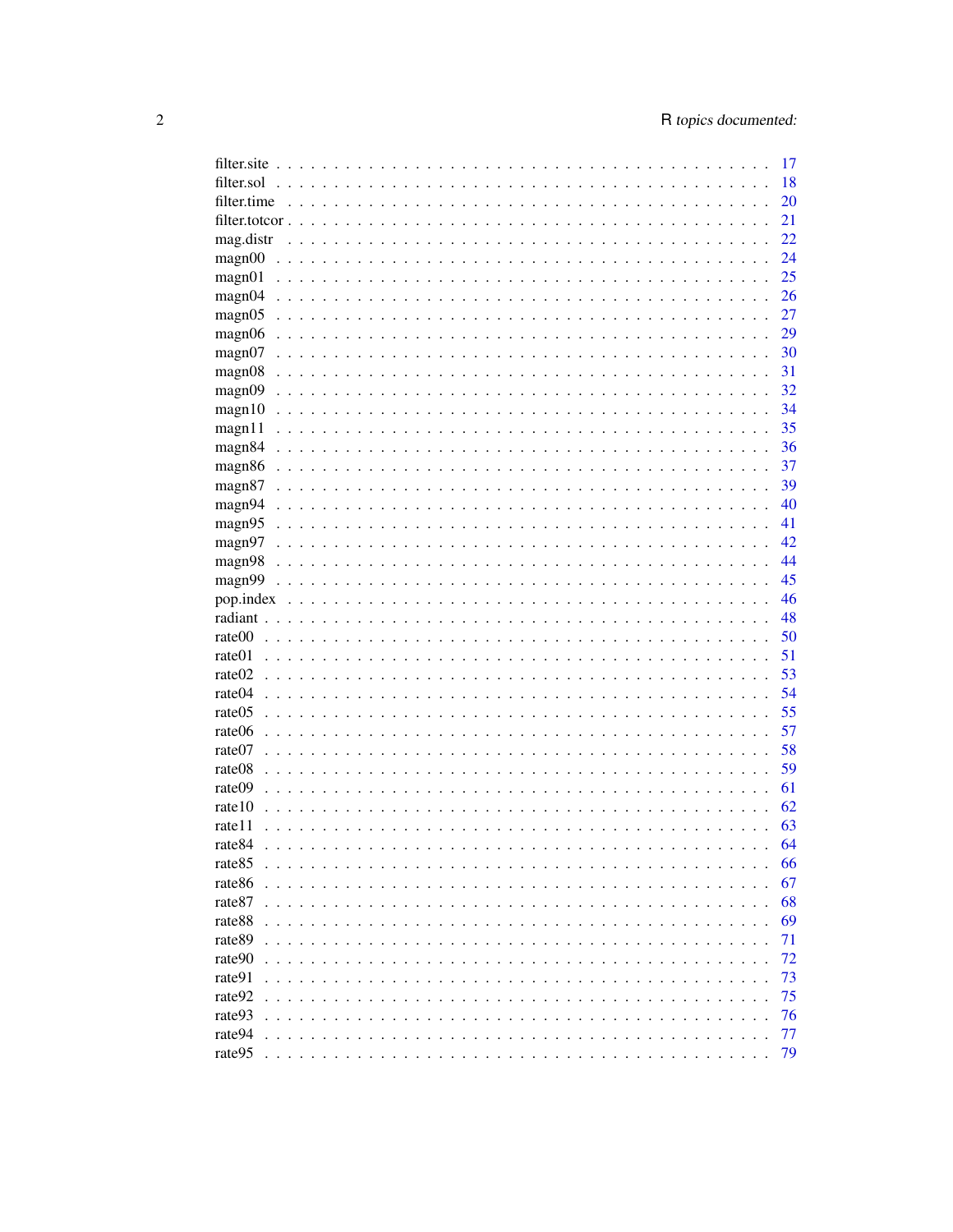<span id="page-2-0"></span>filter 3

| Index |  |  |  |  |  |  |  |  |  |  |  |  |  |  |  |  |  |  |  |  |  |  | 95 |
|-------|--|--|--|--|--|--|--|--|--|--|--|--|--|--|--|--|--|--|--|--|--|--|----|

MetFns-package *Analysis of Visual Meteor Data*

## Description

Visual meteor data, functions for selection of the data, calculations of Zenithal Hourly Rate (ZHR), solar longitude, population index and graphical representation of ZHR and magnitude distribution

## Details

| Package: | MetFns            |
|----------|-------------------|
| Type:    | Package           |
| Version: | 1.0               |
| Date:    | 2014-09-16        |
| License: | $GPL-2$   $GPL-3$ |

## Author(s)

Kristina Veljkovic

Maintainer: Kristina Veljkovic <mackikac@gmail.com>

<span id="page-2-1"></span>filter *Global filter*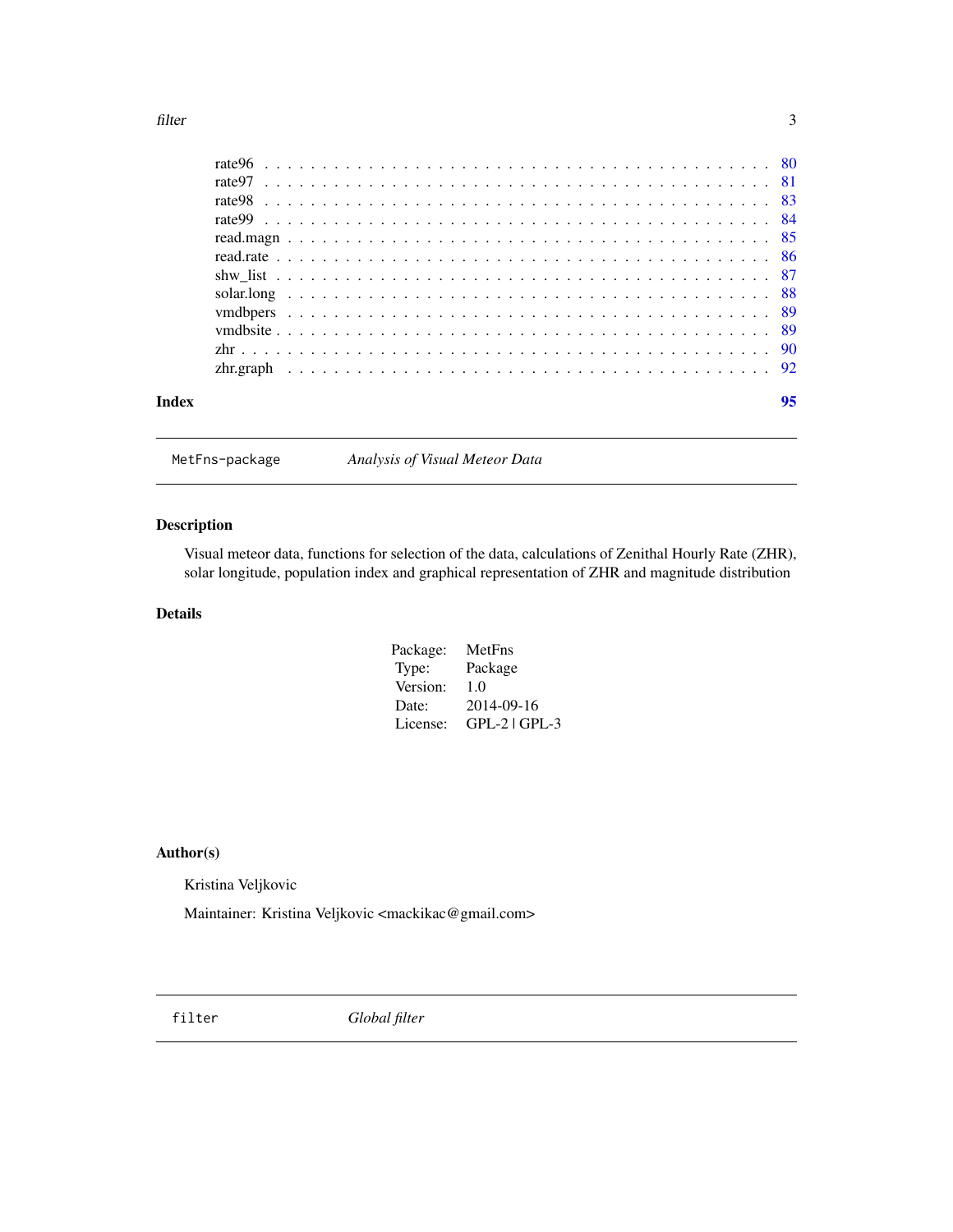## Description

Various data selections for a given visual meteor data. Wrapper function for filters by shower code, time period, date, IMO observer code, observer's name, geographical coordinates, site, country, limiting magnitude, correction factor for clouds, solar longitude, radiant elevation and maximum correction factor.

## Usage

```
filter(data, year = NULL, month = NULL, day.beg = NULL, day.end = day.beg,
      shw = NULL, imocode = NULL, long.low = 0, long.up = 180, ew = c("E", "W"),lat.low = 0, lat.up = 90, ns = c("N", "S"), name = NULL, fname = NULL,
     site = NULL, country = NULL, mag.low = 2, mag.up = 7.5, F.low = 1, F.up = 3,
       time.low = 0, time.up = 2359, sol.low = 0, sol.up = 359.999,
      Ralpha = NULL, Delta = NULL, h.low = 10, h.up = 90, r = NULL, C = 5)
```
## Arguments

| data     | data frame consisting of visual meteor data (rate or magnitude data).                                            |
|----------|------------------------------------------------------------------------------------------------------------------|
| year     | numeric vector of length 4 specifying year.                                                                      |
| month    | numeric vector specifying month of the year.                                                                     |
| day.beg  | numeric vector specifying the beginning day.                                                                     |
| day.end  | numeric vector specifying the ending day. By default, day . end is set to be equal<br>to day.beg.                |
| shw      | character string consisting of three capital letters which represent meteor shower<br>code.                      |
| imocode  | character string consisting of five capital letters which represent IMO observer<br>code.                        |
| long.low | numeric vector taking a value between 0 (default) and 180, specifying lower<br>boundary of longitude in degrees. |
| long.up  | numeric vector taking a value between 0 and 180 (default), specifying upper<br>boundary of longitude in degrees. |
| ew       | character vector $(E, W)$ , specifying east or west position from the prime merid-<br>ian.                       |
| lat.low  | numeric vector taking a value between 0 (default) and 90, specifying lower<br>boundary of latitude in degrees.   |
| lat.up   | numeric vector taking a value between 0 and 90 (default), specifying upper<br>boundary of latitude in degrees.   |
| ns       | character vector (N,S), specifying north or south position from equator.                                         |
| name     | character string representing observer's last name.                                                              |
| fname    | character string representing observer's first name.                                                             |
| site     | character string specifying name of the observing site.                                                          |
| country  | character string specifying name of the country.                                                                 |
| mag.low  | numeric vector with value between 2.0 (default) and 7.5, specifying lower bound-<br>ary of limiting magnitude.   |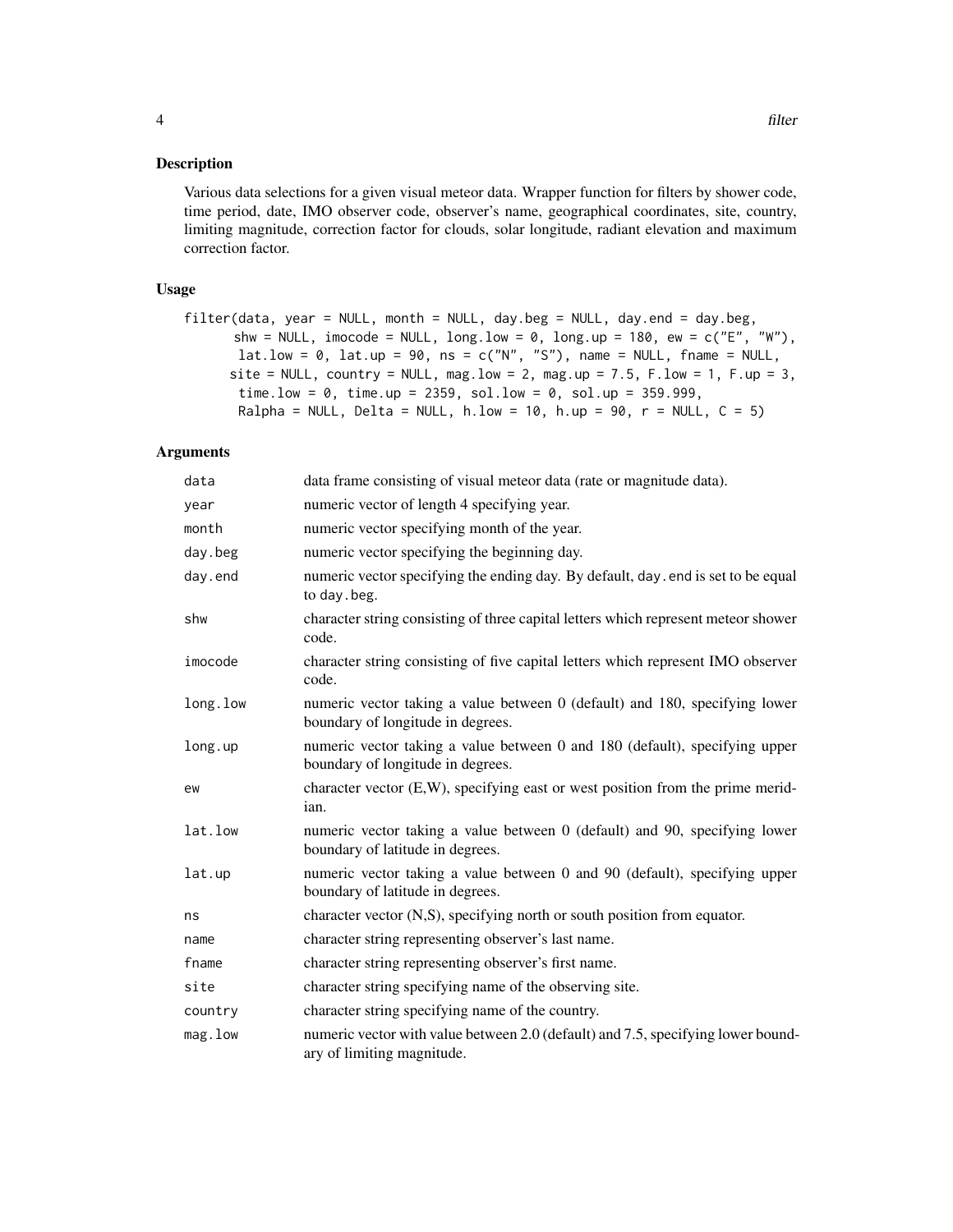filter 5

| mag.up   | numeric vector with value between 2.0 and 7.5 (default), specifying upper bound-<br>ary of limiting magnitude.           |
|----------|--------------------------------------------------------------------------------------------------------------------------|
| F.low    | numeric vector with value between 1.0 (default) and 3.0, specifying lower bound-<br>ary of correction factor for clouds. |
| F.up     | numeric vector with value between 1.0 and 3.0 (default), specifying upper bound-<br>ary of correction factor for clouds. |
| time.low | numeric vector (0-2359) specifying lower boundary of time in hours and min-<br>utes.                                     |
| time.up  | numeric vector $(0-2359)$ specifying upper boundary of time in hours and min-<br>utes.                                   |
| sol.low  | numeric vector with value between 0 (default) and 359.999, specifying lower<br>boundary of solar longitude in degrees.   |
| sol.up   | numeric vector with value between 0 and 359.999 (dafault), specifying upper<br>boundary of solar longitude in degrees.   |
| Ralpha   | numeric vector with value between 0 and 360, specifying right ascension of the<br>radiant, in degrees.                   |
| Delta    | numeric vector with value between -90 and +90, specifying declination of the<br>radiant, in degrees.                     |
| h.low    | numeric vector with value between 10 (default) and 90, specifying lower bound-<br>ary of radiant elevation in degrees.   |
| h.up     | numeric vector with value between 10 and 90 (default), specifying upper bound-<br>ary of radiant elevation in degrees.   |
| r        | numeric vector specifying population index of a meteor shower.                                                           |
| С        | numeric vector specifying maximum correction factor. $C=5$ is set as a default<br>value.                                 |

## Details

Depending on the given arguments, the function filter calls one or more particular filters for selection of visual meteor data.

## Author(s)

Kristina Veljkovic

## References

<http://www.imo.net/data/visual>

Rendtel J. and Arlt R., editors (2008). *IMO Handbook For Meteor Observers*. IMO, Potsdam.

## See Also

```
filter.shw, filter.date, filter.imocode, filter.obsname, filter.site, filter.country,
filter.gc, filter.time, filter.mag, filter.F, filter.sol, filter.h, filter.totcor
```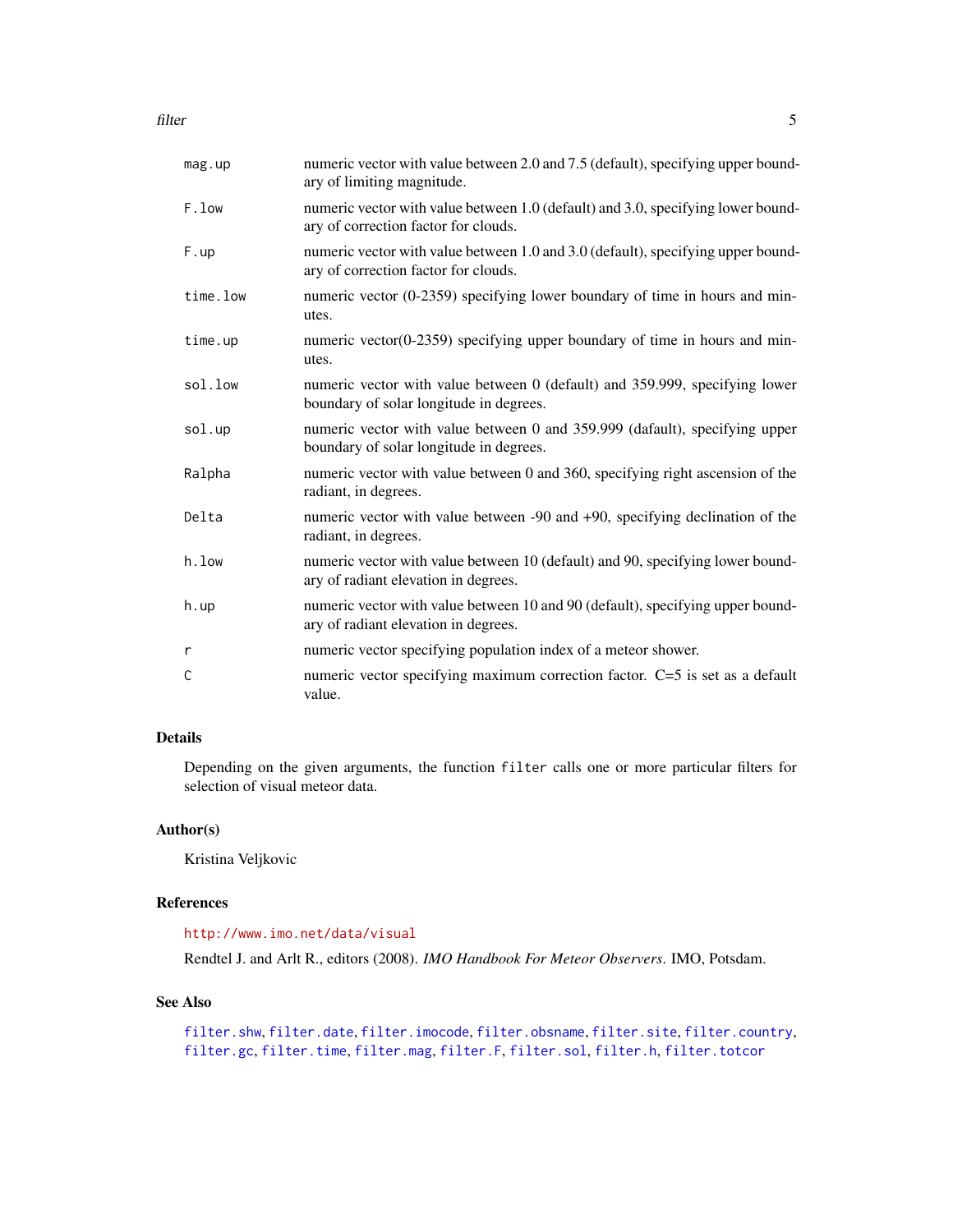## <span id="page-5-0"></span>Examples

```
## select rate data for observations of Leonids in Serbia, time period 10-20th November 2002
data(rate02)
```

```
filter(rate02,shw="LEO", country="Serbia",year=2002, month=11, day.beg=10, day.end=20)
```
<span id="page-5-1"></span>filter.country *Selection of visual meteor data by country*

## Description

Selects data for a given visual meteor dataset and specified country.

## Usage

filter.country(data, country)

## Arguments

| data    | data frame consisting of visual meteor data (rate or magnitude data). |
|---------|-----------------------------------------------------------------------|
| country | character string specifying the name of the country.                  |

## Details

List of the countries can be found in the data frame [vmdbsite](#page-88-1). Data selection is performed using [filter.site](#page-16-1) which filters data by codes of all sites belonging to the specified country.

## Value

filter.country returns data frame with the same number of columns as argument data, containing observations corresponding to the specified country.

#### Note

Argument data has to consist of the column named "sitecode".

## Author(s)

Kristina Veljkovic

#### References

<http://www.imo.net/data/visual>

Rendtel J. and Arlt R., editors (2008). *IMO Handbook For Meteor Observers*. IMO, Potsdam.

## See Also

[filter](#page-2-1)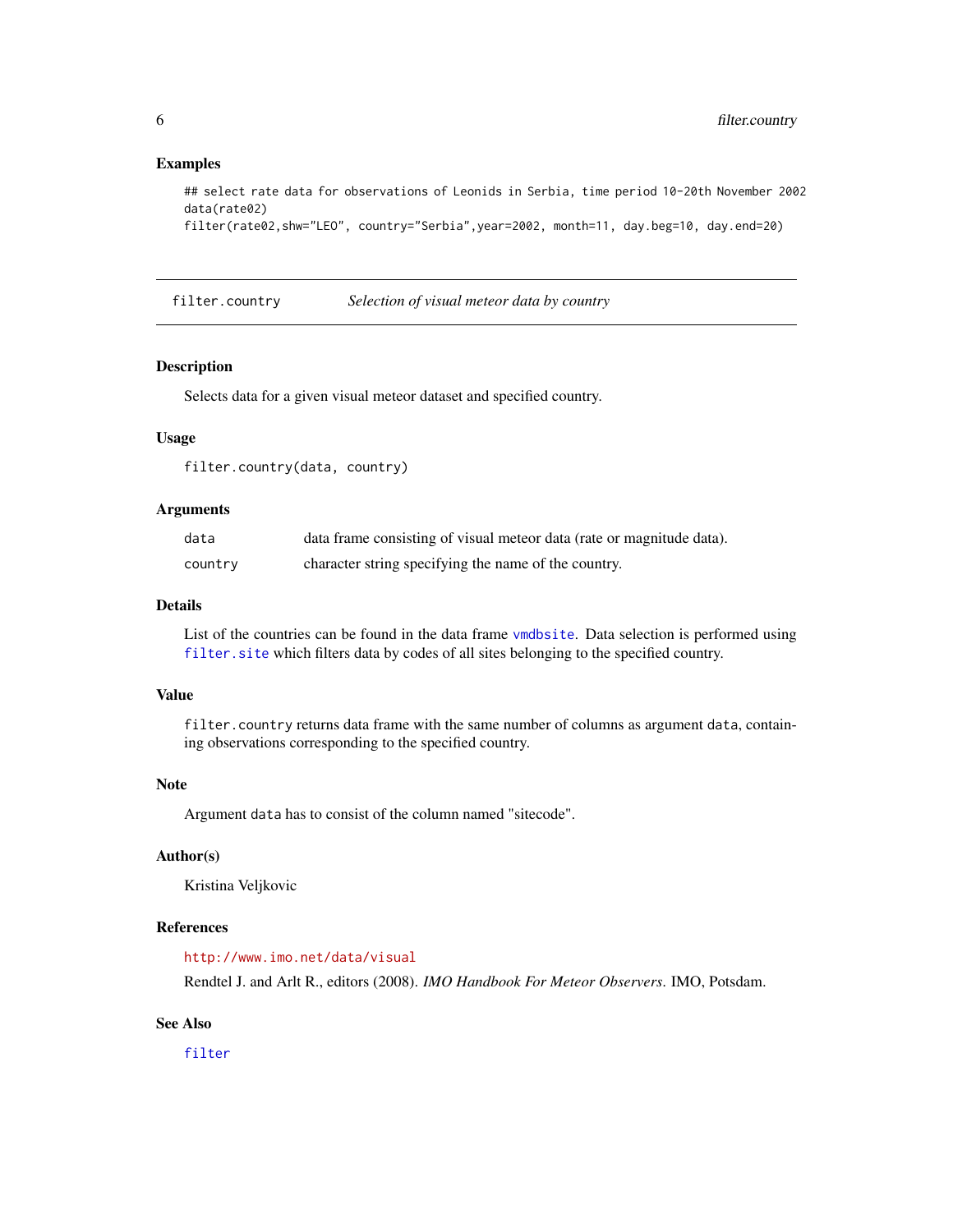#### <span id="page-6-0"></span>filter.date 7 and 7 and 7 and 7 and 7 and 7 and 7 and 7 and 7 and 7 and 7 and 7 and 7 and 7 and 7 and 7 and 7 and 7 and 7 and 7 and 7 and 7 and 7 and 7 and 7 and 7 and 7 and 7 and 7 and 7 and 7 and 7 and 7 and 7 and 7 and

## Examples

```
## select visual meteor data for the year 2009 from Serbia
## rate data for the year 2009
data(rate09)
filter.country(rate09,country="Serbia")
## magnitude data for the year 2009
data(magn09)
filter.country(magn09,country="Serbia")
```
<span id="page-6-1"></span>filter.date *Selection of visual meteor data by date(s)*

#### Description

Selects data for a given visual meteor dataset and specified year, month and day (or days).

## Usage

filter.date(data, year, month, day.beg, day.end = day.beg)

## Arguments

| data    | data frame consisting of visual meteor data (rate or magnitude data).                              |
|---------|----------------------------------------------------------------------------------------------------|
| year    | numeric vector of length 4 specifying year.                                                        |
| month   | numeric vector specifying month of the year.                                                       |
| day.beg | numeric vector specifying the beginning day.                                                       |
| day.end | numeric vector specifying the ending day. By default, day, end is set to be equal<br>to day . beg. |

## Details

Day given in meteor datasets corresponds to the beginning of the observing time period. In selection of the data, day corresponding to the middle of the observing time period is used.

If argument day.end is not provided, the function filter.date selects data for a given date, otherwise it selects data for a period of days, bounded by day.beg and day.end.

## Value

filter.date returns data frame with the same number of columns as the argument data, containing observations which correspond to the specified date or period of days.

## Note

Argument data has to consist of the columns named "year", "month" and "day".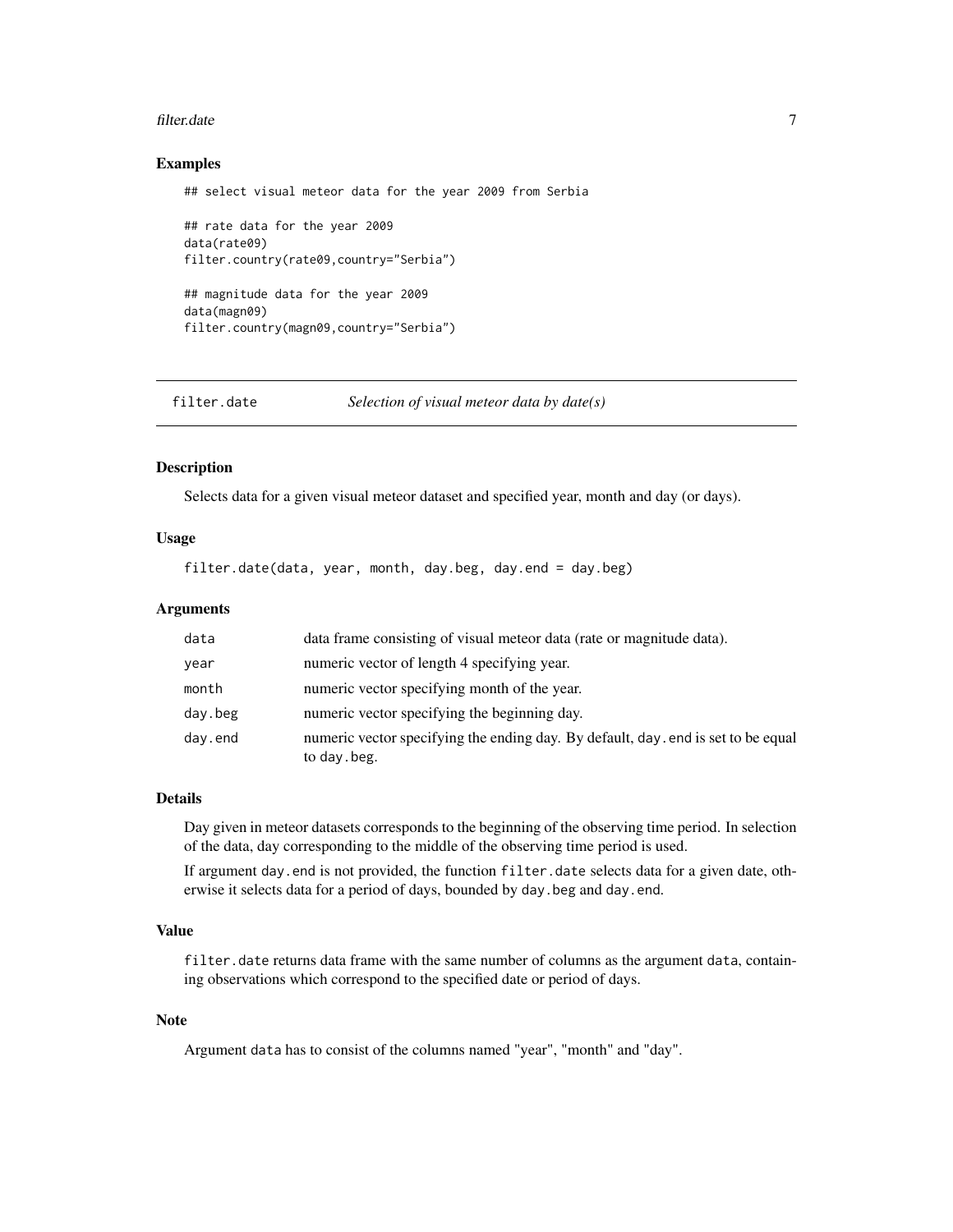#### <span id="page-7-0"></span>Author(s)

Kristina Veljkovic

### References

<http://www.imo.net/data/visual>

Rendtel J. and Arlt R., editors (2008). *IMO Handbook For Meteor Observers*. IMO, Potsdam.

## See Also

[filter](#page-2-1)

## Examples

```
## select visual meteor data for the period from 5-15 August 2007
## rate data for the year 2007
data(rate07)
filter.date(rate07,year=2007,month=8,day.beg=5,day.end=15)
## magnitude data for the year 2007
data(magn07)
filter.date(magn07,year=2007,month=8,day.beg=5,day.end=15)
```
<span id="page-7-1"></span>filter.F *Selection of visual meteor data by correction factor for clouds*

## Description

Selects data for a given visual meteor rate dataset and specified correction factor or interval of correction factors for clouds.

## Usage

filter.F(data,  $F.low = 1, F.up = 3)$ 

## Arguments

| data  | data frame consisting of visual meteor rate data.                                                                  |
|-------|--------------------------------------------------------------------------------------------------------------------|
| F.low | numeric vector with value between 1 (default) and 3, specifying lower boundary<br>of correction factor for clouds. |
| F.up  | numeric vector with value between 1 and 3 (default), specifying upper boundary<br>of correction factor for clouds. |

## Details

Correction factor for clouds is calculated by the formula  $F=1/(1-p)$ , where p is a fraction  $(0 < p < 1)$ of clouds covering observing field of view.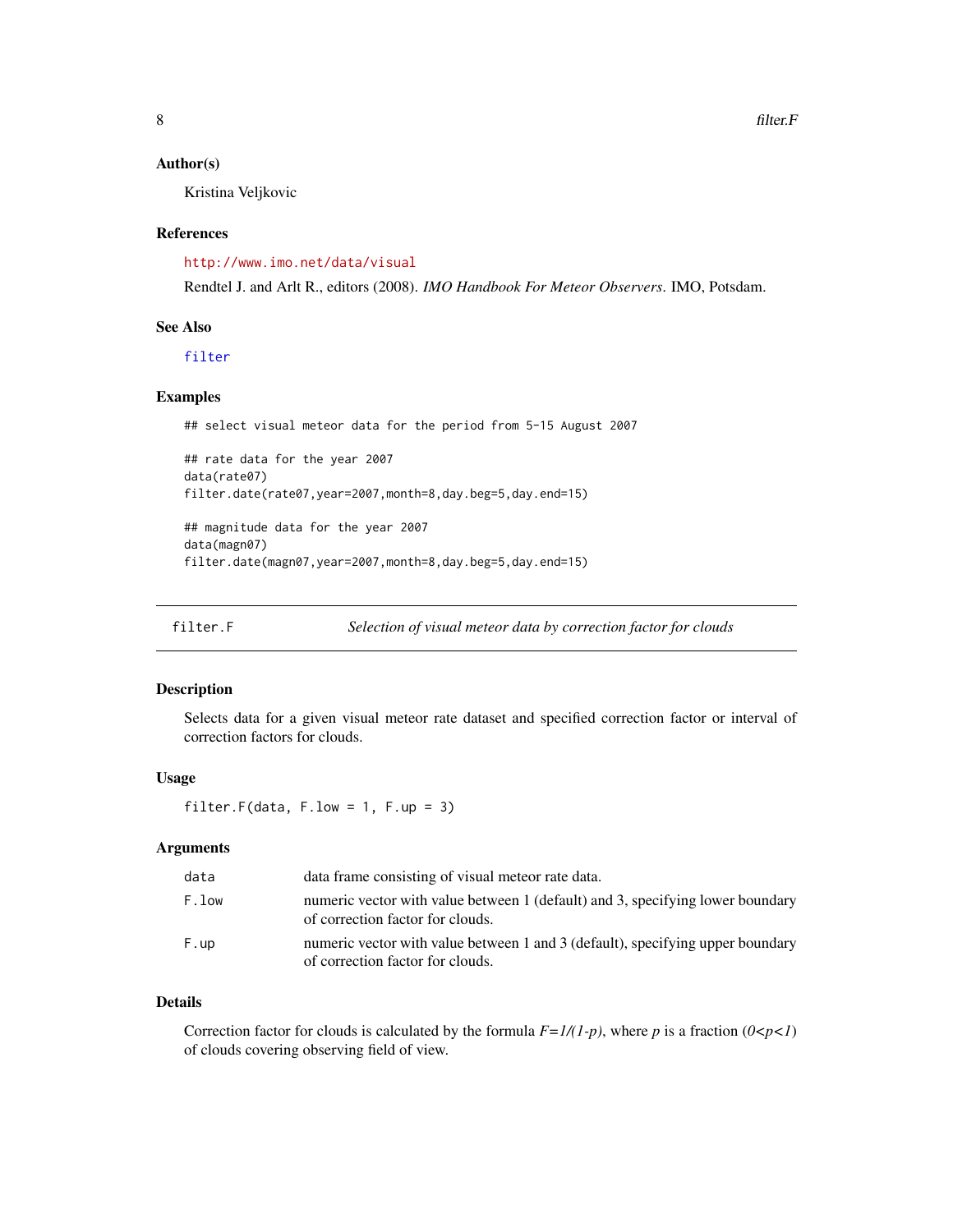#### <span id="page-8-0"></span>filter.gc 99

## Value

filter. F returns data frame with the same number of columns as the argument data, containing observations with the correction factors for clouds between F.low and F.up.

## Note

Argument data has to consist of the column named "F".

#### Author(s)

Kristina Veljkovic

## References

<http://www.imo.net/data/visual>

Rendtel J. and Arlt R., editors (2008). *IMO Handbook For Meteor Observers*. IMO, Potsdam.

### See Also

[filter](#page-2-1),[filter.totcor](#page-20-1)

#### Examples

## select visual meteor data for the period between 15-30th October 2005 and ## correction factor for clouds below 1.25 (which corresponds to 20% of clouds)

```
## rate data for the year 2005
data(rate05)
rateOct<-filter.date(rate05,year=2005,month=10,day.beg=15,day.end=30)
filter.F(rateOct,F.up=1.25)
```
<span id="page-8-1"></span>filter.gc *Selection of visual meteor data by geographical coordinates*

## Description

Selects data for a given visual meteor dataset and specified geographical coordinates of the observing site or interval of geographical coordinates.

#### Usage

```
filter.gc(data, long.low = 0, long.up = 180, ew = c("E", "W"),lat.low = 0, lat.up = 90, ns = c("N", "S"))
```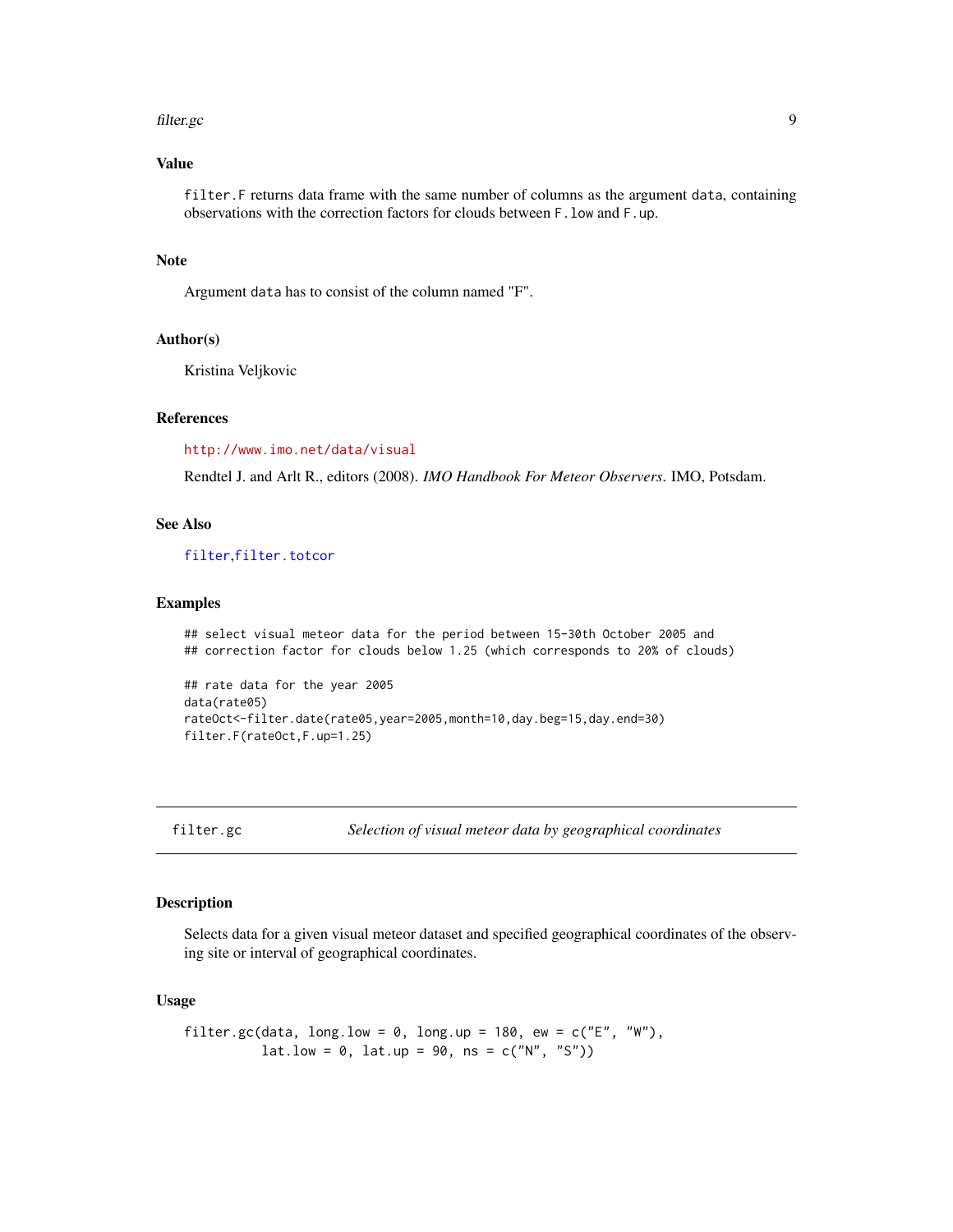#### Arguments

| data     | data frame consisting of visual meteor data (rate or magnitude data).                                            |
|----------|------------------------------------------------------------------------------------------------------------------|
| long.low | numeric vector taking a value between 0 (default) and 180, specifying lower<br>boundary of longitude in degrees. |
| long.up  | numeric vector taking a value between 0 and 180 (default), specifying upper<br>boundary of longitude in degrees. |
| ew       | character vector $(E, W)$ , specifying east or west position from the prime merid-<br>ian.                       |
| lat.low  | numeric vector taking a value between 0 (default) and 90, specifying lower<br>boundary of latitude in degrees.   |
| lat.up   | numeric vector taking a value between 0 and 90 (default), specifying upper<br>boundary of latitude in degrees.   |
| ns       | character vector (N,S), specifying north or south position from equator.                                         |

## Details

If values of arguments long.low and long.up, as well as lat.low and lat.up, are the same, filter.gc selects data for particular observing site.

filter.gc enables one to select data only by longitude or latitude, with geographical coordinates being between given boundaries, less, greater or equal to a boundary.

## Value

filter.gc returns data frame with the same number of columns as the argument data, containing observations corresponding to geographical coordinates with longitude between long. low and long.up and latitude between lat.low and lat.up.

## Note

Argument data has to consist of the columns named "long", "EW", "lat" and "NS".

## Author(s)

Kristina Veljkovic

## References

<http://www.imo.net/data/visual>

Rendtel J. and Arlt R., editors (2008). *IMO Handbook For Meteor Observers*. IMO, Potsdam.

## See Also

[filter](#page-2-1)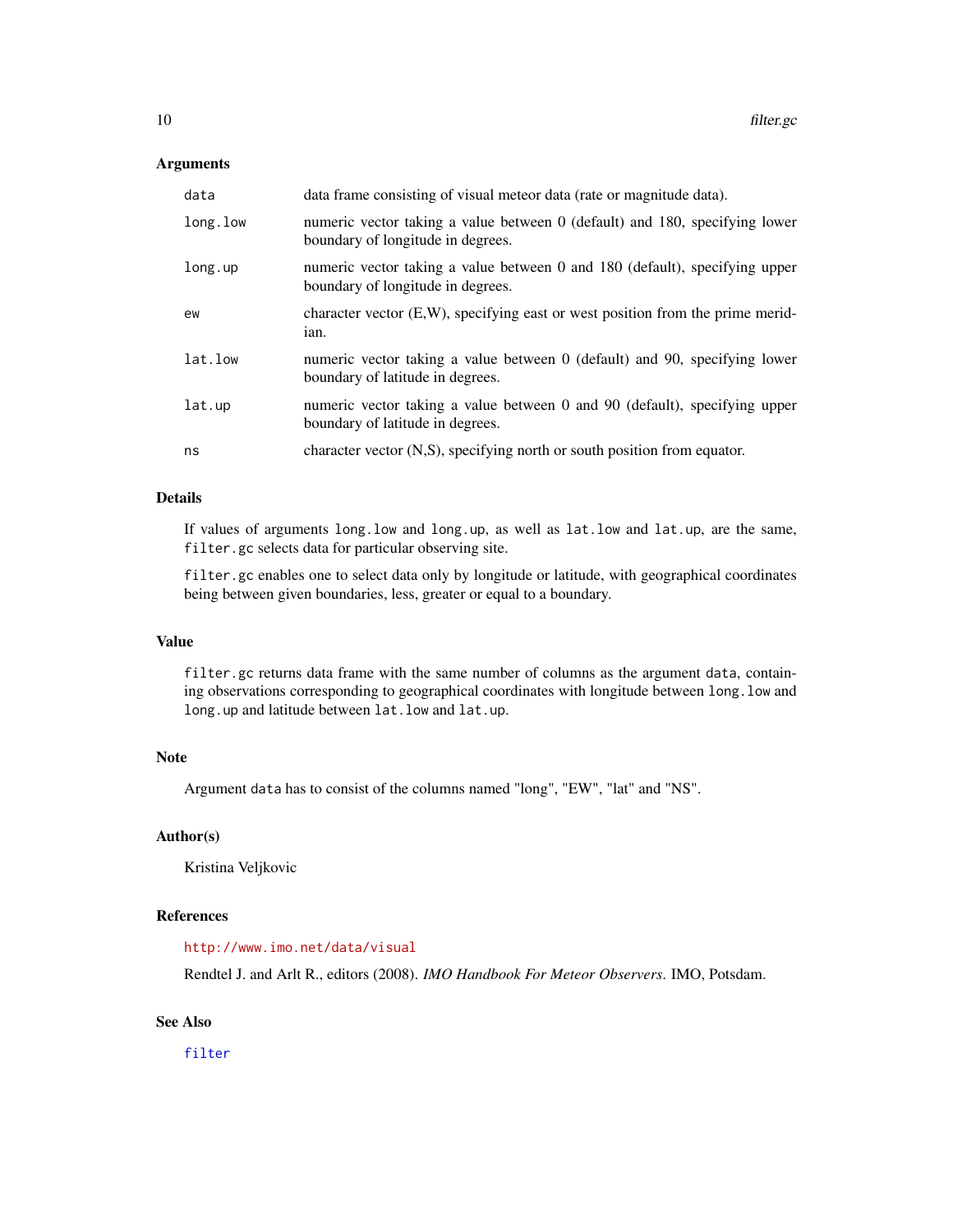#### <span id="page-10-0"></span>filter.h 11

## Examples

```
## select visual meteor data for 2004, site with longitude 19.7E and latitude 44.2N
## rate data for the year 2004
data(rate04)
filter.gc(rate04,long.low=19.7,long.up=19.7,ew="E",lat.low=44.2,lat.up=44.2,ns="N")
## magnitude data for the year 2004
data(magn04)
filter.gc(magn04,long.low=19.7,long.up=19.7,ew="E",lat.low=44.2,lat.up=44.2,ns="N")
## select visual meteor data corresponding to sites with latitude 44.2N and above
filter.gc(rate04,lat.low=44.2,ns="N")
```

```
filter.gc(magn04,lat.low=44.2,ns="N")
```
filter.h *Selection of visual meteor data by radiant elevation*

## Description

Selects data for a given visual meteor dataset, specified shower and its radiant elevation or interval of radiant elevations.

#### Usage

```
filter.h(data, shw, Ralpha = NULL, Delta = NULL, h.low = 10, h.up = 90)
```
#### Arguments

| data   | data frame consisting of visual meteor data (rate or magnitude data).                                                  |
|--------|------------------------------------------------------------------------------------------------------------------------|
| shw    | character string consisting of three capital letters which represent meteor shower<br>code.                            |
| Ralpha | numeric vector with value between 0 and 360, specifying right ascension of the<br>radiant, in degrees.                 |
| Delta  | numeric vector with value between -90 and +90, specifying declination of the<br>radiant, in degrees.                   |
| h.low  | numeric vector with value between 10 (default) and 90, specifying lower bound-<br>ary of radiant elevation in degrees. |
| h.up   | numeric vector with value between 10 and 90 (default), specifying upper bound-<br>ary of radiant elevation in degrees. |

## Details

Radiant elevation *h* is measured from the observer's horizon towards zenith and it takes value between 10 and 90 degrees.

If right ascension and declination of shower radiant are not specified, the values from the data frame [radiant](#page-47-1) are used.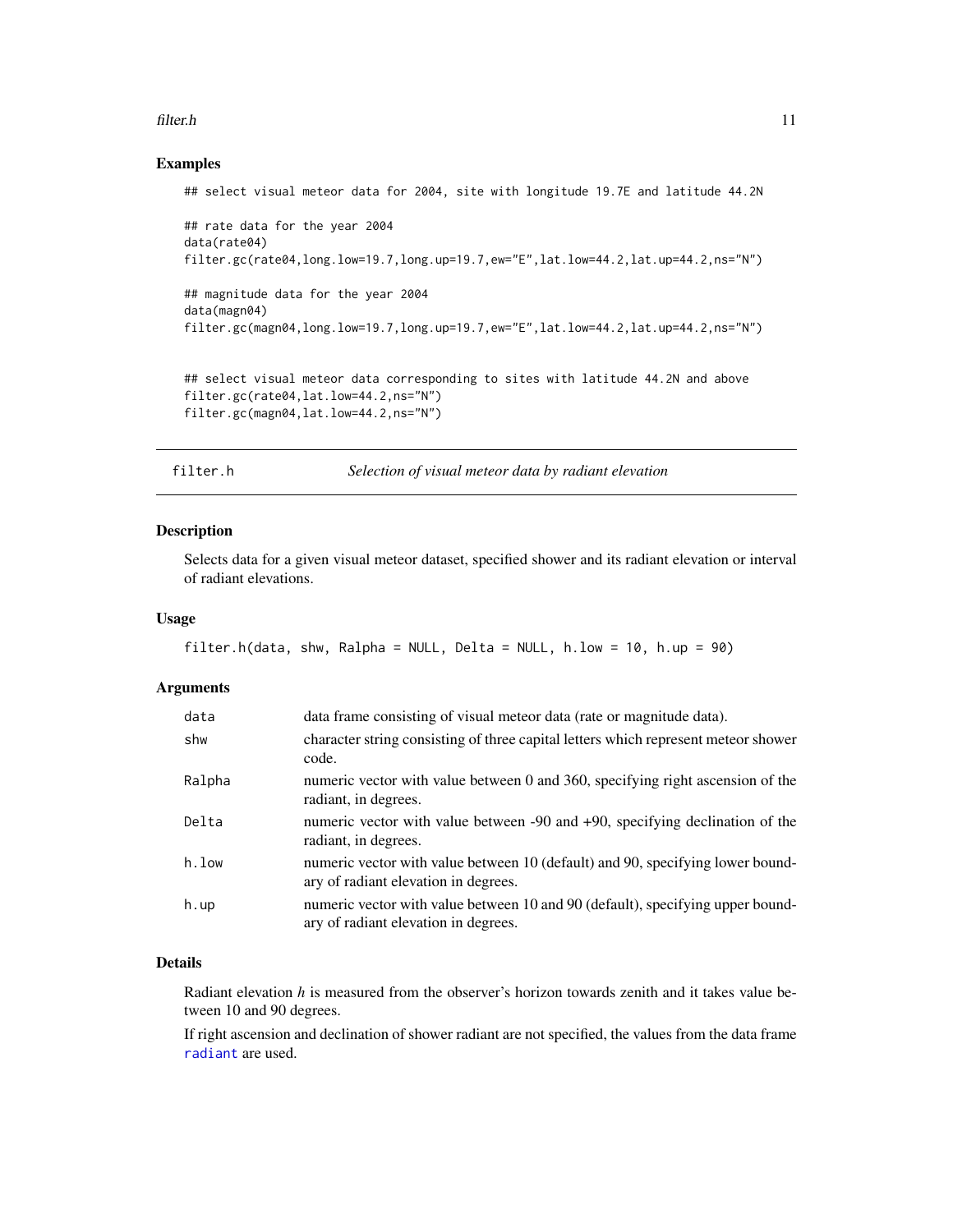## <span id="page-11-0"></span>Value

filter.h returns data frame containing observations corresponding to the radiant elevation between h.low and h.up.

## Note

Argument data has to consist of the column named "SPO" in rate data frames (placed before the columns for showers) and columns "zero" and "Shw" in magnitude data frames.

Also, data has to consist of the columns named "long", "EW", "lat", "day", "month", "year".

## Author(s)

Kristina Veljkovic

## References

<http://www.imo.net/data/visual>

Rendtel J. and Arlt R., editors (2008). *IMO Handbook For Meteor Observers*. IMO, Potsdam.

## See Also

[filter](#page-2-1),[filter.totcor](#page-20-1)

### Examples

## select visual meteor data for the elevation of Perseids radiant between 30 and 60 degrees, ## period between 1-20th August 2011

```
## rate data for the year 2011
require(astroFns)
data(rate11)
ratePer<-filter.date(rate11,year=2011,month=8,day.beg=1,day.end=20)
filter.h(ratePer,shw="PER", h.low=30,h.up=60)
## magnitude data for the year 2011
data(magn11)
magnPer<-filter.date(magn11,year=2011,month=8,day.beg=1,day.end=20)
filter.h(magnPer,shw="PER",h.low=30,h.up=60)
```
<span id="page-11-1"></span>filter.imocode *Selection of visual meteor data by IMO observer code*

## Description

Selects data for a given visual meteor dataset and specified IMO observer code.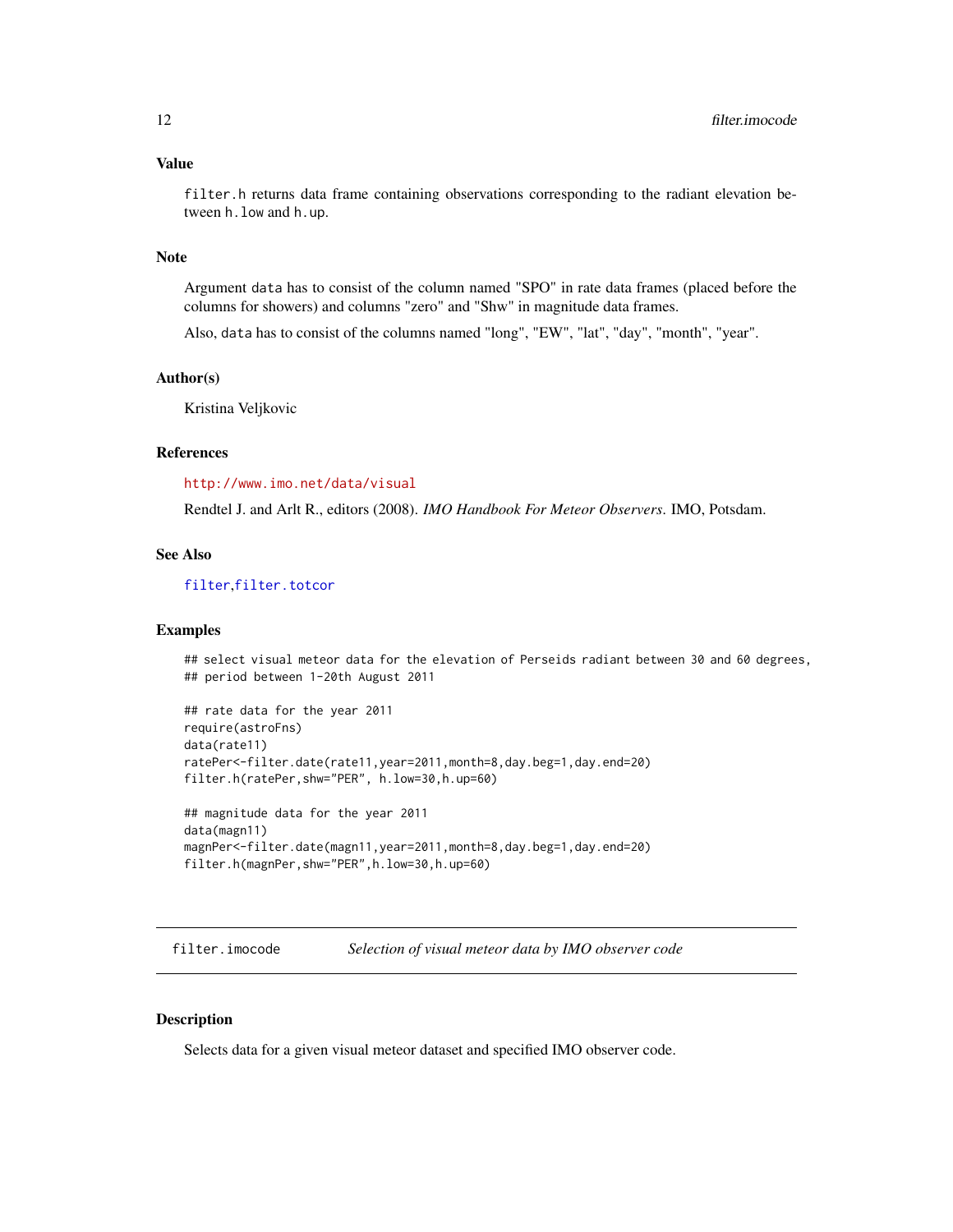## filter.imocode 13

## Usage

filter.imocode(data, imocode)

#### Arguments

| data    | data frame consisting of visual meteor data (rate or magnitude data).            |
|---------|----------------------------------------------------------------------------------|
| imocode | character string consisting of five capital letters which represent IMO observer |
|         | code.                                                                            |

## **Details**

IMO observer code is a combination of the first three letters of the last name and the first two letters of the first name. List of IMO observer codes can be found in the dataframe [vmdbpers](#page-88-2). IMO observer codes are unique, meaning that if 5-letter combination is already used, the observer gets modified IMO code.

## Value

filter.imocode returns data frame with the same number of columns as the argument data, containing values corresponding to the observer with specified IMO code.

#### **Note**

Argument data has to consist of the column named "IMOcode".

### Author(s)

Kristina Veljkovic

## References

<http://www.imo.net/data/visual>

Rendtel J. and Arlt R., editors (2008). *IMO Handbook For Meteor Observers*. IMO, Potsdam.

## See Also

[filter](#page-2-1),[filter.obsname](#page-14-1)

## Examples

## select visual meteor data for 2010. corresponding to the observer with IMO code SAVBR

## rate data for the year 2010 data(rate10) filter.imocode(rate10,imocode="SAVBR") ## magnitude data for the year 2010

data(magn10) filter.imocode(magn10,imocode="SAVBR")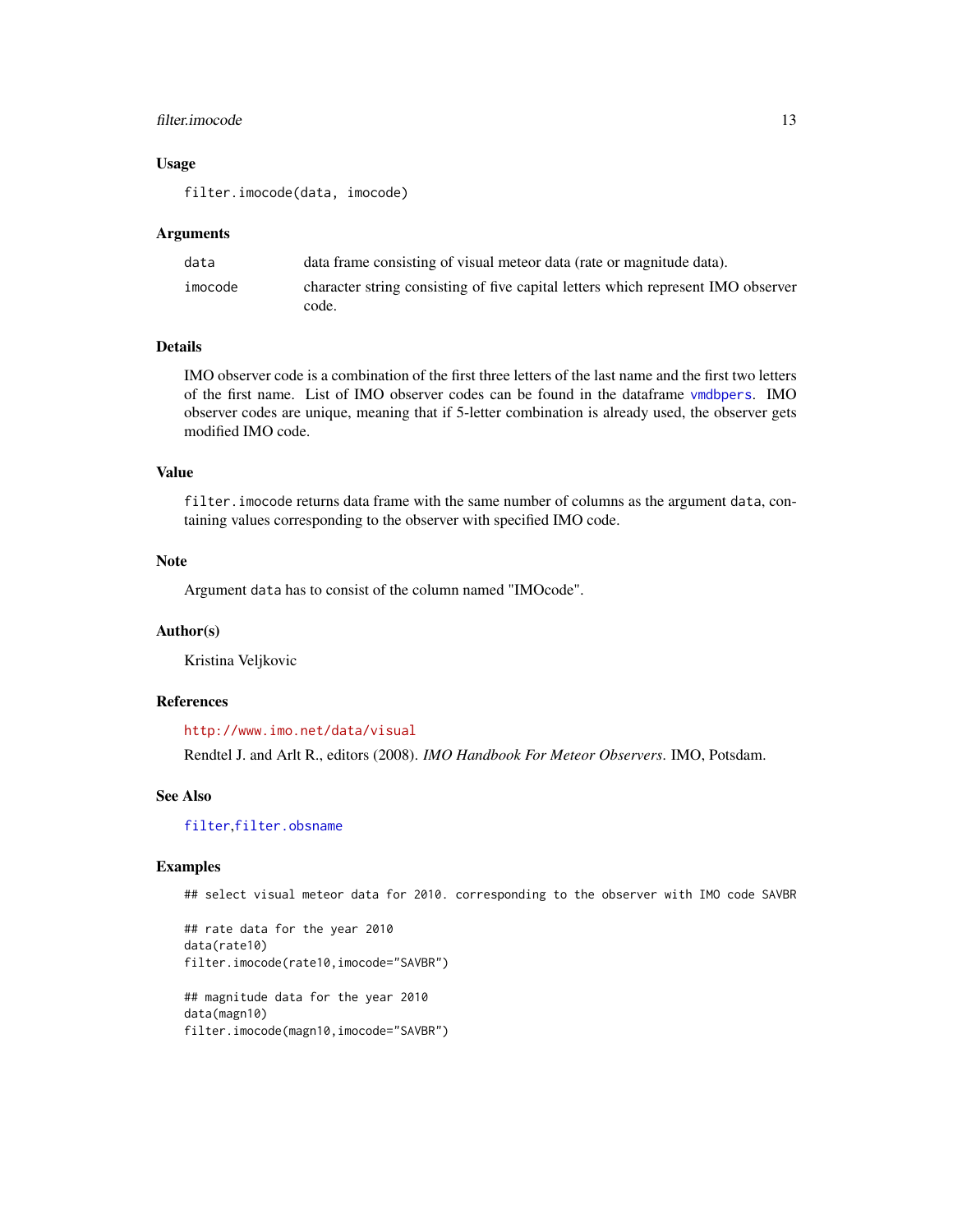<span id="page-13-1"></span><span id="page-13-0"></span>

## Description

Selects data for a given visual meteor dataset and specified limiting magnitude or interval of magnitudes.

## Usage

filter.mag(data, mag.low =  $2$ , mag.up =  $7.5$ )

## Arguments

| data    | data frame consisting of visual meteor data (rate or magnitude data).                                          |
|---------|----------------------------------------------------------------------------------------------------------------|
| mag.low | numeric vector with value between 2.0 (default) and 7.5, specifying lower bound-<br>ary of limiting magnitude. |
| mag.up  | numeric vector with value between 2.0 and 7.5 (default), specifying upper bound-<br>ary of limiting magnitude. |

## Value

filter.mag returns data frame with the same number of columns as the argument data, containing observations with the limiting magnitudes between mag.low and mag.up.

## Note

Argument data has to consist of the column named "lmg".

## Author(s)

Kristina Veljkovic

## References

## <http://www.imo.net/data/visual>

Rendtel J. and Arlt R., editors (2008). *IMO Handbook For Meteor Observers*. IMO, Potsdam.

## See Also

[filter](#page-2-1),[filter.totcor](#page-20-1)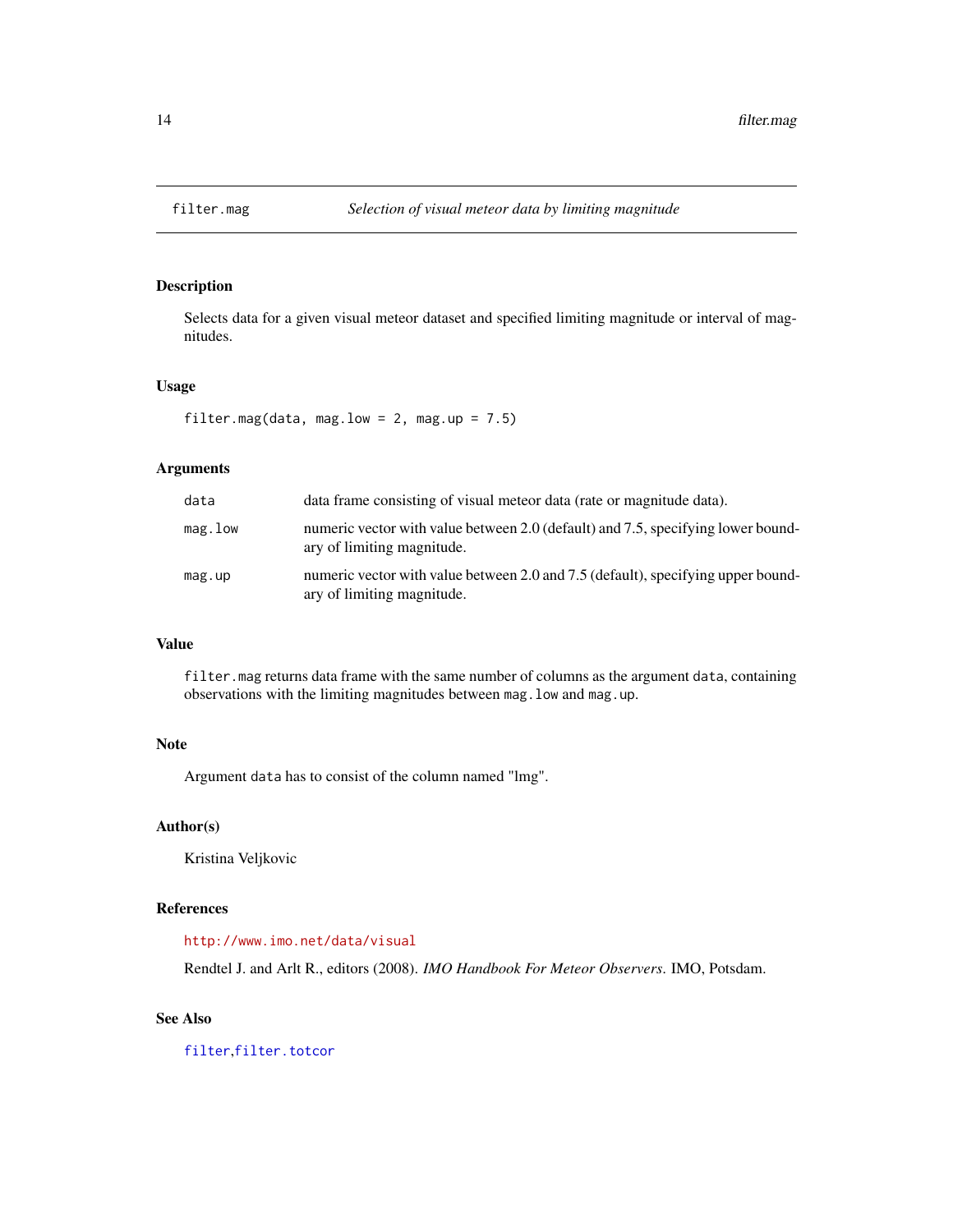## <span id="page-14-0"></span>filter.obsname 15

#### Examples

## select visual meteor data for 13th August 2007, limiting magnitude between 5.5 and 6.5

```
## rate data for the year 2007
data(rate07)
rate1308<-filter.date(rate07,year=2007,month=8,day.beg=13)
filter.mag(rate1308,mag.low=5.5,mag.up=6.5)
## magnitude data for the year 2007
data(magn07)
magn1308<-filter.date(magn07,year=2007,month=8,day.beg=13)
filter.mag(magn1308,mag.low=5.5,mag.up=6.5)
## select visual meteor data for the 12th August 2007 and limiting magnitude above 5.5
filter.mag(rate1308,mag.low=5.5)
```
filter.mag(magn1308,mag.low=5.5)

<span id="page-14-1"></span>filter.obsname *Selection of visual meteor data by observer's first and last name*

#### Description

Selects data for a given visual meteor dataset and specified observer's first and last name.

#### Usage

```
filter.obsname(data, name, fname)
```
## Arguments

| data  | data frame consisting of visual meteor data (rate or magnitude data). |
|-------|-----------------------------------------------------------------------|
| name  | character string specifying observer's last name.                     |
| fname | character string specifying observer's first name.                    |

## Details

List of observer's names can be found in the data frame [vmdbpers](#page-88-2).

filter.obsname can be used when one is not certain of IMO observer code (due to possible nonuniqueness of five letter combination).

## Value

filter.obsname returns data frame with the same number of columns as the argument data, containing values which correspond to the observer with specified first and last name.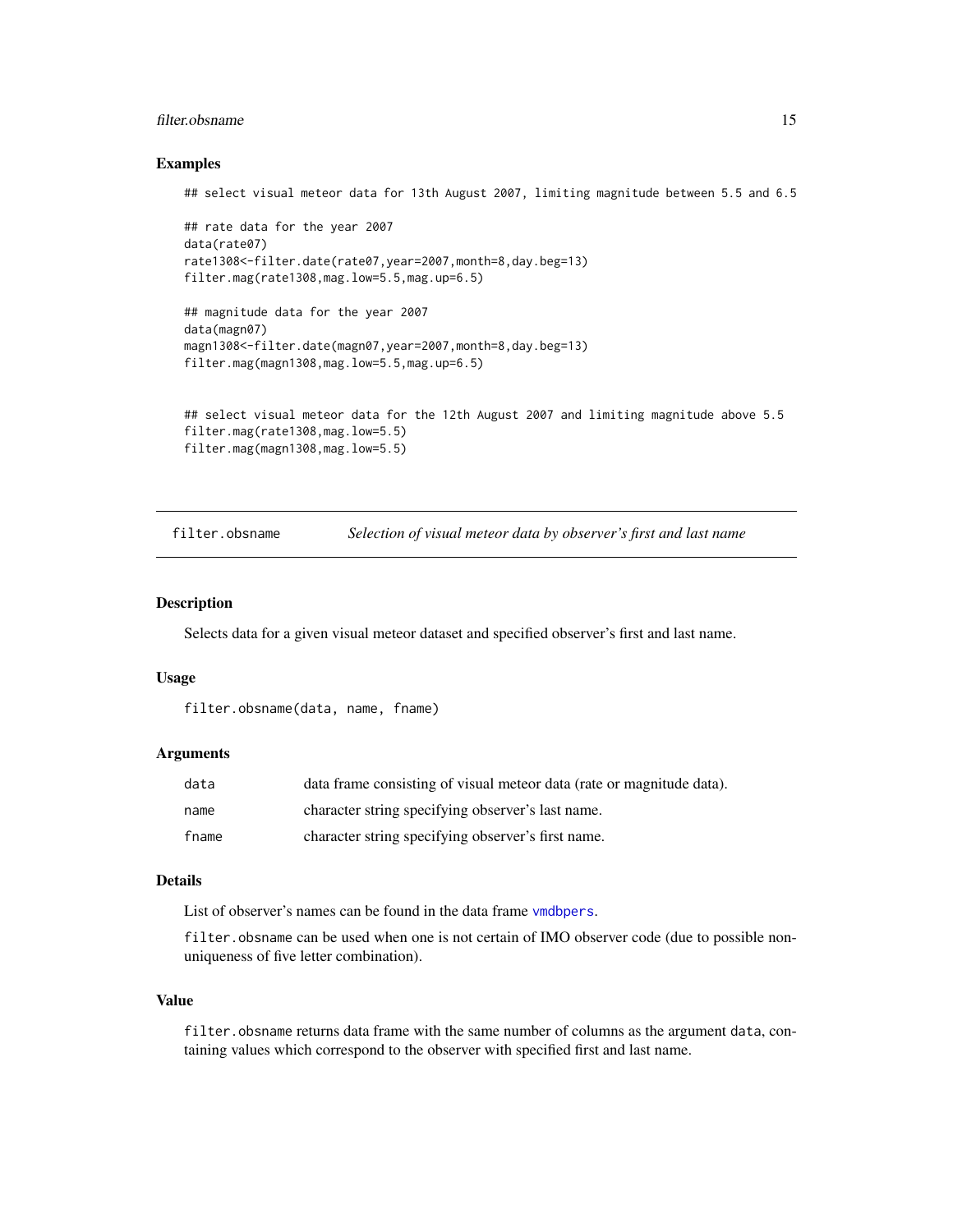#### <span id="page-15-0"></span>16 filter.shw

## Note

Argument data has to consist of the column named "IMOcode".

#### Author(s)

Kristina Veljkovic

## References

<http://www.imo.net/data/visual>

Rendtel J. and Arlt R., editors (2008). *IMO Handbook For Meteor Observers*. IMO, Potsdam.

## See Also

[filter.imocode](#page-11-1), [filter](#page-2-1)

### Examples

## select visual meteor data for the year 2004 corresponding to Ivana Marjanovic

```
## rate data for the year 2004
data(rate04)
filter.obsname(rate04,name="Marjanovic",fname="Ivana")
## magnitude data for the year 2004
data(magn04)
filter.obsname(magn04,name="Marjanovic",fname="Ivana")
```
<span id="page-15-1"></span>filter.shw *Selection of visual meteor data by shower code*

## Description

Selects data for a given visual meteor dataset and specified shower code.

## Usage

filter.shw(data, shw)

## Arguments

| data | data frame consisting of visual meteor data (rate or magnitude data).              |
|------|------------------------------------------------------------------------------------|
| shw  | character string consisting of three capital letters which represent meteor shower |
|      | code.                                                                              |

## Details

List of meteor shower codes can be found in the dataframe [shw\\_list](#page-86-1).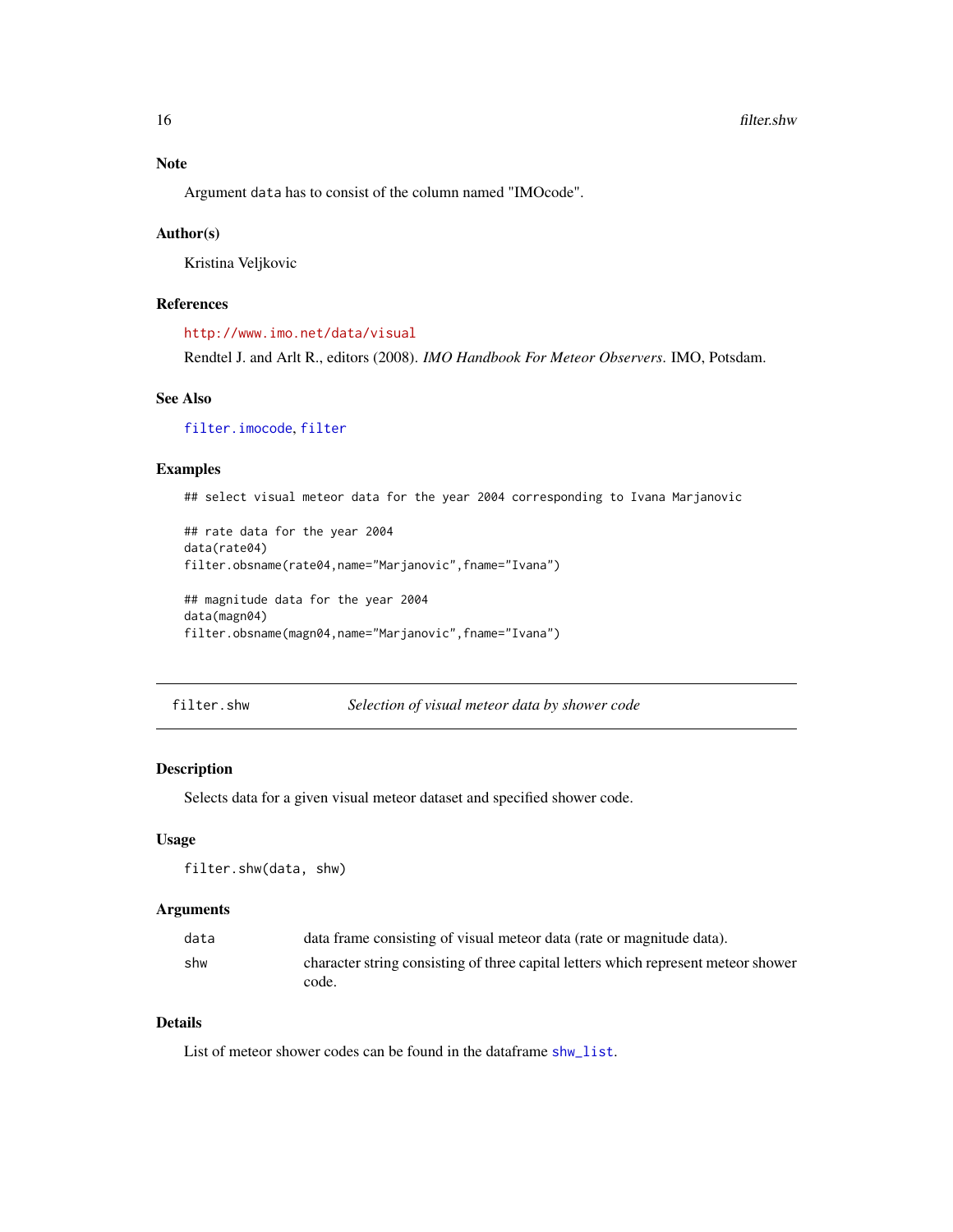#### <span id="page-16-0"></span>filter.site 17

## Value

filter.shw returns data frame containing observations which correspond to specified meteor shower.

#### Note

Argument data has to consist of the column named "SPO" in rate data frames (placed before the columns for showers) and columns "zero" and "Shw" in magnitude data frames.

### Author(s)

Kristina Veljkovic

## References

<http://www.imo.net/data/visual>

Rendtel J. and Arlt R., editors (2008). *IMO Handbook For Meteor Observers*. IMO, Potsdam.

## See Also

[filter](#page-2-1)

## Examples

## select visual meteor data for Perseids 2000

## rate data for the year 2000 data(rate00) filter.shw(rate00,shw="PER") ## magnitude data for the year 2000 data(magn00) filter.shw(magn00,shw="PER")

<span id="page-16-1"></span>filter.site *Selection of visual meteor data by observing site*

## Description

Selects data for a given visual meteor dataset and specified observing site.

## Usage

filter.site(data, site)

## Arguments

| data | data frame consisting of visual meteor data (rate or magnitude data). |
|------|-----------------------------------------------------------------------|
| site | character string specifying name of the observing site.               |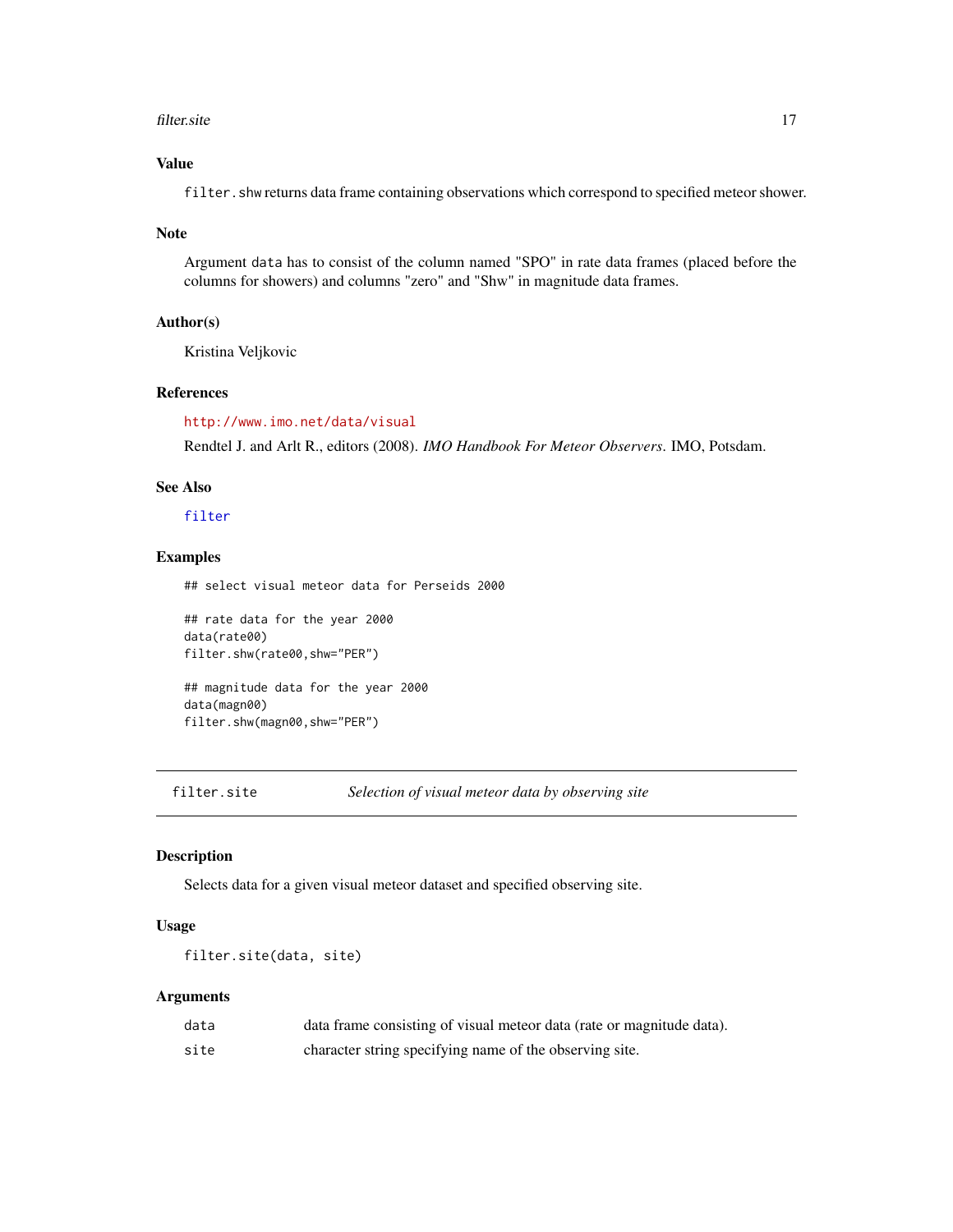## <span id="page-17-0"></span>Details

List of site names can be found in the dataframe [vmdbsite](#page-88-1).

#### Value

filter. site returns data frame with the same number of columns as the argument data, containing observations which correspond to specified observing site.

### Note

Argument data has to consist of the column named "sitecode".

## Author(s)

Kristina Veljkovic

#### References

<http://www.imo.net/data/visual>

Rendtel J. and Arlt R., editors (2008). *IMO Handbook For Meteor Observers*. IMO, Potsdam.

## See Also

[filter](#page-2-1),[filter.country](#page-5-1)

#### Examples

## select visual meteor data for the year 2009 from Debelo brdo site

```
## rate data for the year 2009
data(rate09)
filter.site(rate09,site="Debelo brdo")
```
## magnitude data for the year 2009 data(magn09) filter.site(magn09,site="Debelo brdo")

```
filter.sol Selection of visual meteor data by solar longitude
```
## Description

Selects data for a given visual meteor dataset and specified solar longitude or interval of solar longitudes.

## Usage

```
filter.sol(data, sol.low = 0, sol.up = 359.999)
```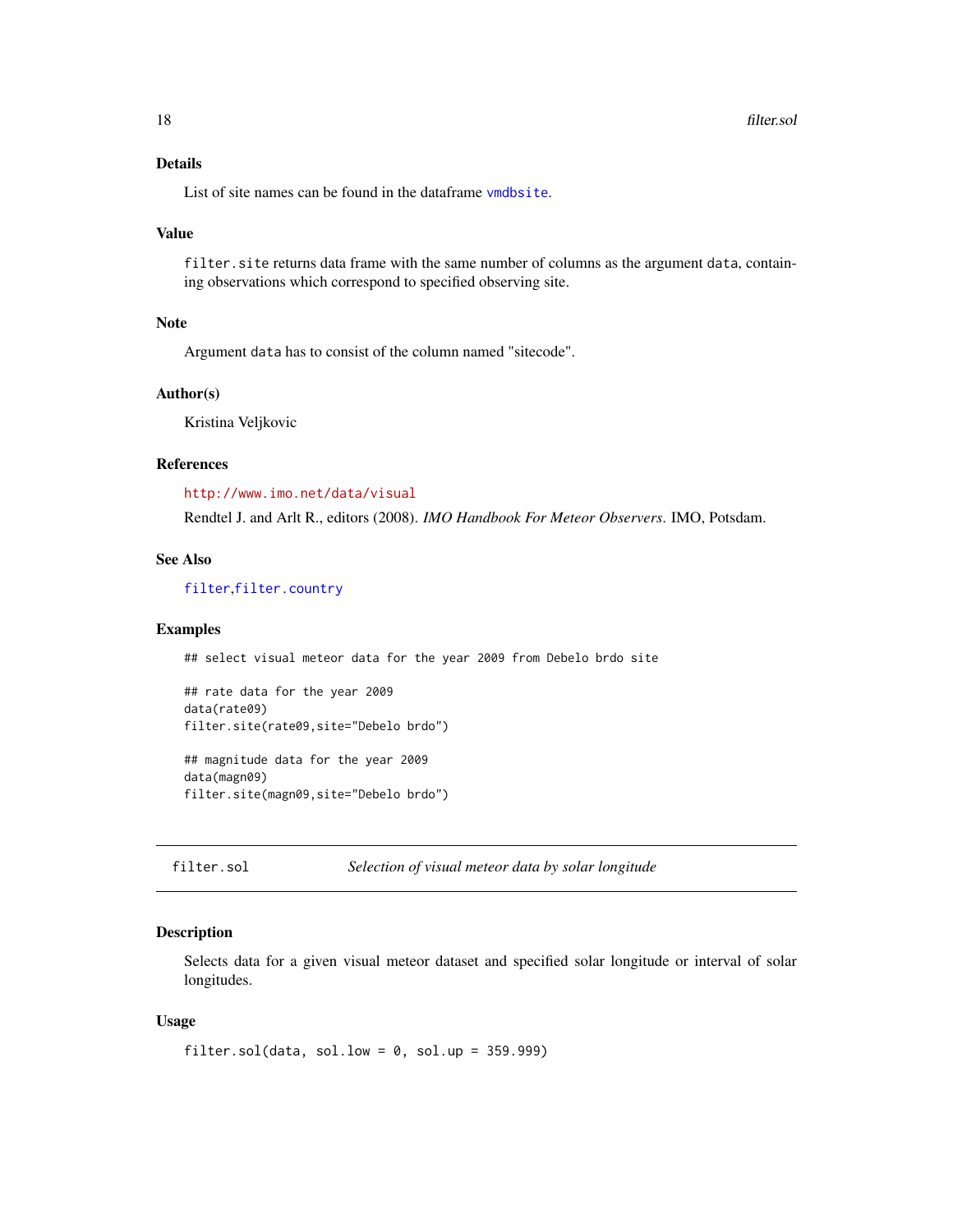#### filter.sol 19

## Arguments

| data    | data frame consisting of visual meteor data (rate or magnitude data).                                                  |
|---------|------------------------------------------------------------------------------------------------------------------------|
| sol.low | numeric vector with value between 0 (default) and 359.999, specifying lower<br>boundary of solar longitude in degrees. |
| sol.up  | numeric vector with value between 0 and 359.999 (dafault), specifying upper<br>boundary of solar longitude in degrees. |

## Value

filter.sol returns data frame with the same number of columns as the argument data, containing observations with solar longitudes between sol.low and sol.up.

## Note

Argument data has to consist of the column named "sollong".

## Author(s)

Kristina Veljkovic

## References

<http://www.imo.net/data/visual>

Rendtel J. and Arlt R., editors (2008). *IMO Handbook For Meteor Observers*. IMO, Potsdam.

## See Also

[filter](#page-2-1),[solar.long](#page-87-1)

#### Examples

## select visual meteor data for 2005. with solar longitudes between 200 and 215 degrees

## rate data for the year 2005 require(astroFns) data(rate05) filter.sol(rate05,sol.low=200,sol.up=215)

```
## magnitude data for the year 2005
data(magn05)
filter.sol(magn05,sol.low=200,sol.up=215)
```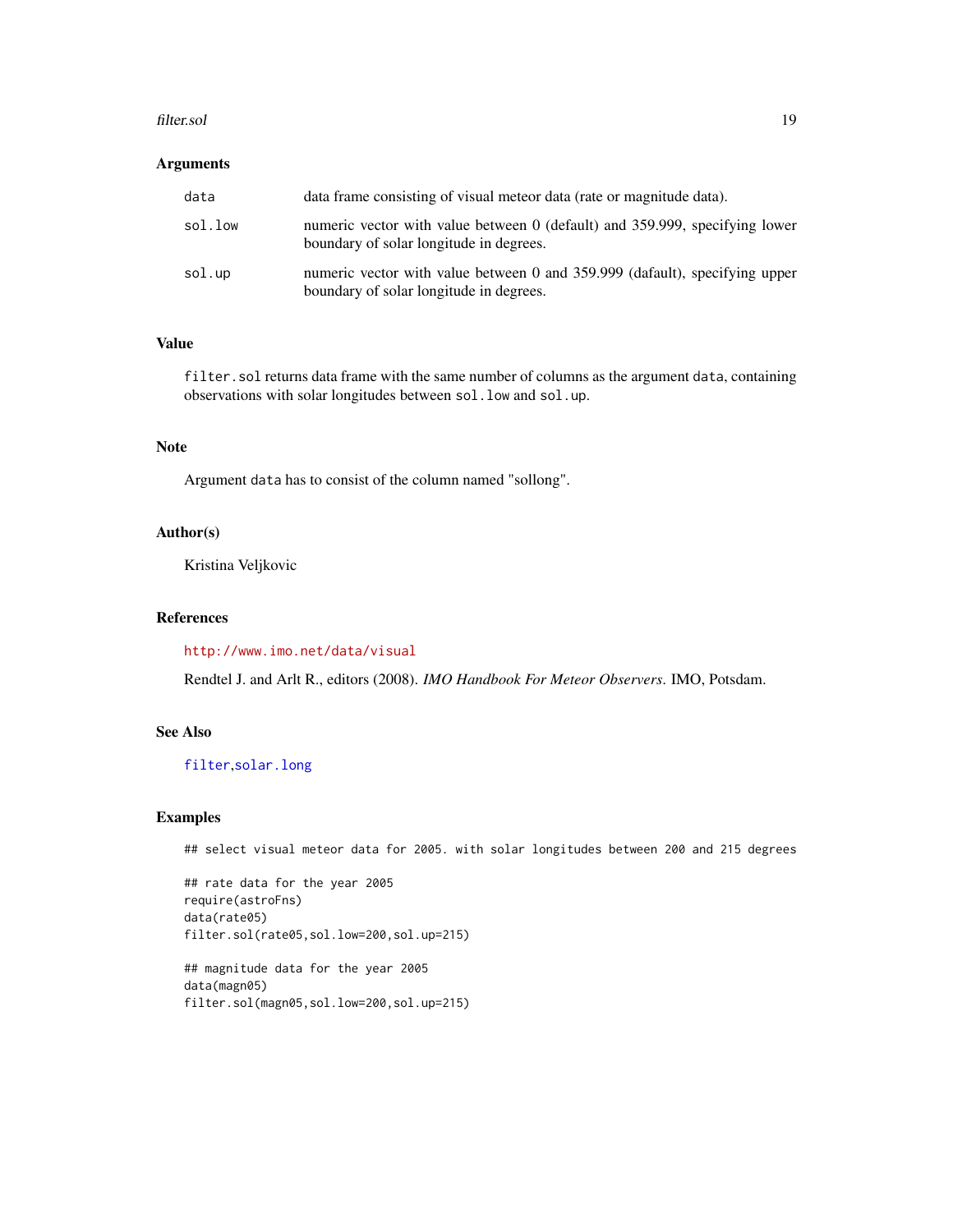<span id="page-19-1"></span><span id="page-19-0"></span>

## Description

Selects data for a given visual meteor dataset and specified time period.

## Usage

```
filter.time(data, time.low = 0, time.up = 2359)
```
## Arguments

| data     | data frame consisting of visual meteor data (rate or magnitude data).                |
|----------|--------------------------------------------------------------------------------------|
| time.low | numeric vector (0-2359) specifying lower boundary of time in hours and min-<br>utes. |
| time.up  | numeric vector (0-2359) specifying upper boundary of time in hours and min-<br>utes. |

## Value

filter.time returns data frame with the same number of columns as the argument data, containing observations which correspond to the period of time bounded by time.low and time.up.

## Note

Argument data has to consist of the columns named "start" and "stop".

## Author(s)

Kristina Veljkovic

## References

## <http://www.imo.net/data/visual>

Rendtel J. and Arlt R., editors (2008). *IMO Handbook For Meteor Observers*. IMO, Potsdam.

## See Also

[filter](#page-2-1), [filter.date](#page-6-1)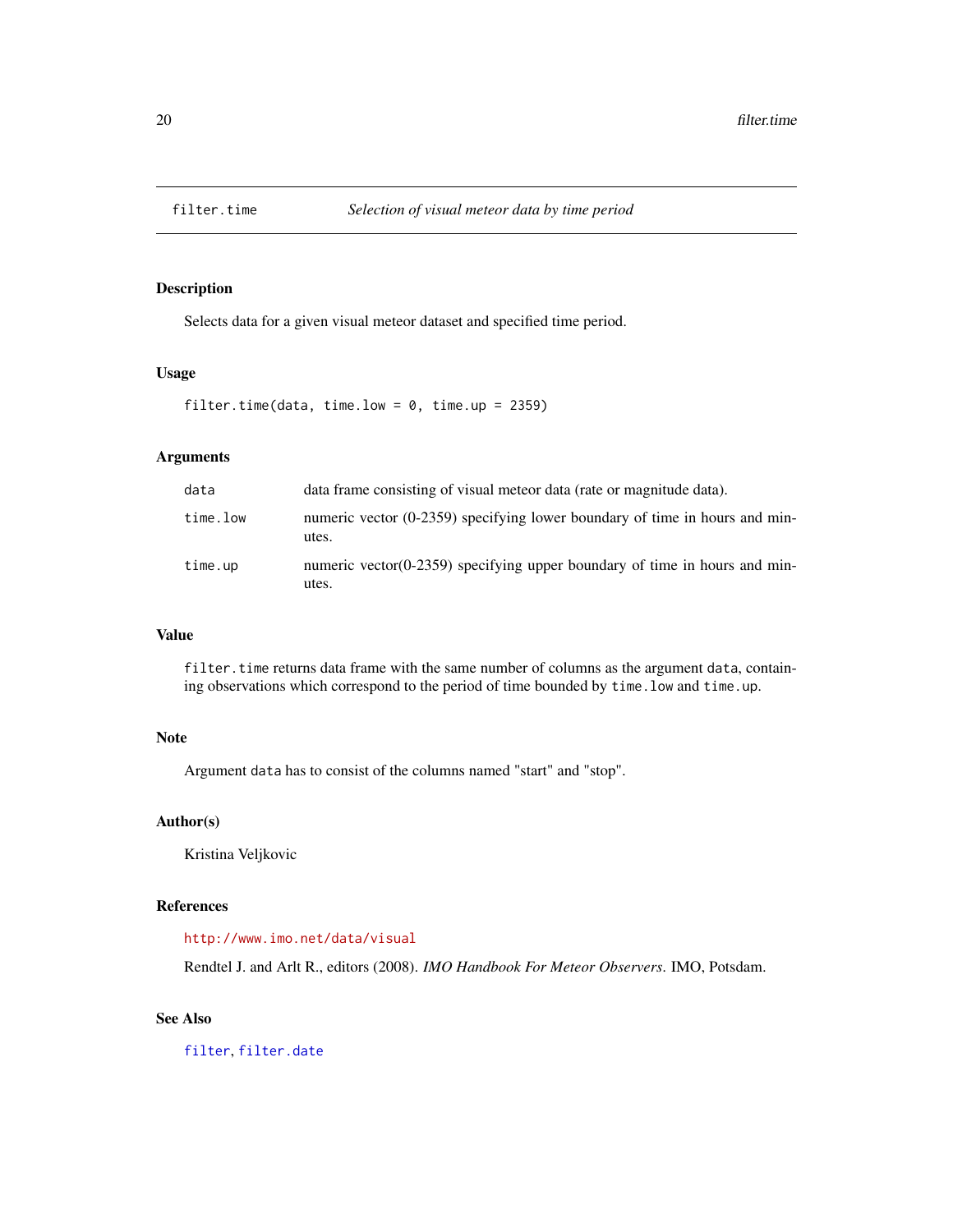#### <span id="page-20-0"></span>filter.totcor 21

## Examples

## select visual meteor data for the 12th August 2007, from 2100-2359 UTC.

```
## rate data for the year 2007
data(rate07)
rate1208<-filter.date(rate07,year=2007,month=8,day.beg=12)
filter.time(rate1208,time.low=2100,time.up=2359)
## magnitude data for the year 2007
data(magn07)
magn1208<-filter.date(magn07,year=2007,month=8,day.beg=12)
```
filter.time(magn1208,time.low=2100,time.up=2359)

<span id="page-20-1"></span>filter.totcor *Selection of visual meteor data by total correction factor*

#### Description

Selects data for a given visual meteor rate dataset, specified shower, population index and total correction factor.

## Usage

```
filter.totcor(data, shw, Ralpha = NULL, Delta = NULL, r, C = 5)
```
## **Arguments**

| data   | data frame consisting of visual meteor rate data.                                                      |
|--------|--------------------------------------------------------------------------------------------------------|
| shw    | character string consisting of three capital letters which represent meteor shower<br>code.            |
| Ralpha | numeric vector with value between 0 and 360, specifying right ascension of the<br>radiant, in degrees. |
| Delta  | numeric vector with value between -90 and +90, specifying declination of the<br>radiant, in degrees.   |
| r      | numeric vector specifying population index of a meteor shower.                                         |
| C      | numeric vector specifying maximum correction factor. C=5 is set as a default<br>value.                 |

#### Details

Correction factor accounts for all non-ideal observing conditions such as clouds, low radiant, low limiting magnitude.

Correction factor is equal to *C=r^(6.5-lmg)F/sin(h)*, where *r* is population index, *lmg* limiting magnitude, *F* correction factor for clouds, *h* radiant elevation.

If right ascension and declination of shower radiant are not specified, the values from the data frame [radiant](#page-47-1) are used.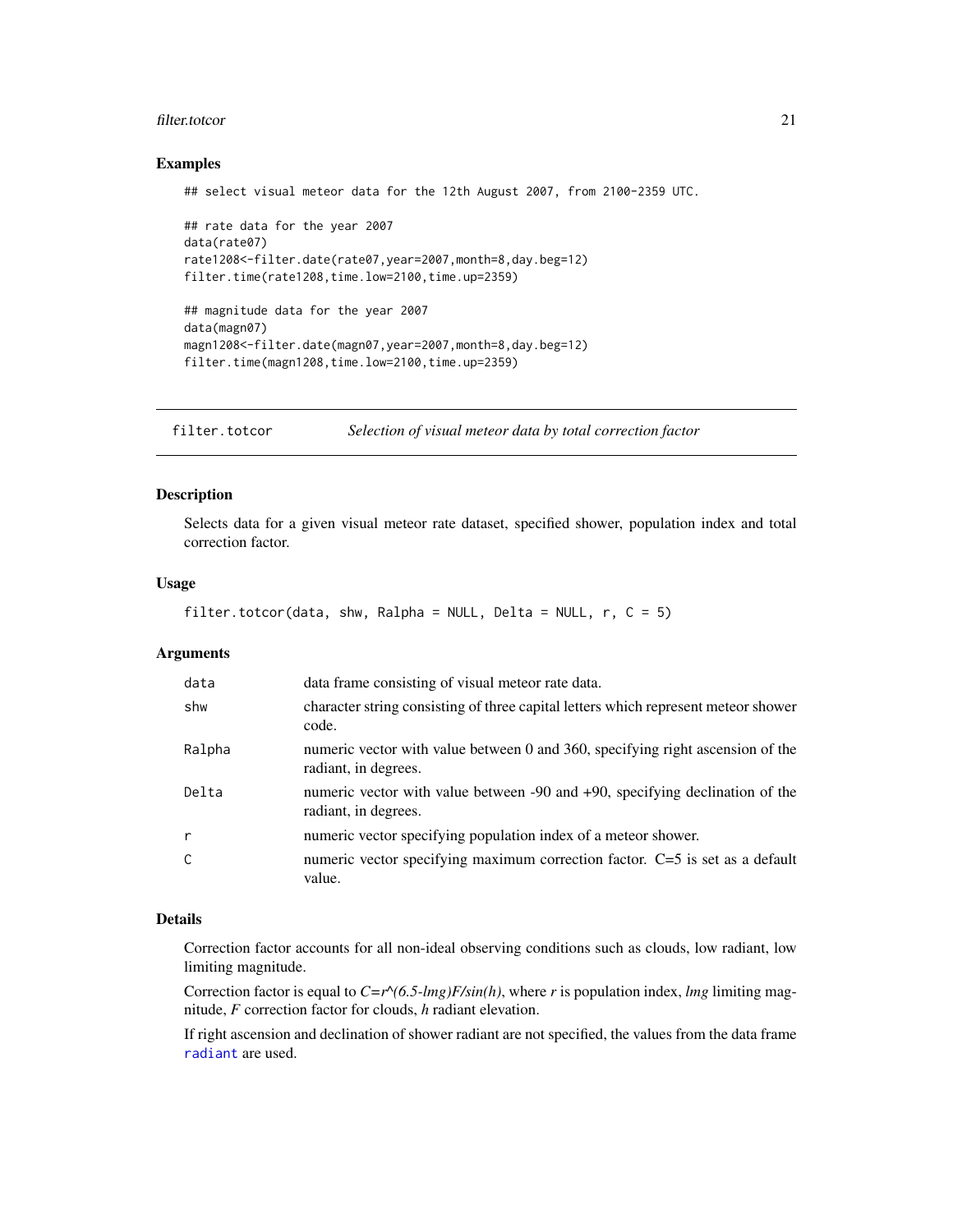## <span id="page-21-0"></span>Value

filter.correct returns data frame containing observations with correction factors upper bounded by argument C.

## Note

Argument data has to consist of the columns named "SPO" (placed before the columns for showers), "long", "EW", "lat", "day", "month", "year", "lmg" and "F".

## Author(s)

Kristina Veljkovic

## References

<http://www.imo.net/data/visual>

Rendtel J. and Arlt R., editors (2008). *IMO Handbook For Meteor Observers*. IMO, Potsdam.

## See Also

[filter](#page-2-1),[filter.F](#page-7-1),[filter.mag](#page-13-1),[zhr](#page-89-1)

#### Examples

```
## select visual meteor data for the period between 15-30 October 2006 and then
## select observations of Orionids with maximum correction factor equal to 5
```

```
## rate data for the year 2006
require(astroFns)
data(rate06)
rateOri<-filter.date(rate06,year=2006,month=10,day.beg=15,day.end=30)
filter.totcor(rateOri,shw="ORI",r=2.5)
```
mag.distr *Graphics of magnitude distribution*

## Description

Graphical representation of magnitude distribution for a given magnitude dataset, specified meteor shower and period of days.

## Usage

```
mag.distr(data,year, month, day.beg, day.end=day.beg, shw)
```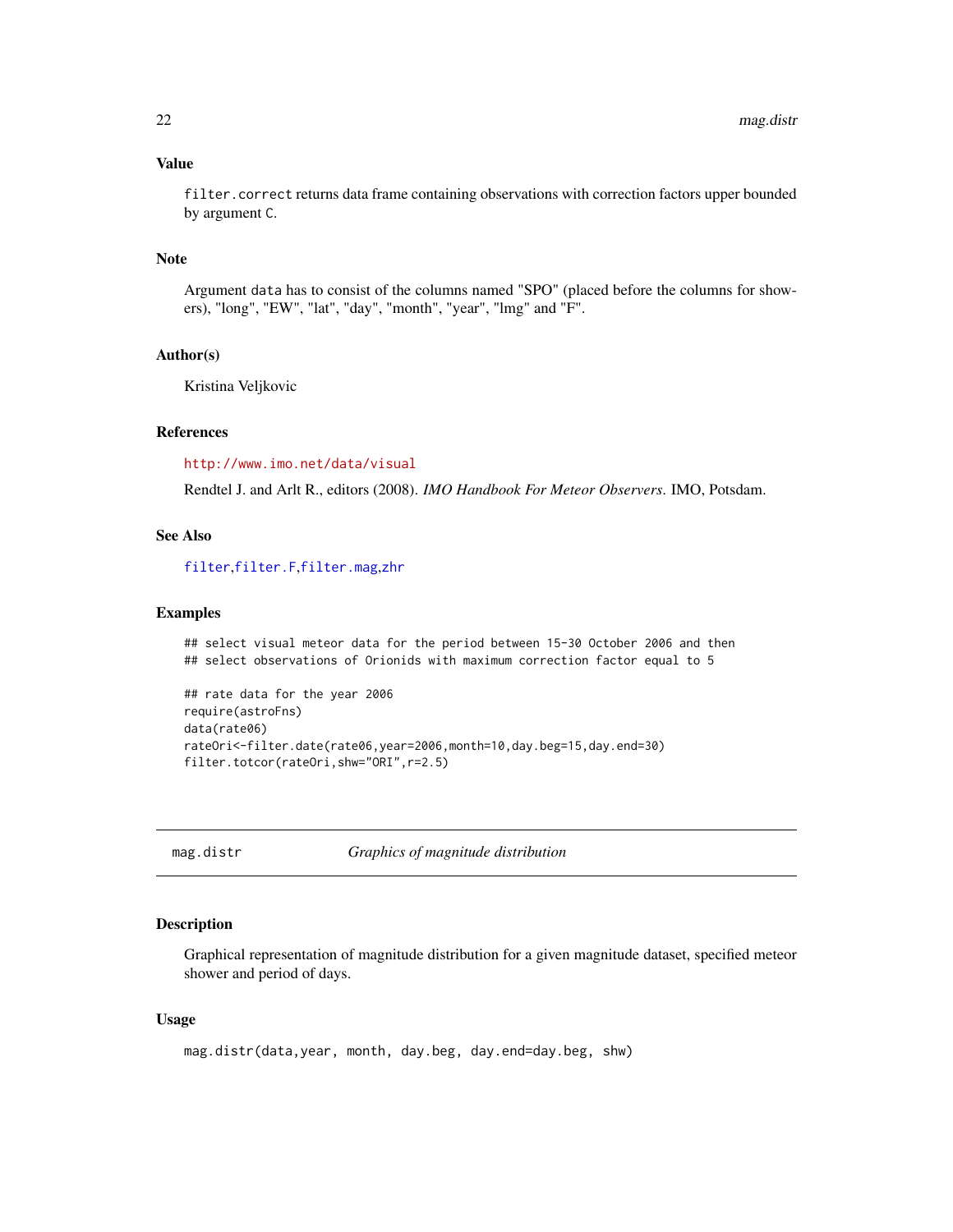#### mag.distr 23

## Arguments

| data    | data frame consisting of visual meteor magnitude data.                                      |
|---------|---------------------------------------------------------------------------------------------|
| year    | numeric vector of length 4 specifying year.                                                 |
| month   | numeric vector specifying month of the year.                                                |
| day.beg | numeric vector specifying beginning day.                                                    |
| day.end | numeric vector specifying ending day.                                                       |
| shw     | character string consisting of three capital letters which represent meteor shower<br>code. |

## Details

Summarized magnitude distribution is formed by summing frequencies of all observers for each magnitude value.

## Value

Plot of summarized magnitude distribution consisting of histogram and boxplot.

The histogram cells are intervals of the magnitudes of the form [a, b).

## Note

Argument data has to consist of the columns named "m6" and "p7".

## Author(s)

Kristina Veljkovic

## References

<http://www.imo.net/data/visual>

## See Also

[pop.index](#page-45-1)

## Examples

```
## select data for observations of Perseids, period 12-14th August 2007
## and make graphics of magnitude distribution
data(magn07)
magnPer<-filter(magn07,shw="PER", year=2007, month=8, day.beg=12, day.end=14)
mag.distr(magnPer,year=2007, month=8, day.beg=12, day.end=14, shw="PER")
```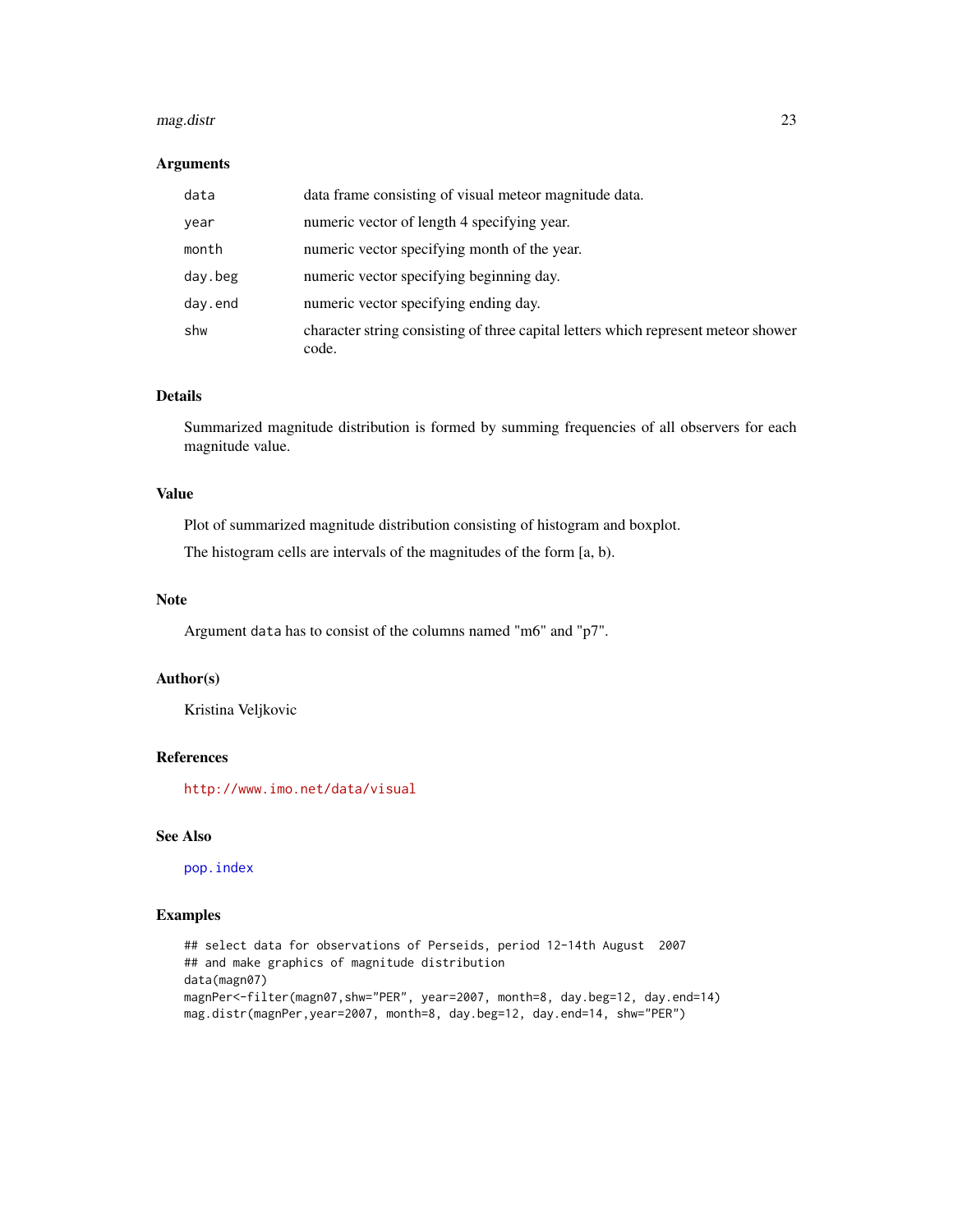## <span id="page-23-0"></span>Description

Visual meteor magnitude dataset for the year 2000.

## Usage

magn00

## Format

A data frame with 9311 observations on the following 29 variables.

IMOcode factor IMO observer code

sitecode numeric IMO site code

long numeric Longitude of the observing site in degrees

EW factor East  $(E)$  or west  $(W)$  position from the prime meridian

lat numeric Latitude of the observing site in degrees

NS factor North (N) or south (S) position from the equator

day numeric Day of the month

month numeric Month of the year

year numeric Year 2000

start numeric Beginning of the observing time period

stop numeric End of the observing time period

sollong numeric Solar longitude of the middle of observing time period

Shw factor Abbreviation of the observed shower

lmg numeric Limiting magnitude

m6 numeric Number of observed meteors of -6 magnitude

m5 numeric Number of observed meteors of -5 magnitude

m4 numeric Number of observed meteors of -4 magnitude

m3 numeric Number of observed meteors of -3 magnitude

m2 numeric Number of observed meteors of -2 magnitude

m1 numeric Number of observed meteors of -1 magnitude

zero numeric Number of observed meteors of 0 magnitude

p1 numeric Number of observed meteors of +1 magnitude

p2 numeric Number of observed meteors of +2 magnitude

p3 numeric Number of observed meteors of +3 magnitude

p4 numeric Number of observed meteors of +4 magnitude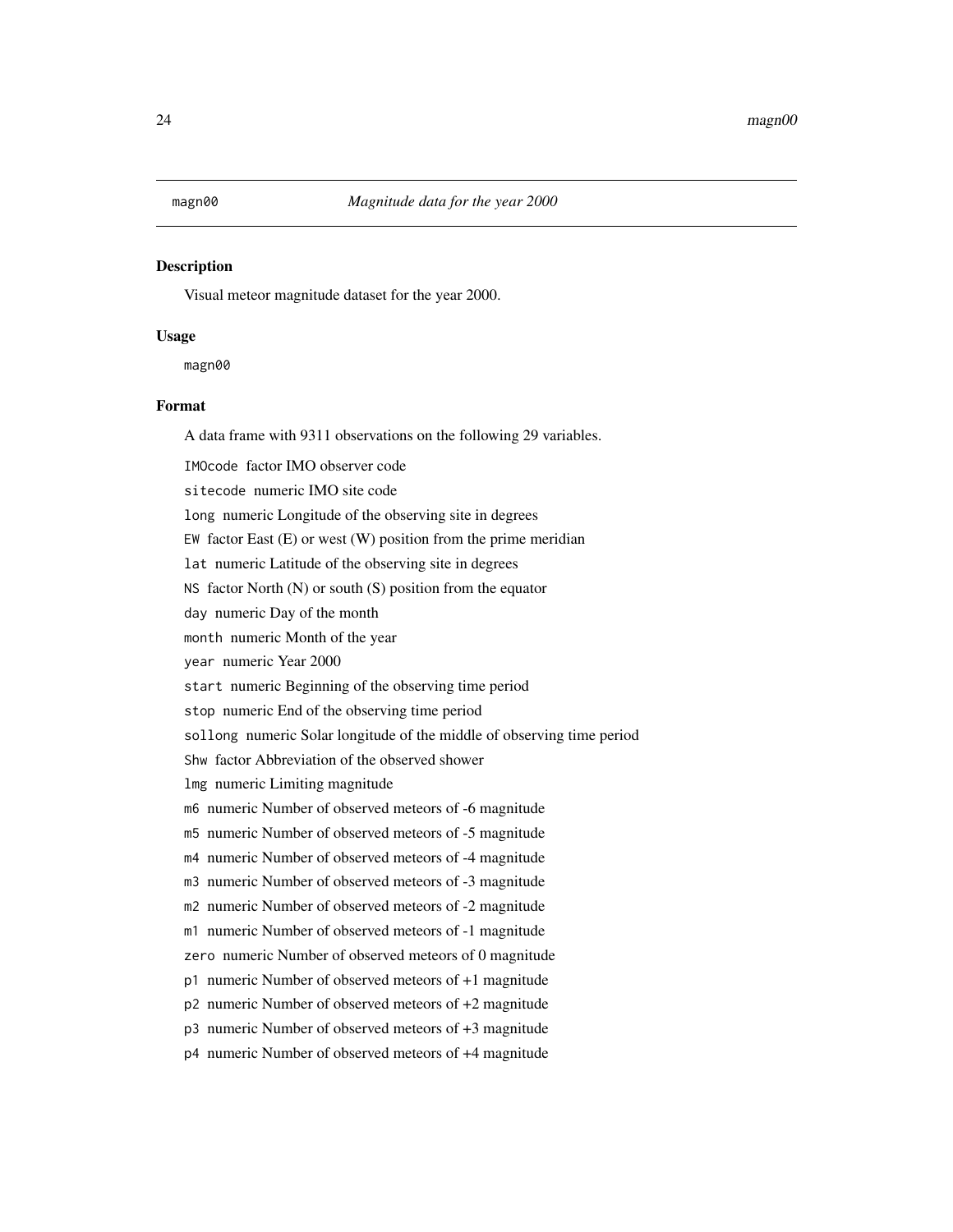#### <span id="page-24-0"></span> $magn01$  25

- p5 numeric Number of observed meteors of +5 magnitude
- p6 numeric Number of observed meteors of +6 magnitude
- p7 numeric Number of observed meteors of +7 magnitude

N numeric Total number of observed meteors

#### Source

Visual Meteor Database, <http://www.imo.net/data/visual>

magn01 *Magnitude data for the year 2001*

## Description

Visual meteor magnitude dataset for the year 2001.

#### Usage

magn01

## Format

A data frame with 13731 observations on the following 29 variables.

IMOcode factor IMO observer code sitecode numeric IMO site code long numeric Longitude of the observing site in degrees EW factor East  $(E)$  or west  $(W)$  position from the prime meridian lat numeric Latitude of the observing site in degrees NS factor North (N) or south (S) position from the equator day numeric Day of the month month numeric Month of the year year numeric Year 2001 start numeric Beginning of the observing time period stop numeric End of the observing time period sollong numeric Solar longitude of the middle of observing time period Shw factor Abbreviation of the observed shower lmg numeric Limiting magnitude m6 numeric Number of observed meteors of -6 magnitude m5 numeric Number of observed meteors of -5 magnitude m4 numeric Number of observed meteors of -4 magnitude m3 numeric Number of observed meteors of -3 magnitude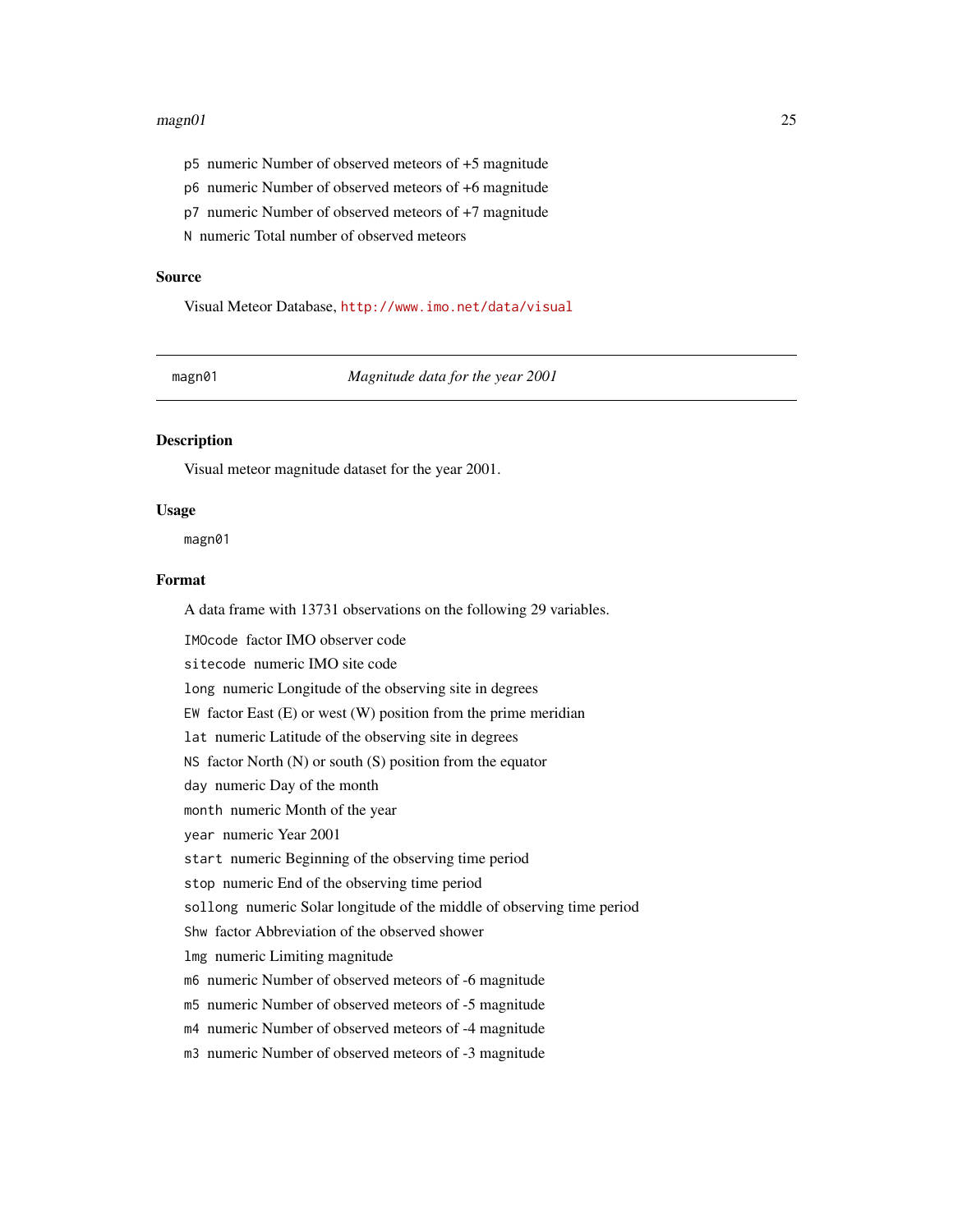#### <span id="page-25-0"></span>26 magn04

m1 numeric Number of observed meteors of -1 magnitude

zero numeric Number of observed meteors of 0 magnitude

p1 numeric Number of observed meteors of +1 magnitude

p2 numeric Number of observed meteors of +2 magnitude

- p3 numeric Number of observed meteors of +3 magnitude
- p4 numeric Number of observed meteors of +4 magnitude
- p5 numeric Number of observed meteors of +5 magnitude
- p6 numeric Number of observed meteors of +6 magnitude
- p7 numeric Number of observed meteors of +7 magnitude

N numeric Total number of observed meteors

## Source

Visual Meteor Database, <http://www.imo.net/data/visual>

magn04 *Magnitude data for the year 2004*

#### Description

Visual meteor magnitude dataset for the year 2004.

#### Usage

magn04

## Format

A data frame with 12742 observations on the following 29 variables.

IMOcode factor IMO observer code

sitecode numeric IMO site code

long numeric Longitude of the observing site in degrees

EW factor East  $(E)$  or west  $(W)$  position from the prime meridian

lat numeric Latitude of the observing site in degrees

NS factor North (N) or south (S) position from the equator

day numeric Day of the month

month numeric Month of the year

year numeric Year 2004

start numeric Beginning of the observing time period

stop numeric End of the observing time period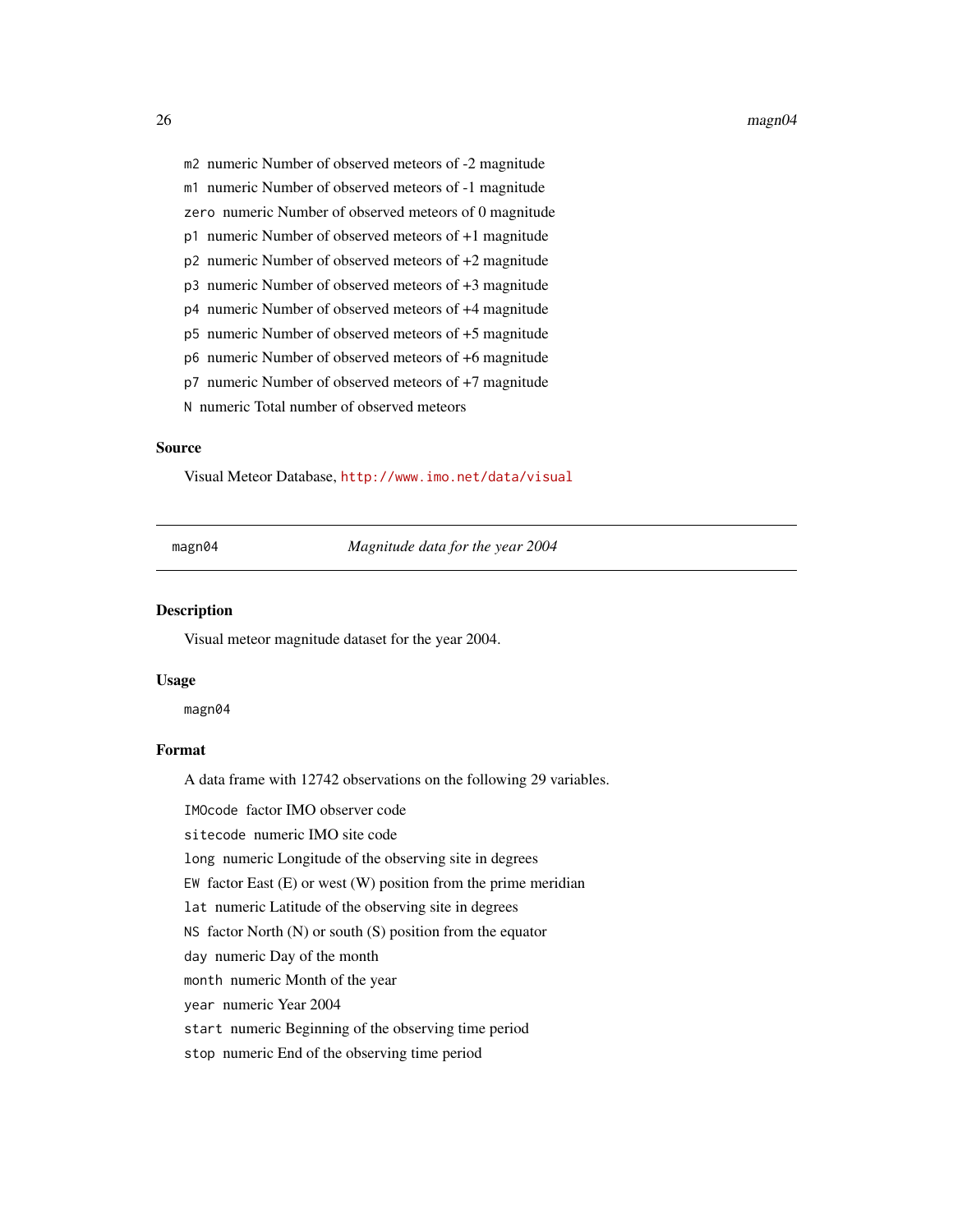#### <span id="page-26-0"></span> $magn05$  27

sollong numeric Solar longitude of the middle of observing time period

Shw factor Abbreviation of the observed shower

lmg numeric Limiting magnitude

m6 numeric Number of observed meteors of -6 magnitude

m5 numeric Number of observed meteors of -5 magnitude

m4 numeric Number of observed meteors of -4 magnitude

m3 numeric Number of observed meteors of -3 magnitude

m2 numeric Number of observed meteors of -2 magnitude

m1 numeric Number of observed meteors of -1 magnitude

zero numeric Number of observed meteors of 0 magnitude

p1 numeric Number of observed meteors of +1 magnitude

p2 numeric Number of observed meteors of +2 magnitude

p3 numeric Number of observed meteors of +3 magnitude

p4 numeric Number of observed meteors of +4 magnitude

p5 numeric Number of observed meteors of +5 magnitude

p6 numeric Number of observed meteors of +6 magnitude

p7 numeric Number of observed meteors of +7 magnitude

N numeric Total number of observed meteors

### Source

Visual Meteor Database, <http://www.imo.net/data/visual>

magn05 *Magnitude data for the year 2005*

## Description

Visual meteor magnitude dataset for the year 2005.

## Usage

magn05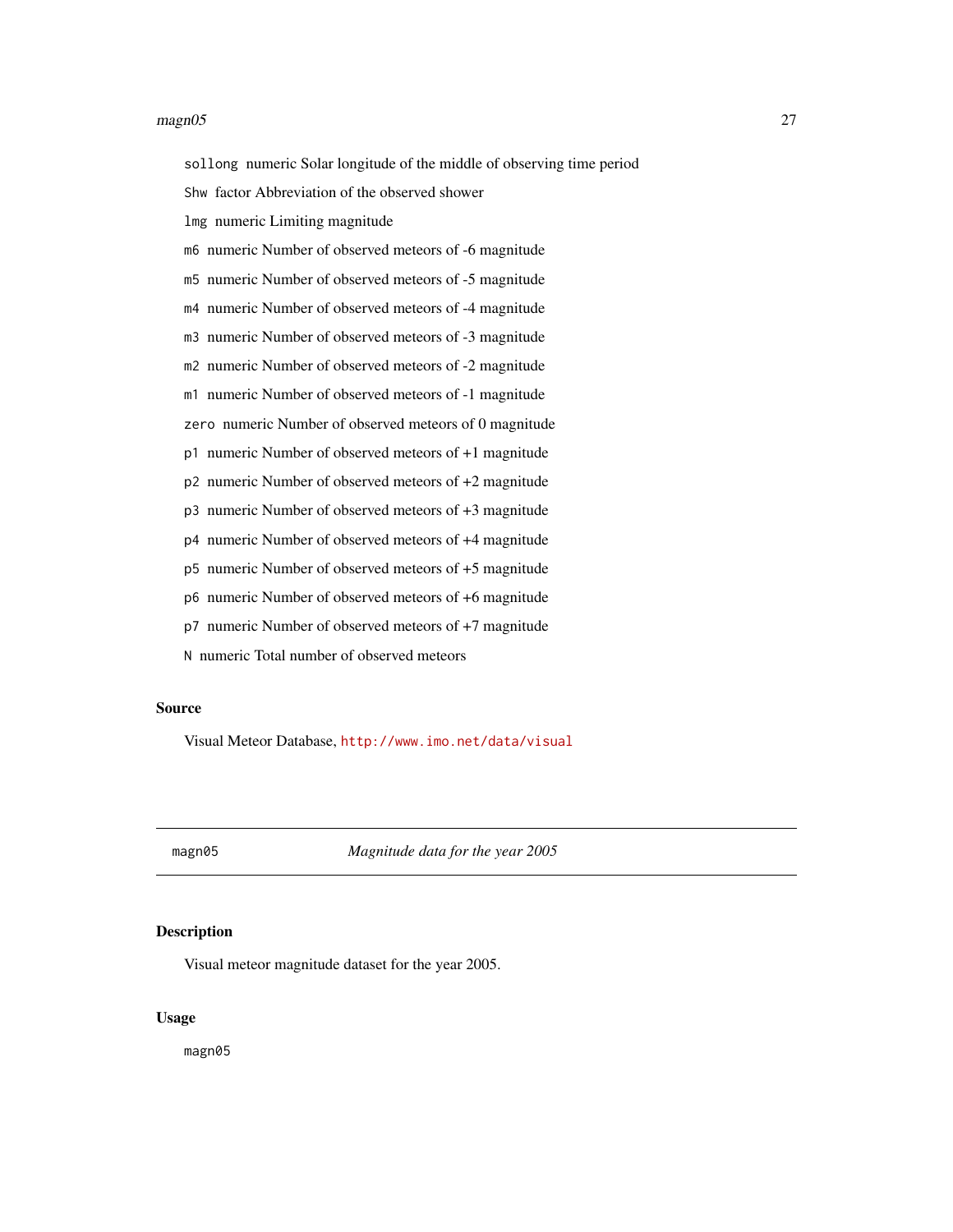#### 28 magn05

#### Format

A data frame with 7271 observations on the following 29 variables.

IMOcode factor IMO observer code

sitecode numeric IMO site code

long numeric Longitude of the observing site in degrees

EW factor East  $(E)$  or west  $(W)$  position from the prime meridian

lat numeric Latitude of the observing site in degrees

NS factor North (N) or south (S) position from the equator

day numeric Day of the month

month numeric Month of the year

year numeric Year 2005

start numeric Beginning of the observing time period

stop numeric End of the observing time period

sollong numeric Solar longitude of the middle of observing time period

Shw factor Abbreviation of the observed shower

lmg numeric Limiting magnitude

m6 numeric Number of observed meteors of -6 magnitude

m5 numeric Number of observed meteors of -5 magnitude

m4 numeric Number of observed meteors of -4 magnitude

m3 numeric Number of observed meteors of -3 magnitude

m2 numeric Number of observed meteors of -2 magnitude

m1 numeric Number of observed meteors of -1 magnitude

zero numeric Number of observed meteors of 0 magnitude

- p1 numeric Number of observed meteors of +1 magnitude
- p2 numeric Number of observed meteors of +2 magnitude
- p3 numeric Number of observed meteors of +3 magnitude

p4 numeric Number of observed meteors of +4 magnitude

p5 numeric Number of observed meteors of +5 magnitude

p6 numeric Number of observed meteors of +6 magnitude

p7 numeric Number of observed meteors of +7 magnitude

N numeric Total number of observed meteors

## Source

Visual Meteor Database, <http://www.imo.net/data/visual>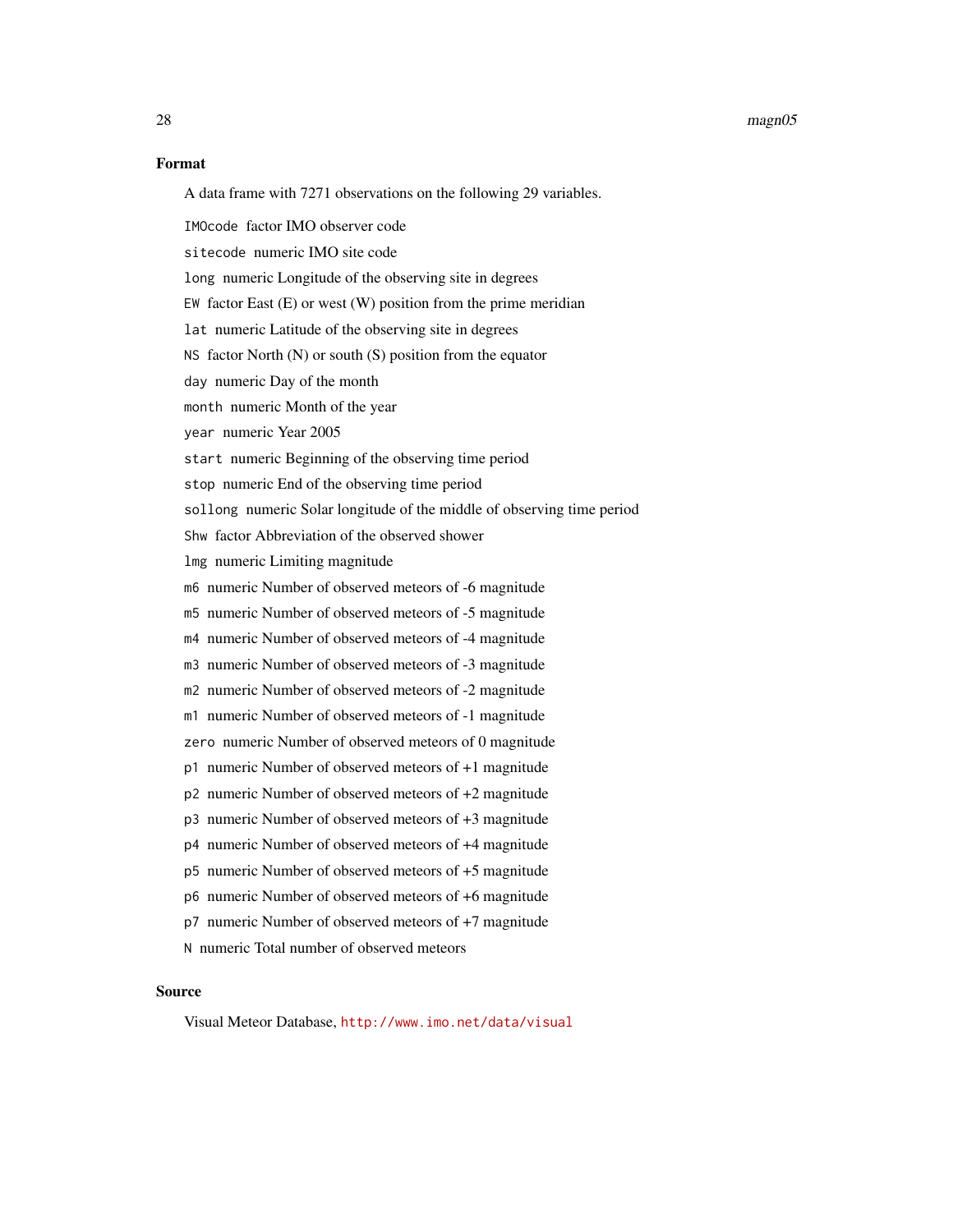<span id="page-28-0"></span>

## Description

Visual meteor magnitude dataset for the year 2006.

#### Usage

magn06

## Format

A data frame with 5801 observations on the following 29 variables.

IMOcode factor IMO observer code

sitecode numeric IMO site code

long numeric Longitude of the observing site in degrees

EW factor East  $(E)$  or west  $(W)$  position from the prime meridian

lat numeric Latitude of the observing site in degrees

NS factor North (N) or south (S) position from the equator

day numeric Day of the month

month numeric Month of the year

year numeric Year 2006

start numeric Beginning of the observing time period

stop numeric End of the observing time period

sollong numeric Solar longitude of the middle of observing time period

Shw factor Abbreviation of the observed shower

lmg numeric Limiting magnitude

m6 numeric Number of observed meteors of -6 magnitude

m5 numeric Number of observed meteors of -5 magnitude

m4 numeric Number of observed meteors of -4 magnitude

m3 numeric Number of observed meteors of -3 magnitude

m2 numeric Number of observed meteors of -2 magnitude

m1 numeric Number of observed meteors of -1 magnitude

zero numeric Number of observed meteors of 0 magnitude

p1 numeric Number of observed meteors of +1 magnitude

p2 numeric Number of observed meteors of +2 magnitude

p3 numeric Number of observed meteors of +3 magnitude

p4 numeric Number of observed meteors of +4 magnitude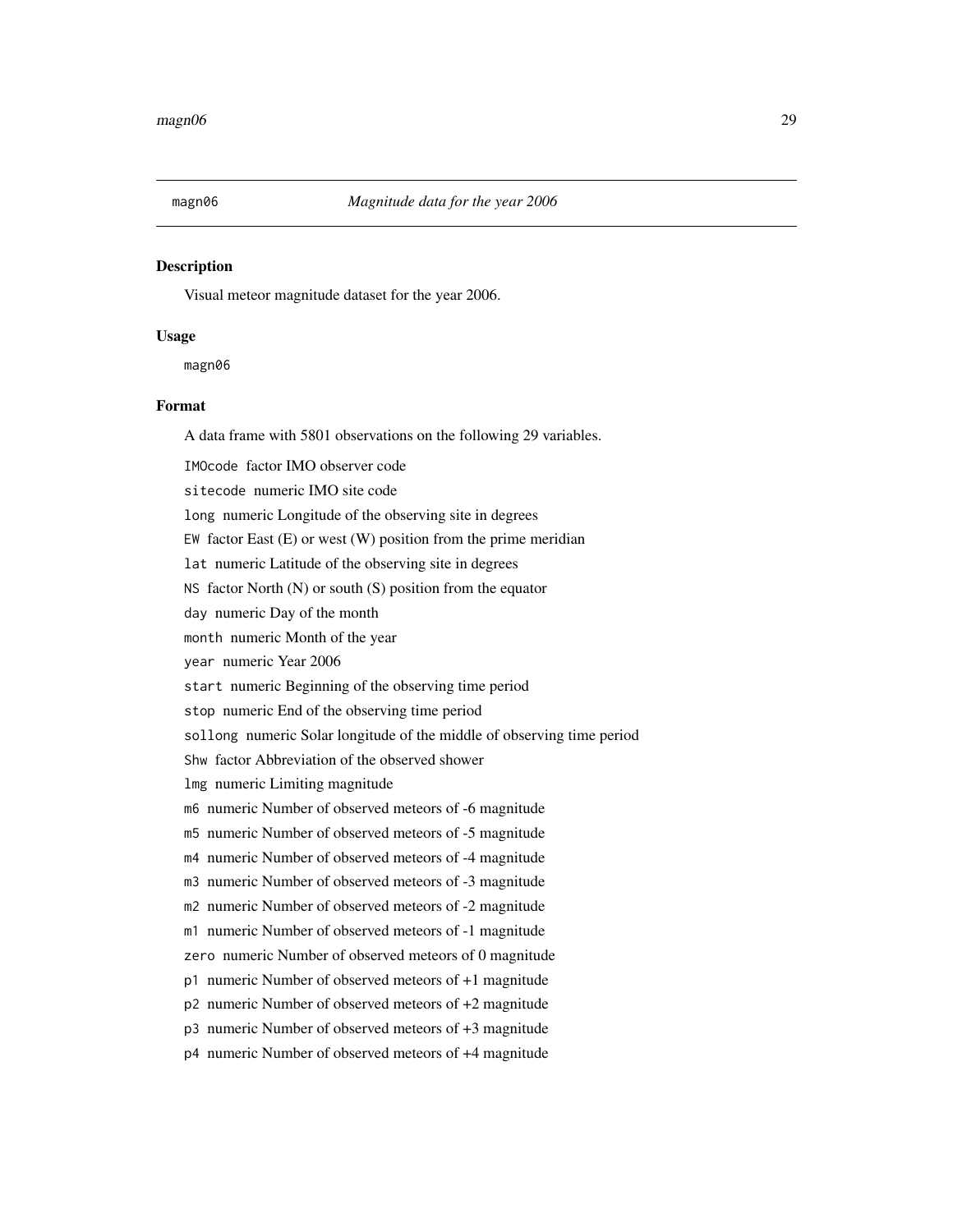#### 30 magn07

- p5 numeric Number of observed meteors of +5 magnitude
- p6 numeric Number of observed meteors of +6 magnitude
- p7 numeric Number of observed meteors of +7 magnitude

N numeric Total number of observed meteors

#### Source

Visual Meteor Database, <http://www.imo.net/data/visual>

magn07 *Magnitude data for the year 2007*

## Description

Visual meteor magnitude dataset for the year 2007.

#### Usage

magn07

## Format

A data frame with 5249 observations on the following 29 variables.

IMOcode factor IMO observer code sitecode numeric IMO site code long numeric Longitude of the observing site in degrees EW factor East  $(E)$  or west  $(W)$  position from the prime meridian lat numeric Latitude of the observing site in degrees NS factor North (N) or south (S) position from the equator day numeric Day of the month month numeric Month of the year year numeric Year 2007 start numeric Beginning of the observing time period stop numeric End of the observing time period sollong numeric Solar longitude of the middle of observing time period Shw factor Abbreviation of the observed shower lmg numeric Limiting magnitude m6 numeric Number of observed meteors of -6 magnitude m5 numeric Number of observed meteors of -5 magnitude m4 numeric Number of observed meteors of -4 magnitude m3 numeric Number of observed meteors of -3 magnitude

<span id="page-29-0"></span>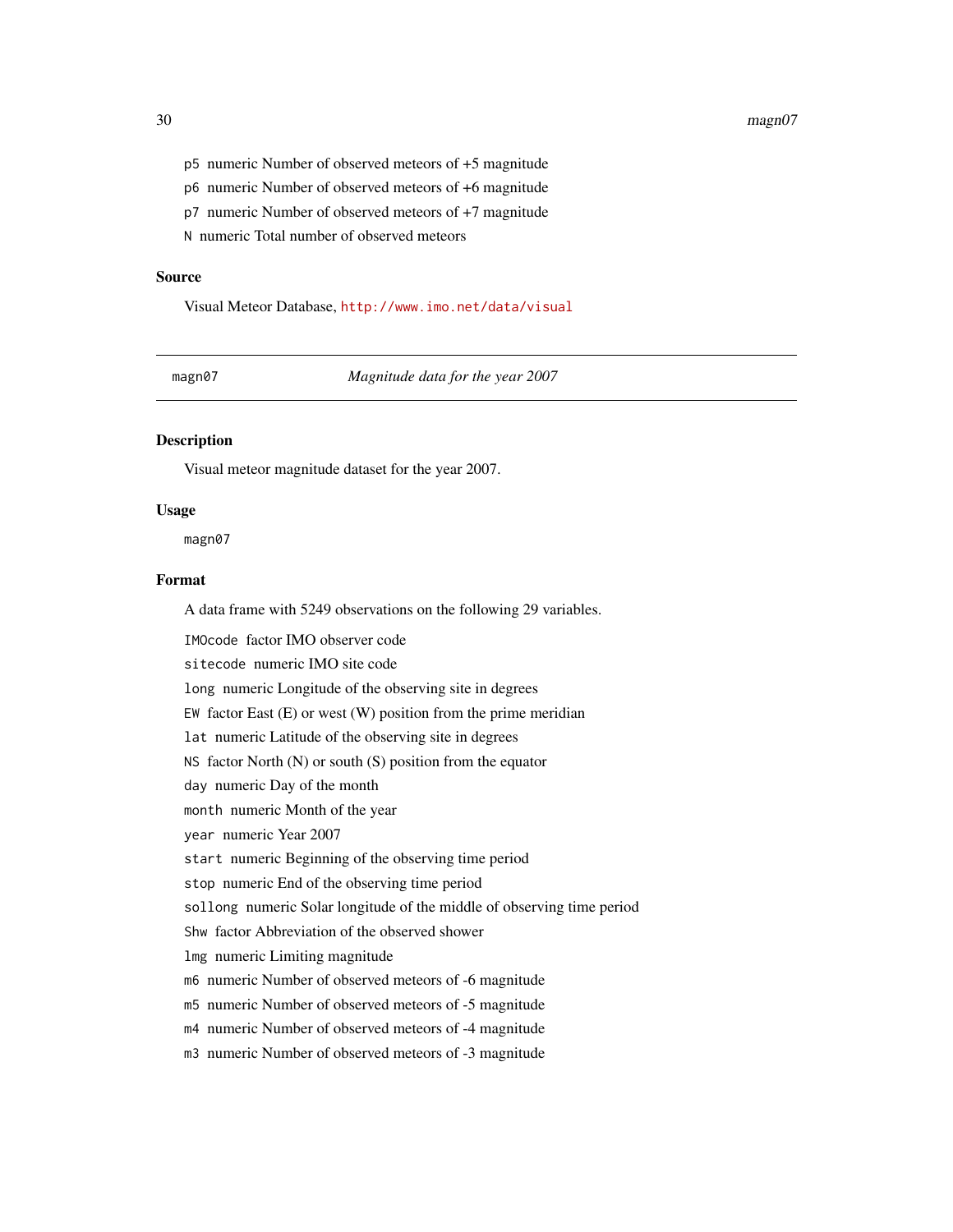#### <span id="page-30-0"></span> $magn08$  31

m2 numeric Number of observed meteors of -2 magnitude

m1 numeric Number of observed meteors of -1 magnitude

zero numeric Number of observed meteors of 0 magnitude

p1 numeric Number of observed meteors of +1 magnitude

p2 numeric Number of observed meteors of +2 magnitude

p3 numeric Number of observed meteors of +3 magnitude

p4 numeric Number of observed meteors of +4 magnitude

p5 numeric Number of observed meteors of +5 magnitude

p6 numeric Number of observed meteors of +6 magnitude

p7 numeric Number of observed meteors of +7 magnitude

N numeric Total number of observed meteors

## Source

Visual Meteor Database, <http://www.imo.net/data/visual>

magn08 *Magnitude data for the year 2008*

#### Description

Visual meteor magnitude dataset for the year 2008.

#### Usage

magn08

## Format

A data frame with 729 observations on the following 29 variables.

IMOcode factor IMO observer code

sitecode numeric IMO site code

long numeric Longitude of the observing site in degrees

EW factor East  $(E)$  or west  $(W)$  position from the prime meridian

lat numeric Latitude of the observing site in degrees

NS factor North (N) or south (S) position from the equator

day numeric Day of the month

month numeric Month of the year

year numeric Year 2008

start numeric Beginning of the observing time period

stop numeric End of the observing time period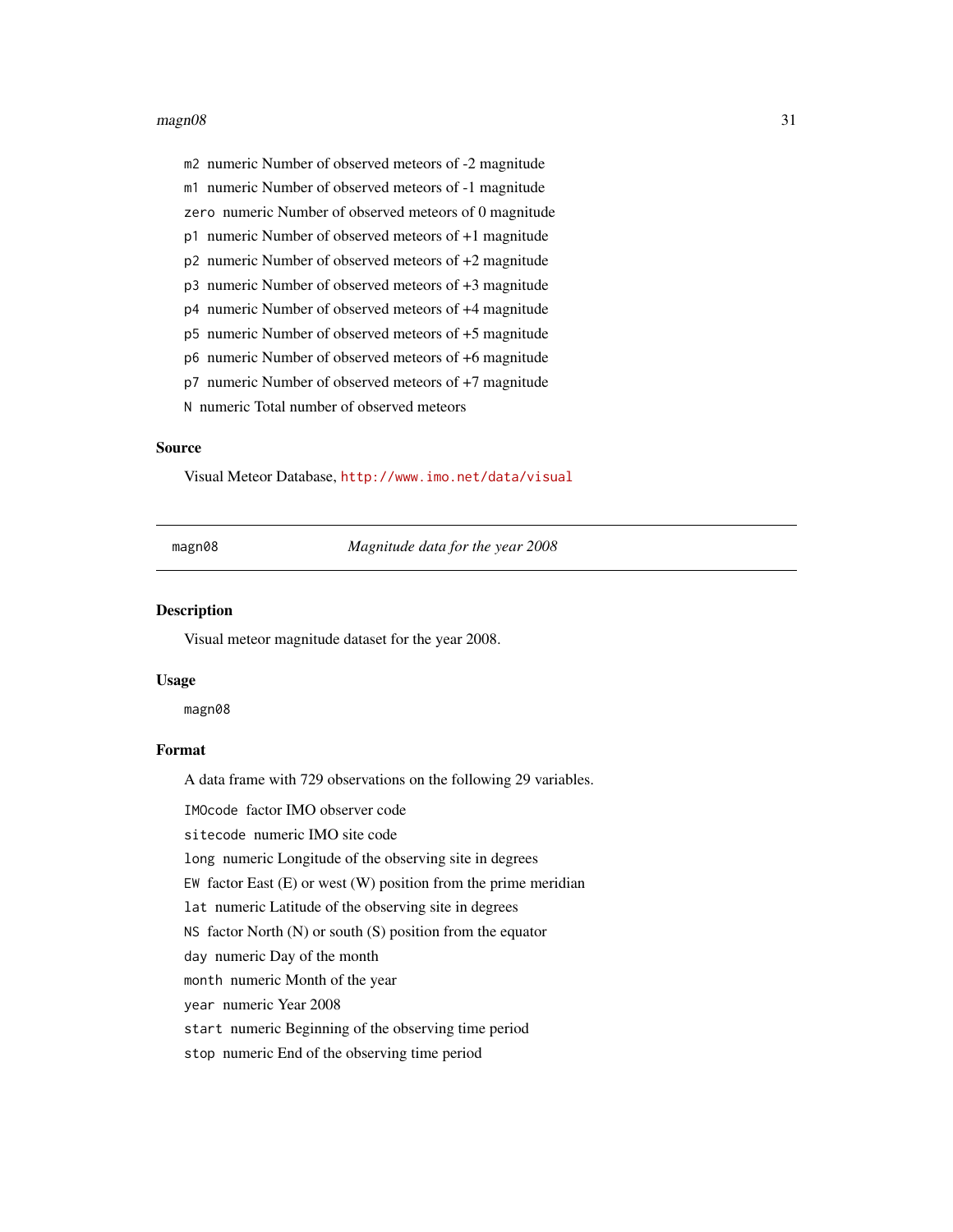<span id="page-31-0"></span>sollong numeric Solar longitude of the middle of observing time period

Shw factor Abbreviation of the observed shower

lmg numeric Limiting magnitude

m6 numeric Number of observed meteors of -6 magnitude

m5 numeric Number of observed meteors of -5 magnitude

m4 numeric Number of observed meteors of -4 magnitude

m3 numeric Number of observed meteors of -3 magnitude

m2 numeric Number of observed meteors of -2 magnitude

m1 numeric Number of observed meteors of -1 magnitude

zero numeric Number of observed meteors of 0 magnitude

p1 numeric Number of observed meteors of +1 magnitude

p2 numeric Number of observed meteors of +2 magnitude

p3 numeric Number of observed meteors of +3 magnitude

p4 numeric Number of observed meteors of +4 magnitude

p5 numeric Number of observed meteors of +5 magnitude

p6 numeric Number of observed meteors of +6 magnitude

p7 numeric Number of observed meteors of +7 magnitude

N numeric Total number of observed meteors

### Source

Visual Meteor Database, <http://www.imo.net/data/visual>

magn09 *Magnitude data for the year 2009*

## Description

Visual meteor magnitude dataset for the year 2009.

## Usage

magn09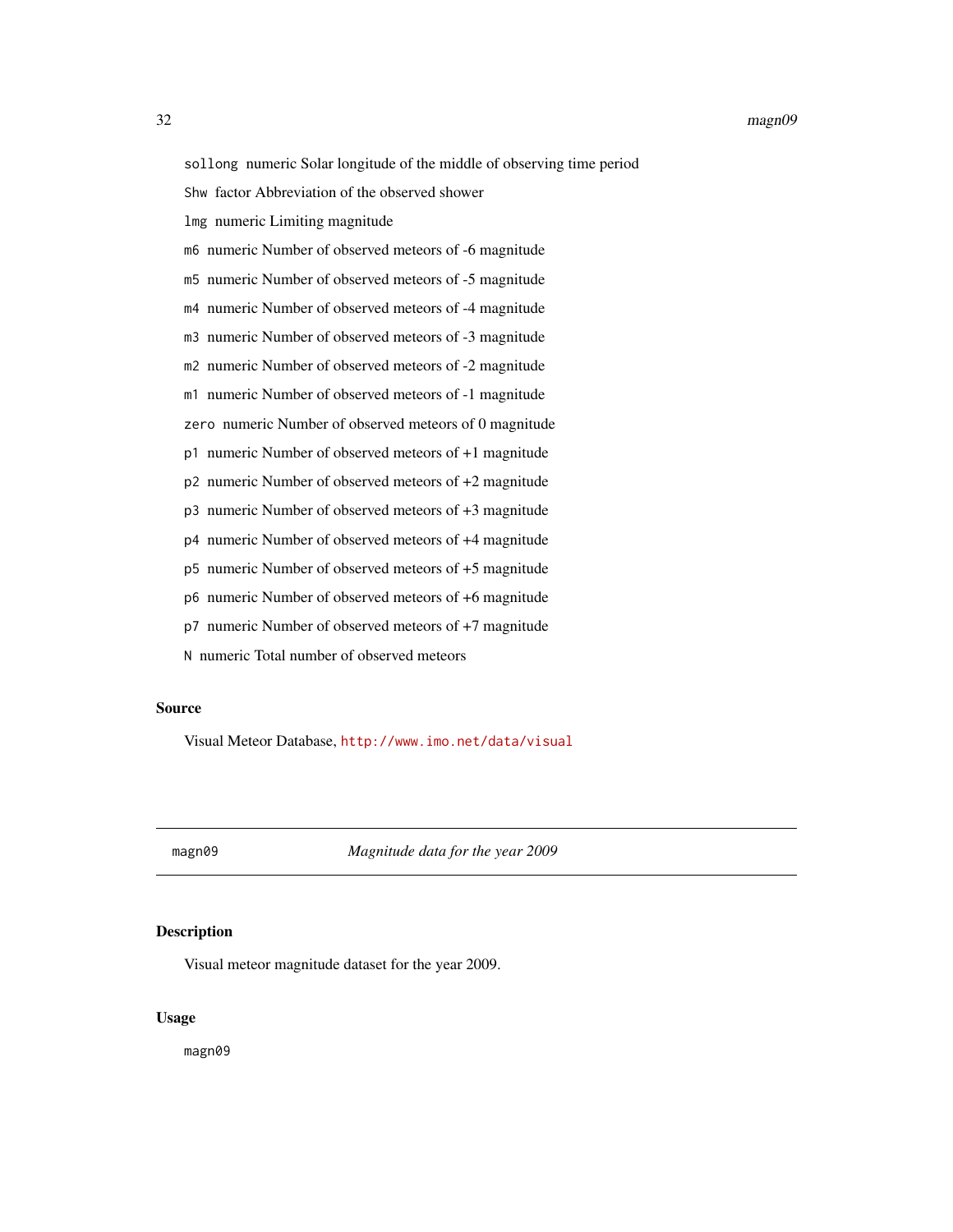#### $magn09$  33

#### Format

A data frame with 3486 observations on the following 29 variables.

IMOcode factor IMO observer code

sitecode numeric IMO site code

long numeric Longitude of the observing site in degrees

EW factor East  $(E)$  or west  $(W)$  position from the prime meridian

lat numeric Latitude of the observing site in degrees

NS factor North (N) or south (S) position from the equator

day numeric Day of the month

month numeric Month of the year

year numeric Year 2009

start numeric Beginning of the observing time period

stop numeric End of the observing time period

sollong numeric Solar longitude of the middle of observing time period

Shw factor Abbreviation of the observed shower

lmg numeric Limiting magnitude

m6 numeric Number of observed meteors of -6 magnitude

m5 numeric Number of observed meteors of -5 magnitude

m4 numeric Number of observed meteors of -4 magnitude

m3 numeric Number of observed meteors of -3 magnitude

m2 numeric Number of observed meteors of -2 magnitude

m1 numeric Number of observed meteors of -1 magnitude

zero numeric Number of observed meteors of 0 magnitude

- p1 numeric Number of observed meteors of +1 magnitude
- p2 numeric Number of observed meteors of +2 magnitude
- p3 numeric Number of observed meteors of +3 magnitude

p4 numeric Number of observed meteors of +4 magnitude

p5 numeric Number of observed meteors of +5 magnitude

p6 numeric Number of observed meteors of +6 magnitude

p7 numeric Number of observed meteors of +7 magnitude

N numeric Total number of observed meteors

## Source

Visual Meteor Database, <http://www.imo.net/data/visual>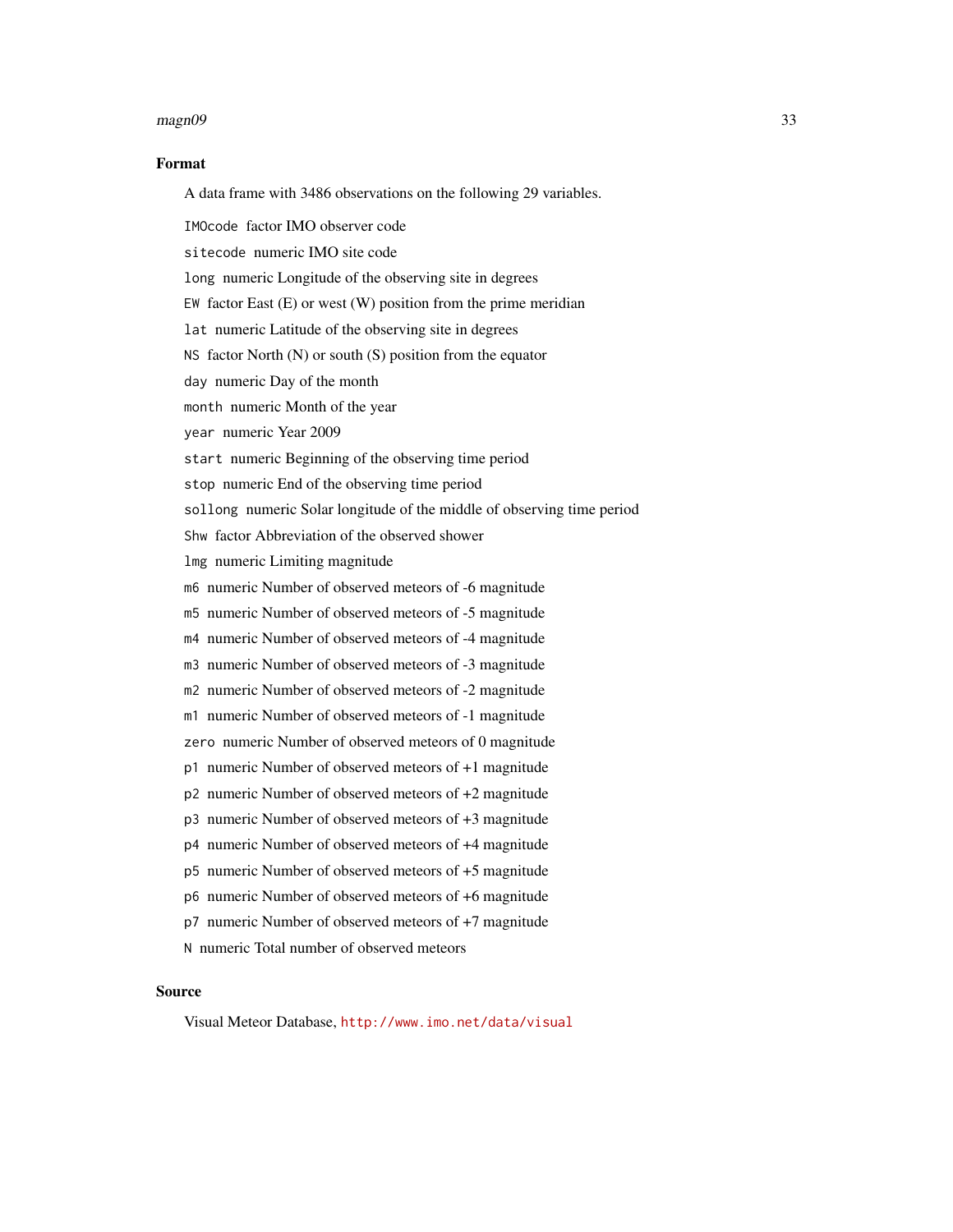## <span id="page-33-0"></span>Description

Visual meteor magnitude dataset for the year 2010.

## Usage

magn10

## Format

A data frame with 5426 observations on the following 29 variables.

IMOcode factor IMO observer code

sitecode numeric IMO site code

long numeric Longitude of the observing site in degrees

EW factor East  $(E)$  or west  $(W)$  position from the prime meridian

lat numeric Latitude of the observing site in degrees

NS factor North (N) or south (S) position from the equator

day numeric Day of the month

month numeric Month of the year

year numeric Year 2010

start numeric Beginning of the observing time period

stop numeric End of the observing time period

sollong numeric Solar longitude of the middle of observing time period

Shw factor Abbreviation of the observed shower

lmg numeric Limiting magnitude

m6 numeric Number of observed meteors of -6 magnitude

m5 numeric Number of observed meteors of -5 magnitude

m4 numeric Number of observed meteors of -4 magnitude

m3 numeric Number of observed meteors of -3 magnitude

m2 numeric Number of observed meteors of -2 magnitude

m1 numeric Number of observed meteors of -1 magnitude

zero numeric Number of observed meteors of 0 magnitude

p1 numeric Number of observed meteors of +1 magnitude

p2 numeric Number of observed meteors of +2 magnitude

p3 numeric Number of observed meteors of +3 magnitude

p4 numeric Number of observed meteors of +4 magnitude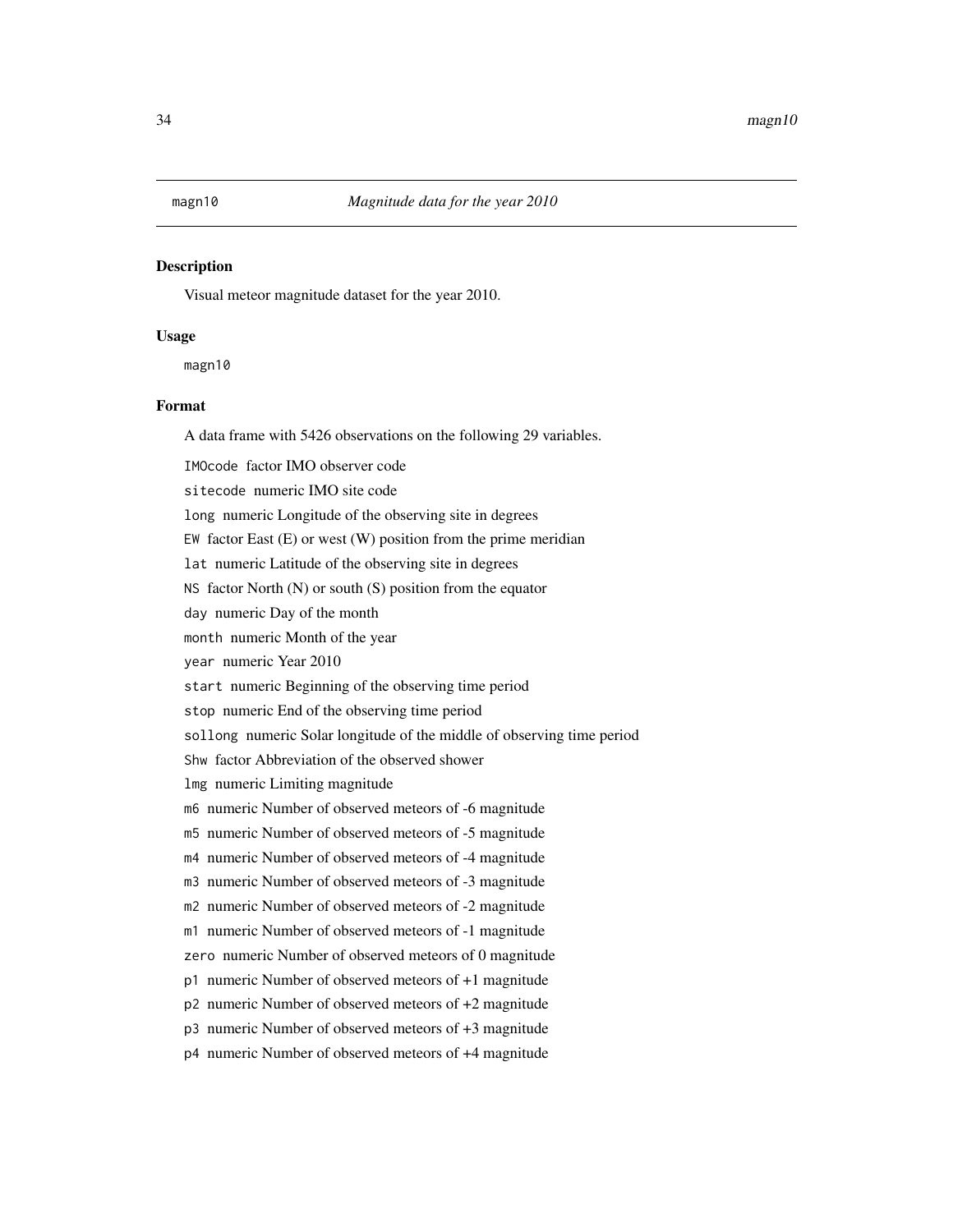#### <span id="page-34-0"></span> $magn11$  35

- p5 numeric Number of observed meteors of +5 magnitude
- p6 numeric Number of observed meteors of +6 magnitude
- p7 numeric Number of observed meteors of +7 magnitude

N numeric Total number of observed meteors

#### Source

Visual Meteor Database, <http://www.imo.net/data/visual>

magn11 *Magnitude data for the year 2011*

## Description

Visual meteor magnitude dataset for the year 2011.

#### Usage

magn11

## Format

A data frame with 5426 observations on the following 29 variables.

IMOcode factor IMO observer code sitecode numeric IMO site code long numeric Longitude of the observing site in degrees EW factor East  $(E)$  or west  $(W)$  position from the prime meridian lat numeric Latitude of the observing site in degrees NS factor North (N) or south (S) position from the equator day numeric Day of the month month numeric Month of the year year numeric Year 2011 start numeric Beginning of the observing time period stop numeric End of the observing time period sollong numeric Solar longitude of the middle of observing time period Shw factor Abbreviation of the observed shower lmg numeric Limiting magnitude m6 numeric Number of observed meteors of -6 magnitude m5 numeric Number of observed meteors of -5 magnitude m4 numeric Number of observed meteors of -4 magnitude m3 numeric Number of observed meteors of -3 magnitude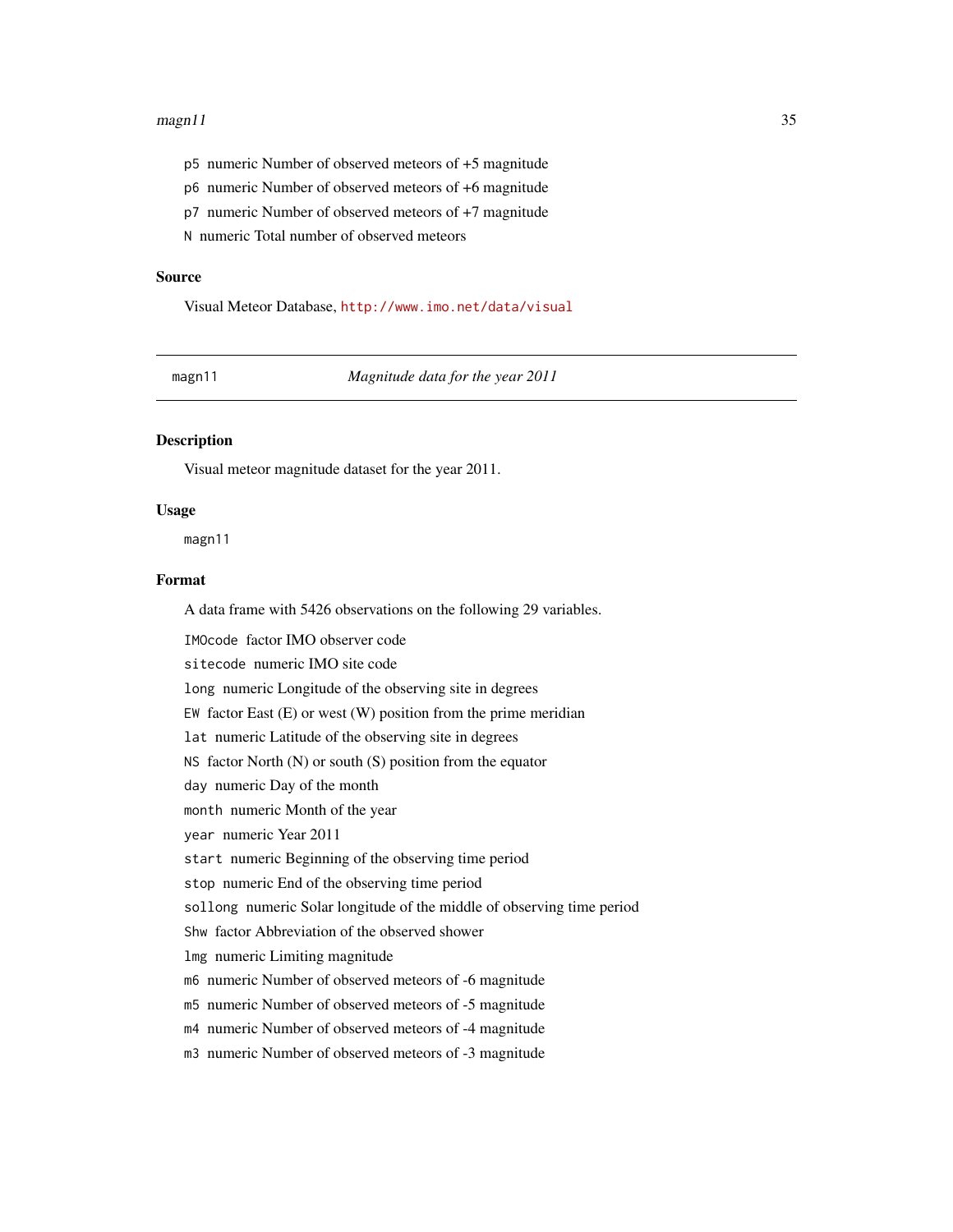#### <span id="page-35-0"></span>36 magn84

m1 numeric Number of observed meteors of -1 magnitude

zero numeric Number of observed meteors of 0 magnitude

- p1 numeric Number of observed meteors of +1 magnitude
- p2 numeric Number of observed meteors of +2 magnitude
- p3 numeric Number of observed meteors of +3 magnitude
- p4 numeric Number of observed meteors of +4 magnitude
- p5 numeric Number of observed meteors of +5 magnitude
- p6 numeric Number of observed meteors of +6 magnitude
- p7 numeric Number of observed meteors of +7 magnitude
- N numeric Total number of observed meteors

## Source

Visual Meteor Database, <http://www.imo.net/data/visual>

magn84 *Magnitude data for the year 1984*

#### Description

Visual meteor magnitude dataset for the year 1984.

#### Usage

magn84

## Format

A data frame with 81 observations on the following 29 variables.

IMOcode factor IMO observer code

sitecode numeric IMO site code

long numeric Longitude of the observing site in degrees

EW factor East  $(E)$  or west  $(W)$  position from the prime meridian

lat numeric Latitude of the observing site in degrees

NS factor North (N) or south (S) position from the equator

day numeric Day of the month

month numeric Month of the year

year numeric Year 1984

start numeric Beginning of the observing time period

stop numeric End of the observing time period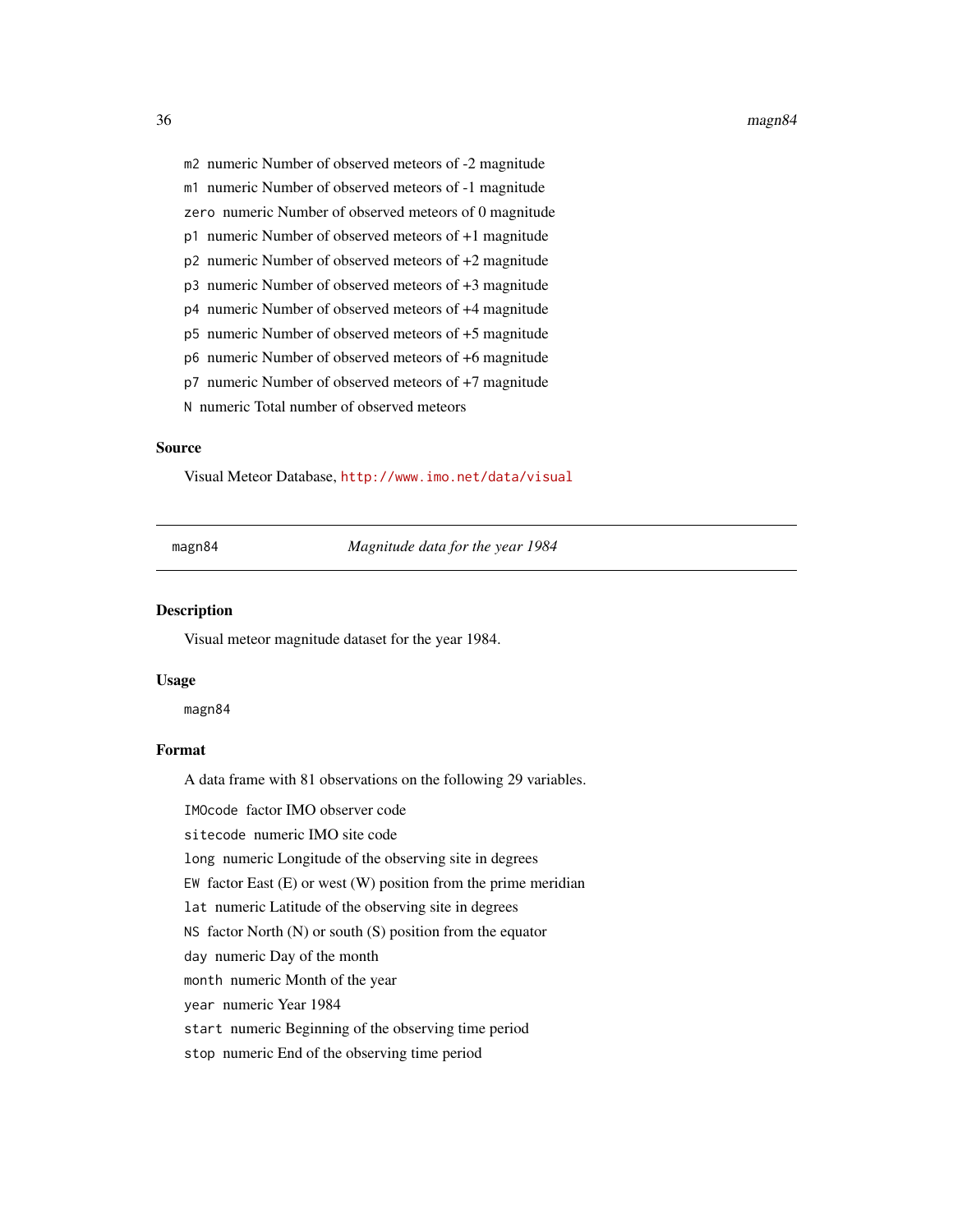### $magn86$  37

sollong numeric Solar longitude of the middle of observing time period

Shw factor Abbreviation of the observed shower

lmg numeric Limiting magnitude

m6 numeric Number of observed meteors of -6 magnitude

m5 numeric Number of observed meteors of -5 magnitude

m4 numeric Number of observed meteors of -4 magnitude

m3 numeric Number of observed meteors of -3 magnitude

m2 numeric Number of observed meteors of -2 magnitude

m1 numeric Number of observed meteors of -1 magnitude

zero numeric Number of observed meteors of 0 magnitude

p1 numeric Number of observed meteors of +1 magnitude

p2 numeric Number of observed meteors of +2 magnitude

p3 numeric Number of observed meteors of +3 magnitude

p4 numeric Number of observed meteors of +4 magnitude

p5 numeric Number of observed meteors of +5 magnitude

p6 numeric Number of observed meteors of +6 magnitude

p7 numeric Number of observed meteors of +7 magnitude

N numeric Total number of observed meteors

## Source

Visual Meteor Database, <http://www.imo.net/data/visual>

magn86 *Magnitude data for the year 1986*

# Description

Visual meteor magnitude dataset for the year 1986.

# Usage

magn86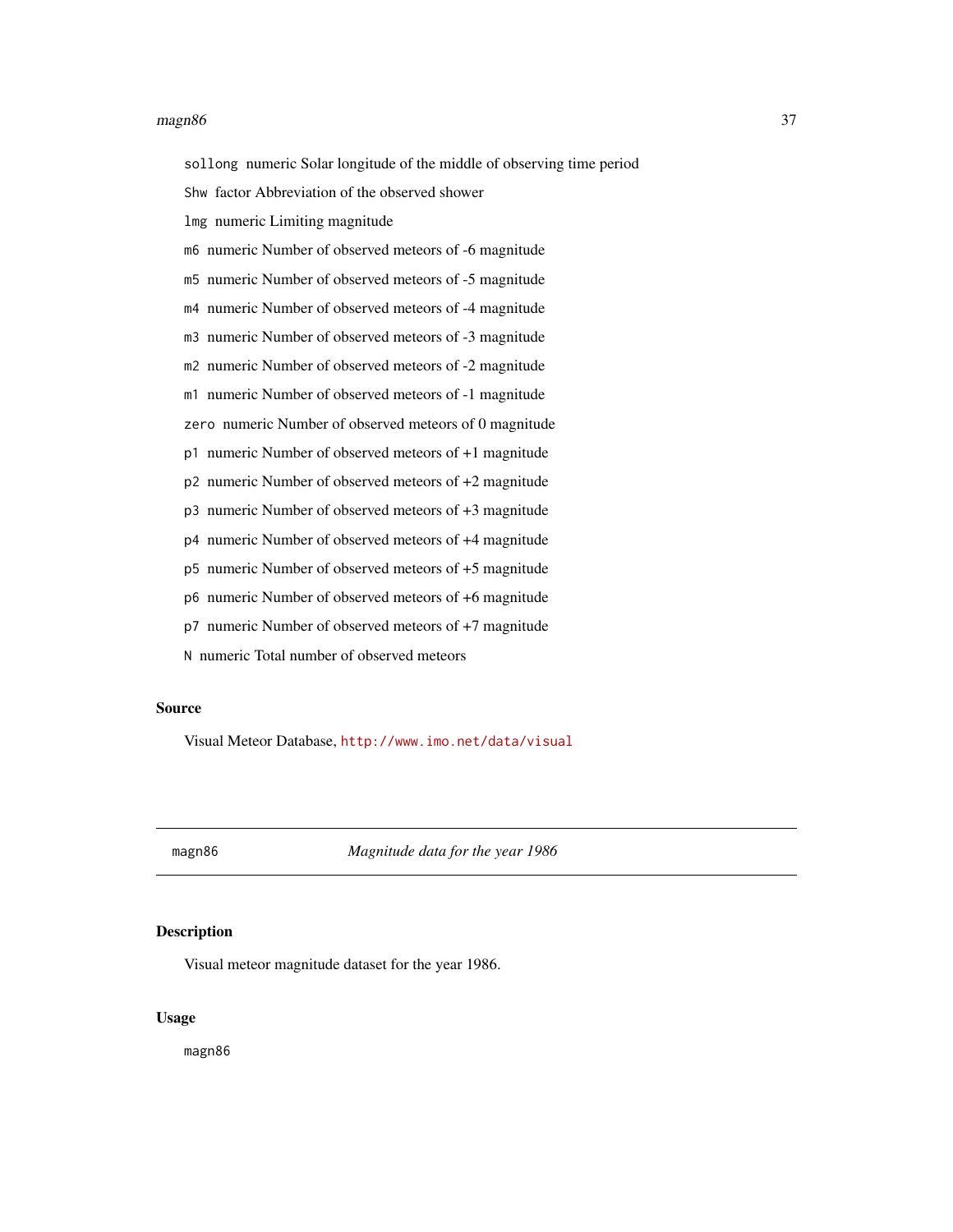### 38 magn86

#### Format

A data frame with 816 observations on the following 29 variables.

IMOcode factor IMO observer code

sitecode numeric IMO site code

long numeric Longitude of the observing site in degrees

EW factor East  $(E)$  or west  $(W)$  position from the prime meridian

lat numeric Latitude of the observing site in degrees

NS factor North (N) or south (S) position from the equator

day numeric Day of the month

month numeric Month of the year

year numeric Year 1986

start numeric Beginning of the observing time period

stop numeric End of the observing time period

sollong numeric Solar longitude of the middle of observing time period

Shw factor Abbreviation of the observed shower

lmg numeric Limiting magnitude

m6 numeric Number of observed meteors of -6 magnitude

m5 numeric Number of observed meteors of -5 magnitude

m4 numeric Number of observed meteors of -4 magnitude

m3 numeric Number of observed meteors of -3 magnitude

m2 numeric Number of observed meteors of -2 magnitude

m1 numeric Number of observed meteors of -1 magnitude

zero numeric Number of observed meteors of 0 magnitude

- p1 numeric Number of observed meteors of +1 magnitude
- p2 numeric Number of observed meteors of +2 magnitude
- p3 numeric Number of observed meteors of +3 magnitude

p4 numeric Number of observed meteors of +4 magnitude

p5 numeric Number of observed meteors of +5 magnitude

p6 numeric Number of observed meteors of +6 magnitude

p7 numeric Number of observed meteors of +7 magnitude

N numeric Total number of observed meteors

# Source

Visual Meteor Database, <http://www.imo.net/data/visual>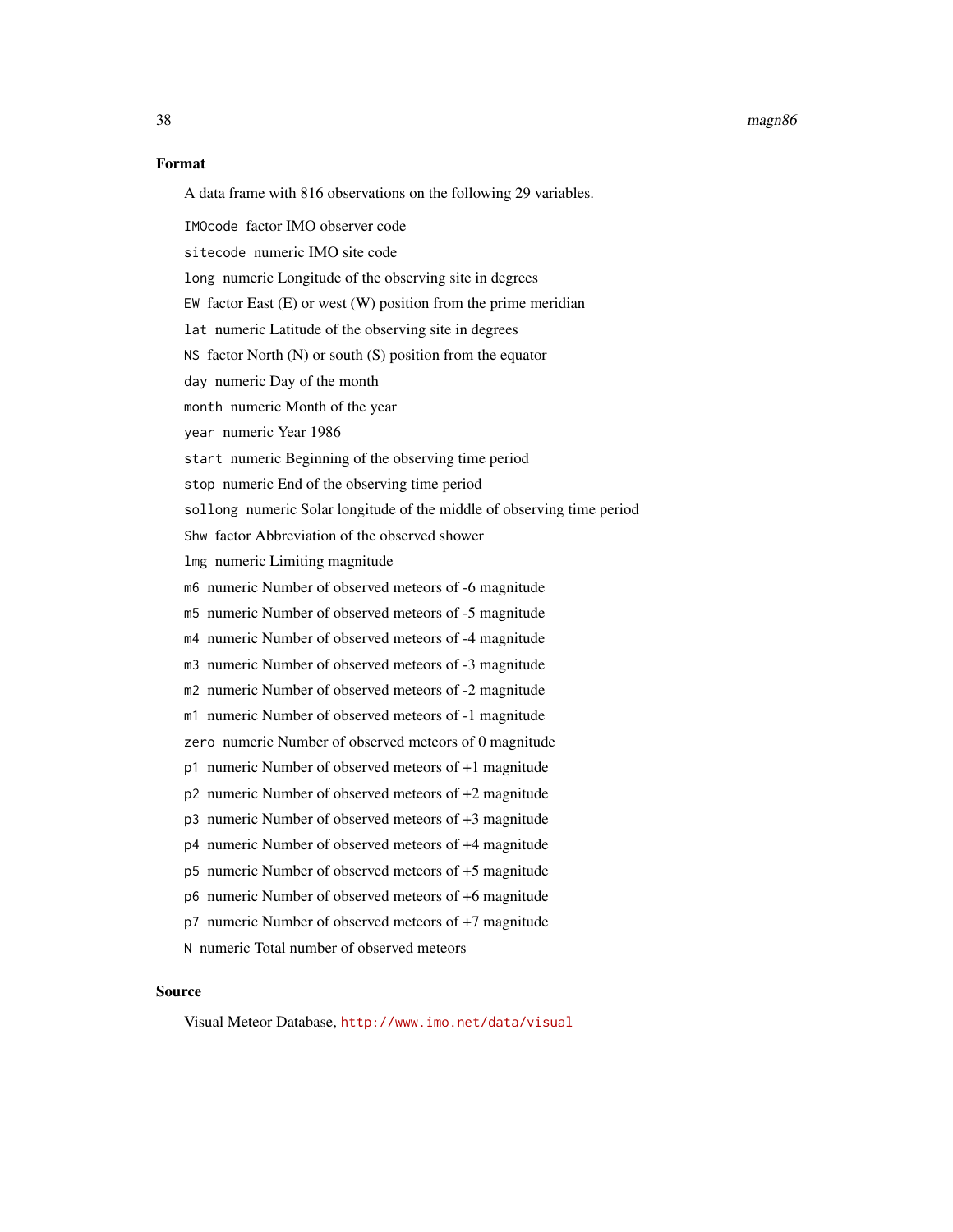# Description

Visual meteor magnitude dataset for the year 1987.

# Usage

magn87

# Format

A data frame with 331 observations on the following 29 variables.

IMOcode factor IMO observer code

sitecode numeric IMO site code

long numeric Longitude of the observing site in degrees

EW factor East  $(E)$  or west  $(W)$  position from the prime meridian

lat numeric Latitude of the observing site in degrees

NS factor North (N) or south (S) position from the equator

day numeric Day of the month

month numeric Month of the year

year numeric Year 1987

start numeric Beginning of the observing time period

stop numeric End of the observing time period

sollong numeric Solar longitude of the middle of observing time period

Shw factor Abbreviation of the observed shower

lmg numeric Limiting magnitude

m6 numeric Number of observed meteors of -6 magnitude

m5 numeric Number of observed meteors of -5 magnitude

m4 numeric Number of observed meteors of -4 magnitude

m3 numeric Number of observed meteors of -3 magnitude

m2 numeric Number of observed meteors of -2 magnitude

m1 numeric Number of observed meteors of -1 magnitude

zero numeric Number of observed meteors of 0 magnitude

p1 numeric Number of observed meteors of +1 magnitude

p2 numeric Number of observed meteors of +2 magnitude

p3 numeric Number of observed meteors of +3 magnitude

p4 numeric Number of observed meteors of +4 magnitude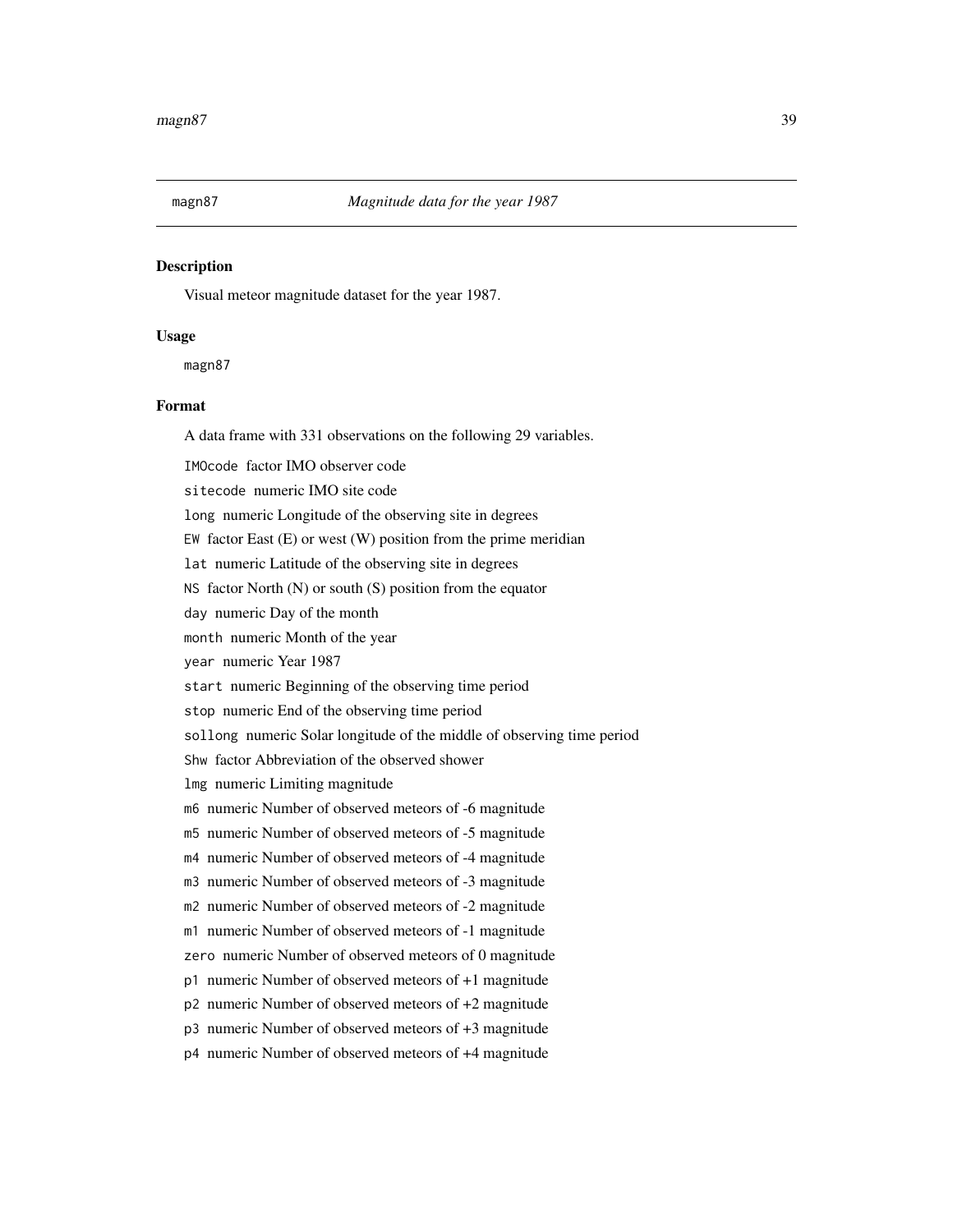### 40 magn94

- p5 numeric Number of observed meteors of +5 magnitude
- p6 numeric Number of observed meteors of +6 magnitude
- p7 numeric Number of observed meteors of +7 magnitude

N numeric Total number of observed meteors

#### Source

Visual Meteor Database, <http://www.imo.net/data/visual>

magn94 *Magnitude data for the year 1994*

# Description

Visual meteor magnitude dataset for the year 1994.

#### Usage

magn94

# Format

A data frame with 4856 observations on the following 29 variables.

IMOcode factor IMO observer code sitecode numeric IMO site code long numeric Longitude of the observing site in degrees EW factor East  $(E)$  or west  $(W)$  position from the prime meridian lat numeric Latitude of the observing site in degrees NS factor North (N) or south (S) position from the equator day numeric Day of the month month numeric Month of the year year numeric Year 1994 start numeric Beginning of the observing time period stop numeric End of the observing time period sollong numeric Solar longitude of the middle of observing time period Shw factor Abbreviation of the observed shower lmg numeric Limiting magnitude m6 numeric Number of observed meteors of -6 magnitude m5 numeric Number of observed meteors of -5 magnitude m4 numeric Number of observed meteors of -4 magnitude m3 numeric Number of observed meteors of -3 magnitude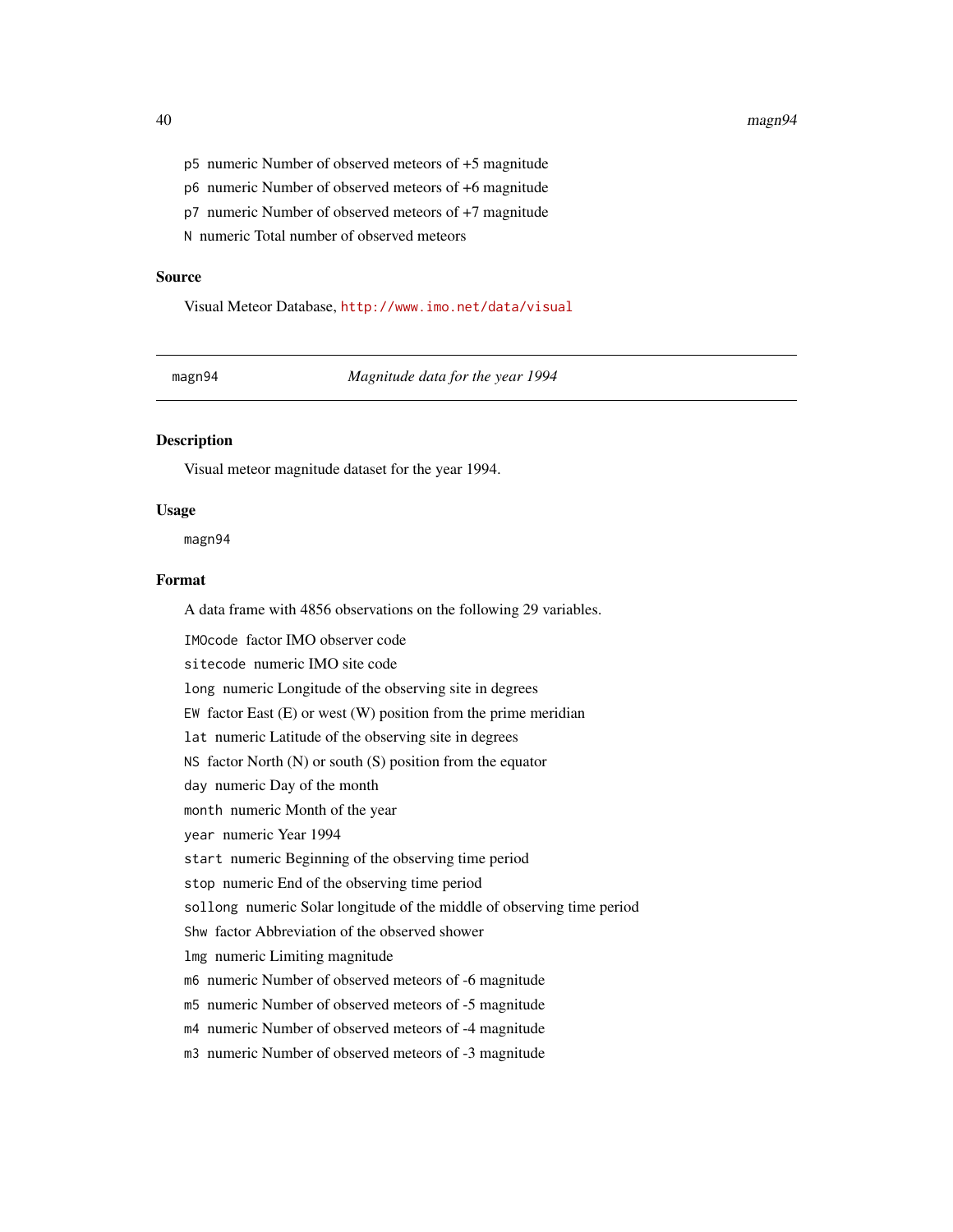### $magn95$  and  $41$

m2 numeric Number of observed meteors of -2 magnitude

m1 numeric Number of observed meteors of -1 magnitude

zero numeric Number of observed meteors of 0 magnitude

p1 numeric Number of observed meteors of +1 magnitude

p2 numeric Number of observed meteors of +2 magnitude

p3 numeric Number of observed meteors of +3 magnitude

p4 numeric Number of observed meteors of +4 magnitude

p5 numeric Number of observed meteors of +5 magnitude

p6 numeric Number of observed meteors of +6 magnitude

p7 numeric Number of observed meteors of +7 magnitude

N numeric Total number of observed meteors

# Source

Visual Meteor Database, <http://www.imo.net/data/visual>

magn95 *Magnitude data for the year 1995*

#### Description

Visual meteor magnitude dataset for the year 1995.

#### Usage

magn95

# Format

A data frame with 7751 observations on the following 29 variables.

IMOcode factor IMO observer code

sitecode numeric IMO site code

long numeric Longitude of the observing site in degrees

EW factor East  $(E)$  or west  $(W)$  position from the prime meridian

lat numeric Latitude of the observing site in degrees

NS factor North  $(N)$  or south  $(S)$  position from the equator

day numeric Day of the month

month numeric Month of the year

year numeric Year 1995

start numeric Beginning of the observing time period

stop numeric End of the observing time period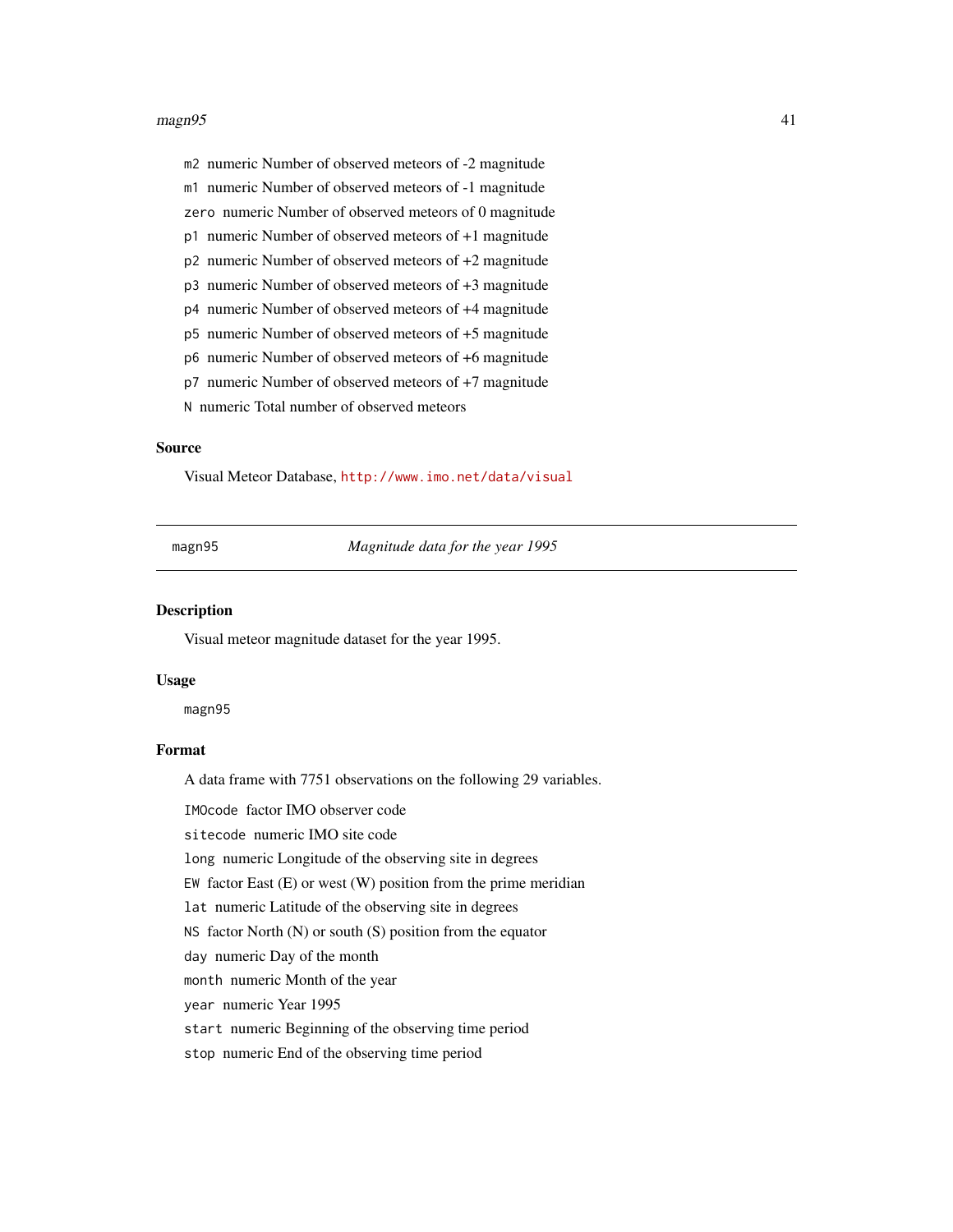sollong numeric Solar longitude of the middle of observing time period

Shw factor Abbreviation of the observed shower

lmg numeric Limiting magnitude

m6 numeric Number of observed meteors of -6 magnitude

m5 numeric Number of observed meteors of -5 magnitude

m4 numeric Number of observed meteors of -4 magnitude

m3 numeric Number of observed meteors of -3 magnitude

m2 numeric Number of observed meteors of -2 magnitude

m1 numeric Number of observed meteors of -1 magnitude

zero numeric Number of observed meteors of 0 magnitude

p1 numeric Number of observed meteors of +1 magnitude

p2 numeric Number of observed meteors of +2 magnitude

p3 numeric Number of observed meteors of +3 magnitude

p4 numeric Number of observed meteors of +4 magnitude

p5 numeric Number of observed meteors of +5 magnitude

p6 numeric Number of observed meteors of +6 magnitude

p7 numeric Number of observed meteors of +7 magnitude

N numeric Total number of observed meteors

## Source

Visual Meteor Database, <http://www.imo.net/data/visual>

magn97 *Magnitude data for the year 1997*

# Description

Visual meteor magnitude dataset for the year 1997.

# Usage

magn97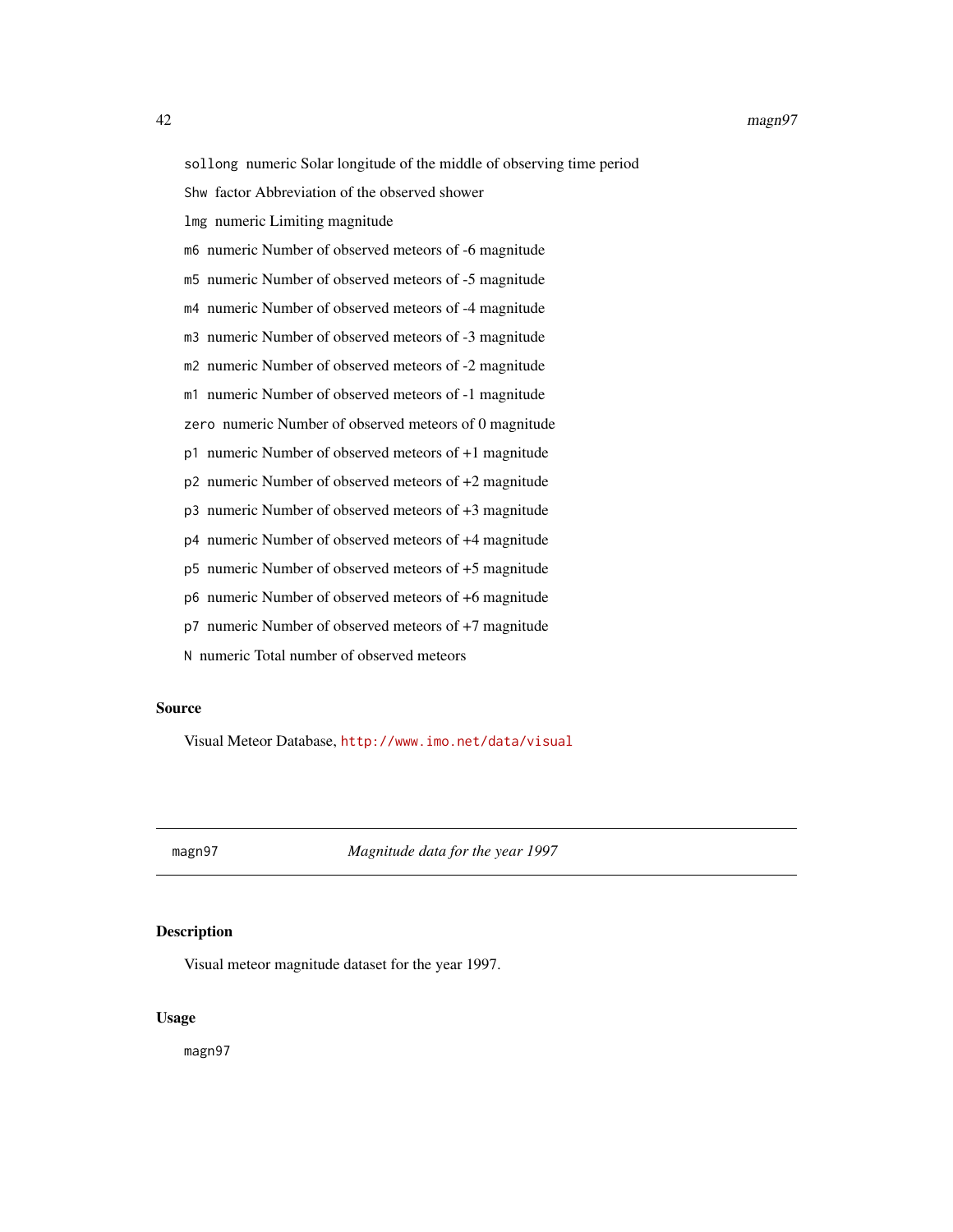### magn97 43

## Format

A data frame with 9208 observations on the following 29 variables.

IMOcode factor IMO observer code

sitecode numeric IMO site code

long numeric Longitude of the observing site in degrees

EW factor East  $(E)$  or west  $(W)$  position from the prime meridian

lat numeric Latitude of the observing site in degrees

NS factor North (N) or south (S) position from the equator

day numeric Day of the month

month numeric Month of the year

year numeric Year 1997

start numeric Beginning of the observing time period

stop numeric End of the observing time period

sollong numeric Solar longitude of the middle of observing time period

Shw factor Abbreviation of the observed shower

lmg numeric Limiting magnitude

m6 numeric Number of observed meteors of -6 magnitude

m5 numeric Number of observed meteors of -5 magnitude

m4 numeric Number of observed meteors of -4 magnitude

m3 numeric Number of observed meteors of -3 magnitude

m2 numeric Number of observed meteors of -2 magnitude

m1 numeric Number of observed meteors of -1 magnitude

zero numeric Number of observed meteors of 0 magnitude

- p1 numeric Number of observed meteors of +1 magnitude
- p2 numeric Number of observed meteors of +2 magnitude
- p3 numeric Number of observed meteors of +3 magnitude

p4 numeric Number of observed meteors of +4 magnitude

p5 numeric Number of observed meteors of +5 magnitude

p6 numeric Number of observed meteors of +6 magnitude

p7 numeric Number of observed meteors of +7 magnitude

N numeric Total number of observed meteors

# Source

Visual Meteor Database, <http://www.imo.net/data/visual>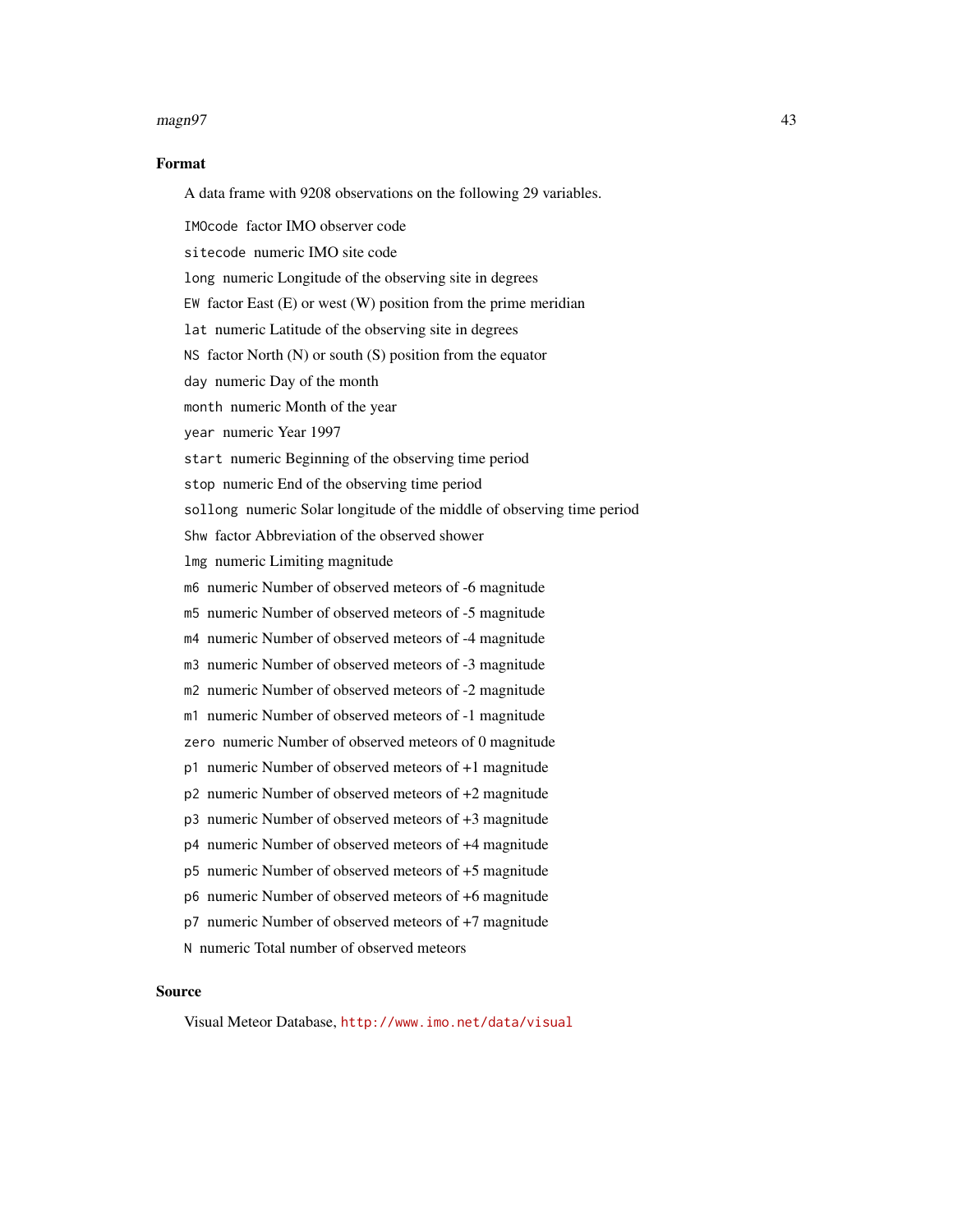# Description

Visual meteor magnitude dataset for the year 1998.

#### Usage

magn98

# Format

A data frame with 10520 observations on the following 29 variables.

IMOcode factor IMO observer code

sitecode numeric IMO site code

long numeric Longitude of the observing site in degrees

EW factor East  $(E)$  or west  $(W)$  position from the prime meridian

lat numeric Latitude of the observing site in degrees

NS factor North (N) or south (S) position from the equator

day numeric Day of the month

month numeric Month of the year

year numeric Year 1998

start numeric Beginning of the observing time period

stop numeric End of the observing time period

sollong numeric Solar longitude of the middle of observing time period

Shw factor Abbreviation of the observed shower

lmg numeric Limiting magnitude

m6 numeric Number of observed meteors of -6 magnitude

m5 numeric Number of observed meteors of -5 magnitude

m4 numeric Number of observed meteors of -4 magnitude

m3 numeric Number of observed meteors of -3 magnitude

m2 numeric Number of observed meteors of -2 magnitude

m1 numeric Number of observed meteors of -1 magnitude

zero numeric Number of observed meteors of 0 magnitude

p1 numeric Number of observed meteors of +1 magnitude

p2 numeric Number of observed meteors of +2 magnitude

p3 numeric Number of observed meteors of +3 magnitude

p4 numeric Number of observed meteors of +4 magnitude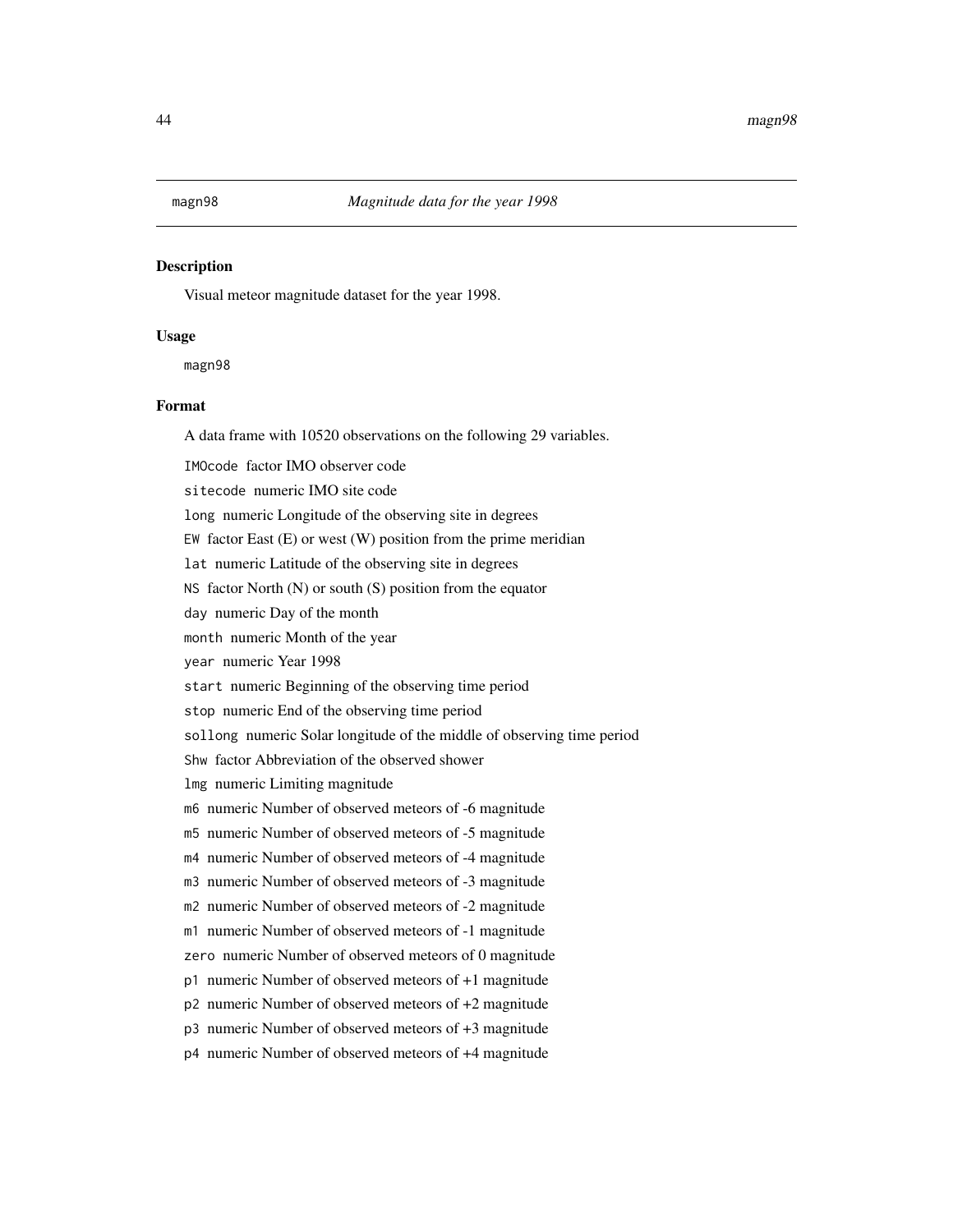### magn99 45

- p5 numeric Number of observed meteors of +5 magnitude
- p6 numeric Number of observed meteors of +6 magnitude
- p7 numeric Number of observed meteors of +7 magnitude

N numeric Total number of observed meteors

### Source

Visual Meteor Database, <http://www.imo.net/data/visual>

magn99 *Magnitude data for the year 1999*

# Description

Visual meteor magnitude dataset for the year 1999.

## Usage

magn99

# Format

A data frame with 13140 observations on the following 29 variables.

IMOcode factor IMO observer code sitecode numeric IMO site code long numeric Longitude of the observing site in degrees EW factor East  $(E)$  or west  $(W)$  position from the prime meridian lat numeric Latitude of the observing site in degrees NS factor North (N) or south (S) position from the equator day numeric Day of the month month numeric Month of the year year numeric Year 1999 start numeric Beginning of the observing time period stop numeric End of the observing time period sollong numeric Solar longitude of the middle of observing time period Shw factor Abbreviation of the observed shower lmg numeric Limiting magnitude m6 numeric Number of observed meteors of -6 magnitude m5 numeric Number of observed meteors of -5 magnitude m4 numeric Number of observed meteors of -4 magnitude m3 numeric Number of observed meteors of -3 magnitude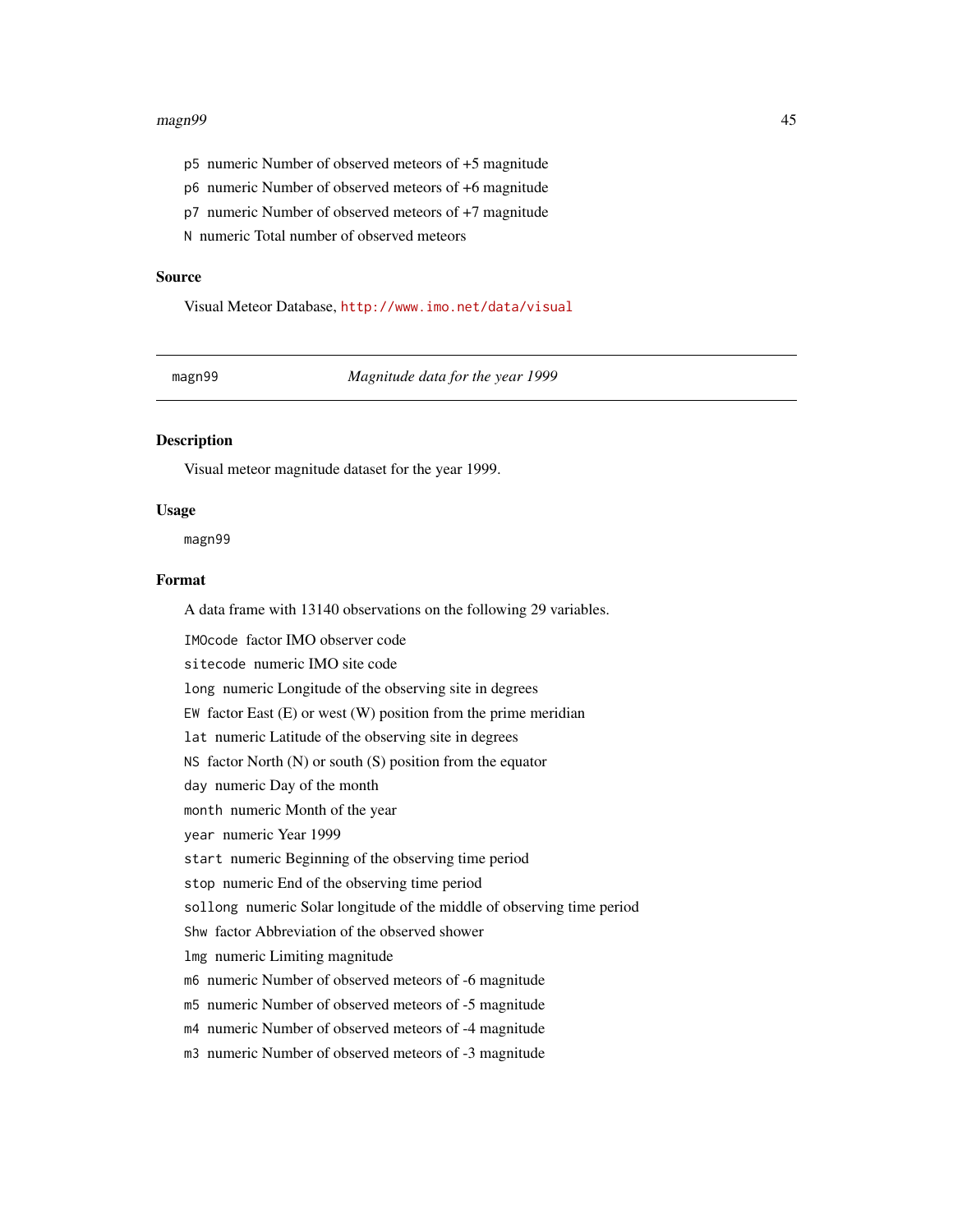m2 numeric Number of observed meteors of -2 magnitude

m1 numeric Number of observed meteors of -1 magnitude

zero numeric Number of observed meteors of 0 magnitude

p1 numeric Number of observed meteors of +1 magnitude

p2 numeric Number of observed meteors of +2 magnitude

p3 numeric Number of observed meteors of +3 magnitude

p4 numeric Number of observed meteors of +4 magnitude

p5 numeric Number of observed meteors of +5 magnitude

p6 numeric Number of observed meteors of +6 magnitude

p7 numeric Number of observed meteors of +7 magnitude

N numeric Total number of observed meteors

#### Source

Visual Meteor Database, <http://www.imo.net/data/visual>

pop.index *Calculation of population index*

# Description

Calculates population index of a meteor shower for a given magnitude data, specified period of days and magnitude values.

## Usage

pop.index(data,year, month, day.beg, day.end=day.beg, shw, mag=-6:7)

## Arguments

| data    | data frame consisting of visual meteor magnitude data.                                      |
|---------|---------------------------------------------------------------------------------------------|
| year    | numeric vector of length 4 specifying year.                                                 |
| month   | numeric vector specifying month of the year.                                                |
| day.beg | numeric vector specifying beginning day.                                                    |
| day.end | numeric vector specifying ending day.                                                       |
| shw     | character string consisting of three capital letters which represent meteor shower<br>code. |
| mag     | numeric vector specifying range of magnitudes.                                              |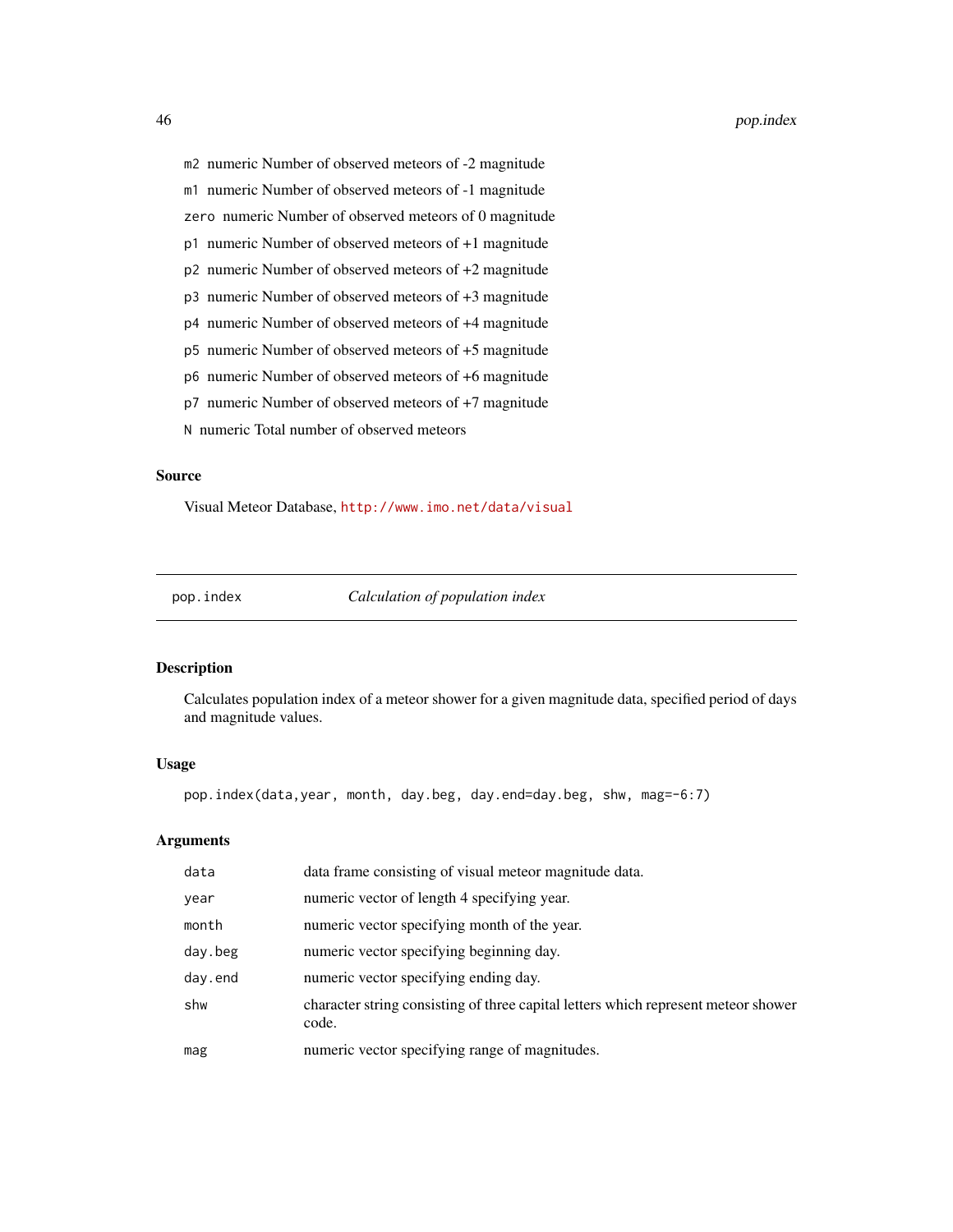### pop.index 47

### Details

Cummulative summarized magnitude distribution  $Phi(m)$  is formed by summing cummulative frequencies of all observers for each magnitude class *m*.

Using the relationship for population index  $r = Phi(m+1)/Phi(m)$  and substitutiong  $0,1,...m$  magnitudes, equation  $Phi(im)=Phi(i)\cdot r^m$  (or  $ln(Phi(im))=ln(Phi(i0))+r \log(m)$  in logarithmic form) can be written. Then, population index *r* is calculated by the method of least squares, for chosen range of magnitude values.

Standard error of population index is approximated with

*sigma\_r= r sqrt(sum e\_i^2/((n-2)sum\_i m\_i^2))*,

where *i=1,2,..n*, *n* is number of magnitude values, *e\_i* regression residuals, *i=1,2,..n*.

# Value

Data frame containing following vectors

day factor Day or interval of days

month numeric Month of the year

year numeric Year

mag factor Range of magnitude values

nINT Number of observing time intervals

nSHW Number of observed meteors belonging to the shower

pop.index Population index

sigma.r Standard error of population index

# Note

The interval for regression is chosen such that: there is at least 3 meteors per magnitude class, the faintest magnitude classes are not included ( $m < 1$  or in exceptional cases  $m < 5$ ) and there are at least 5 magnitude classes available. All these conditions are fulfilled for the range of magnitude values printed in results.

Argument data has to consist of the columns named "m6" and "p7".

# Author(s)

Kristina Veljkovic

# References

Koschack R. and Rendtel J. (1990b). Determination of spatial number density and mass index from visual meteor observations (2). *WGN, Journal of the IMO*, 18(4), 119 - 140.

Rendtel J. and Arlt R., editors (2008). *IMO Handbook For Meteor Observers*. IMO, Potsdam.

### See Also

[mag.distr](#page-21-0),[zhr](#page-89-0)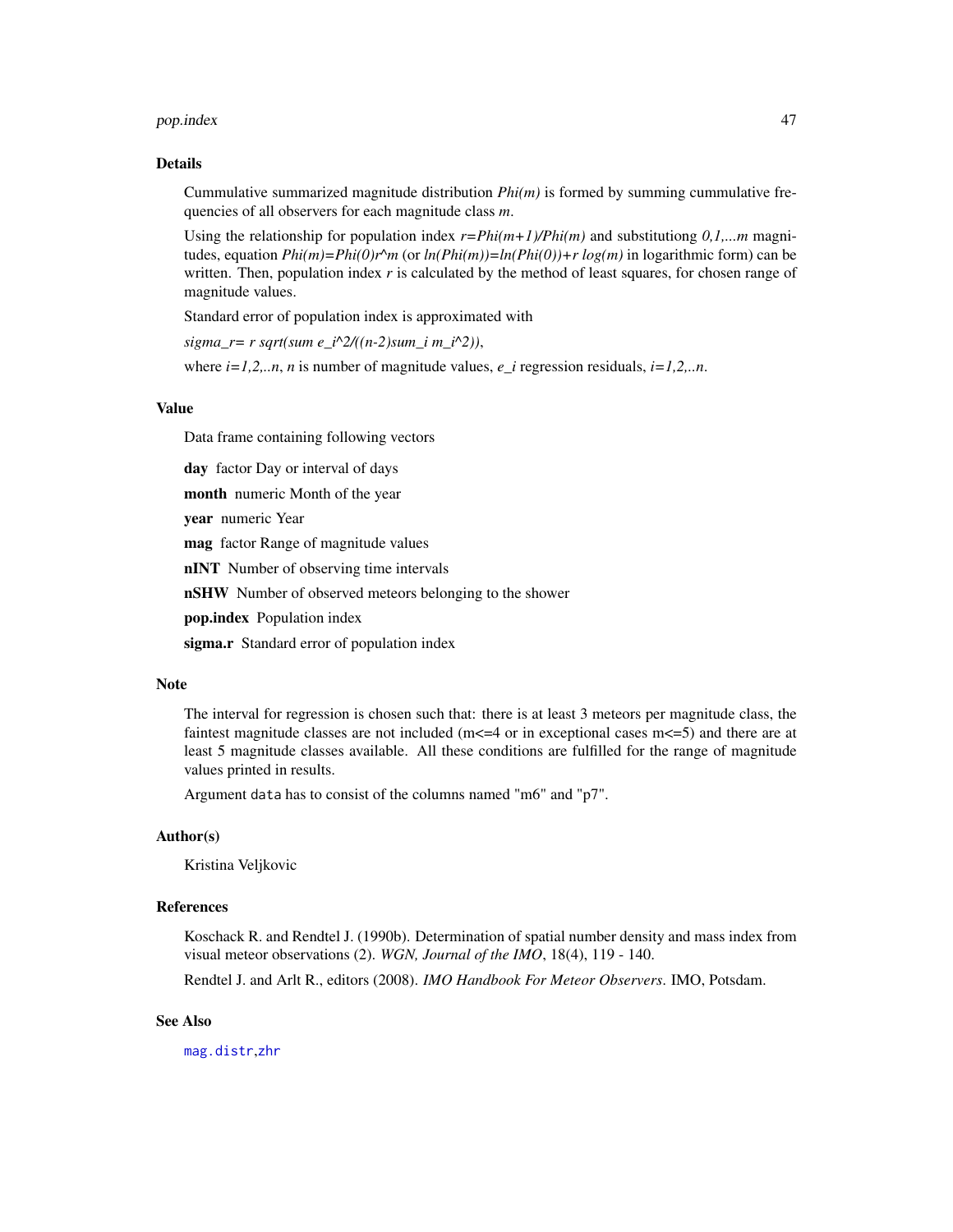# Examples

```
##select visual meteor data for observation of Perseids, time period 1-20th August 2007
##and calculate population index using magnitudes m<=4
data(magn07)
magnPer<-filter(magn07,shw="PER", year=2007, month=8, day.beg=1, day.end=20)
pop.index(magnPer,year=2007, month=8, day.beg=1, day.end=20, shw="PER",mag=-6:4)
```
radiant *Coordinates of radiants of meteor showers*

# Description

Coordinates of radiants of meteor showers during the year.

#### Usage

radiant

# Format

A data frame with 365 observations on the following 58 variables.

Day numeric Day of the month

Month numeric Month of the year

ANT.Alpha numeric Right ascension of Antihelion Source radiant

ANT.Delta numeric Declination of Antihelion Source radiant

QUA.Alpha numeric Right ascension of Quadrantids radiant

QUA.Delta numeric Declination of Quadrantids radiant

DLM.Alpha numeric Right ascension of December Leonis Minorids radiant

DLM.Delta numeric Declination of December Leonis Minorids radiant

ACE.Alpha numeric Right ascension of Alpha-Centaurids radiant

ACE.Delta numeric Declination of Alpha-Centaurids radiant

GNO.Alpha numeric Right ascension of Gamma-Normids radiant

GNO.Delta numeric Declination of Gamma-Normids radiant

LYR.Alpha numeric Right ascension of Lyrids radiant

LYR.Delta numeric Declination of Lyrids radiant

PPU.Alpha numeric Right ascension of Pi-Puppids radiant

PPU.Delta numeric Declination of Pi-Puppids radiant

ETA.Alpha numeric Right ascension of Eta-Aquarids radiant

ETA.Delta numeric Declination of Eta-Aquarids radiant

ELY.Alpha numeric Right ascension of Eta-Lyrids radiant

ELY.Delta numeric Declination of Eta-Lyrids radiant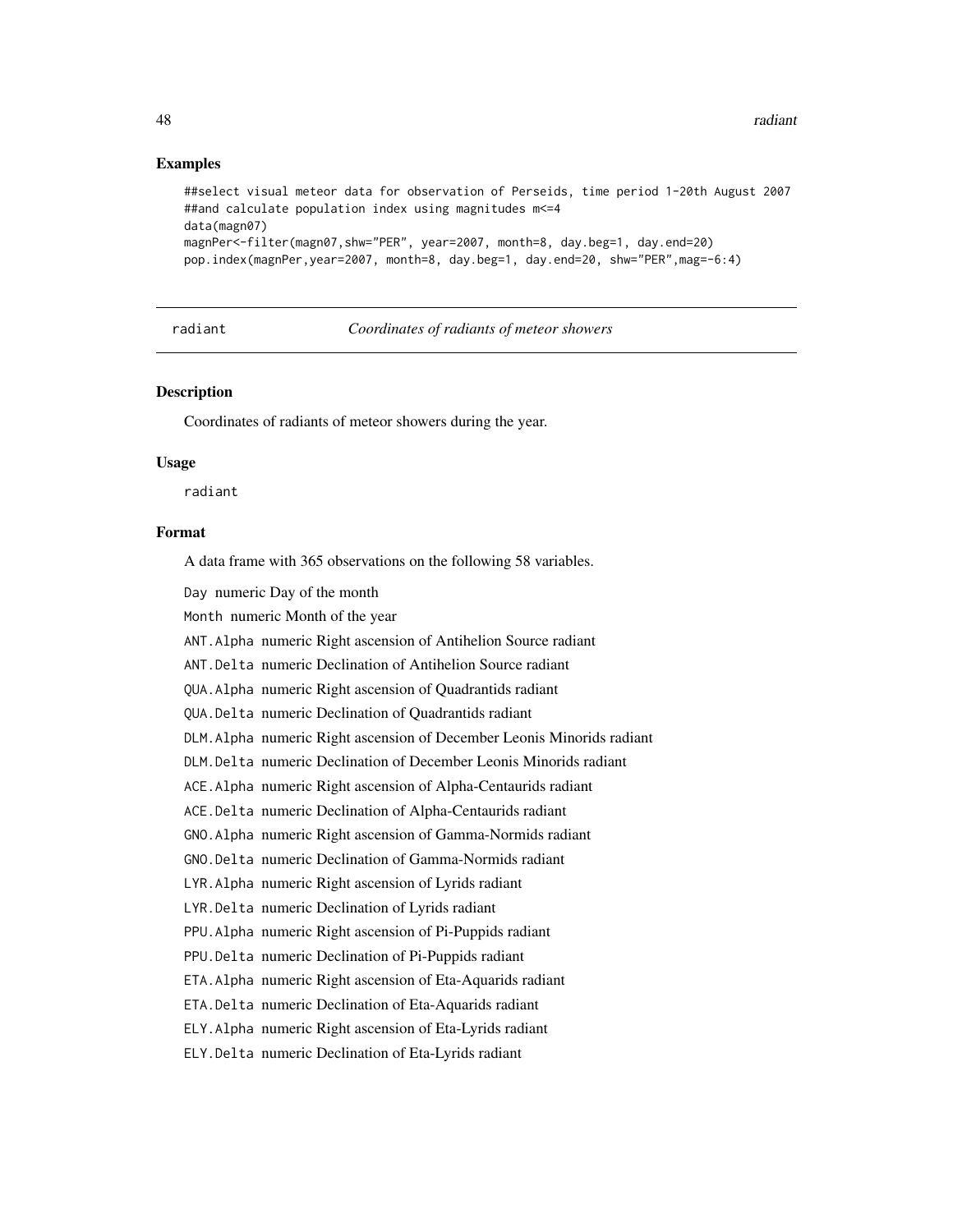### radiant **49**

JBO.Alpha numeric Right ascension of June Bootids radiant JBO.Delta numeric Declination of June Bootids radiant CAP.Alpha numeric Right ascension of Alpha-Capricornids radiant CAP.Delta numeric Declination of Alpha-Capricornids radiant SDA.Alpha numeric Right ascension of Southern Delta-Aquarids radiant SDA.Delta numeric Declination of Southern Delta-Aquarids radiant PER.Alpha numeric Right ascension of Perseids radiant PER.Delta numeric Declination of Perseids radiant PAU.Alpha numeric Right ascension of Piscis Austrinids radiant PAU.Delta numeric Declination of Piscis Austrinids radiant KCG.Alpha numeric Right ascension of Kappa-Cygnids radiant KCG.Delta numeric Declination of Kappa-Cygnids radiant AUR.Alpha numeric Right ascension of Alpha-Aurigids radiant AUR.Delta numeric Declination of Alpha-Aurigids radiant SPE.Alpha numeric Right ascension of September Epsilon-Perseids radiant SPE.Delta numeric Declination of September Epsilon-Perseids radiant STA.Alpha numeric Right ascension of Southern Taurids radiant STA.Delta numeric Declination of Southern Taurids radiant ORI.Alpha numeric Right ascension of Orionids radiant ORI.Delta numeric Declination of Orionids radiant DAU.Alpha numeric Right ascension of Delta-Aurigids radiant DAU.Delta numeric Declination of Delta-Aurigids radiant EGE.Alpha numeric Right ascension of Epsilon-Geminids radiant EGE.Delta numeric Declination of Epsilon-Geminids radiant NTA.Alpha numeric Right ascension of Northern Taurids radiant NTA.Delta numeric Declination of Northern Taurids radiant LMI.Alpha numeric Right ascension of Leo Minorids radiant LMI.Delta numeric Right ascension of Leo Minorids radiant LEO.Alpha numeric Right ascension of Leonids radiant LEO.Delta numeric Declination of Leonids radiant AMO.Alpha numeric Right ascension of Alpha-Monocerotids radiant AMO.Delta numeric Declination of Alpha-Monocerotids radiant PHO.Alpha numeric Right ascension of Phoenicids radiant PHO.Delta numeric Declination of Phoenicids radiant PUP.Alpha numeric Right ascension of Puppid/Velids radiant PUP.Delta numeric Declination of Puppid/Velids radiant GEM.Alpha numeric Right ascension of Geminids radiant GEM.Delta numeric Declination of Geminids radiant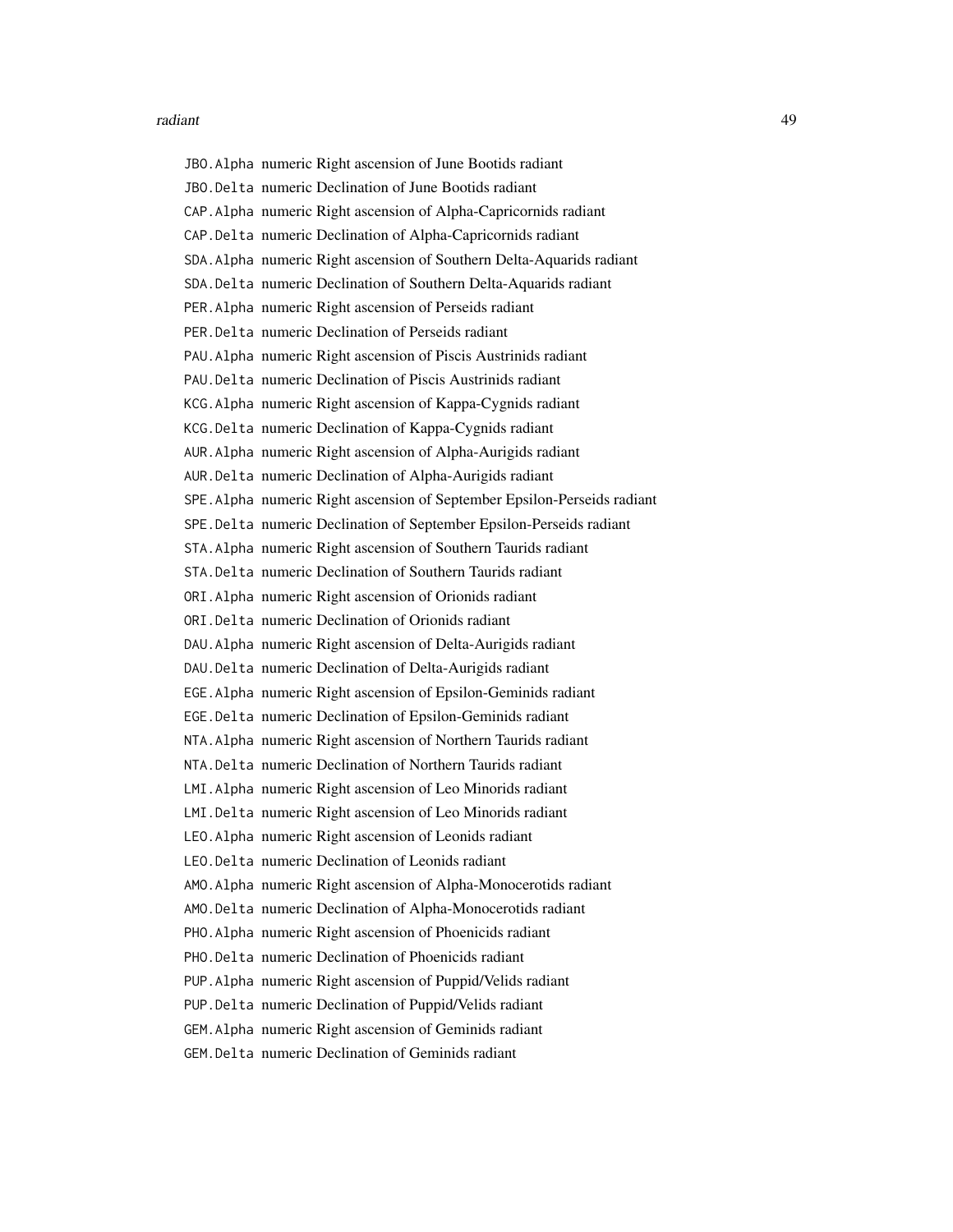# Details

Coordinates of radiants of meteor showers are given on 5-days intervals on IMO site. Natural spline interpolation was used to calculate radiant coordinates for in-between days.

#### Source

Meteor Shower Calendar, <http://www.imo.net/calendar>

rate00 *Rate data for the year 2000*

# Description

Visual meteor rate data for the year 2000.

#### Usage

rate00

# Format

A data frame with 12328 observations on the following 34 variables.

IMOcode factor IMO observer code sitecode numeric IMO site code long numeric Longitude of the observing site in degrees EW factor East  $(E)$  or west  $(W)$  position from the prime meridian lat numeric Latitude of the observing site in degrees NS factor North (N) or south (S) position from the equator day numeric Day of the month month numeric Month of the year year numeric Year 2000 start numeric Beginning of the observing time period stop numeric End of the observing time period sollong numeric Solar longitude of the middle of observing time period fovRA numeric Right ascension of the center of the field of view fovDEC numeric Declination of the center of the field of view Teff numeric Effective observing time F numeric Correction factor for clouds lmg numeric Limiting magnitude SPO numeric Number of observed sporadics Shw1 factor Abbreviation of the first shower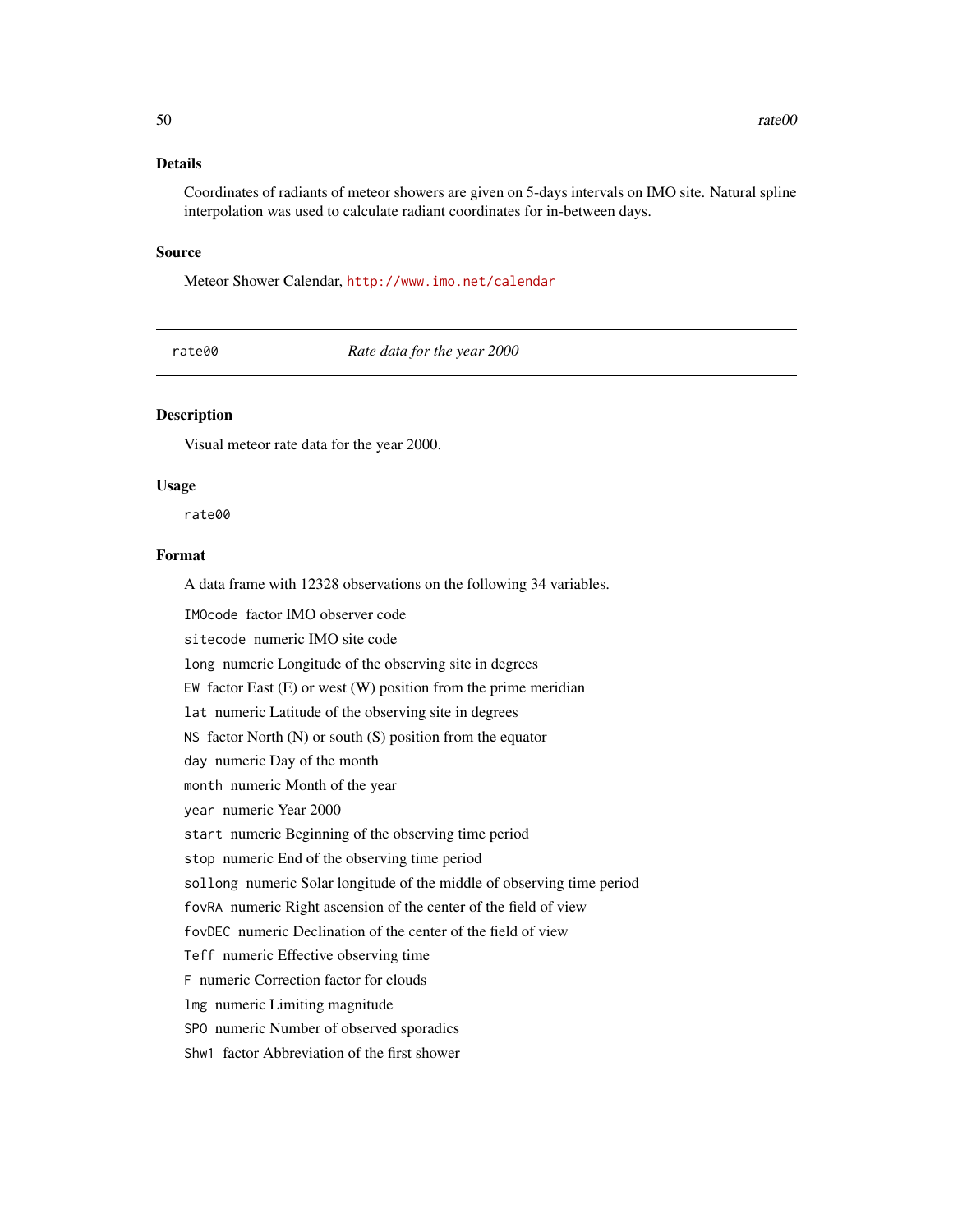### $rate01$  51

N1 numeric Number of meteors belonging to the first shower Shw2 factor Abbreviation of the second shower N2 numeric Number of meteors belonging to the second shower Shw3 factor Abbreviation of the third shower N3 numeric Number of meteors belonging to the third shower Shw4 factor Abbreviation of the forth shower N4 numeric Number of meteors belonging to the forth shower Shw5 factor Abbreviation of the fifth shower N5 numeric Number of meteors belonging to the fifth shower Shw6 factor Abbreviation of the 6th shower N6 numeric Number of meteors belonging to the 6th shower Shw7 factor Abbreviation of the 7th shower N7 numeric Number of meteors belonging to the 7th shower Shw8 factor Abbreviation of the 8th shower N8 numeric Number of meteors belonging to the 8th shower

# Source

Visual Meteor Database, <http://www.imo.net/data/visual>

rate01 *Rate data for the year 2001*

## Description

Visual meteor rate data for the year 2001.

## Usage

rate01

# Format

A data frame with 20244 observations on the following 34 variables.

IMOcode factor IMO observer code

sitecode numeric IMO site code

long numeric Longitude of the observing site in degrees

EW factor East  $(E)$  or west  $(W)$  position from the prime meridian

lat numeric Latitude of the observing site in degrees

NS factor North (N) or south (S) position from the equator

day numeric Day of the month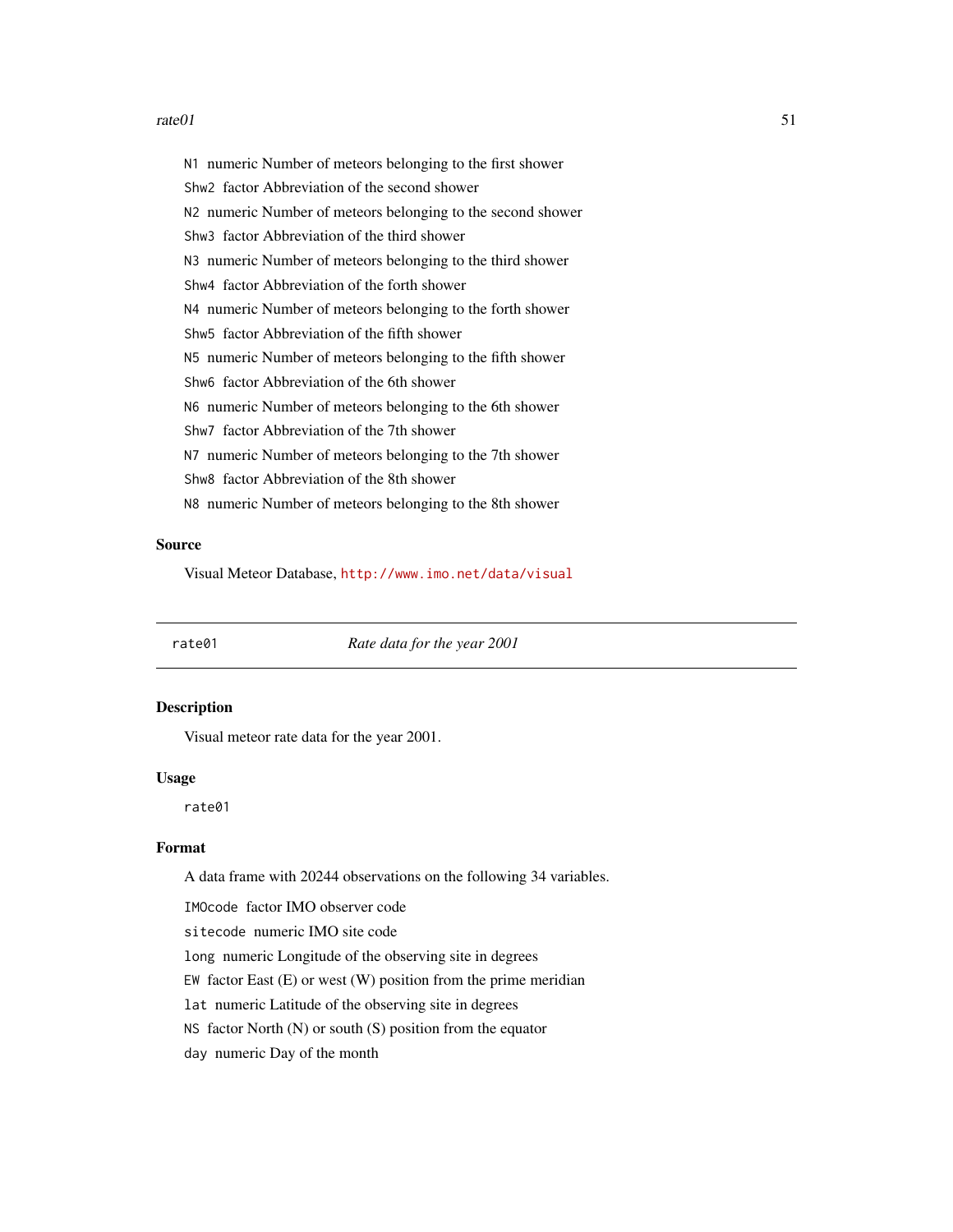- month numeric Month of the year
- year numeric Year 2001
- start numeric Beginning of the observing time period
- stop numeric End of the observing time period
- sollong numeric Solar longitude of the middle of observing time period
- fovRA numeric Right ascension of the center of the field of view
- fovDEC numeric Declination of the center of the field of view
- Teff numeric Effective observing time
- F numeric Correction factor for clouds
- lmg numeric Limiting magnitude
- SPO numeric Number of observed sporadics
- Shw1 factor Abbreviation of the first shower
- N1 numeric Number of meteors belonging to the first shower
- Shw2 factor Abbreviation of the second shower
- N2 numeric Number of meteors belonging to the second shower
- Shw3 factor Abbreviation of the third shower
- N3 numeric Number of meteors belonging to the third shower
- Shw4 factor Abbreviation of the forth shower
- N4 numeric Number of meteors belonging to the forth shower
- Shw5 factor Abbreviation of the fifth shower
- N5 numeric Number of meteors belonging to the fifth shower
- Shw6 factor Abbreviation of the 6th shower
- N6 numeric Number of meteors belonging to the 6th shower
- Shw7 factor Abbreviation of the 7th shower
- N7 numeric Number of meteors belonging to the 7th shower
- Shw8 factor Abbreviation of the 8th shower
- N8 numeric Number of meteors belonging to the 8th shower

#### Source

Visual Meteor Database, <http://www.imo.net/data/visual>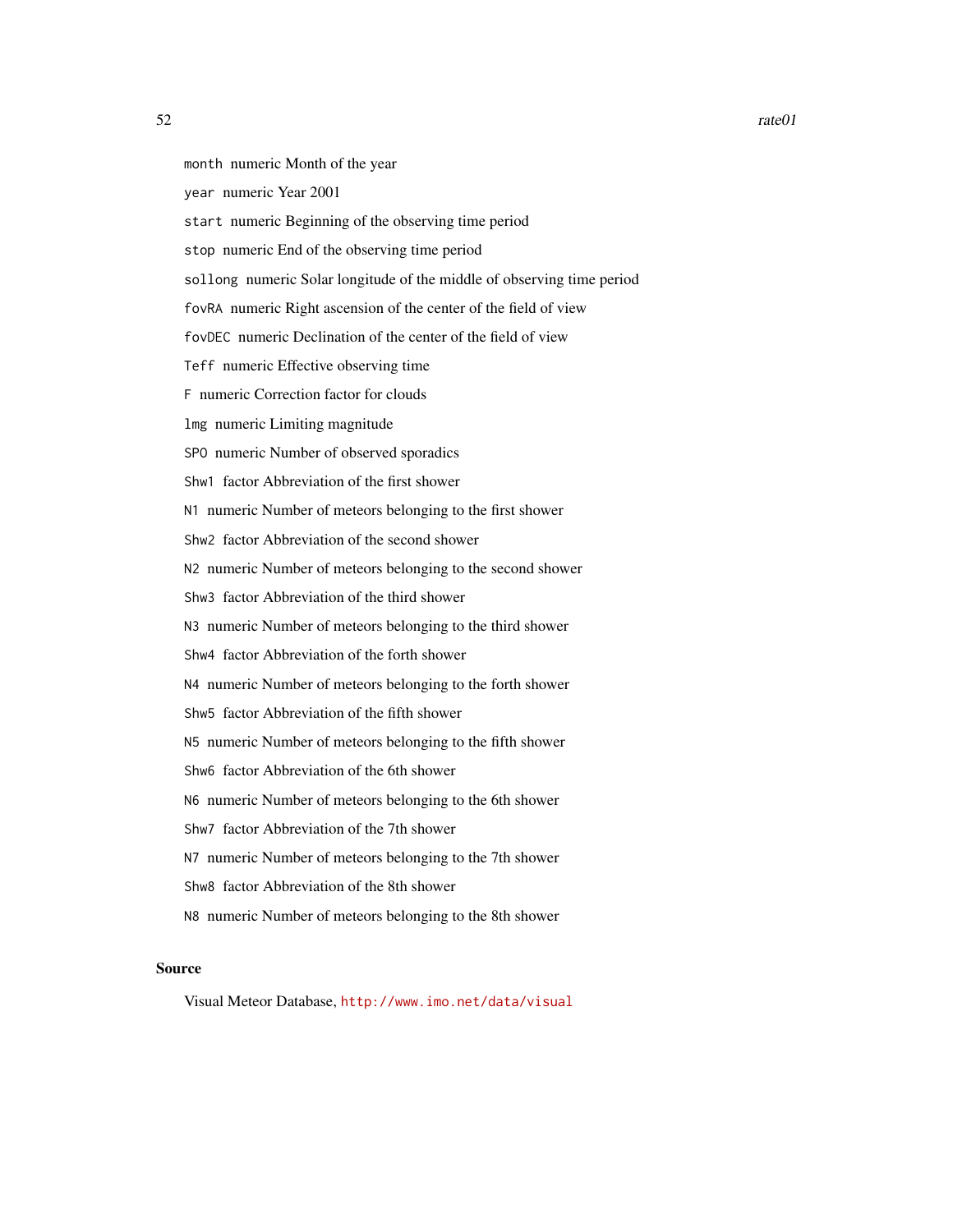# Description

Visual meteor rate data for the year 2002.

# Usage

rate02

# Format

A data frame with 13380 observations on the following 34 variables.

IMOcode factor IMO observer code

sitecode numeric IMO site code

long numeric Longitude of the observing site in degrees

EW factor East  $(E)$  or west  $(W)$  position from the prime meridian

lat numeric Latitude of the observing site in degrees

NS factor North (N) or south (S) position from the equator

day numeric Day of the month

month numeric Month of the year

year numeric Year 2002

start numeric Beginning of the observing time period

stop numeric End of the observing time period

sollong numeric Solar longitude of the middle of observing time period

fovRA numeric Right ascension of the center of the field of view

fovDEC numeric Declination of the center of the field of view

Teff numeric Effective observing time

F numeric Correction factor for clouds

lmg numeric Limiting magnitude

SPO numeric Number of observed sporadics

Shw1 factor Abbreviation of the first shower

N1 numeric Number of meteors belonging to the first shower

Shw2 factor Abbreviation of the second shower

N2 numeric Number of meteors belonging to the second shower

Shw3 factor Abbreviation of the third shower

N3 numeric Number of meteors belonging to the third shower

Shw4 factor Abbreviation of the forth shower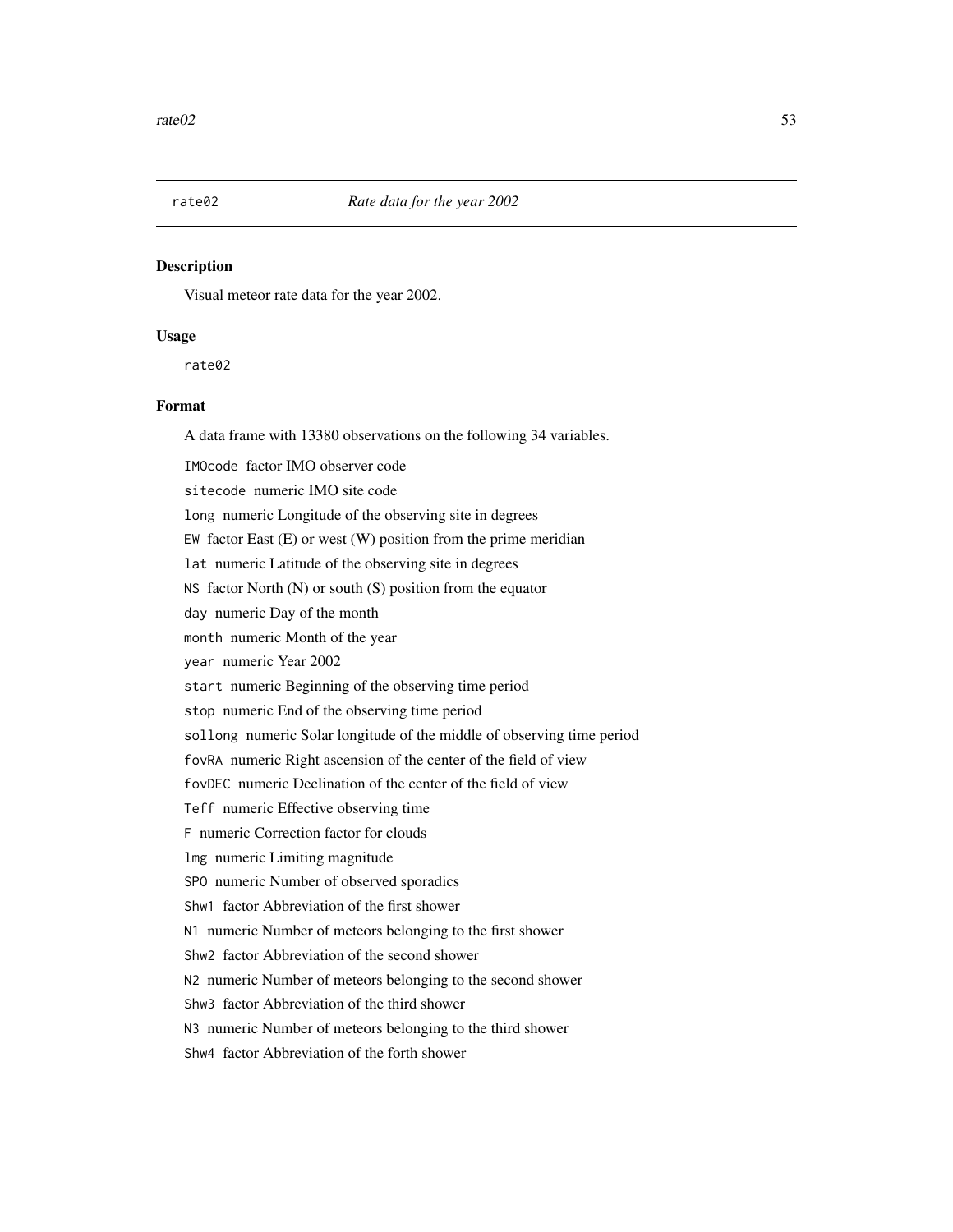N4 numeric Number of meteors belonging to the forth shower Shw5 factor Abbreviation of the fifth shower N5 numeric Number of meteors belonging to the fifth shower Shw6 factor Abbreviation of the 6th shower N6 numeric Number of meteors belonging to the 6th shower Shw7 factor Abbreviation of the 7th shower N7 numeric Number of meteors belonging to the 7th shower Shw8 factor Abbreviation of the 8th shower N8 numeric Number of meteors belonging to the 8th shower

# Source

Visual Meteor Database, <http://www.imo.net/data/visual>

rate04 *Rate data for the year 2004*

# Description

Visual meteor rate data for the year 2004.

#### Usage

rate04

# Format

A data frame with 13742 observations on the following 34 variables.

IMOcode factor IMO observer code

sitecode numeric IMO site code

long numeric Longitude of the observing site in degrees

EW factor East  $(E)$  or west  $(W)$  position from the prime meridian

lat numeric Latitude of the observing site in degrees

NS factor North  $(N)$  or south  $(S)$  position from the equator

day numeric Day of the month

month numeric Month of the year

year numeric Year 2004

start numeric Beginning of the observing time period

stop numeric End of the observing time period

sollong numeric Solar longitude of the middle of observing time period

fovRA numeric Right ascension of the center of the field of view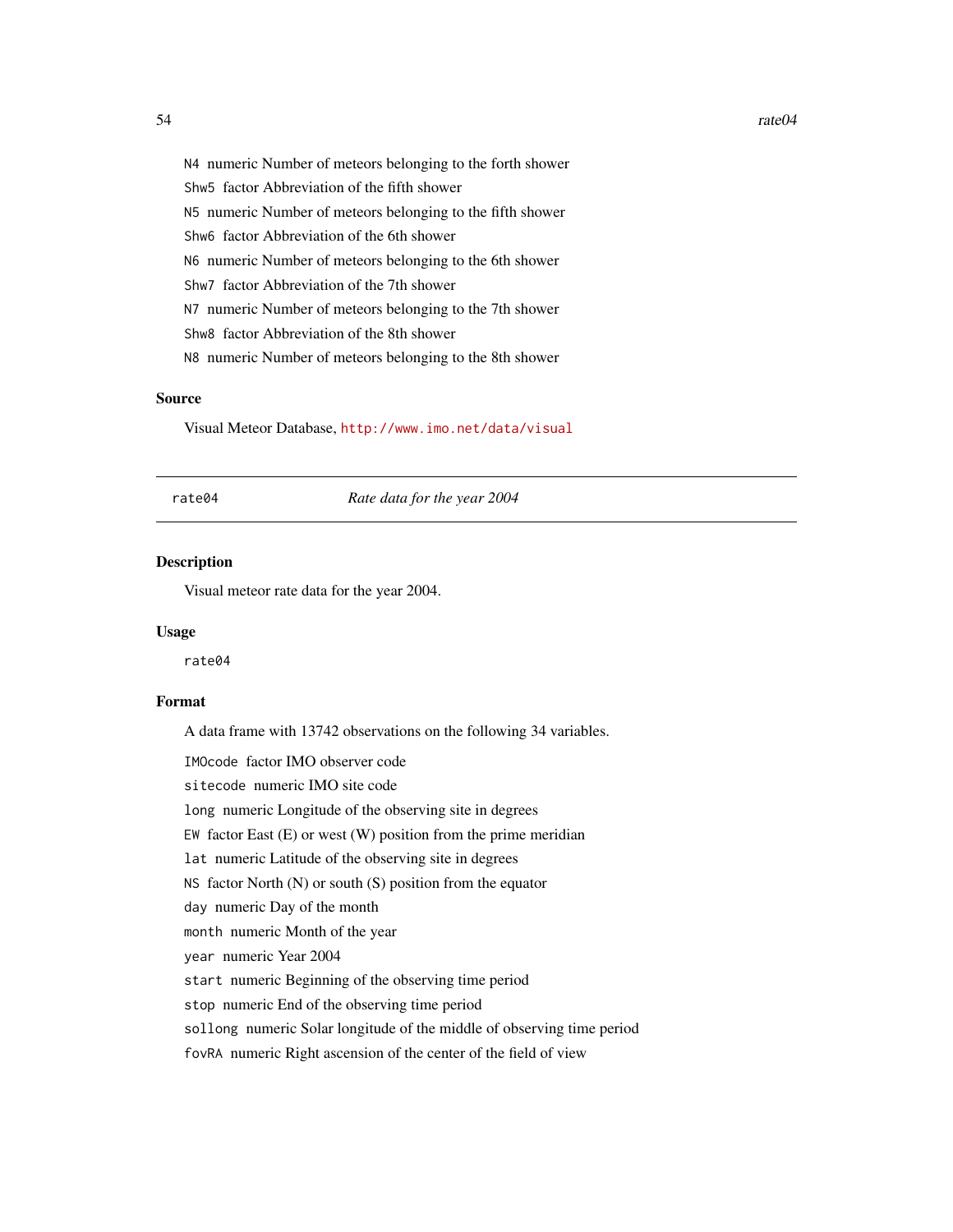### rate 05 55

fovDEC numeric Declination of the center of the field of view Teff numeric Effective observing time F numeric Correction factor for clouds lmg numeric Limiting magnitude SPO numeric Number of observed sporadics Shw1 factor Abbreviation of the first shower N1 numeric Number of meteors belonging to the first shower Shw2 factor Abbreviation of the second shower N2 numeric Number of meteors belonging to the second shower Shw3 factor Abbreviation of the third shower N3 numeric Number of meteors belonging to the third shower Shw4 factor Abbreviation of the forth shower N4 numeric Number of meteors belonging to the forth shower Shw5 factor Abbreviation of the fifth shower N5 numeric Number of meteors belonging to the fifth shower Shw6 factor Abbreviation of the 6th shower N6 numeric Number of meteors belonging to the 6th shower Shw7 factor Abbreviation of the 7th shower N7 numeric Number of meteors belonging to the 7th shower Shw8 factor Abbreviation of the 8th shower N8 numeric Number of meteors belonging to the 8th shower

# Source

Visual Meteor Database, <http://www.imo.net/data/visual>

rate05 *Rate data for the year 2005*

#### **Description**

Visual meteor rate data for the year 2005.

#### Usage

rate05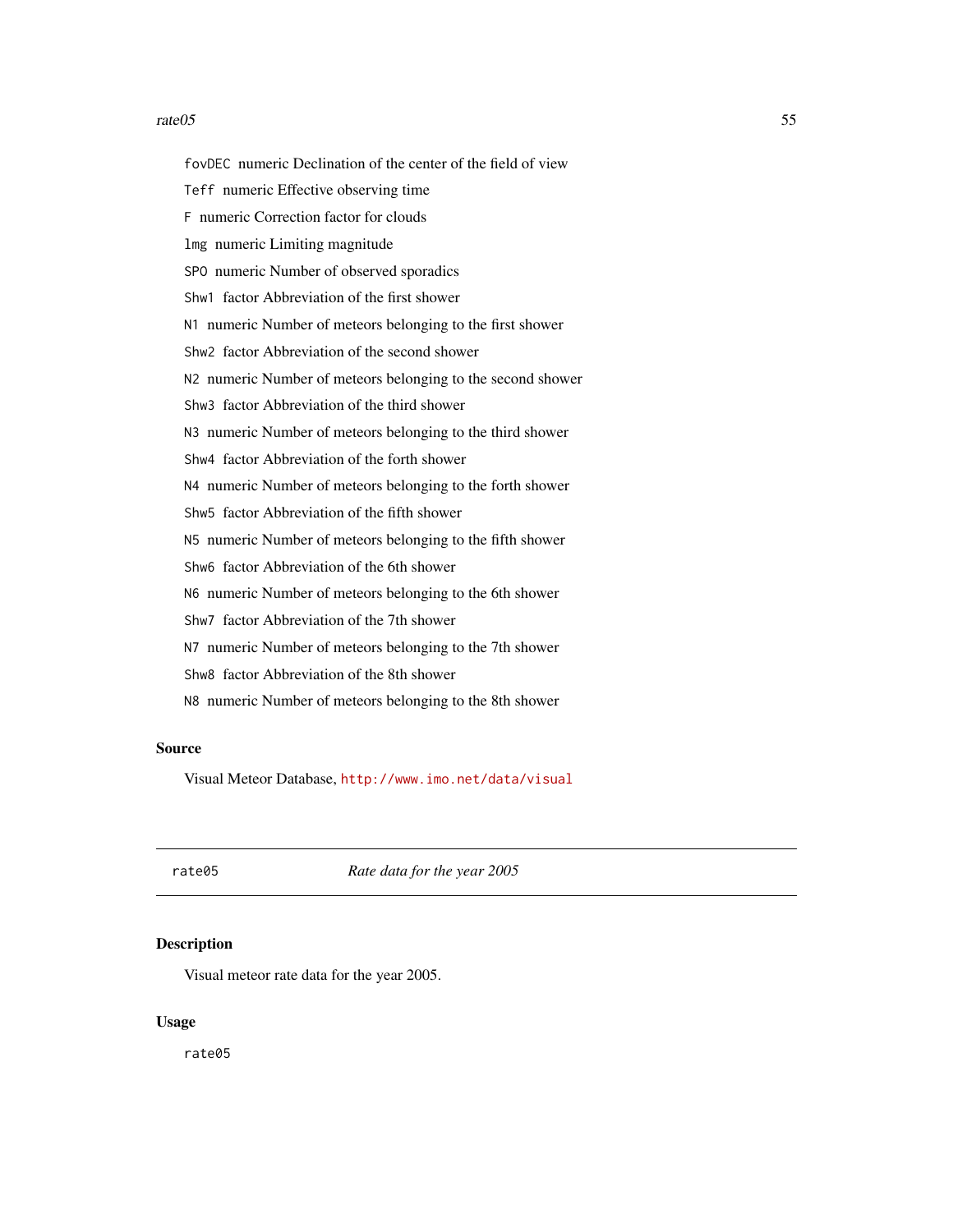$56$  rate $05$ 

## Format

A data frame with 6949 observations on the following 34 variables.

IMOcode factor IMO observer code sitecode numeric IMO site code long numeric Longitude of the observing site in degrees EW factor East (E) or west (W) position from the prime meridian lat numeric Latitude of the observing site in degrees NS factor North (N) or south (S) position from the equator day numeric Day of the month month numeric Month of the year year numeric Year 2005 start numeric Beginning of the observing time period stop numeric End of the observing time period sollong numeric Solar longitude of the middle of observing time period fovRA numeric Right ascension of the center of the field of view fovDEC numeric Declination of the center of the field of view Teff numeric Effective observing time F numeric Correction factor for clouds lmg numeric Limiting magnitude SPO numeric Number of observed sporadics Shw1 factor Abbreviation of the first shower N1 numeric Number of meteors belonging to the first shower Shw2 factor Abbreviation of the second shower N2 numeric Number of meteors belonging to the second shower Shw3 factor Abbreviation of the third shower N3 numeric Number of meteors belonging to the third shower Shw4 factor Abbreviation of the forth shower N4 numeric Number of meteors belonging to the forth shower Shw5 factor Abbreviation of the fifth shower N5 numeric Number of meteors belonging to the fifth shower Shw6 factor Abbreviation of the 6th shower N6 numeric Number of meteors belonging to the 6th shower Shw7 factor Abbreviation of the 7th shower N7 numeric Number of meteors belonging to the 7th shower Shw8 factor Abbreviation of the 8th shower N8 numeric Number of meteors belonging to the 8th shower

# Source

Visual Meteor Database, <http://www.imo.net/data/visual>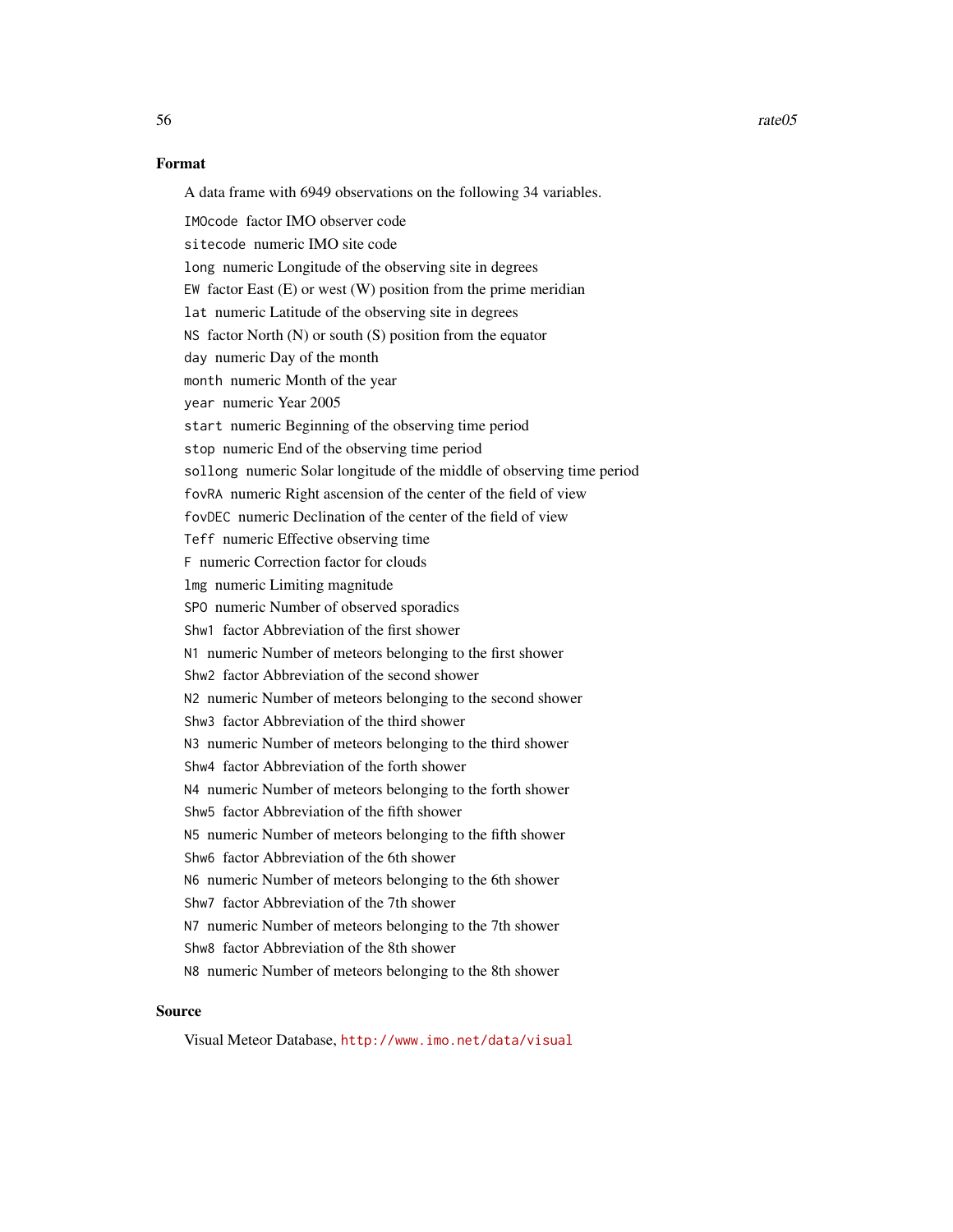# Description

Visual meteor rate data for the year 2006.

# Usage

rate06

# Format

A data frame with 5066 observations on the following 34 variables.

IMOcode factor IMO observer code

sitecode numeric IMO site code

long numeric Longitude of the observing site in degrees

EW factor East  $(E)$  or west  $(W)$  position from the prime meridian

lat numeric Latitude of the observing site in degrees

NS factor North (N) or south (S) position from the equator

day numeric Day of the month

month numeric Month of the year

year numeric Year 2006

start numeric Beginning of the observing time period

stop numeric End of the observing time period

sollong numeric Solar longitude of the middle of observing time period

fovRA numeric Right ascension of the center of the field of view

fovDEC numeric Declination of the center of the field of view

Teff numeric Effective observing time

F numeric Correction factor for clouds

lmg numeric Limiting magnitude

SPO numeric Number of observed sporadics

Shw1 factor Abbreviation of the first shower

N1 numeric Number of meteors belonging to the first shower

Shw2 factor Abbreviation of the second shower

N2 numeric Number of meteors belonging to the second shower

Shw3 factor Abbreviation of the third shower

N3 numeric Number of meteors belonging to the third shower

Shw4 factor Abbreviation of the forth shower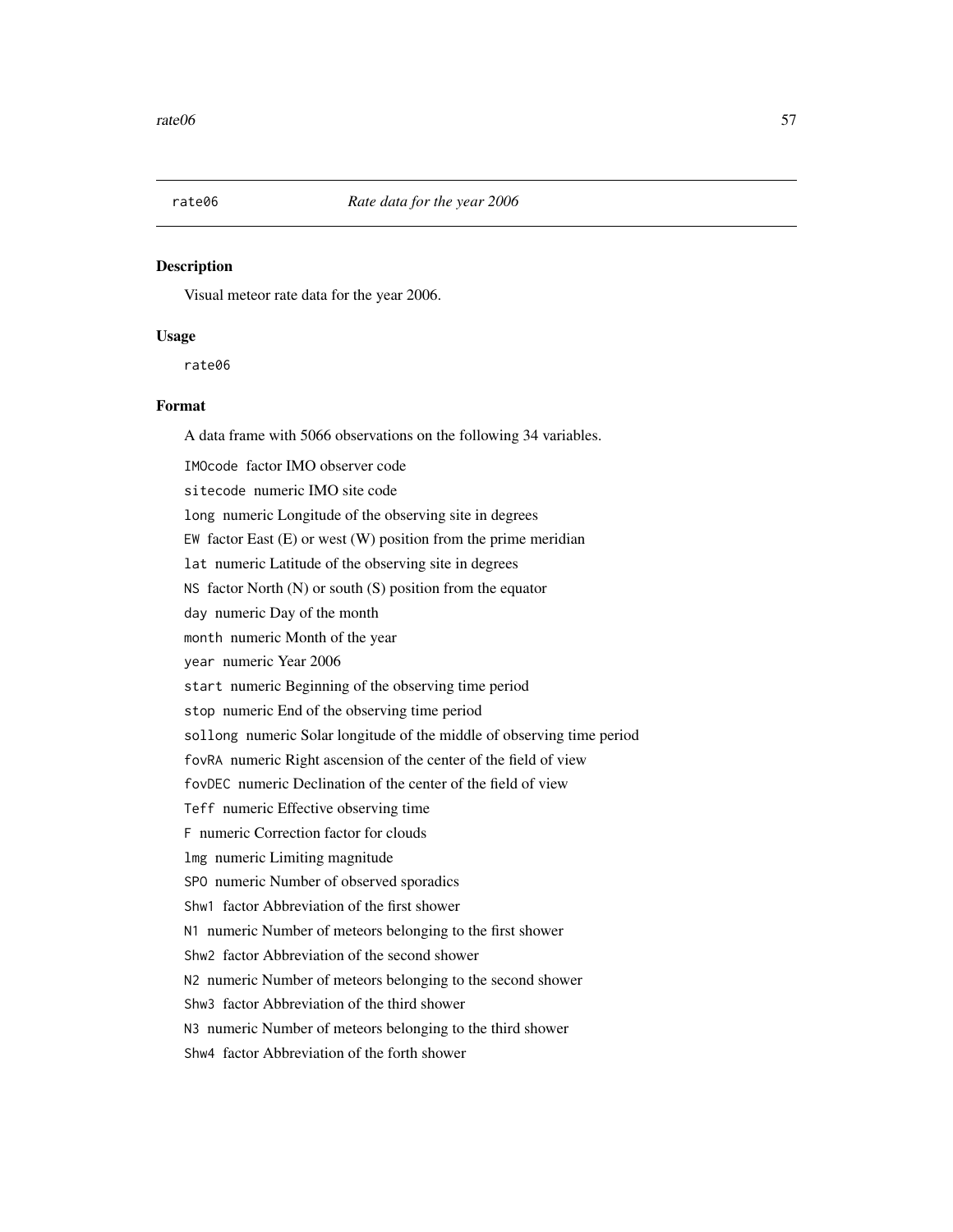N4 numeric Number of meteors belonging to the forth shower Shw5 factor Abbreviation of the fifth shower N5 numeric Number of meteors belonging to the fifth shower Shw6 factor Abbreviation of the 6th shower N6 numeric Number of meteors belonging to the 6th shower Shw7 factor Abbreviation of the 7th shower N7 numeric Number of meteors belonging to the 7th shower Shw8 factor Abbreviation of the 8th shower N8 numeric Number of meteors belonging to the 8th shower

## Source

Visual Meteor Database, <http://www.imo.net/data/visual>

rate07 *Rate data for the year 2007*

# Description

Visual meteor rate data for the year 2007.

#### Usage

rate07

# Format

A data frame with 4249 observations on the following 30 variables.

IMOcode factor IMO observer code

sitecode numeric IMO site code

long numeric Longitude of the observing site in degrees

EW factor East  $(E)$  or west  $(W)$  position from the prime meridian

lat numeric Latitude of the observing site in degrees

NS factor North  $(N)$  or south  $(S)$  position from the equator

day numeric Day of the month

month numeric Month of the year

year numeric Year 2007

start numeric Beginning of the observing time period

stop numeric End of the observing time period

sollong numeric Solar longitude of the middle of observing time period

fovRA numeric Right ascension of the center of the field of view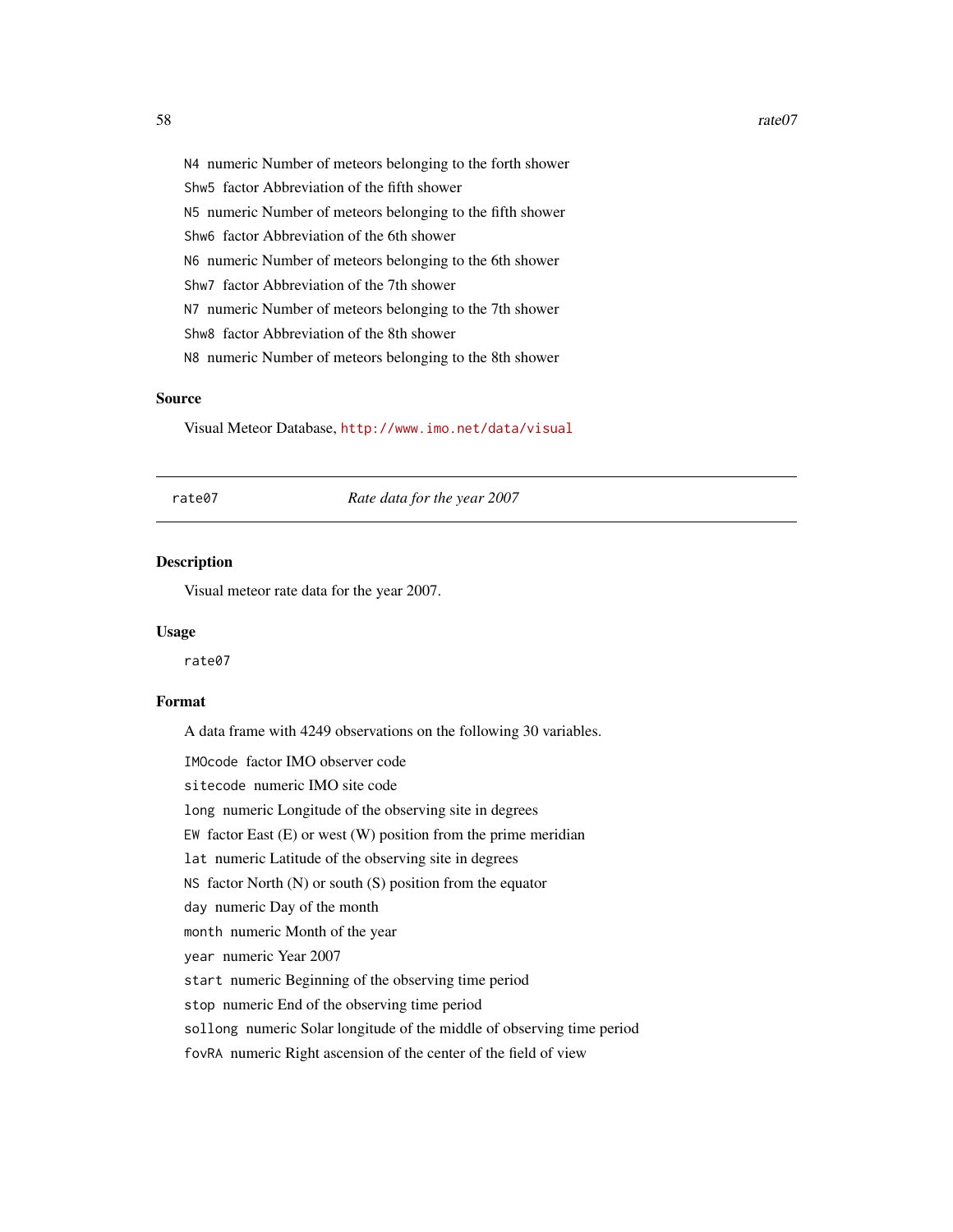### rate 08 59

fovDEC numeric Declination of the center of the field of view Teff numeric Effective observing time F numeric Correction factor for clouds lmg numeric Limiting magnitude SPO numeric Number of observed sporadics Shw1 factor Abbreviation of the first shower N1 numeric Number of meteors belonging to the first shower Shw2 factor Abbreviation of the second shower N2 numeric Number of meteors belonging to the second shower Shw3 factor Abbreviation of the third shower N3 numeric Number of meteors belonging to the third shower Shw4 factor Abbreviation of the forth shower N4 numeric Number of meteors belonging to the forth shower Shw5 factor Abbreviation of the fifth shower N5 numeric Number of meteors belonging to the fifth shower Shw6 factor Abbreviation of the 6th shower N6 numeric Number of meteors belonging to the 6th shower

## Source

Visual Meteor Database, <http://www.imo.net/data/visual>

rate08 *Rate data for the year 2008*

# Description

Visual meteor rate data for the year 2008.

#### Usage

rate08

# Format

A data frame with 1178 observations on the following 30 variables.

IMOcode factor IMO observer code

sitecode numeric IMO site code

long numeric Longitude of the observing site in degrees

EW factor East  $(E)$  or west  $(W)$  position from the prime meridian

lat numeric Latitude of the observing site in degrees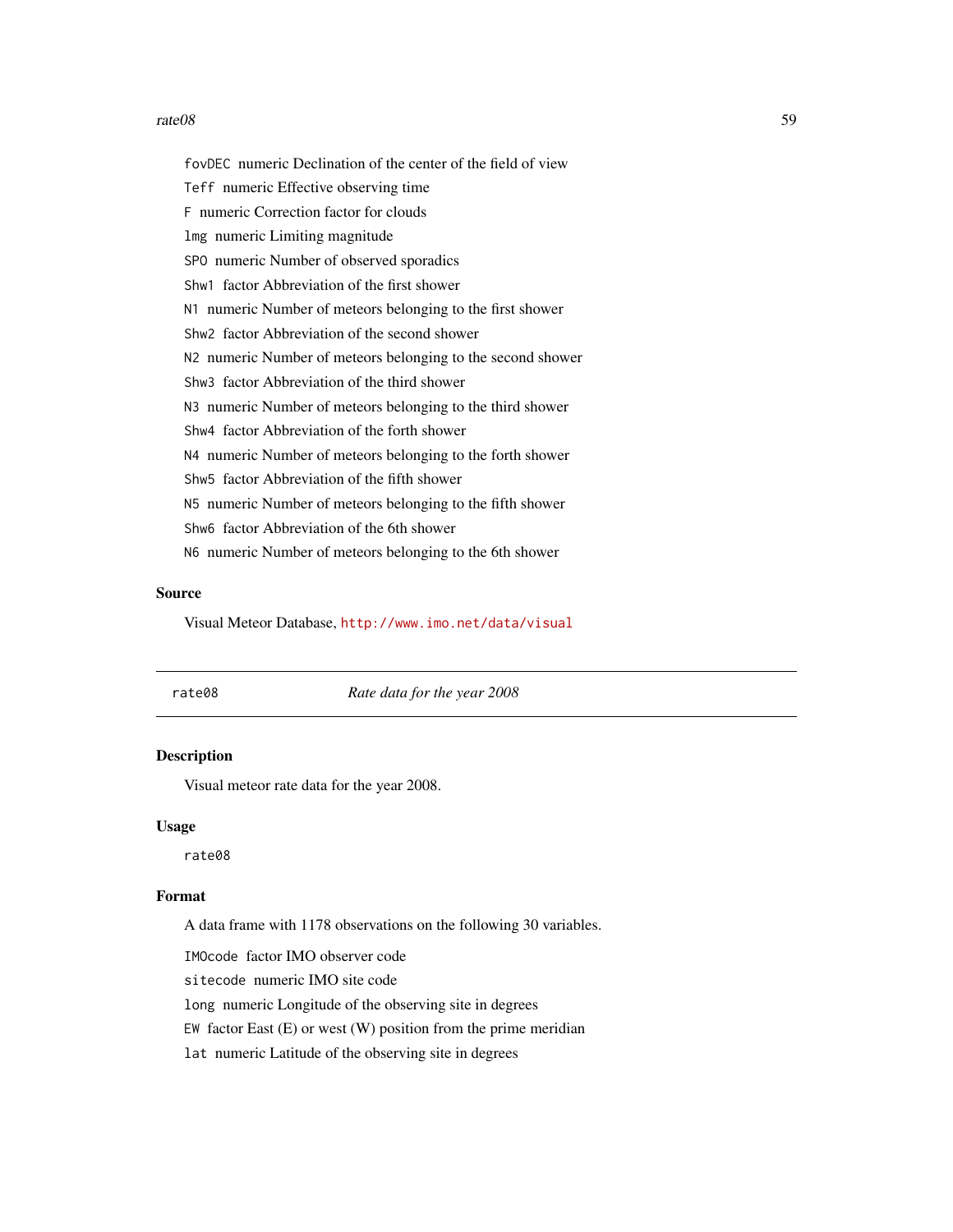- NS factor North  $(N)$  or south  $(S)$  position from the equator
- day numeric Day of the month
- month numeric Month of the year
- year numeric Year 2008
- start numeric Beginning of the observing time period
- stop numeric End of the observing time period
- sollong numeric Solar longitude of the middle of observing time period
- fovRA numeric Right ascension of the center of the field of view
- fovDEC numeric Declination of the center of the field of view
- Teff numeric Effective observing time
- F numeric Correction factor for clouds
- lmg numeric Limiting magnitude
- SPO numeric Number of observed sporadics
- Shw1 factor Abbreviation of the first shower
- N1 numeric Number of meteors belonging to the first shower
- Shw2 factor Abbreviation of the second shower
- N2 numeric Number of meteors belonging to the second shower
- Shw3 factor Abbreviation of the third shower
- N3 numeric Number of meteors belonging to the third shower
- Shw4 factor Abbreviation of the forth shower
- N4 numeric Number of meteors belonging to the forth shower
- Shw5 factor Abbreviation of the fifth shower
- N5 numeric Number of meteors belonging to the fifth shower
- Shw6 factor Abbreviation of the 6th shower
- N6 numeric Number of meteors belonging to the 6th shower

## Source

Visual Meteor Database, <http://www.imo.net/data/visual>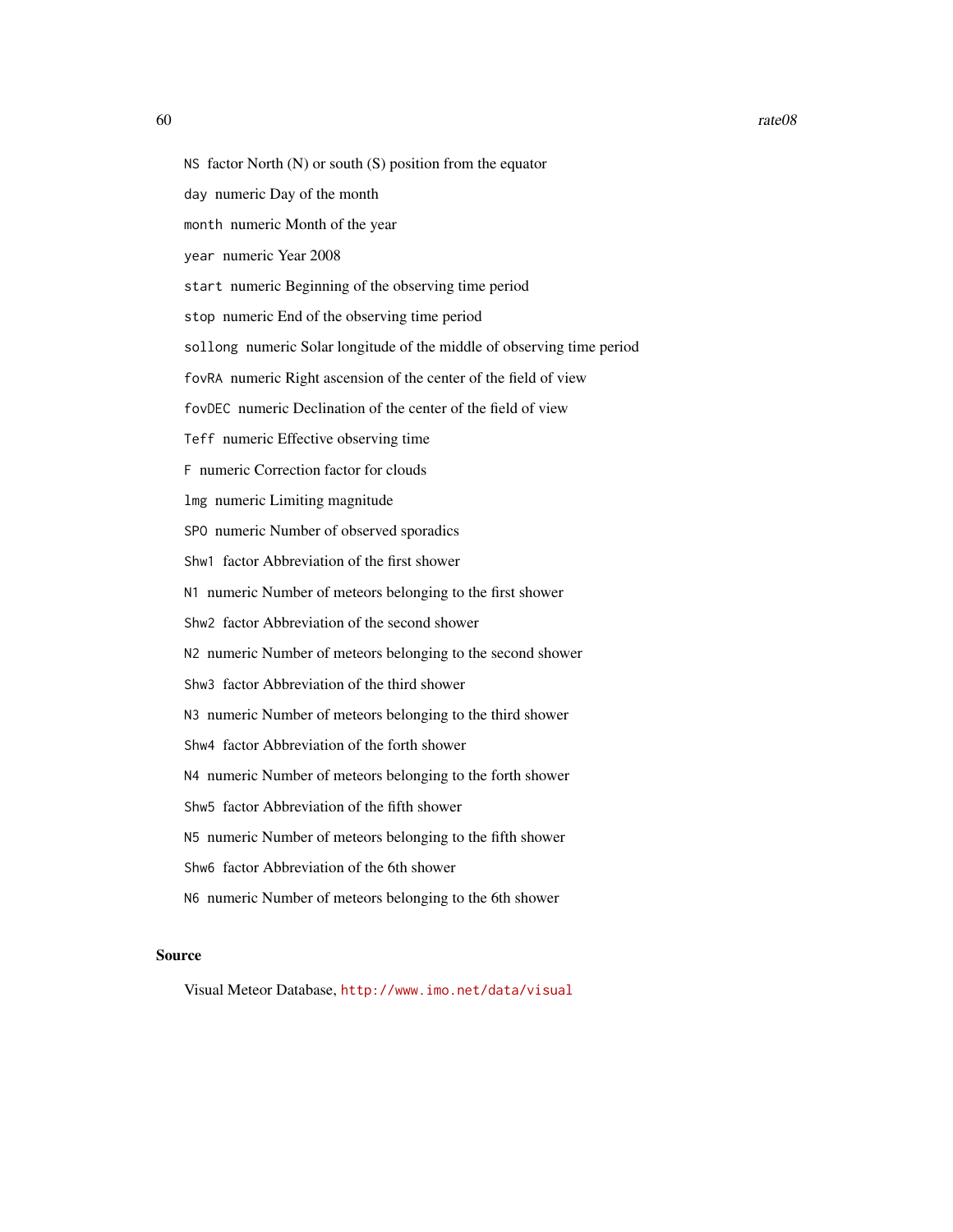# Description

Visual meteor rate data for the year 2009.

# Usage

rate09

# Format

A data frame with 3746 observations on the following 30 variables.

IMOcode factor IMO observer code

sitecode numeric IMO site code

long numeric Longitude of the observing site in degrees

EW factor East  $(E)$  or west  $(W)$  position from the prime meridian

lat numeric Latitude of the observing site in degrees

NS factor North (N) or south (S) position from the equator

day numeric Day of the month

month numeric Month of the year

year numeric Year 2009

start numeric Beginning of the observing time period

stop numeric End of the observing time period

sollong numeric Solar longitude of the middle of observing time period

fovRA numeric Right ascension of the center of the field of view

fovDEC numeric Declination of the center of the field of view

Teff numeric Effective observing time

F numeric Correction factor for clouds

lmg numeric Limiting magnitude

SPO numeric Number of observed sporadics

Shw1 factor Abbreviation of the first shower

N1 numeric Number of meteors belonging to the first shower

Shw2 factor Abbreviation of the second shower

N2 numeric Number of meteors belonging to the second shower

Shw3 factor Abbreviation of the third shower

N3 numeric Number of meteors belonging to the third shower

Shw4 factor Abbreviation of the forth shower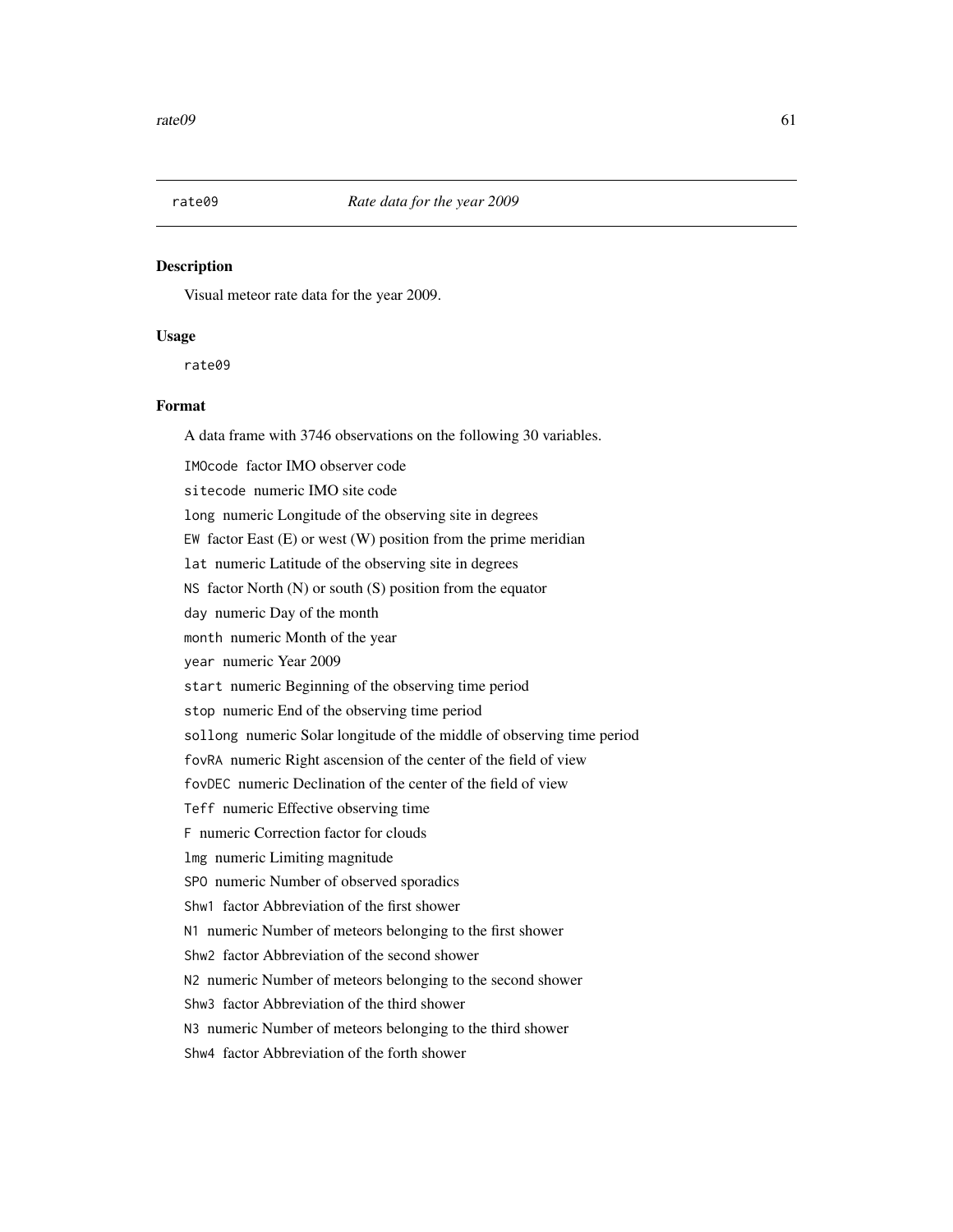N4 numeric Number of meteors belonging to the forth shower Shw5 factor Abbreviation of the fifth shower N5 numeric Number of meteors belonging to the fifth shower Shw6 factor Abbreviation of the 6th shower N6 numeric Number of meteors belonging to the 6th shower

#### Source

Visual Meteor Database, <http://www.imo.net/data/visual>

rate10 *Rate data for the year 2010*

### Description

Visual meteor rate data for the year 2010.

## Usage

rate10

# Format

A data frame with 5295 observations on the following 32 variables.

IMOcode factor IMO observer code sitecode numeric IMO site code long numeric Longitude of the observing site in degrees EW factor East  $(E)$  or west  $(W)$  position from the prime meridian lat numeric Latitude of the observing site in degrees NS factor North (N) or south (S) position from the equator day numeric Day of the month month numeric Month of the year year numeric Year 2010 start numeric Beginning of the observing time period stop numeric End of the observing time period sollong numeric Solar longitude of the middle of observing time period fovRA numeric Right ascension of the center of the field of view fovDEC numeric Declination of the center of the field of view Teff numeric Effective observing time F numeric Correction factor for clouds lmg numeric Limiting magnitude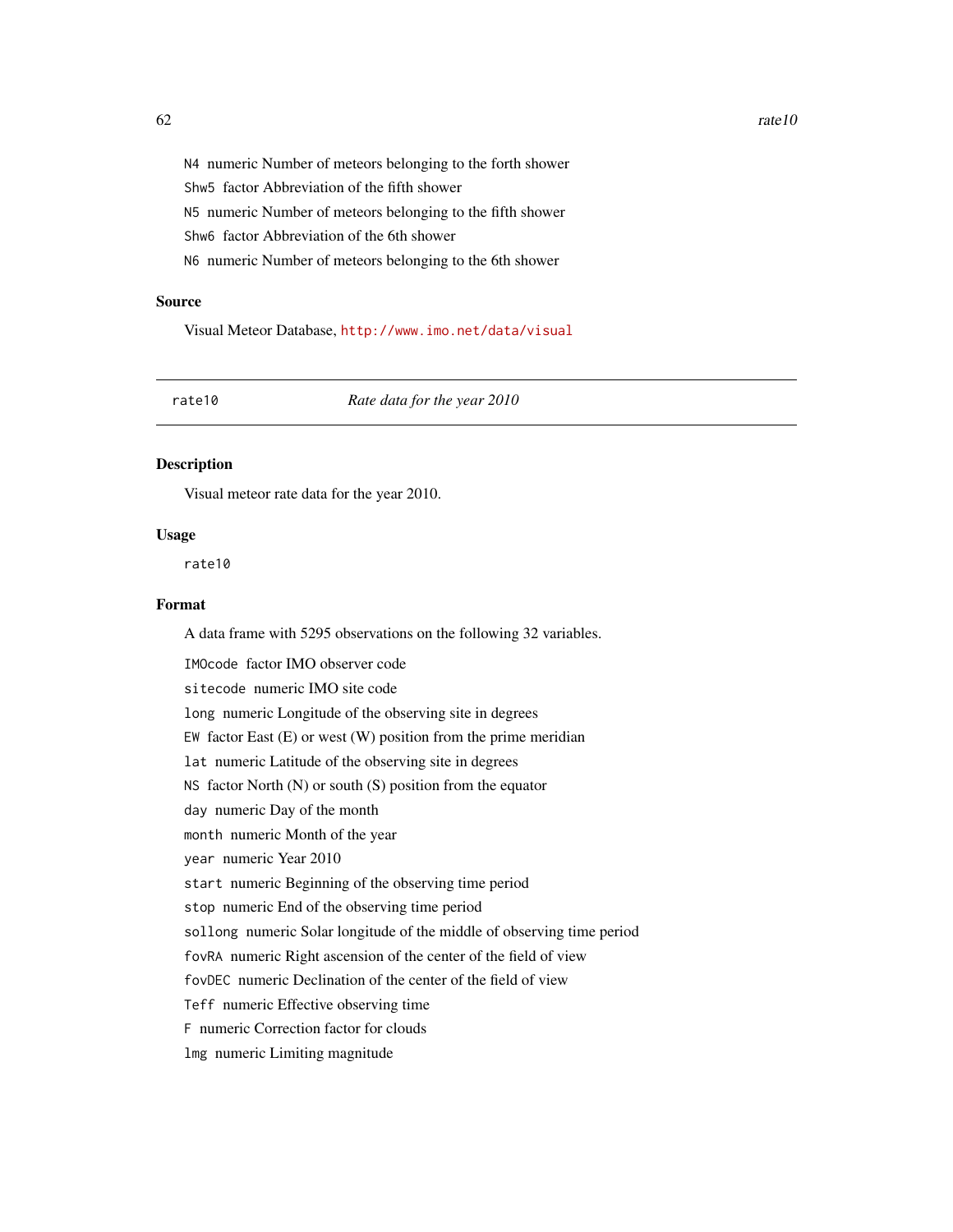### $rate11$  63

SPO numeric Number of observed sporadics Shw1 factor Abbreviation of the first shower N1 numeric Number of meteors belonging to the first shower Shw2 factor Abbreviation of the second shower N2 numeric Number of meteors belonging to the second shower Shw3 factor Abbreviation of the third shower N3 numeric Number of meteors belonging to the third shower Shw4 factor Abbreviation of the forth shower N4 numeric Number of meteors belonging to the forth shower Shw5 factor Abbreviation of the fifth shower N5 numeric Number of meteors belonging to the fifth shower Shw6 factor Abbreviation of the 6th shower N6 numeric Number of meteors belonging to the 6th shower Shw7 factor Abbreviation of the 7th shower N7 numeric Number of meteors belonging to the 7th shower

## Source

Visual Meteor Database, <http://www.imo.net/data/visual>

rate11 *Rate data for the year 2011*

## Description

Visual meteor rate data for the year 2011.

#### Usage

rate11

# Format

A data frame with 4519 observations on the following 30 variables.

IMOcode factor IMO observer code

sitecode numeric IMO site code

long numeric Longitude of the observing site in degrees

EW factor East  $(E)$  or west  $(W)$  position from the prime meridian

lat numeric Latitude of the observing site in degrees

NS factor North (N) or south (S) position from the equator

day numeric Day of the month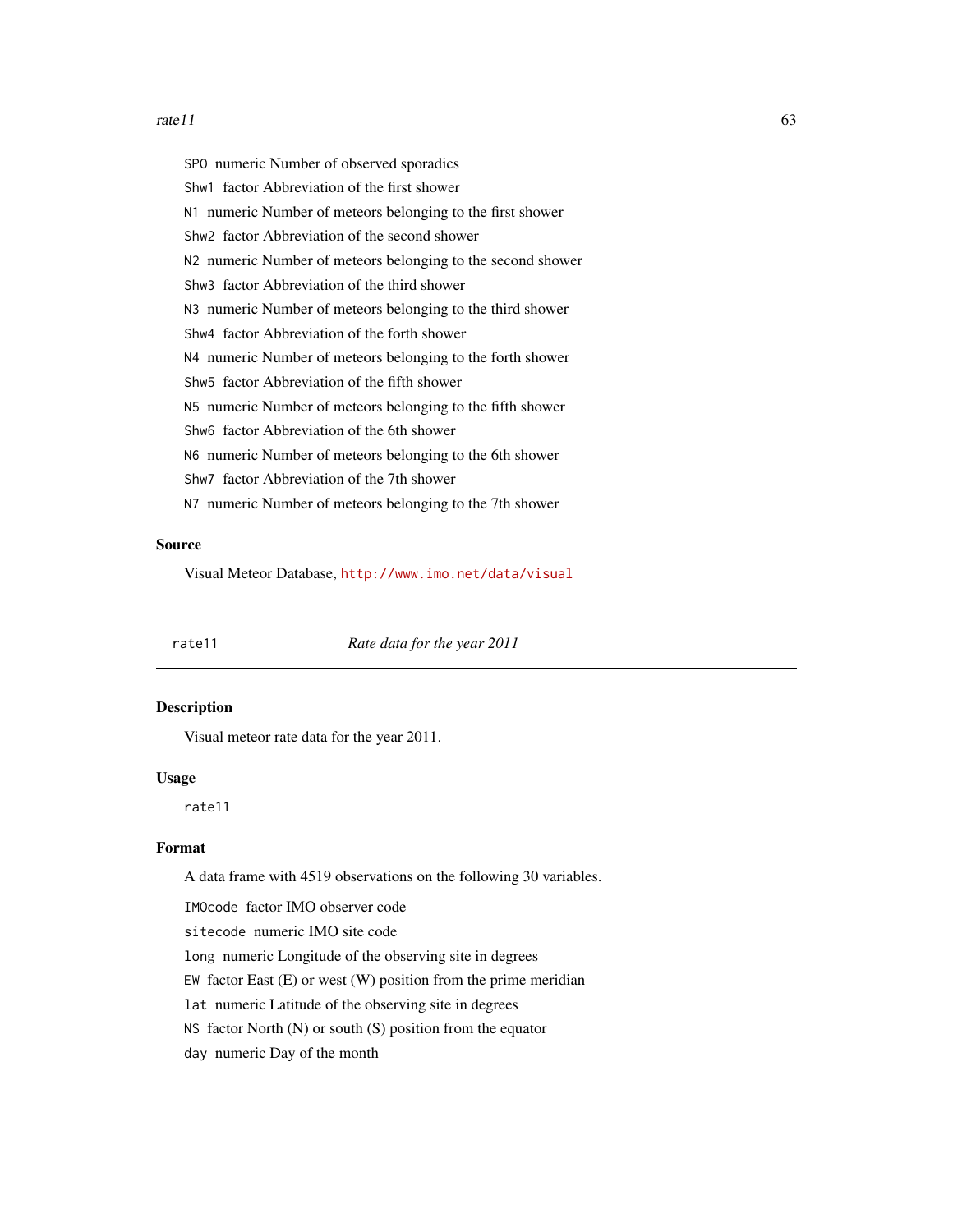month numeric Month of the year year numeric Year 2011 start numeric Beginning of the observing time period stop numeric End of the observing time period sollong numeric Solar longitude of the middle of observing time period fovRA numeric Right ascension of the center of the field of view fovDEC numeric Declination of the center of the field of view Teff numeric Effective observing time F numeric Correction factor for clouds lmg numeric Limiting magnitude SPO numeric Number of observed sporadics Shw1 factor Abbreviation of the first shower N1 numeric Number of meteors belonging to the first shower Shw2 factor Abbreviation of the second shower N2 numeric Number of meteors belonging to the second shower Shw3 factor Abbreviation of the third shower N3 numeric Number of meteors belonging to the third shower Shw4 factor Abbreviation of the forth shower N4 numeric Number of meteors belonging to the forth shower Shw5 factor Abbreviation of the fifth shower N5 numeric Number of meteors belonging to the fifth shower Shw6 factor Abbreviation of the 6th shower N6 numeric Number of meteors belonging to the 6th shower

# Source

Visual Meteor Database, <http://www.imo.net/data/visual>

rate84 *Rate data for the year 1984*

# Description

Visual meteor rate data for the year 1984.

# Usage

rate84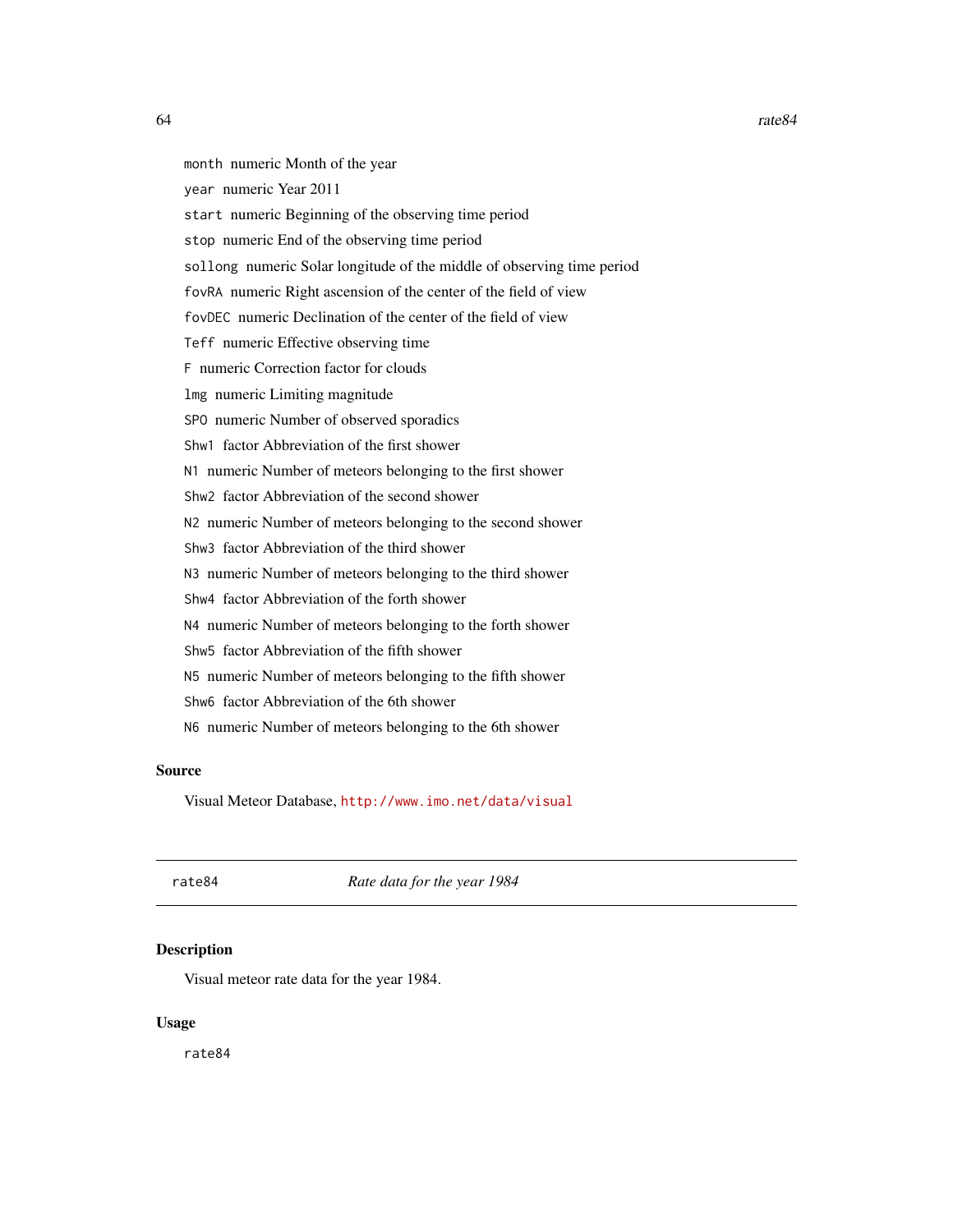### $rate84$  65

# Format

A data frame with 282 observations on the following 24 variables.

IMOcode factor IMO observer code

sitecode numeric IMO site code

long numeric Longitude of the observing site in degrees

EW factor East (E) or west (W) position from the prime meridian

lat numeric Latitude of the observing site in degrees

NS factor North (N) or south (S) position from the equator

day numeric Day of the month

month numeric Month of the year

year numeric Year 1984

start numeric Beginning of the observing time period

stop numeric End of the observing time period

sollong numeric Solar longitude of the middle of observing time period

fovRA numeric Right ascension of the center of the field of view

fovDEC numeric Declination of the center of the field of view

Teff numeric Effective observing time

F numeric Correction factor for clouds

lmg numeric Limiting magnitude

SPO numeric Number of observed sporadics

Shw1 factor Abbreviation of the first shower

N1 numeric Number of meteors belonging to the first shower

Shw2 factor Abbreviation of the second shower

N2 numeric Number of meteors belonging to the second shower

Shw3 factor Abbreviation of the third shower

N3 numeric Number of meteors belonging to the third shower

# Source

Visual Meteor Database, <http://www.imo.net/data/visual>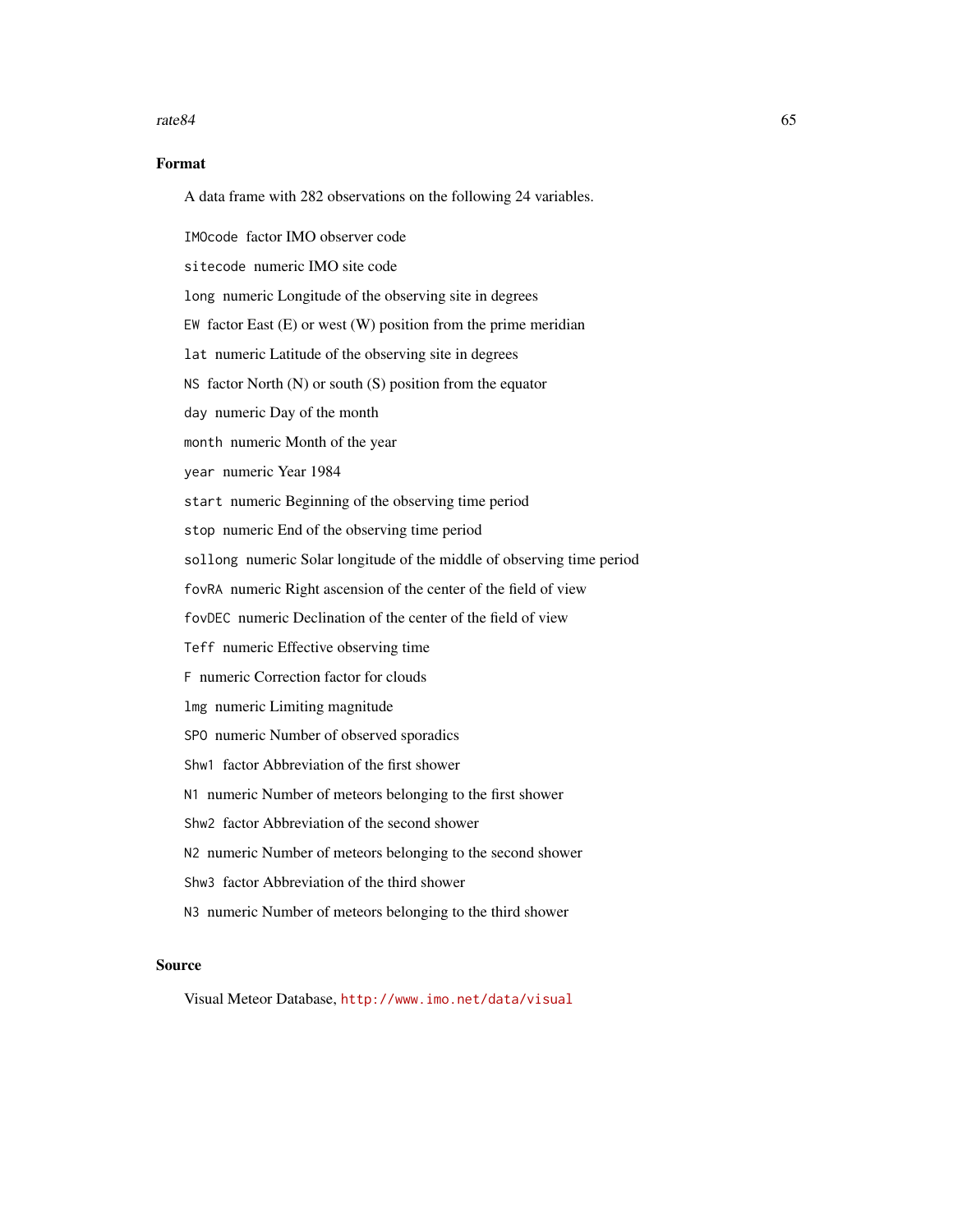# Description

Visual meteor rate data for the year 1985.

# Usage

rate85

# Format

A data frame with 1468 observations on the following 30 variables.

IMOcode factor IMO observer code

sitecode numeric IMO site code

long numeric Longitude of the observing site in degrees

EW factor East  $(E)$  or west  $(W)$  position from the prime meridian

lat numeric Latitude of the observing site in degrees

NS factor North (N) or south (S) position from the equator

day numeric Day of the month

month numeric Month of the year

year numeric Year 1985

start numeric Beginning of the observing time period

stop numeric End of the observing time period

sollong numeric Solar longitude of the middle of observing time period

fovRA numeric Right ascension of the center of the field of view

fovDEC numeric Declination of the center of the field of view

Teff numeric Effective observing time

F numeric Correction factor for clouds

lmg numeric Limiting magnitude

SPO numeric Number of observed sporadics

Shw1 factor Abbreviation of the first shower

N1 numeric Number of meteors belonging to the first shower

Shw2 factor Abbreviation of the second shower

N2 numeric Number of meteors belonging to the second shower

Shw3 factor Abbreviation of the third shower

N3 numeric Number of meteors belonging to the third shower

Shw4 factor Abbreviation of the forth shower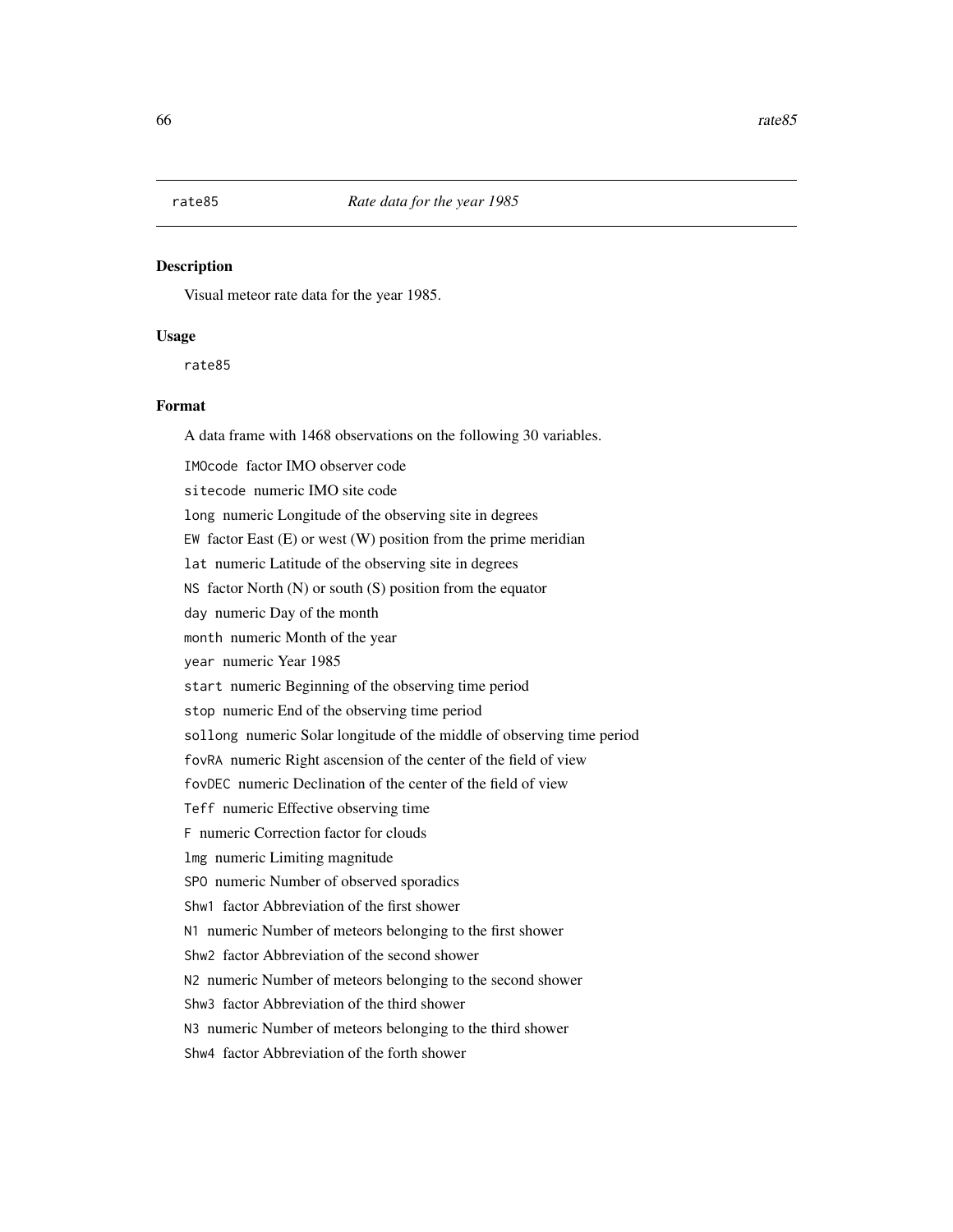### $rate86$  67

N4 numeric Number of meteors belonging to the forth shower Shw5 factor Abbreviation of the fifth shower N5 numeric Number of meteors belonging to the fifth shower Shw6 factor Abbreviation of the 6th shower N6 numeric Number of meteors belonging to the 6th shower

# Source

Visual Meteor Database, <http://www.imo.net/data/visual>

rate86 *Rate data for the year 1986*

### Description

Visual meteor rate data for the year 1986.

## Usage

rate86

# Format

A data frame with 1990 observations on the following 28 variables.

IMOcode factor IMO observer code sitecode numeric IMO site code long numeric Longitude of the observing site in degrees EW factor East  $(E)$  or west  $(W)$  position from the prime meridian lat numeric Latitude of the observing site in degrees NS factor North (N) or south (S) position from the equator day numeric Day of the month month numeric Month of the year year numeric Year 1986 start numeric Beginning of the observing time period stop numeric End of the observing time period sollong numeric Solar longitude of the middle of observing time period fovRA numeric Right ascension of the center of the field of view fovDEC numeric Declination of the center of the field of view Teff numeric Effective observing time F numeric Correction factor for clouds lmg numeric Limiting magnitude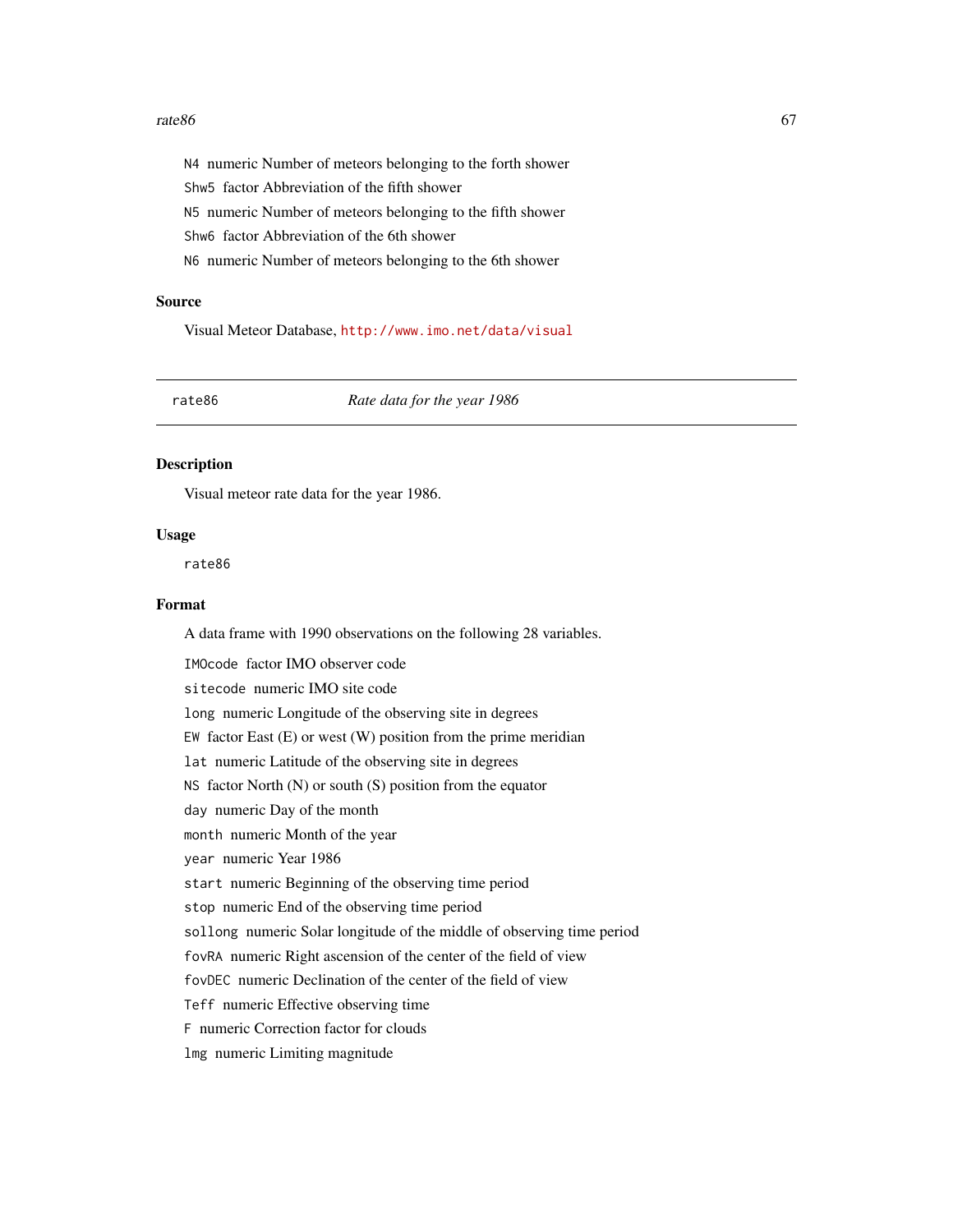68 rate87

SPO numeric Number of observed sporadics Shw1 factor Abbreviation of the first shower N1 numeric Number of meteors belonging to the first shower Shw2 factor Abbreviation of the second shower N2 numeric Number of meteors belonging to the second shower Shw3 factor Abbreviation of the third shower N3 numeric Number of meteors belonging to the third shower Shw4 factor Abbreviation of the forth shower N4 numeric Number of meteors belonging to the forth shower Shw5 factor Abbreviation of the fifth shower N5 numeric Number of meteors belonging to the fifth shower

# Source

Visual Meteor Database, <http://www.imo.net/data/visual>

rate87 *Rate data for the year 1987*

#### Description

Visual meteor rate data for the year 1987.

#### Usage

rate87

# Format

A data frame with 1307 observations on the following 30 variables.

IMOcode factor IMO observer code

sitecode numeric IMO site code

long numeric Longitude of the observing site in degrees

EW factor East  $(E)$  or west  $(W)$  position from the prime meridian

lat numeric Latitude of the observing site in degrees

NS factor North (N) or south (S) position from the equator

day numeric Day of the month

month numeric Month of the year

year numeric Year 1987

start numeric Beginning of the observing time period

stop numeric End of the observing time period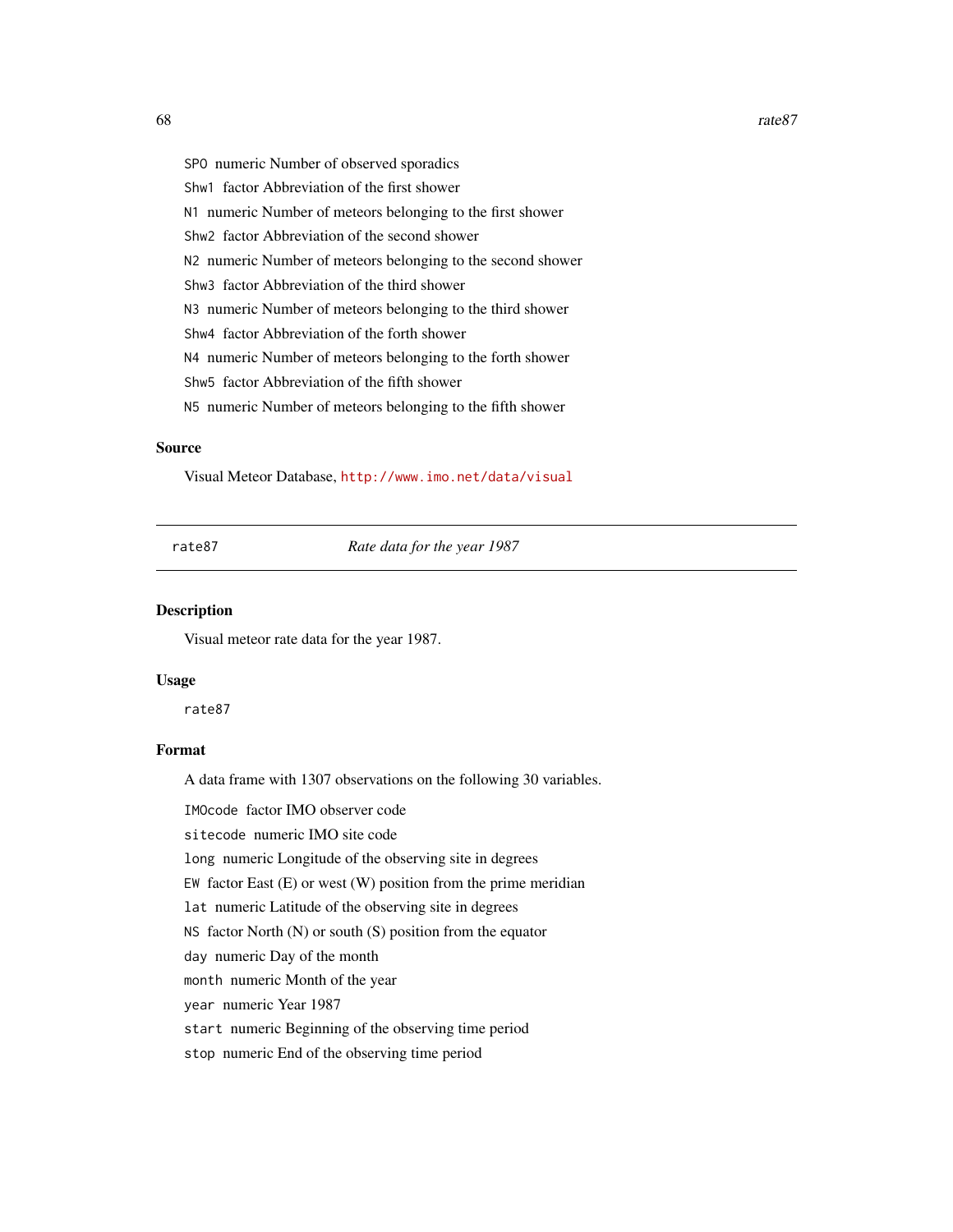### $rate88$  69

sollong numeric Solar longitude of the middle of observing time period fovRA numeric Right ascension of the center of the field of view fovDEC numeric Declination of the center of the field of view Teff numeric Effective observing time F numeric Correction factor for clouds lmg numeric Limiting magnitude SPO numeric Number of observed sporadics Shw1 factor Abbreviation of the first shower N1 numeric Number of meteors belonging to the first shower Shw2 factor Abbreviation of the second shower N2 numeric Number of meteors belonging to the second shower Shw3 factor Abbreviation of the third shower N3 numeric Number of meteors belonging to the third shower Shw4 factor Abbreviation of the forth shower N4 numeric Number of meteors belonging to the forth shower Shw5 factor Abbreviation of the fifth shower N5 numeric Number of meteors belonging to the fifth shower Shw6 factor Abbreviation of the 6th shower N6 numeric Number of meteors belonging to the 6th shower

## Source

Visual Meteor Database, <http://www.imo.net/data/visual>

rate88 *Rate data for the year 1988*

# Description

Visual meteor rate data for the year 1988.

#### Usage

rate88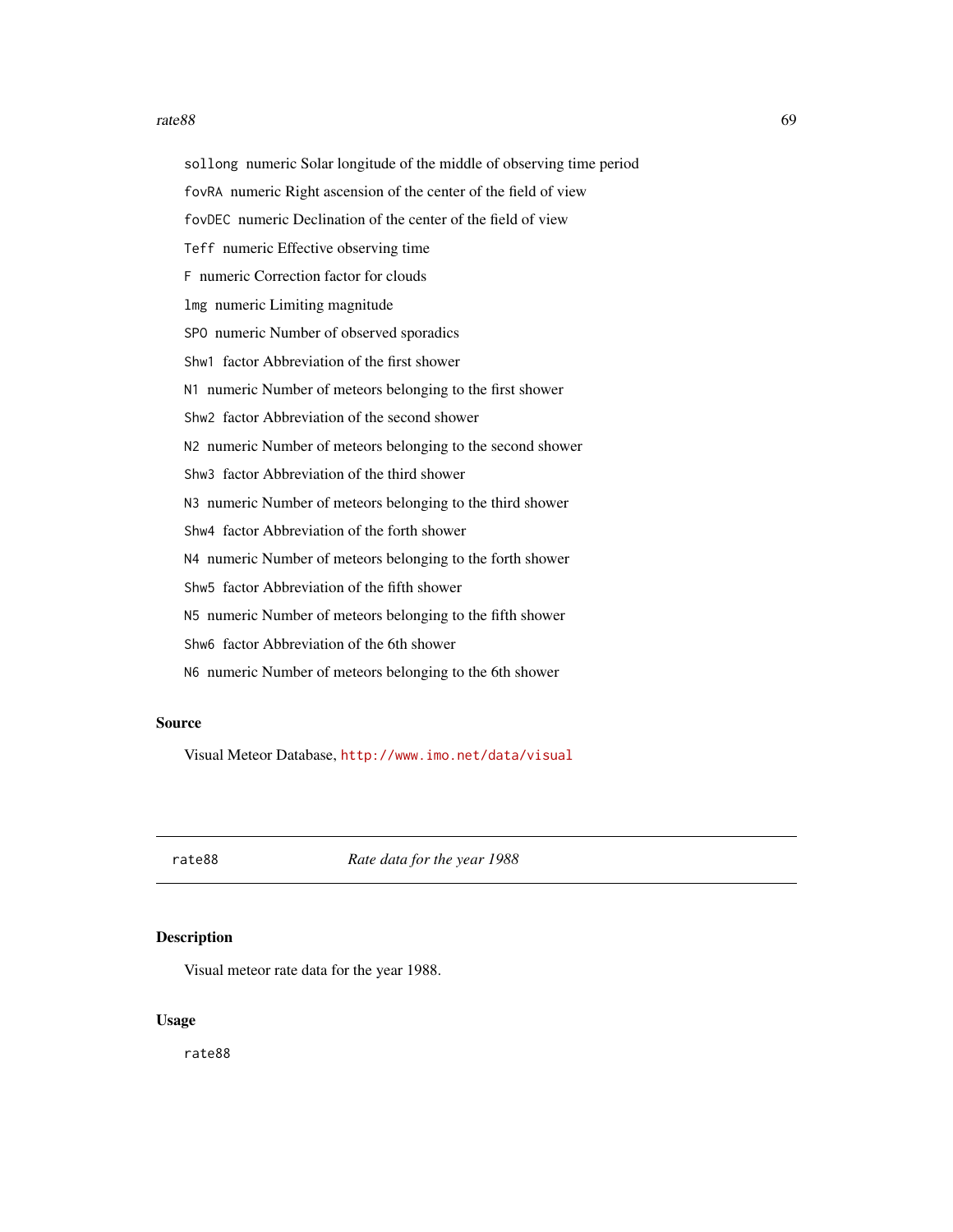# Format

A data frame with 4676 observations on the following 30 variables.

IMOcode factor IMO observer code

sitecode numeric IMO site code

long numeric Longitude of the observing site in degrees

EW factor East  $(E)$  or west  $(W)$  position from the prime meridian

lat numeric Latitude of the observing site in degrees

NS factor North (N) or south (S) position from the equator

day numeric Day of the month

month numeric Month of the year

year numeric Year 1988

start numeric Beginning of the observing time period

stop numeric End of the observing time period

sollong numeric Solar longitude of the middle of observing time period

fovRA numeric Right ascension of the center of the field of view

fovDEC numeric Declination of the center of the field of view

Teff numeric Effective observing time

F numeric Correction factor for clouds

lmg numeric Limiting magnitude

SPO numeric Number of observed sporadics

Shw1 factor Abbreviation of the first shower

N1 numeric Number of meteors belonging to the first shower

Shw2 factor Abbreviation of the second shower

N2 numeric Number of meteors belonging to the second shower

Shw3 factor Abbreviation of the third shower

N3 numeric Number of meteors belonging to the third shower

Shw4 factor Abbreviation of the forth shower

N4 numeric Number of meteors belonging to the forth shower

Shw5 factor Abbreviation of the fifth shower

N5 numeric Number of meteors belonging to the fifth shower

Shw6 factor Abbreviation of the 6th shower

N6 numeric Number of meteors belonging to the 6th shower

## Source

Visual Meteor Database, <http://www.imo.net/data/visual>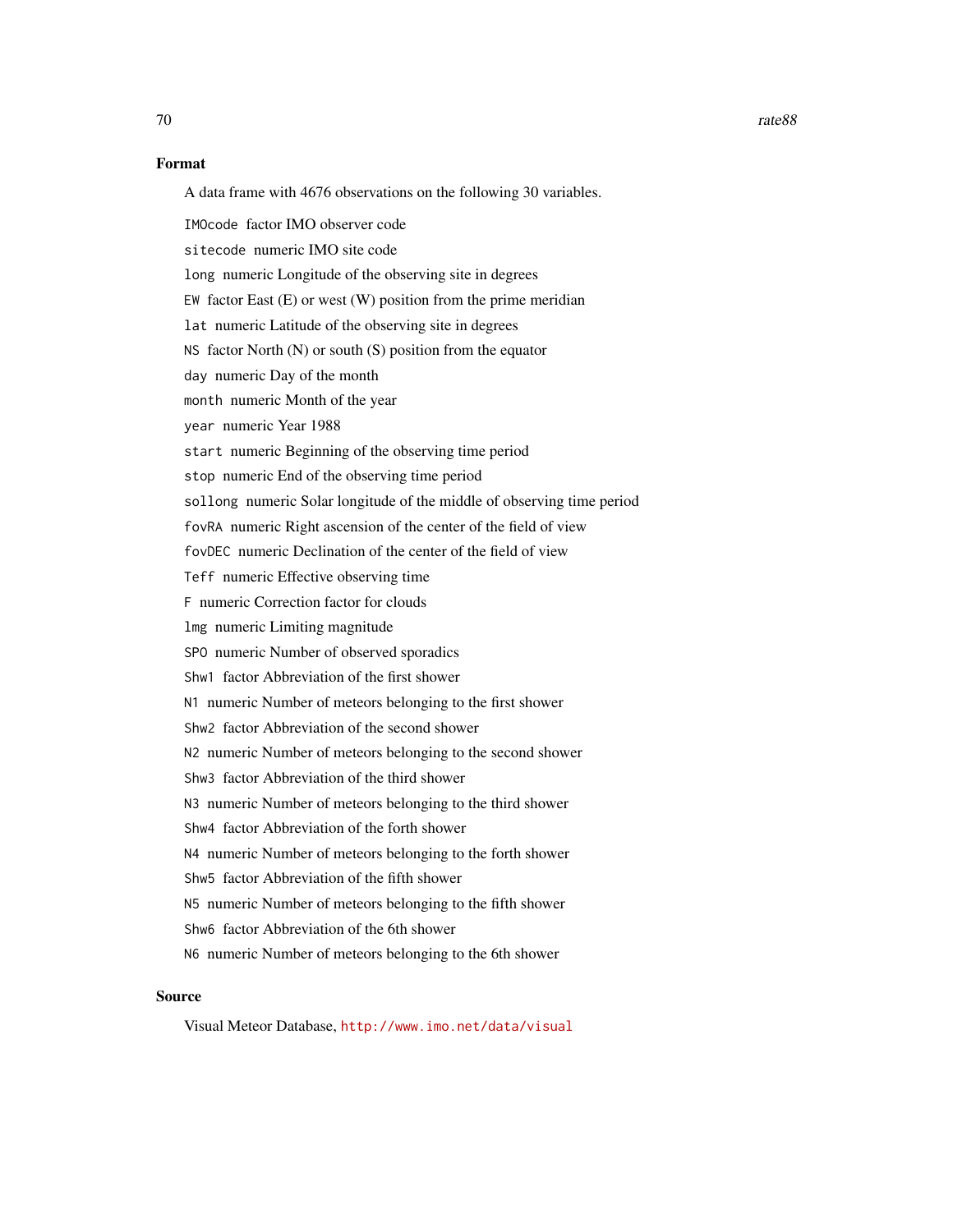# Description

Visual meteor rate data for the year 1989.

# Usage

rate89

# Format

A data frame with 4557 observations on the following 34 variables.

IMOcode factor IMO observer code

sitecode numeric IMO site code

long numeric Longitude of the observing site in degrees

EW factor East  $(E)$  or west  $(W)$  position from the prime meridian

lat numeric Latitude of the observing site in degrees

NS factor North (N) or south (S) position from the equator

day numeric Day of the month

month numeric Month of the year

year numeric Year 1989

start numeric Beginning of the observing time period

stop numeric End of the observing time period

sollong numeric Solar longitude of the middle of observing time period

fovRA numeric Right ascension of the center of the field of view

fovDEC numeric Declination of the center of the field of view

Teff numeric Effective observing time

F numeric Correction factor for clouds

lmg numeric Limiting magnitude

SPO numeric Number of observed sporadics

Shw1 factor Abbreviation of the first shower

N1 numeric Number of meteors belonging to the first shower

Shw2 factor Abbreviation of the second shower

N2 numeric Number of meteors belonging to the second shower

Shw3 factor Abbreviation of the third shower

N3 numeric Number of meteors belonging to the third shower

Shw4 factor Abbreviation of the forth shower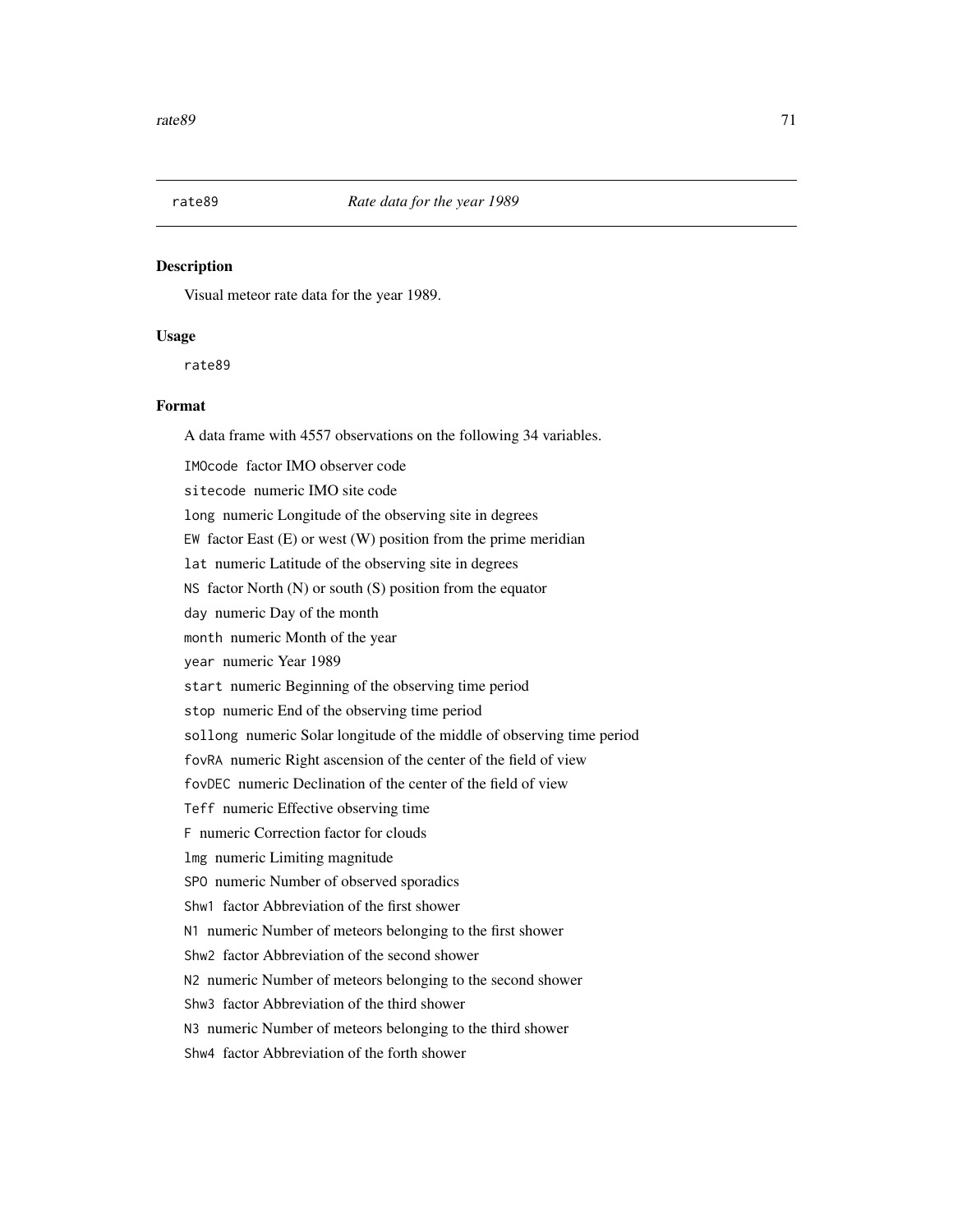N4 numeric Number of meteors belonging to the forth shower Shw5 factor Abbreviation of the fifth shower N5 numeric Number of meteors belonging to the fifth shower Shw6 factor Abbreviation of the 6th shower N6 numeric Number of meteors belonging to the 6th shower Shw7 factor Abbreviation of the 7th shower N7 numeric Number of meteors belonging to the 7th shower Shw8 factor Abbreviation of the 8th shower N8 numeric Number of meteors belonging to the 8th shower

# Source

Visual Meteor Database, <http://www.imo.net/data/visual>

rate90 *Rate data for the year 1990*

# Description

Visual meteor rate data for the year 1990.

#### Usage

rate90

# Format

A data frame with 3447 observations on the following 34 variables.

IMOcode factor IMO observer code

sitecode numeric IMO site code

long numeric Longitude of the observing site in degrees

EW factor East  $(E)$  or west  $(W)$  position from the prime meridian

lat numeric Latitude of the observing site in degrees

NS factor North (N) or south (S) position from the equator

day numeric Day of the month

month numeric Month of the year

year numeric Year 1990

start numeric Beginning of the observing time period

stop numeric End of the observing time period

sollong numeric Solar longitude of the middle of observing time period

fovRA numeric Right ascension of the center of the field of view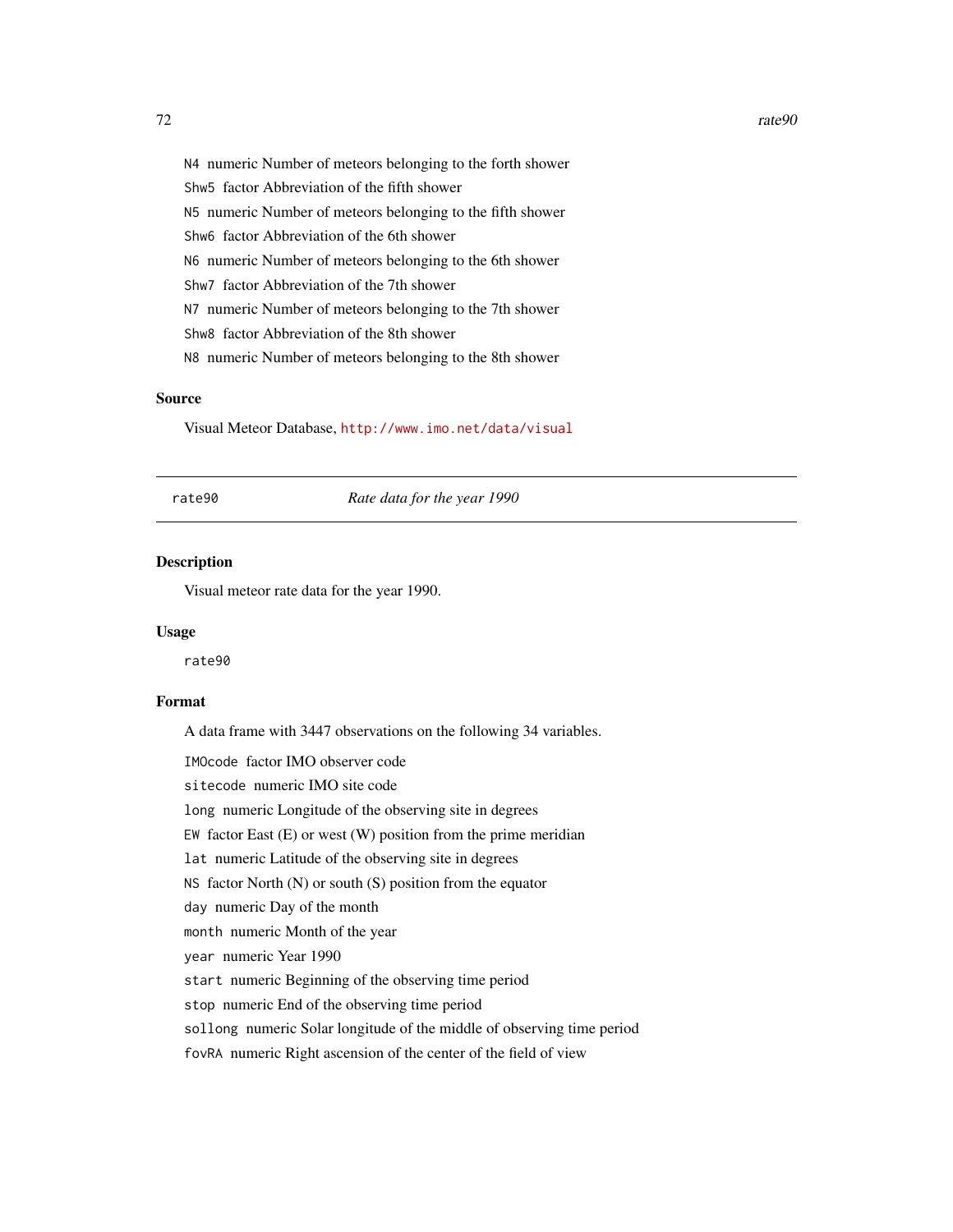#### <span id="page-72-0"></span> $rate91$   $73$

fovDEC numeric Declination of the center of the field of view Teff numeric Effective observing time F numeric Correction factor for clouds lmg numeric Limiting magnitude SPO numeric Number of observed sporadics Shw1 factor Abbreviation of the first shower N1 numeric Number of meteors belonging to the first shower Shw2 factor Abbreviation of the second shower N2 numeric Number of meteors belonging to the second shower Shw3 factor Abbreviation of the third shower N3 numeric Number of meteors belonging to the third shower Shw4 factor Abbreviation of the forth shower N4 numeric Number of meteors belonging to the forth shower Shw5 factor Abbreviation of the fifth shower N5 numeric Number of meteors belonging to the fifth shower Shw6 factor Abbreviation of the 6th shower N6 numeric Number of meteors belonging to the 6th shower Shw7 factor Abbreviation of the 7th shower N7 numeric Number of meteors belonging to the 7th shower Shw8 factor Abbreviation of the 8th shower N8 numeric Number of meteors belonging to the 8th shower

## Source

Visual Meteor Database, <http://www.imo.net/data/visual>

rate91 *Rate data for the year 1991*

#### **Description**

Visual meteor rate data for the year 1991.

# Usage

rate91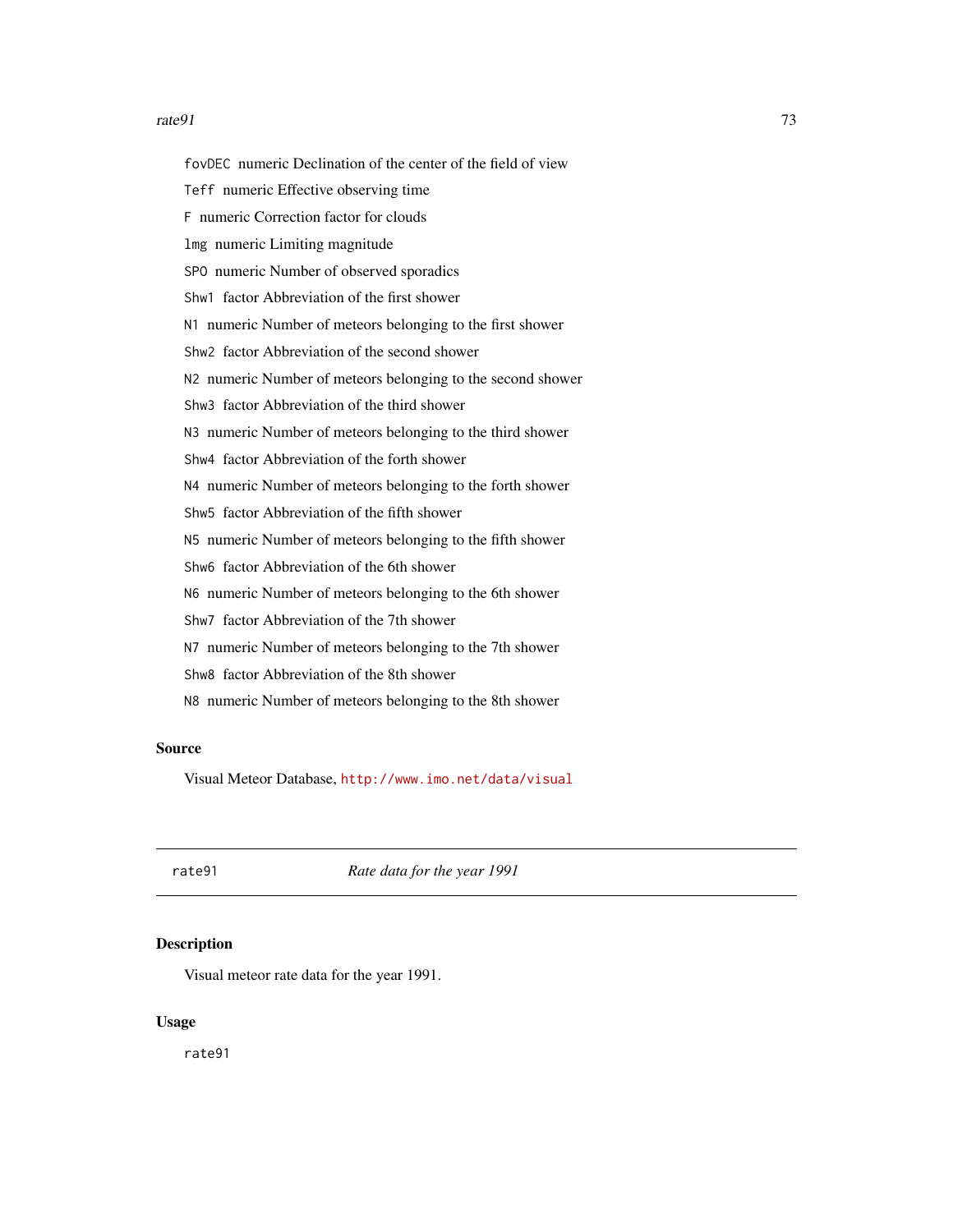## Format

A data frame with 4169 observations on the following 34 variables.

IMOcode factor IMO observer code sitecode numeric IMO site code long numeric Longitude of the observing site in degrees EW factor East (E) or west (W) position from the prime meridian lat numeric Latitude of the observing site in degrees NS factor North  $(N)$  or south  $(S)$  position from the equator day numeric Day of the month month numeric Month of the year year numeric Year 1991 start numeric Beginning of the observing time period stop numeric End of the observing time period sollong numeric Solar longitude of the middle of observing time period fovRA numeric Right ascension of the center of the field of view fovDEC numeric Declination of the center of the field of view Teff numeric Effective observing time F numeric Correction factor for clouds lmg numeric Limiting magnitude SPO numeric Number of observed sporadics Shw1 factor Abbreviation of the first shower N1 numeric Number of meteors belonging to the first shower Shw2 factor Abbreviation of the second shower N2 numeric Number of meteors belonging to the second shower Shw3 factor Abbreviation of the third shower N3 numeric Number of meteors belonging to the third shower Shw4 factor Abbreviation of the forth shower N4 numeric Number of meteors belonging to the forth shower Shw5 factor Abbreviation of the fifth shower N5 numeric Number of meteors belonging to the fifth shower Shw6 factor Abbreviation of the 6th shower N6 numeric Number of meteors belonging to the 6th shower Shw7 factor Abbreviation of the 7th shower N7 numeric Number of meteors belonging to the 7th shower Shw8 factor Abbreviation of the 8th shower N8 numeric Number of meteors belonging to the 8th shower

## Source

Visual Meteor Database, <http://www.imo.net/data/visual>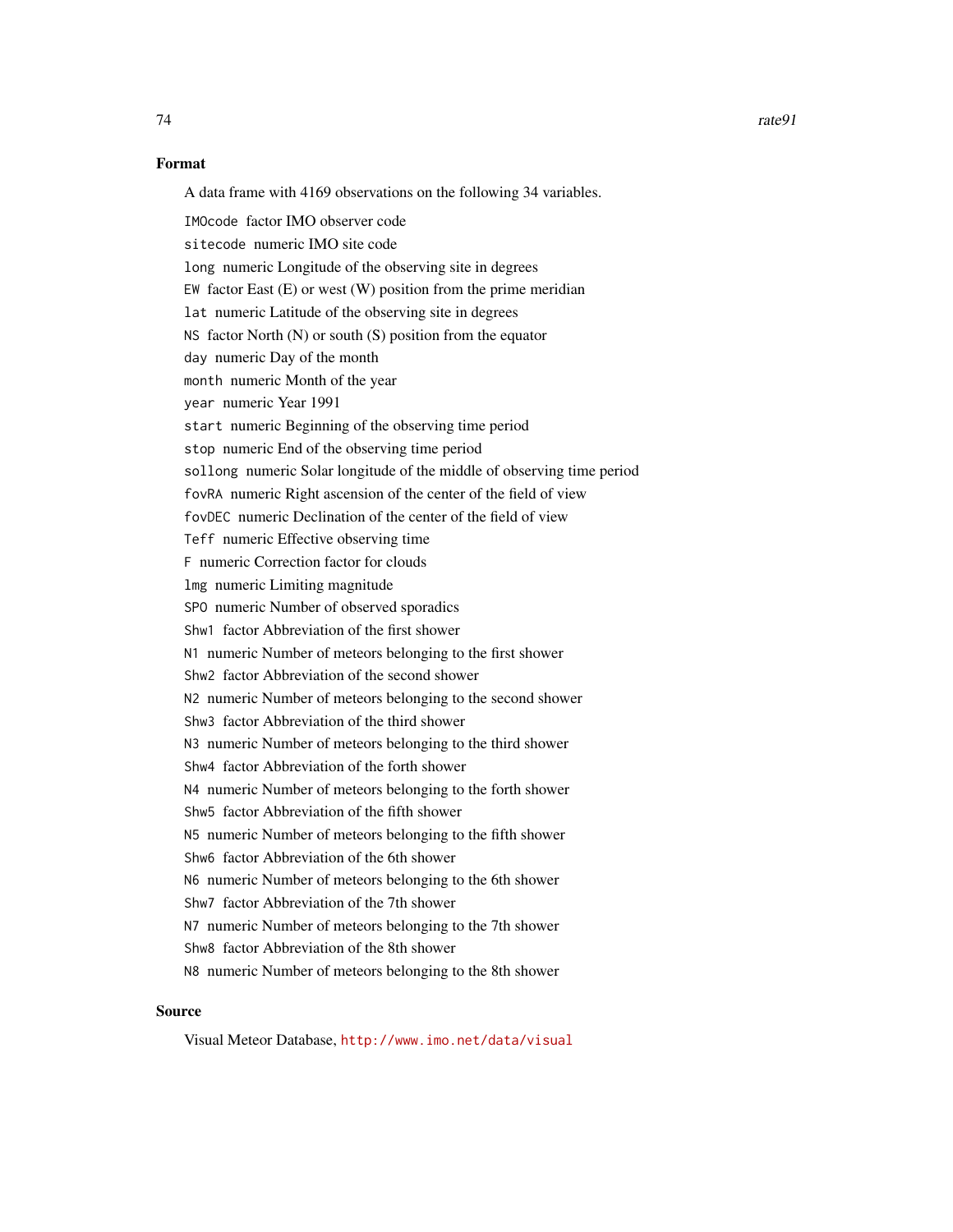<span id="page-74-0"></span>

Visual meteor rate data for the year 1992.

## Usage

rate92

# Format

A data frame with 3794 observations on the following 32 variables.

IMOcode factor IMO observer code

sitecode numeric IMO site code

long numeric Longitude of the observing site in degrees

EW factor East  $(E)$  or west  $(W)$  position from the prime meridian

lat numeric Latitude of the observing site in degrees

NS factor North (N) or south (S) position from the equator

day numeric Day of the month

month numeric Month of the year

year numeric Year 1992

start numeric Beginning of the observing time period

stop numeric End of the observing time period

sollong numeric Solar longitude of the middle of observing time period

fovRA numeric Right ascension of the center of the field of view

fovDEC numeric Declination of the center of the field of view

Teff numeric Effective observing time

F numeric Correction factor for clouds

lmg numeric Limiting magnitude

SPO numeric Number of observed sporadics

Shw1 factor Abbreviation of the first shower

N1 numeric Number of meteors belonging to the first shower

Shw2 factor Abbreviation of the second shower

N2 numeric Number of meteors belonging to the second shower

Shw3 factor Abbreviation of the third shower

N3 numeric Number of meteors belonging to the third shower

Shw4 factor Abbreviation of the forth shower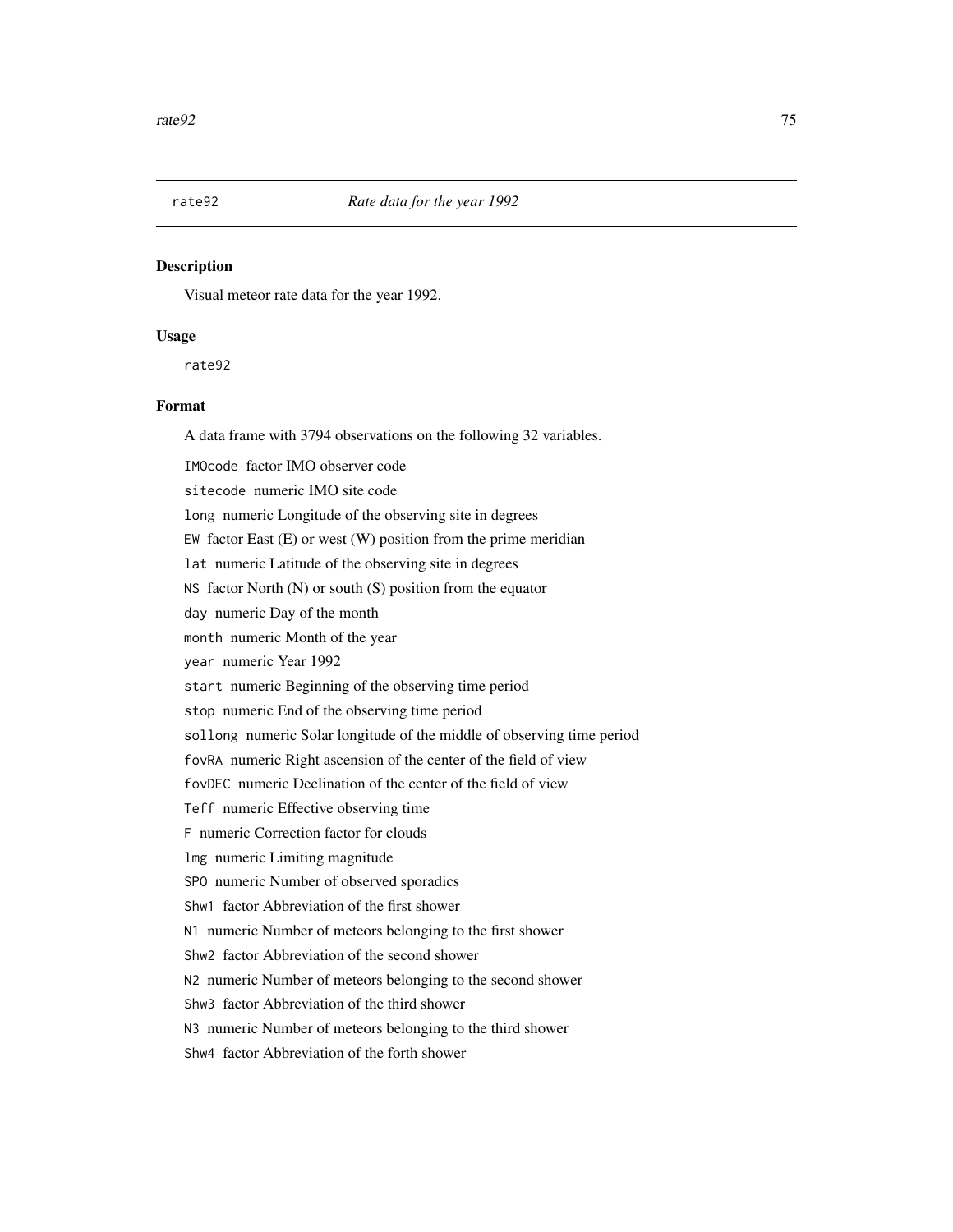<span id="page-75-0"></span>N4 numeric Number of meteors belonging to the forth shower Shw5 factor Abbreviation of the fifth shower N5 numeric Number of meteors belonging to the fifth shower Shw6 factor Abbreviation of the 6th shower N6 numeric Number of meteors belonging to the 6th shower Shw7 factor Abbreviation of the 7th shower N7 numeric Number of meteors belonging to the 7th shower

#### Source

Visual Meteor Database, <http://www.imo.net/data/visual>

#### rate93 *Rate data for the year 1993*

#### Description

Visual meteor rate data for the year 1993.

## Usage

rate93

## Format

A data frame with 8065 observations on the following 34 variables.

IMOcode factor IMO observer code sitecode numeric IMO site code long numeric Longitude of the observing site in degrees EW factor East  $(E)$  or west  $(W)$  position from the prime meridian lat numeric Latitude of the observing site in degrees NS factor North  $(N)$  or south  $(S)$  position from the equator day numeric Day of the month month numeric Month of the year year numeric Year 1993 start numeric Beginning of the observing time period stop numeric End of the observing time period sollong numeric Solar longitude of the middle of observing time period fovRA numeric Right ascension of the center of the field of view fovDEC numeric Declination of the center of the field of view Teff numeric Effective observing time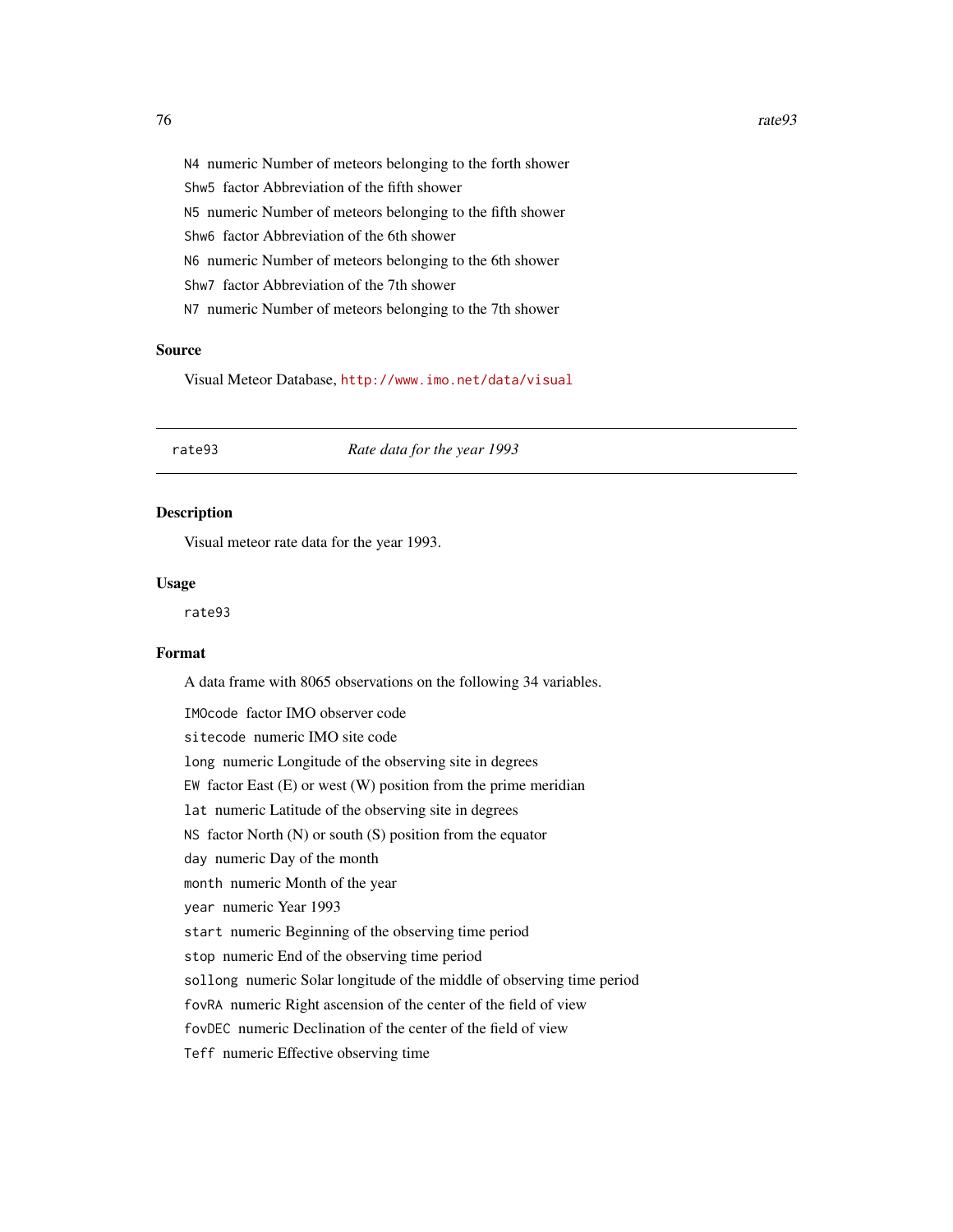#### <span id="page-76-0"></span>rate94 77

F numeric Correction factor for clouds lmg numeric Limiting magnitude SPO numeric Number of observed sporadics Shw1 factor Abbreviation of the first shower N1 numeric Number of meteors belonging to the first shower Shw2 factor Abbreviation of the second shower N2 numeric Number of meteors belonging to the second shower Shw3 factor Abbreviation of the third shower N3 numeric Number of meteors belonging to the third shower Shw4 factor Abbreviation of the forth shower N4 numeric Number of meteors belonging to the forth shower Shw5 factor Abbreviation of the fifth shower N5 numeric Number of meteors belonging to the fifth shower Shw6 factor Abbreviation of the 6th shower N6 numeric Number of meteors belonging to the 6th shower Shw7 factor Abbreviation of the 7th shower N7 numeric Number of meteors belonging to the 7th shower Shw8 factor Abbreviation of the 8th shower

N8 numeric Number of meteors belonging to the 8th shower

## Source

Visual Meteor Database, <http://www.imo.net/data/visual>

rate94 *Rate data for the year 1994*

# Description

Visual meteor rate data for the year 1994.

## Usage

rate94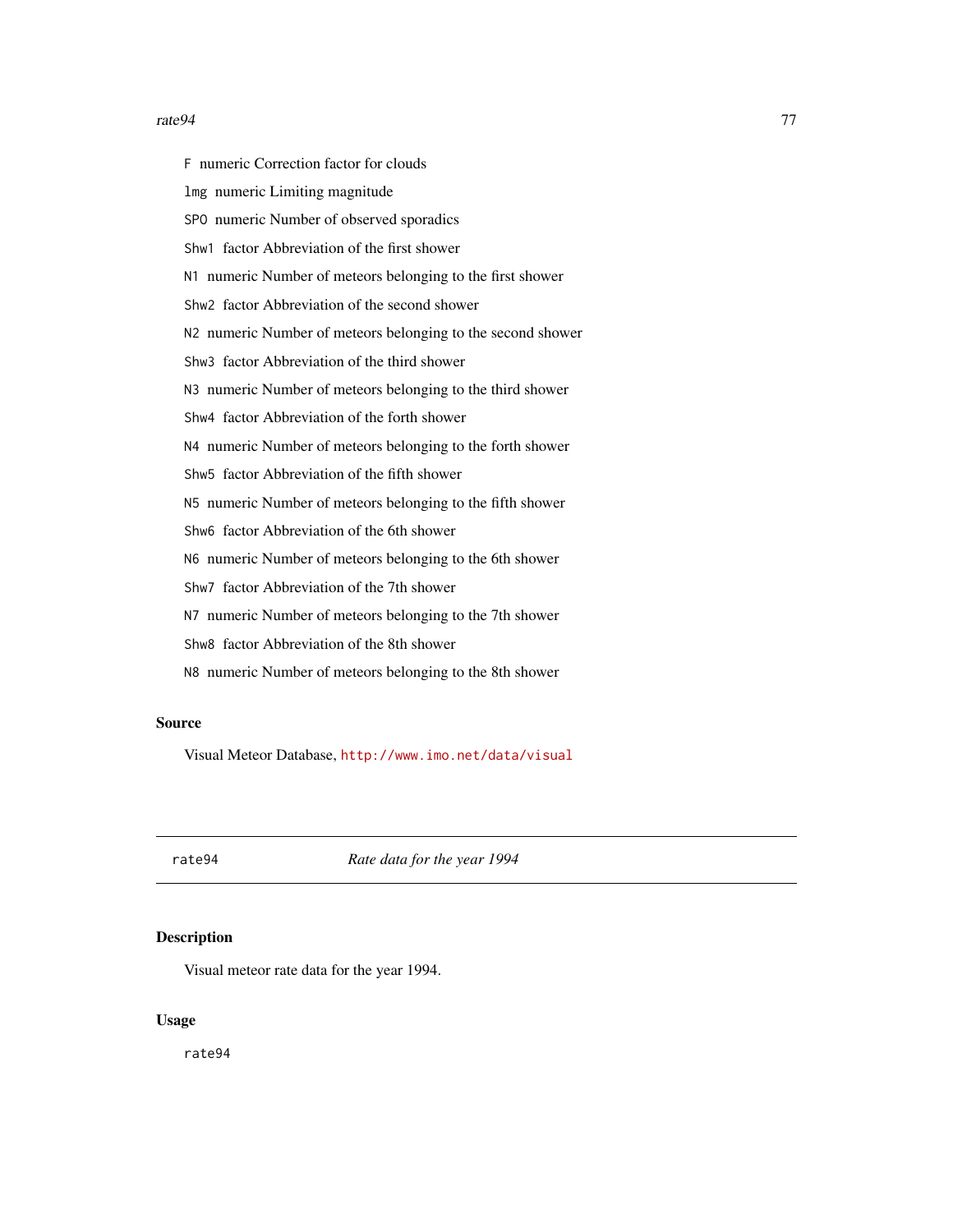78 rate94

## Format

A data frame with 4631 observations on the following 34 variables.

IMOcode factor IMO observer code sitecode numeric IMO site code long numeric Longitude of the observing site in degrees EW factor East (E) or west (W) position from the prime meridian lat numeric Latitude of the observing site in degrees NS factor North  $(N)$  or south  $(S)$  position from the equator day numeric Day of the month month numeric Month of the year year numeric Year 1994 start numeric Beginning of the observing time period stop numeric End of the observing time period sollong numeric Solar longitude of the middle of observing time period fovRA numeric Right ascension of the center of the field of view fovDEC numeric Declination of the center of the field of view Teff numeric Effective observing time F numeric Correction factor for clouds lmg numeric Limiting magnitude SPO numeric Number of observed sporadics Shw1 factor Abbreviation of the first shower N1 numeric Number of meteors belonging to the first shower Shw2 factor Abbreviation of the second shower N2 numeric Number of meteors belonging to the second shower Shw3 factor Abbreviation of the third shower N3 numeric Number of meteors belonging to the third shower Shw4 factor Abbreviation of the forth shower N4 numeric Number of meteors belonging to the forth shower Shw5 factor Abbreviation of the fifth shower N5 numeric Number of meteors belonging to the fifth shower Shw6 factor Abbreviation of the 6th shower N6 numeric Number of meteors belonging to the 6th shower Shw7 factor Abbreviation of the 7th shower N7 numeric Number of meteors belonging to the 7th shower Shw8 factor Abbreviation of the 8th shower N8 numeric Number of meteors belonging to the 8th shower

# Source

Visual Meteor Database, <http://www.imo.net/data/visual>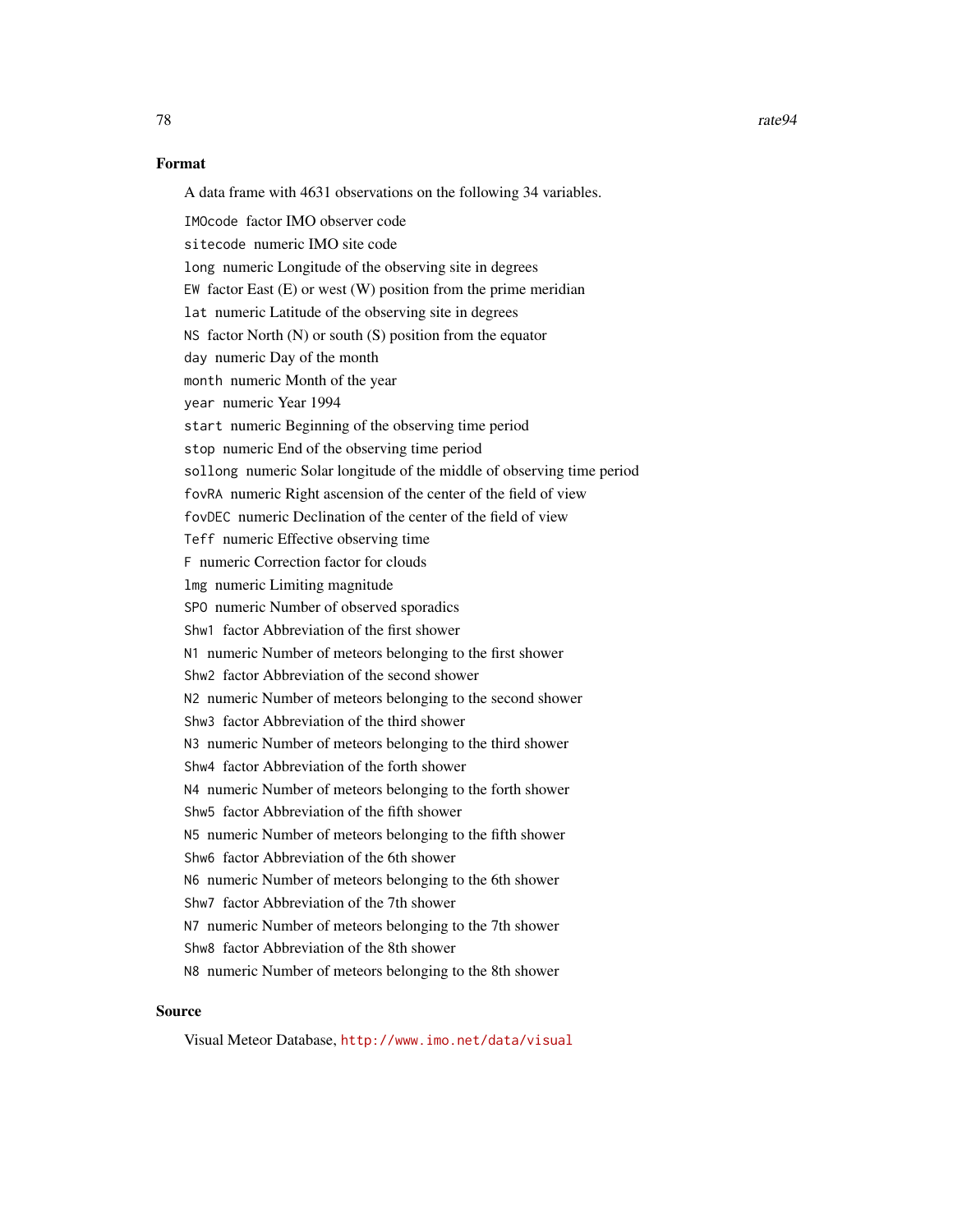<span id="page-78-0"></span>

Visual meteor rate data for the year 1995.

#### Usage

rate95

## Format

A data frame with 5924 observations on the following 34 variables.

IMOcode factor IMO observer code

sitecode numeric IMO site code

long numeric Longitude of the observing site in degrees

EW factor East  $(E)$  or west  $(W)$  position from the prime meridian

lat numeric Latitude of the observing site in degrees

NS factor North (N) or south (S) position from the equator

day numeric Day of the month

month numeric Month of the year

year numeric Year 1995

start numeric Beginning of the observing time period

stop numeric End of the observing time period

sollong numeric Solar longitude of the middle of observing time period

fovRA numeric Right ascension of the center of the field of view

fovDEC numeric Declination of the center of the field of view

Teff numeric Effective observing time

F numeric Correction factor for clouds

lmg numeric Limiting magnitude

SPO numeric Number of observed sporadics

Shw1 factor Abbreviation of the first shower

N1 numeric Number of meteors belonging to the first shower

Shw2 factor Abbreviation of the second shower

N2 numeric Number of meteors belonging to the second shower

Shw3 factor Abbreviation of the third shower

N3 numeric Number of meteors belonging to the third shower

Shw4 factor Abbreviation of the forth shower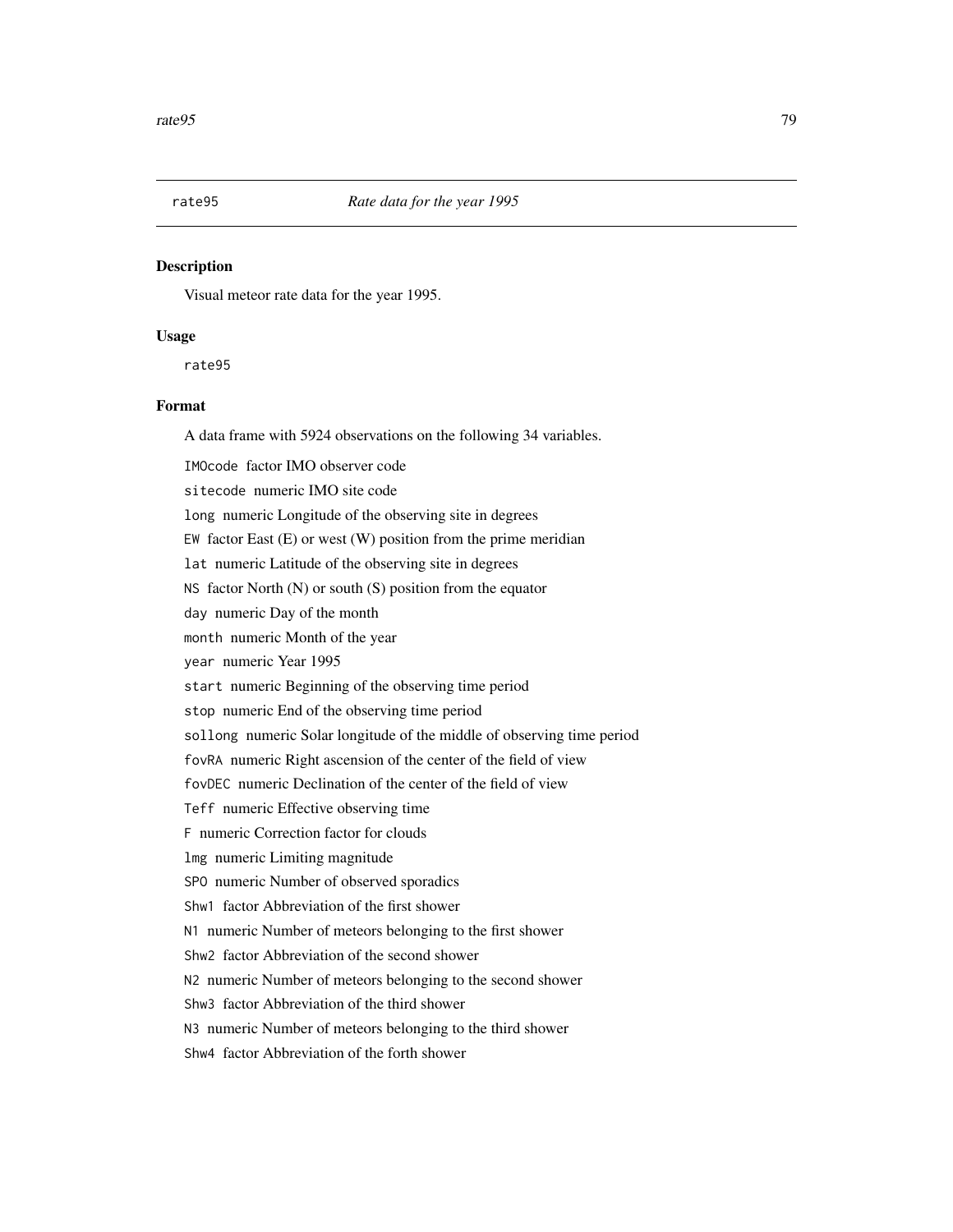<span id="page-79-0"></span>N4 numeric Number of meteors belonging to the forth shower Shw5 factor Abbreviation of the fifth shower N5 numeric Number of meteors belonging to the fifth shower Shw6 factor Abbreviation of the 6th shower N6 numeric Number of meteors belonging to the 6th shower Shw7 factor Abbreviation of the 7th shower N7 numeric Number of meteors belonging to the 7th shower Shw8 factor Abbreviation of the 8th shower N8 numeric Number of meteors belonging to the 8th shower

## Source

Visual Meteor Database, <http://www.imo.net/data/visual>

rate96 *Rate data for the year 1996*

## Description

Visual meteor rate data for the year 1996.

#### Usage

rate96

# Format

A data frame with 7531 observations on the following 34 variables.

IMOcode factor IMO observer code

sitecode numeric IMO site code

long numeric Longitude of the observing site in degrees

EW factor East  $(E)$  or west  $(W)$  position from the prime meridian

lat numeric Latitude of the observing site in degrees

NS factor North  $(N)$  or south  $(S)$  position from the equator

day numeric Day of the month

month numeric Month of the year

year numeric Year 1996

start numeric Beginning of the observing time period

stop numeric End of the observing time period

sollong numeric Solar longitude of the middle of observing time period

fovRA numeric Right ascension of the center of the field of view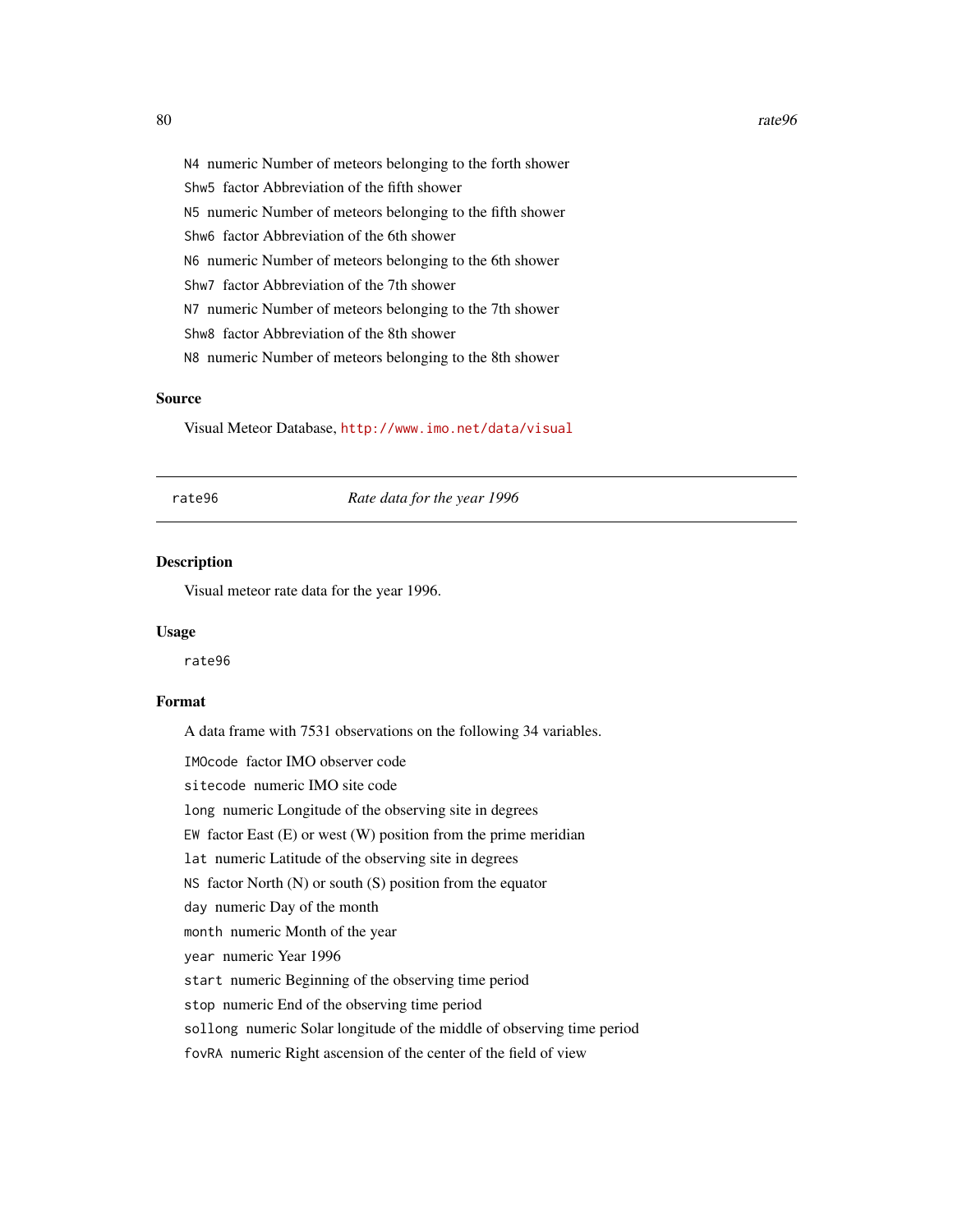#### <span id="page-80-0"></span>rate97 81

fovDEC numeric Declination of the center of the field of view Teff numeric Effective observing time F numeric Correction factor for clouds lmg numeric Limiting magnitude SPO numeric Number of observed sporadics Shw1 factor Abbreviation of the first shower N1 numeric Number of meteors belonging to the first shower Shw2 factor Abbreviation of the second shower N2 numeric Number of meteors belonging to the second shower Shw3 factor Abbreviation of the third shower N3 numeric Number of meteors belonging to the third shower Shw4 factor Abbreviation of the forth shower N4 numeric Number of meteors belonging to the forth shower Shw5 factor Abbreviation of the fifth shower N5 numeric Number of meteors belonging to the fifth shower Shw6 factor Abbreviation of the 6th shower N6 numeric Number of meteors belonging to the 6th shower Shw7 factor Abbreviation of the 7th shower N7 numeric Number of meteors belonging to the 7th shower Shw8 factor Abbreviation of the 8th shower N8 numeric Number of meteors belonging to the 8th shower

## Source

Visual Meteor Database, <http://www.imo.net/data/visual>

rate97 *Rate data for the year 1997*

#### **Description**

Visual meteor rate data for the year 1997.

## Usage

rate97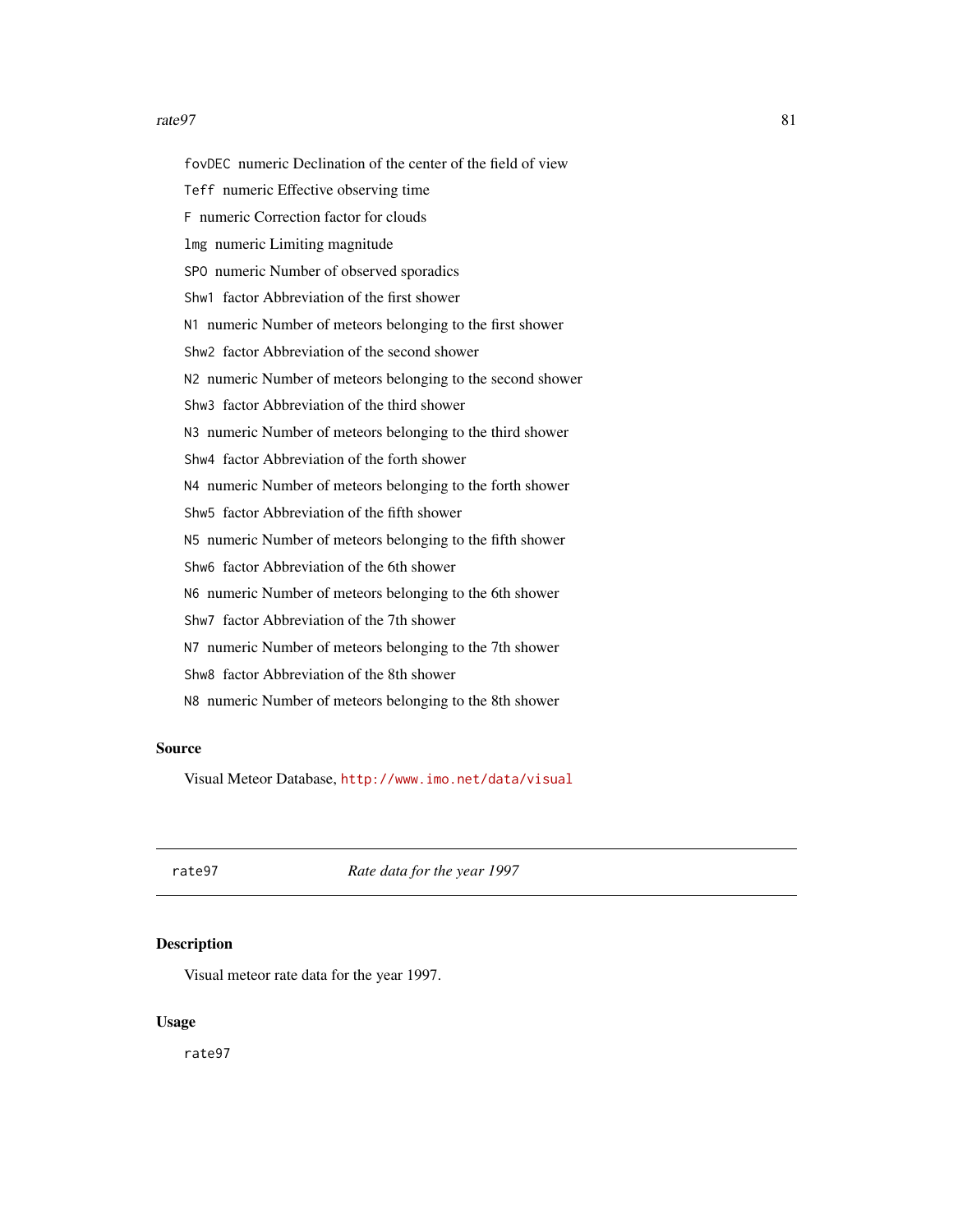## Format

A data frame with 9162 observations on the following 34 variables.

IMOcode factor IMO observer code sitecode numeric IMO site code long numeric Longitude of the observing site in degrees EW factor East (E) or west (W) position from the prime meridian lat numeric Latitude of the observing site in degrees NS factor North  $(N)$  or south  $(S)$  position from the equator day numeric Day of the month month numeric Month of the year year numeric Year 1997 start numeric Beginning of the observing time period stop numeric End of the observing time period sollong numeric Solar longitude of the middle of observing time period fovRA numeric Right ascension of the center of the field of view fovDEC numeric Declination of the center of the field of view Teff numeric Effective observing time F numeric Correction factor for clouds lmg numeric Limiting magnitude SPO numeric Number of observed sporadics Shw1 factor Abbreviation of the first shower N1 numeric Number of meteors belonging to the first shower Shw2 factor Abbreviation of the second shower N2 numeric Number of meteors belonging to the second shower Shw3 factor Abbreviation of the third shower N3 numeric Number of meteors belonging to the third shower Shw4 factor Abbreviation of the forth shower N4 numeric Number of meteors belonging to the forth shower Shw5 factor Abbreviation of the fifth shower N5 numeric Number of meteors belonging to the fifth shower Shw6 factor Abbreviation of the 6th shower N6 numeric Number of meteors belonging to the 6th shower Shw7 factor Abbreviation of the 7th shower N7 numeric Number of meteors belonging to the 7th shower Shw8 factor Abbreviation of the 8th shower N8 numeric Number of meteors belonging to the 8th shower

## Source

Visual Meteor Database, <http://www.imo.net/data/visual>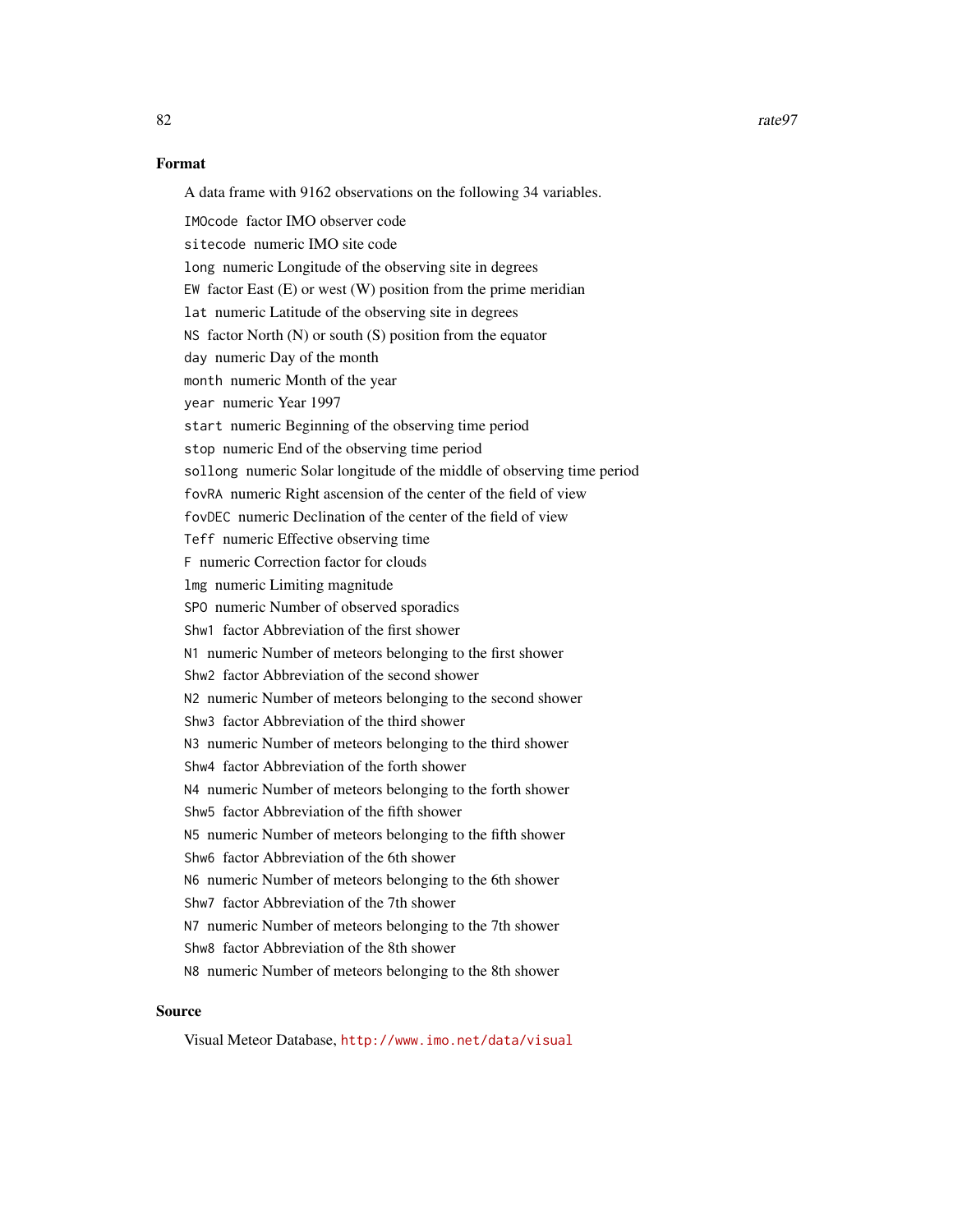<span id="page-82-0"></span>

Visual meteor rate data for the year 1998.

## Usage

rate98

## Format

A data frame with 12141 observations on the following 34 variables.

IMOcode factor IMO observer code

sitecode numeric IMO site code

long numeric Longitude of the observing site in degrees

EW factor East  $(E)$  or west  $(W)$  position from the prime meridian

lat numeric Latitude of the observing site in degrees

NS factor North (N) or south (S) position from the equator

day numeric Day of the month

month numeric Month of the year

year numeric Year 1998

start numeric Beginning of the observing time period

stop numeric End of the observing time period

sollong numeric Solar longitude of the middle of observing time period

fovRA numeric Right ascension of the center of the field of view

fovDEC numeric Declination of the center of the field of view

Teff numeric Effective observing time

F numeric Correction factor for clouds

lmg numeric Limiting magnitude

SPO numeric Number of observed sporadics

Shw1 factor Abbreviation of the first shower

N1 numeric Number of meteors belonging to the first shower

Shw2 factor Abbreviation of the second shower

N2 numeric Number of meteors belonging to the second shower

Shw3 factor Abbreviation of the third shower

N3 numeric Number of meteors belonging to the third shower

Shw4 factor Abbreviation of the forth shower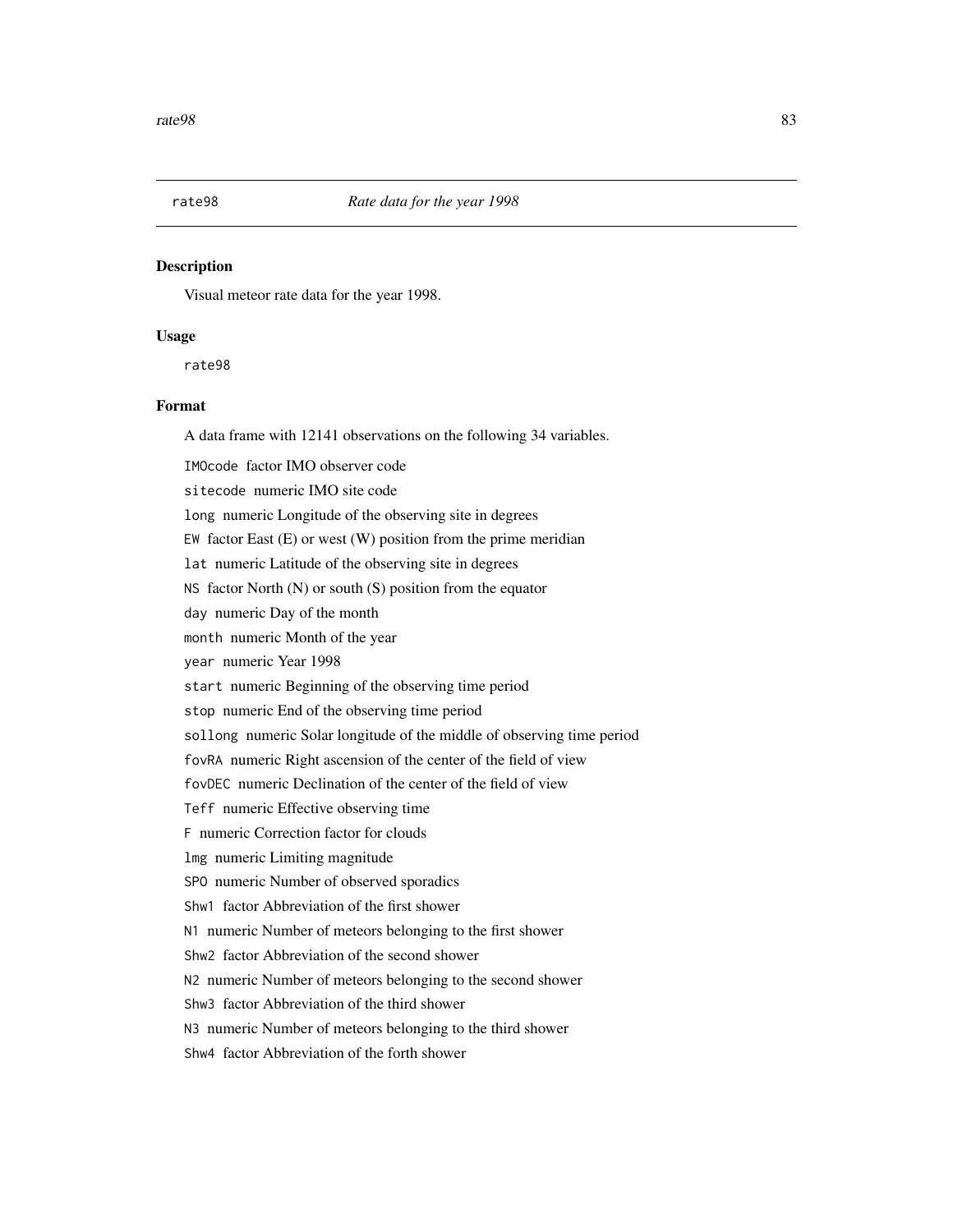<span id="page-83-0"></span>N4 numeric Number of meteors belonging to the forth shower Shw5 factor Abbreviation of the fifth shower N5 numeric Number of meteors belonging to the fifth shower Shw6 factor Abbreviation of the 6th shower N6 numeric Number of meteors belonging to the 6th shower Shw7 factor Abbreviation of the 7th shower N7 numeric Number of meteors belonging to the 7th shower Shw8 factor Abbreviation of the 8th shower N8 numeric Number of meteors belonging to the 8th shower

## Source

Visual Meteor Database, <http://www.imo.net/data/visual>

rate99 *Rate data for the year 1999*

## Description

Visual meteor rate data for the year 1999.

#### Usage

rate99

# Format

A data frame with 22137 observations on the following 34 variables.

IMOcode factor IMO observer code

sitecode numeric IMO site code

long numeric Longitude of the observing site in degrees

EW factor East  $(E)$  or west  $(W)$  position from the prime meridian

lat numeric Latitude of the observing site in degrees

NS factor North  $(N)$  or south  $(S)$  position from the equator

day numeric Day of the month

month numeric Month of the year

year numeric Year 1999

start numeric Beginning of the observing time period

stop numeric End of the observing time period

sollong numeric Solar longitude of the middle of observing time period

fovRA numeric Right ascension of the center of the field of view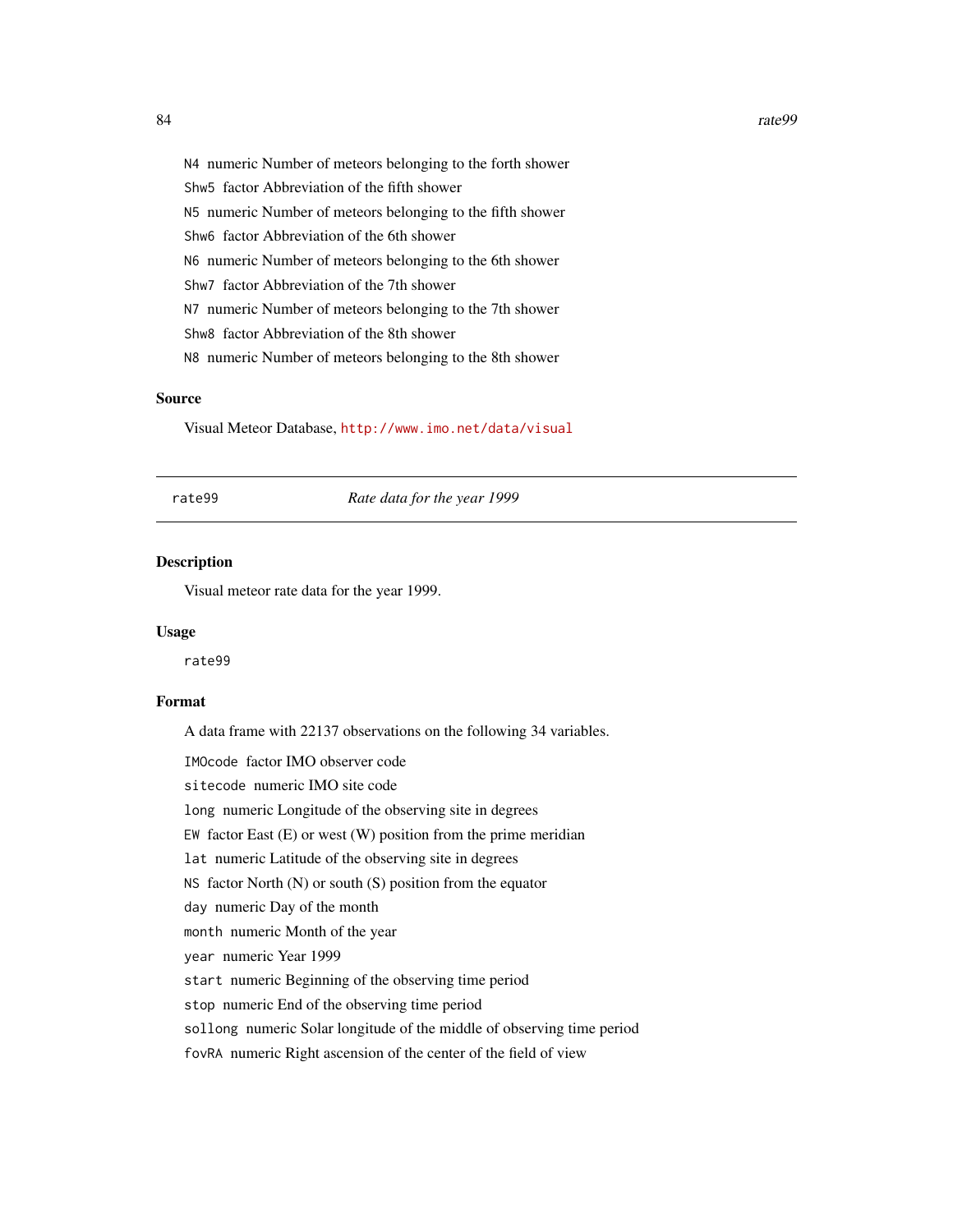#### <span id="page-84-1"></span>read.magn 85

fovDEC numeric Declination of the center of the field of view Teff numeric Effective observing time F numeric Correction factor for clouds lmg numeric Limiting magnitude SPO numeric Number of observed sporadics Shw1 factor Abbreviation of the first shower N1 numeric Number of meteors belonging to the first shower Shw2 factor Abbreviation of the second shower N2 numeric Number of meteors belonging to the second shower Shw3 factor Abbreviation of the third shower N3 numeric Number of meteors belonging to the third shower Shw4 factor Abbreviation of the forth shower N4 numeric Number of meteors belonging to the forth shower Shw5 factor Abbreviation of the fifth shower N5 numeric Number of meteors belonging to the fifth shower Shw6 factor Abbreviation of the 6th shower N6 numeric Number of meteors belonging to the 6th shower Shw7 factor Abbreviation of the 7th shower N7 numeric Number of meteors belonging to the 7th shower Shw8 factor Abbreviation of the 8th shower N8 numeric Number of meteors belonging to the 8th shower

## Source

Visual Meteor Database, <http://www.imo.net/data/visual>

<span id="page-84-0"></span>read.magn *Read magnitude data*

# Description

Reads magnitude data from IMO site or saved file.

# Usage

```
read.magn(data)
```
#### Arguments

data the name of the file or connection to read from.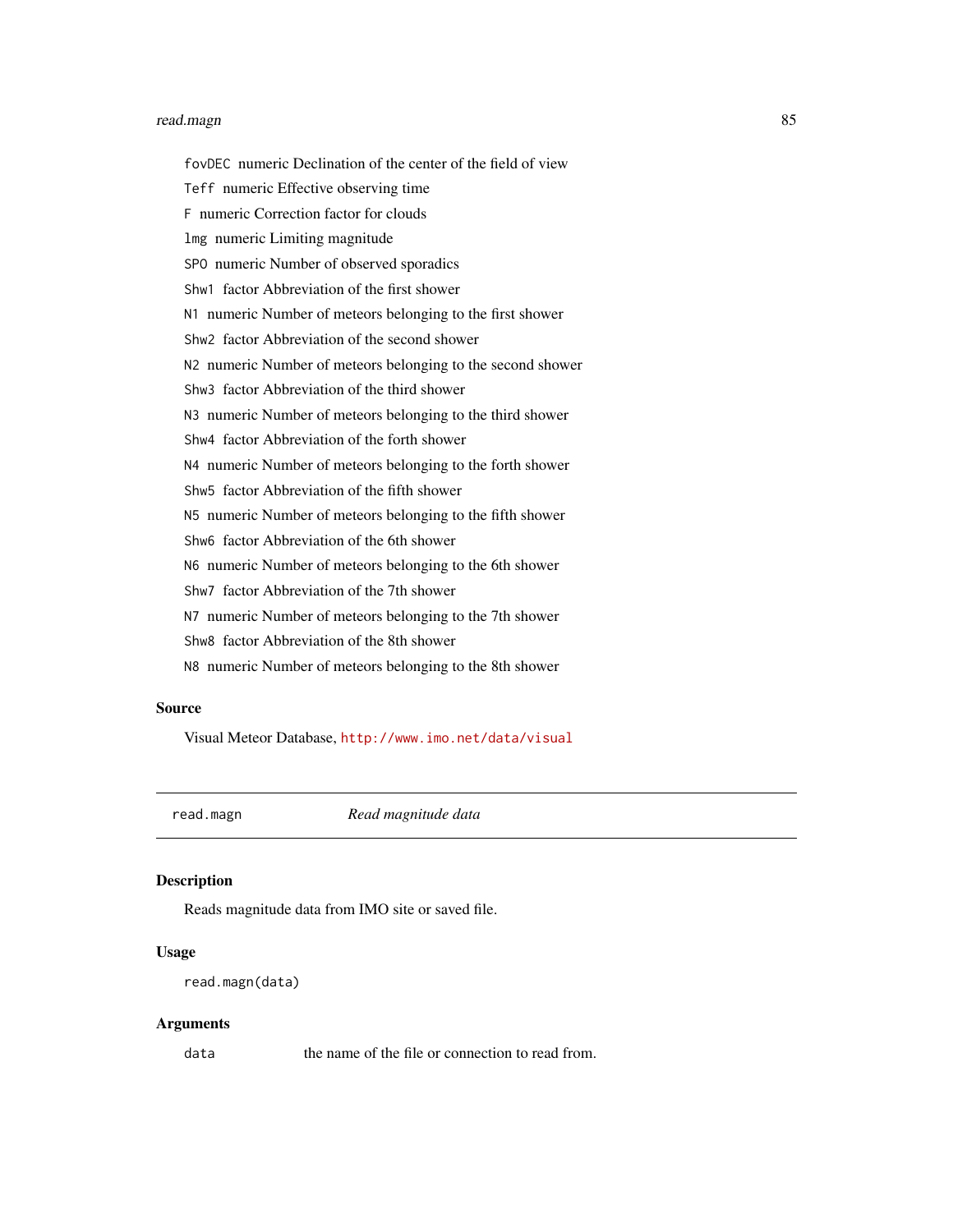# <span id="page-85-1"></span>Details

Argument data represents path to the file to be opened or a complete URL.

#### Value

A data frame containing a representation of the data in the file.

#### Author(s)

Kristina Veljkovic

# References

<http://www.imo.net/data/visual>

# See Also

[read.rate](#page-85-0)

# Examples

## read magnitude data for the year 2011 from IMO site read.magn("http://www.imo.net/files/data/vmdb/MAGN\_11.TXT")

<span id="page-85-0"></span>read.rate *Read rate data*

# Description

Reads rate data from IMO site or saved file.

# Usage

```
read.rate(data)
```
## Arguments

data the name of the file or connection to read from.

# Details

Argument data represents path to the file to be opened or a complete URL.

# Value

A data frame containing a representation of the data in the file.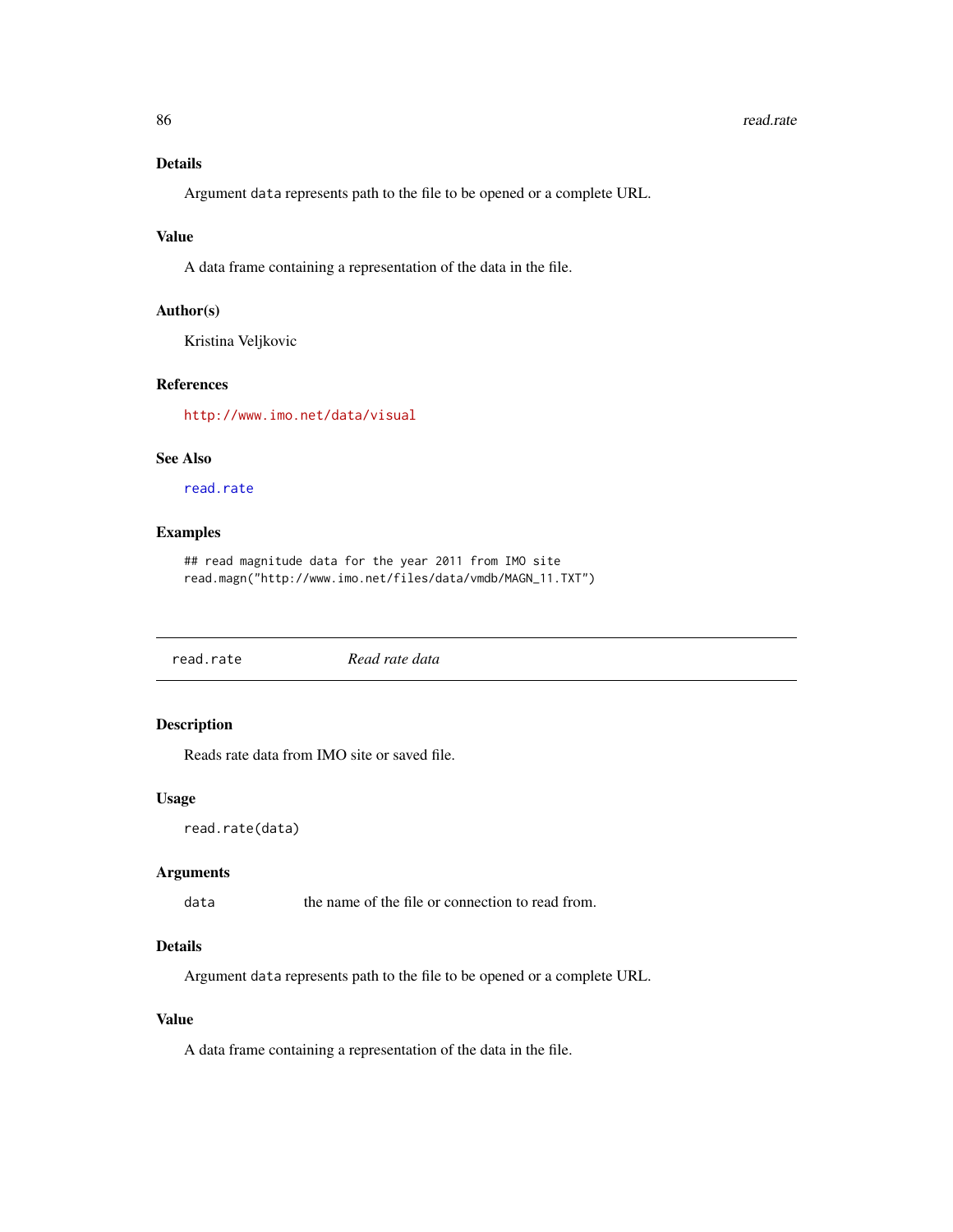<span id="page-86-0"></span>shw\_list 87

## Author(s)

Kristina Veljkovic

## References

<http://www.imo.net/data/visual>

# See Also

[read.magn](#page-84-0)

## Examples

```
## read rate data for the year 2011 from IMO site
read.rate("http://www.imo.net/files/data/vmdb/RATE_11.TXT")
```
## shw\_list *List of meteor showers*

# Description

The data consists of a list of visual meteor showers.

## Usage

shw\_list

#### Format

A data frame with 33 observations on the following 11 variables.

Shw factor Three-letter shower code Name factor Shower name Activity.beg factor The beginning of the activity period Activity.end factor The end of the activity period Max factor The date of maximum activity Sollong numeric Solar longitude of the date of maximum Alpha numeric Right ascension of radiant at date of maximum Delta numeric Declination of radiant at date of maximum

V numeric Geocentric velocity of the stream

r numeric Population index of a meteor shower

ZHR numeric Zenithal Hourly Rate of meteor shower during maximum activity

## Source

Meteor Shower Calendar, <http://www.imo.net/calendar>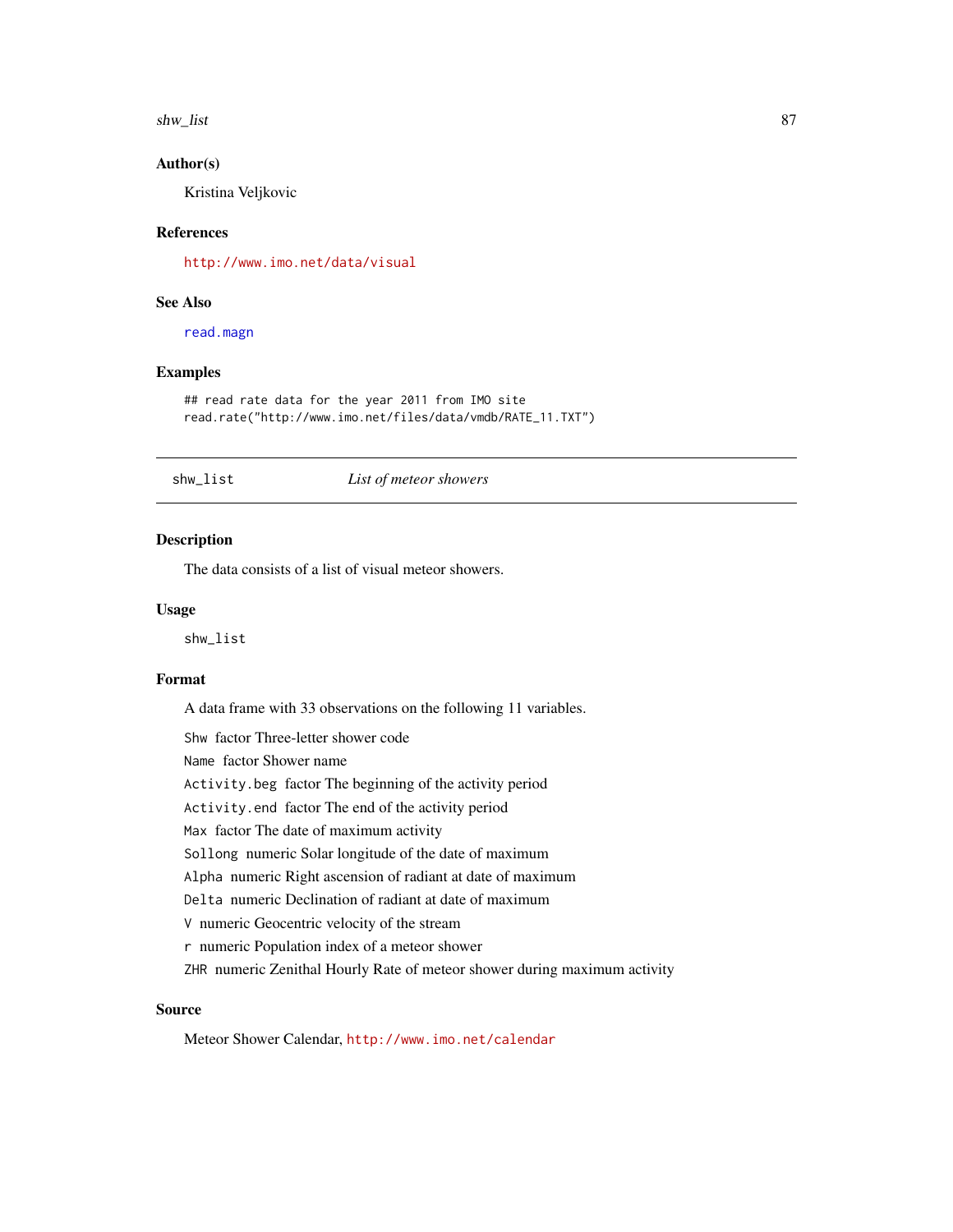<span id="page-87-0"></span>

Calculates solar longitude with respect to the equinox of 2000.0 for given year, month, day and time.

## Usage

solar.long(year, month, day, time)

# Arguments

| year  | numeric vector of length 4 specifying year.  |
|-------|----------------------------------------------|
| month | numeric vector specifying month of the year. |
| day   | numeric vector specifying day.               |
| time  | numeric vector specifying time in hours.     |

# Value

solar.long returns numeric vector with a value between 0 and 359.999.

# Author(s)

Kristina Veljkovic

# References

Steyaert C. (1991). Calculating the Solar Longitude 2000.0, *WGN, Journal of the IMO*, 19:2, 31-34.

# See Also

# [filter.sol](#page-17-0)

# Examples

```
## calculate solar longitude for June 22, 2006, at 4h UT.
require(astroFns)
solar.long(year=2006,month=6,day=22,time=4)
```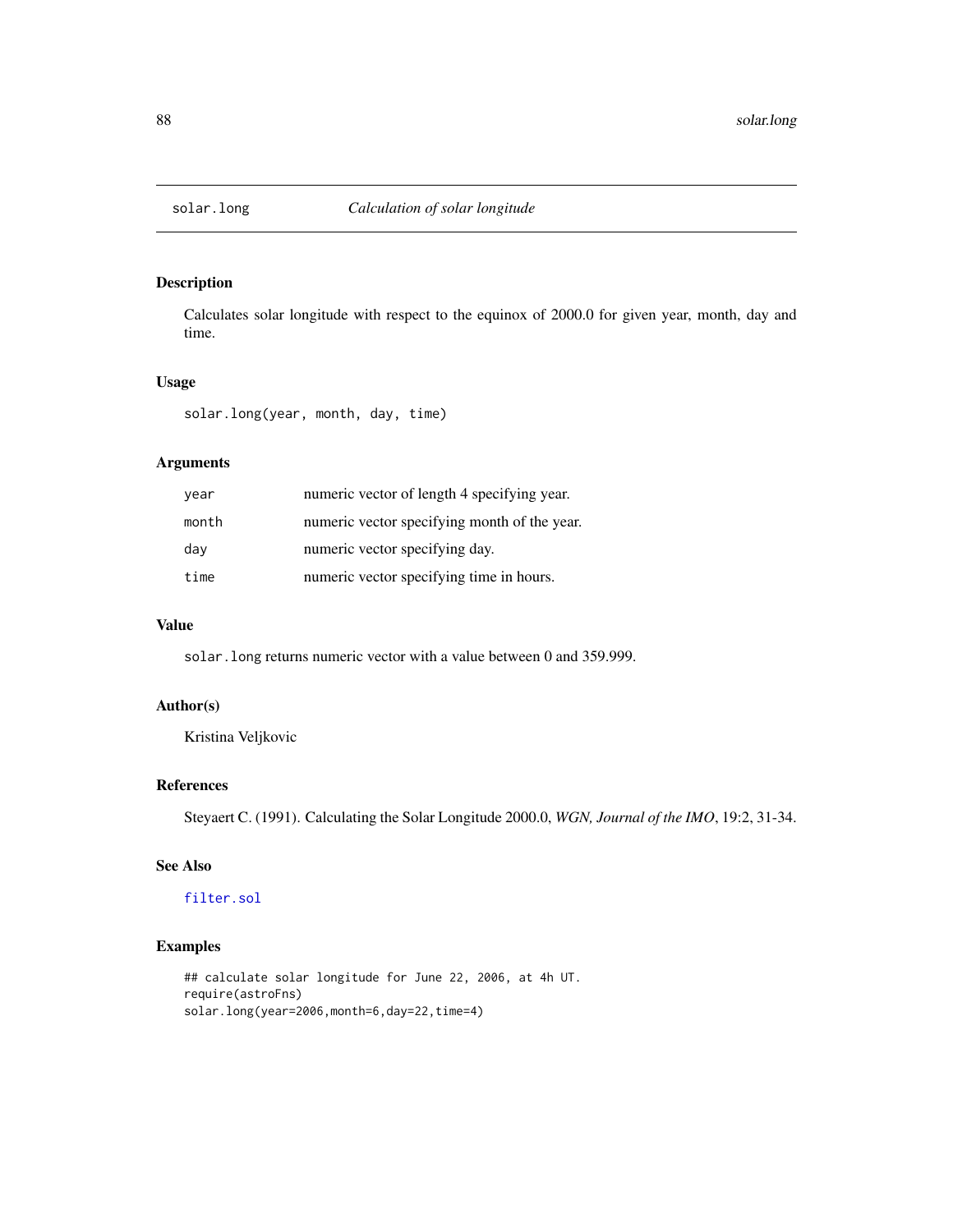<span id="page-88-0"></span>

The data consists of a list of observers.

## Usage

vmdbpers

# Format

A data frame with 5920 observations on the following 4 factor variables.

Obsvr IMO observer code Name Observer's last name

Firstname Observer's first name

Country Observer's country

# Source

Visual Meteor Database, <http://www.imo.net/data/visual>

vmdbsite *List of observing sites*

# Description

The data consists of a list of observing sites.

## Usage

vmdbsite

# Format

A data frame with 2911 observations on the following 11 variables.

Site numeric IMO site code

Name factor Name of the site

Country factor Country of the observing site

long.deg numeric Degrees component of longitude of the observing site

long.min numeric Minutes component of longitude of the observing site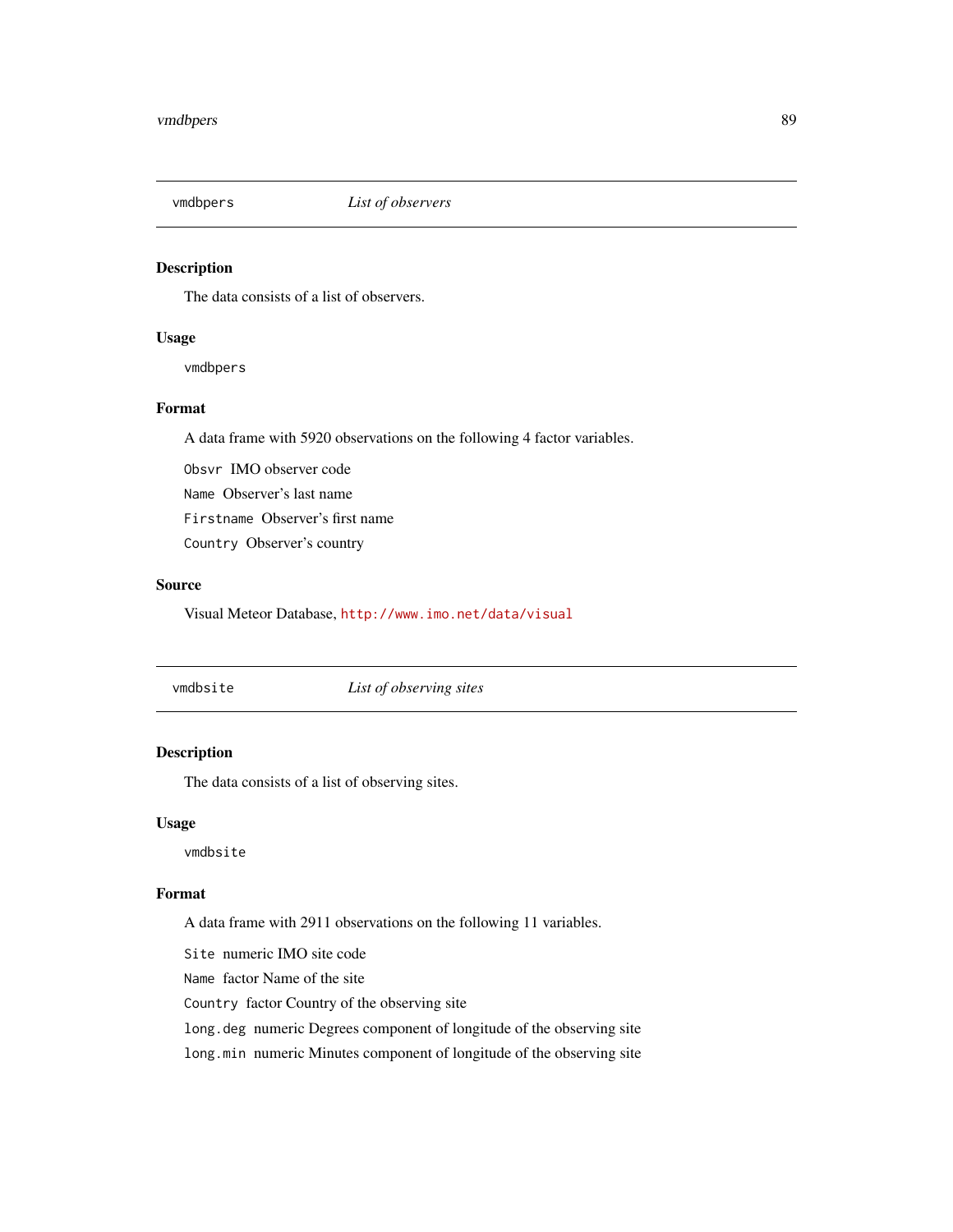long. sec numeric Seconds component of longitude of the observing site ew factor East (E) or west (W) position from the prime meridian

lat.deg numeric Degrees component of latitude of the observing site

lat.min numeric Minutes component of latitude of the observing site

lat.sec numeric Seconds component of latitude of the observing site

ns factor North (N) or south (S) position from the equator

## Source

Visual Meteor Database, <http://www.imo.net/data/visual>

<span id="page-89-0"></span>

zhr *Calculates zenithal hourly rate (ZHR)*

# Description

Calculation of average zenithal hourly rate of a meteor shower for a given rate data, specified shower, period of days, population index, length of time interval and ZHR correction.

#### Usage

zhr(data,year, month, day.beg,day.end,shw, r=NULL, Ralpha=NULL, Delta=NULL, k,c=1)

## Arguments

| data    | data frame consisting of visual meteor rate data.                                                      |
|---------|--------------------------------------------------------------------------------------------------------|
| year    | numeric vector of length 4 specifying year.                                                            |
| month   | numeric vector specifying month of the year.                                                           |
| day.beg | numeric vector specifying beginning day.                                                               |
| day.end | numeric vector specifying ending day.                                                                  |
| shw     | character string consisting of three capital letters which represent meteor shower<br>code.            |
| r       | numeric vector specifying population index of a meteor shower.                                         |
| Ralpha  | numeric vector with value between 0 and 360, specifying right ascension of the<br>radiant, in degrees. |
| Delta   | numeric vector with value between -90 and +90, specifying declination of the<br>radiant, in degrees.   |
| k       | numeric vector specifying length of time interval in hours.                                            |
| C       | numeric vector specifying value of ZHR correction. By default, it is equal to 1.                       |

<span id="page-89-1"></span>90 zhr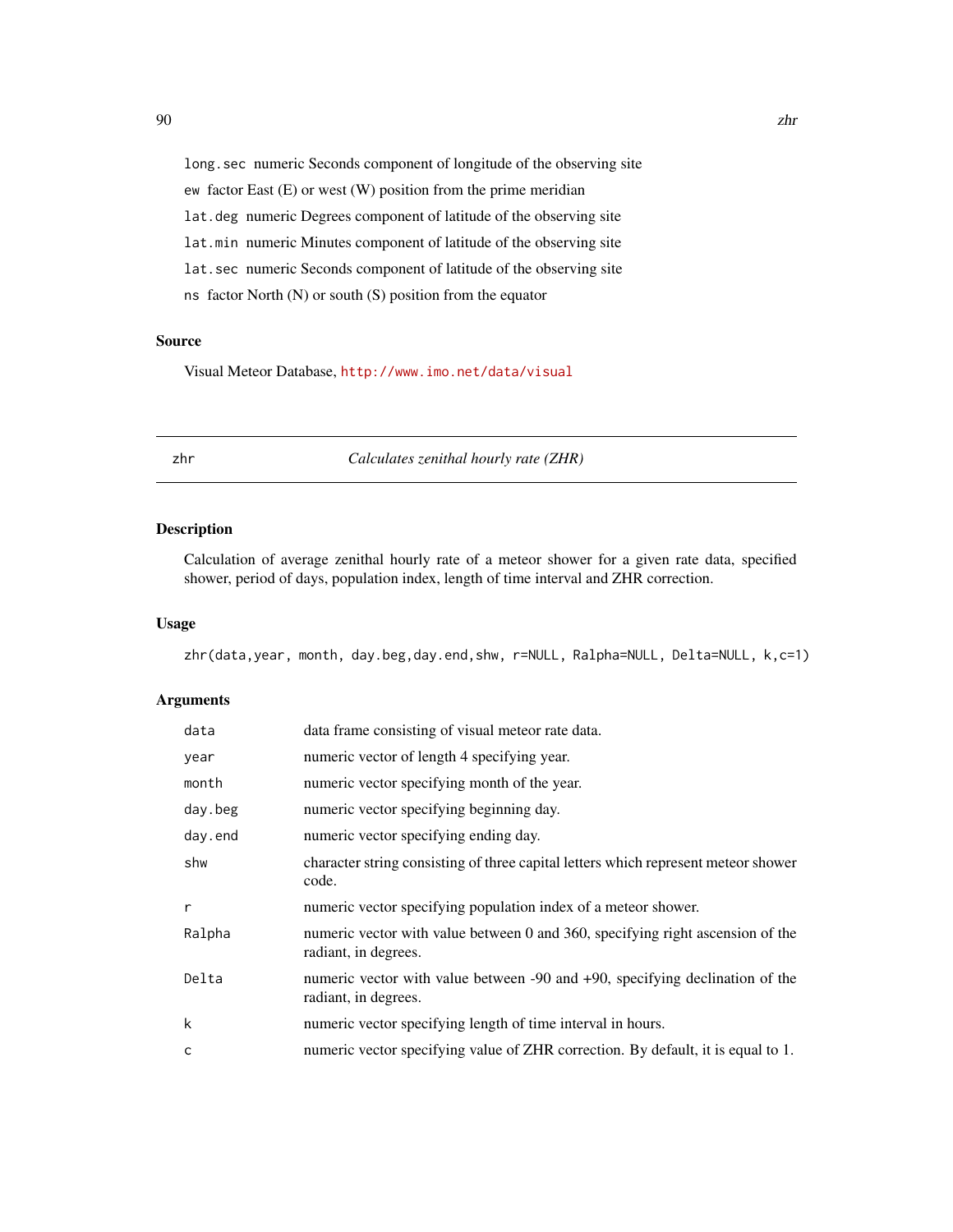## <span id="page-90-0"></span>Details

Average zenithal hourly rate is calculated by the formula

*ZHR=(c+sum\_i n\_i)/(sum\_i T\_eff,i/C\_i), i=1,2,...,k*

where  $k$  is the number of observing periods,  $n_i$  i - the raw number of meteors seen by each observer in observing period *i*, *T\_eff,i* - the effective time or amount of time an observer actually scans the sky for meteors during observing period *i*, and *C\_i* - a correction factor that accounts for all the imperfections in the observing period *i* such as clouds, low radiant, low limiting magnitude.

Correction factor is equal to

 $C_i = r^{\wedge} (6.5 - lmg_i)F_i/sin(h_i),$ 

where *r* is population index, *lmg\_i* limiting magnitude, *F\_i* correction factor for clouds, *h\_i* radiant elevation for each observer in observing period *i*.

In the numerator, *c* is included to correct for the asymmetric high and low end possibilities in a Poisson distribution (distribution of number of observed meteors).

Standard error of the average zenithal rate is calculated by the formula

*sigma=ZHR/sqrt(c+sum\_i n\_i)*.

The spatial number density of meteoroids producing meteors of magnitude at least 6.5 is (per *10^9km^3*)

*rho=(10.65r-12.15)ZHR/(3600 178700r^(-1.82)V)*,

where *V* is stream's geocentric velocity.

Standard error of spatial number density is approximated with

*sigma\_rho=sigma rho/ZHR*.

If right ascension and declination of shower radiant are not specified, the values from the data frame [radiant](#page-47-0) are used.

Day is divided in subintervals of *k* hours. For example, if  $k=12$ , subintervals are [0,12) and [12,24). Zenithal hourly rate is calculated for each subinterval in the following manner: If middle of observing time period belongs to the subinterval, corresponding data values are used in calculation of ZHR.

# Value

Data frame containing following numeric vectors

day Day of the month

month Month of the year

year Year

start Left bound of time subinterval

stop Right bound of time subinterval

sollong Solar longitude corresponding to the middle of time subinterval

nINT Number of observing time intervals

**nSHW** Number of observed meteors. String SHW is replaced with the code of meteor shower.

**ZHR** Zenithal Hourly Rate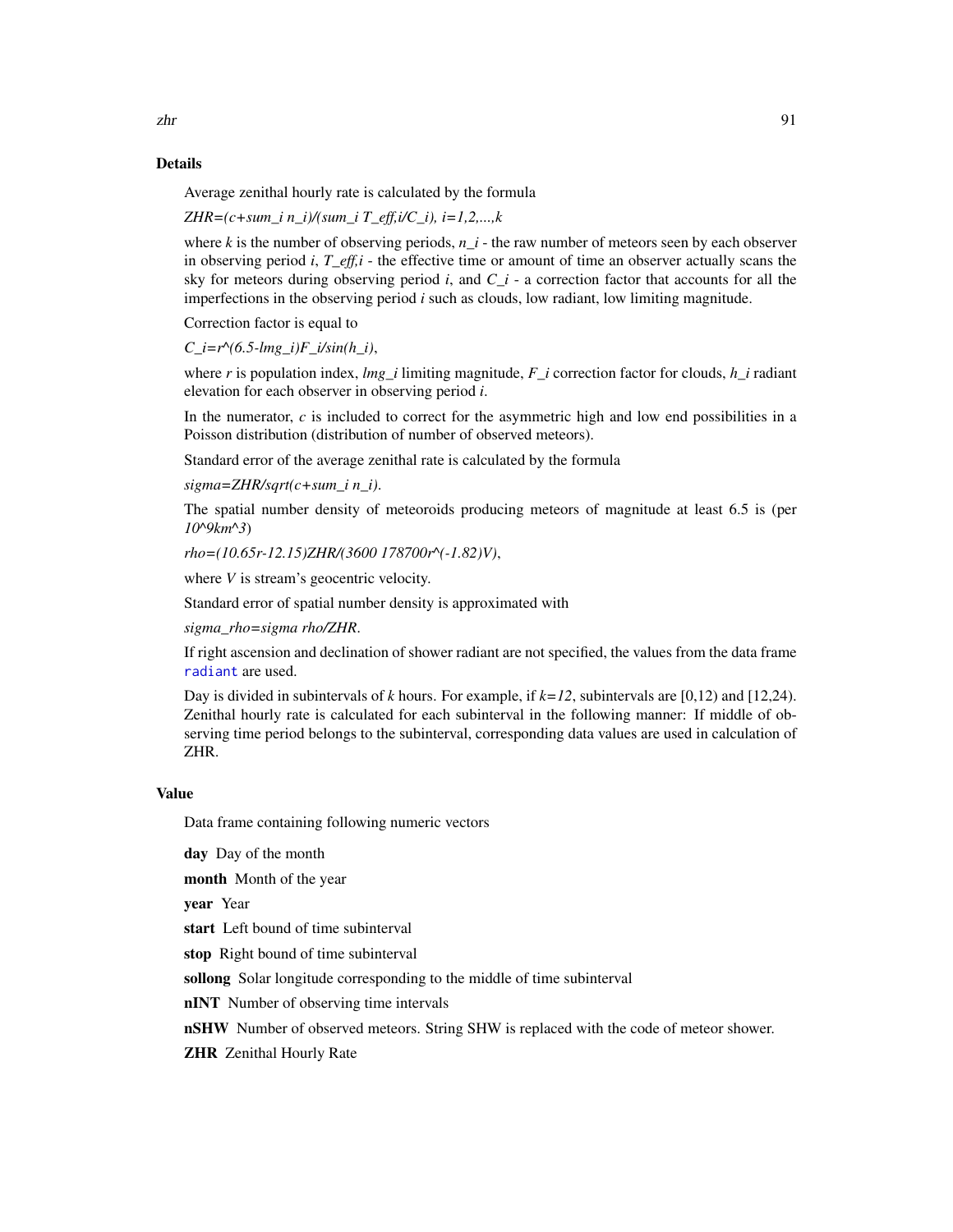<span id="page-91-1"></span>st.err Standard error of ZHR

density Spatial number density

dens.err Standard error of spatial number density

#### Author(s)

Kristina Veljkovic

# References

Rendtel J. and Arlt R., editors (2008). *IMO Handbook For Meteor Observers*. IMO, Potsdam.

Koschack R. and Rendtel J. (1990a). Determination of spatial number density and mass index from visual meteor observations (1). *WGN, Journal of the IMO*, 18(2), 44 - 58.

Bias, P.V. (2011). A Note on Poisson inference and extrapolations under low raw data and short interval observation conditions. *WGN, Journal of the IMO*,39:1, 14-19.

## See Also

[zhr.graph](#page-91-0),[pop.index](#page-45-0)

#### Examples

```
## select visual meteor data for observation of Orionids,period 20-24th October 2006,
## 12hrs time intervals, and calculate ZHR
data(rate06)
rateOri<-filter(rate06,shw="ORI",year=2006, month=10, day.beg=20,day.end=24)
zhr(rateOri,year=2006,month=10,day.beg=20,day.end=24,shw="ORI",r=2.5,k=12)
```
<span id="page-91-0"></span>

zhr.graph *Graphic of zenithal hourly rate (ZHR)* 

# Description

Graphical representation of average zenithal hourly rate of a meteor shower with error bars for a given rate dataset, specified shower, period of days, population index, length of time interval, ZHR correction and type of x-axis display.

# Usage

```
zhr.graph(data,year,month, day.beg, day.end=day.beg,shw, r=NULL, Ralpha=NULL,
         Delta=NULL, k,c=1,type=c("UTC","sol"))
```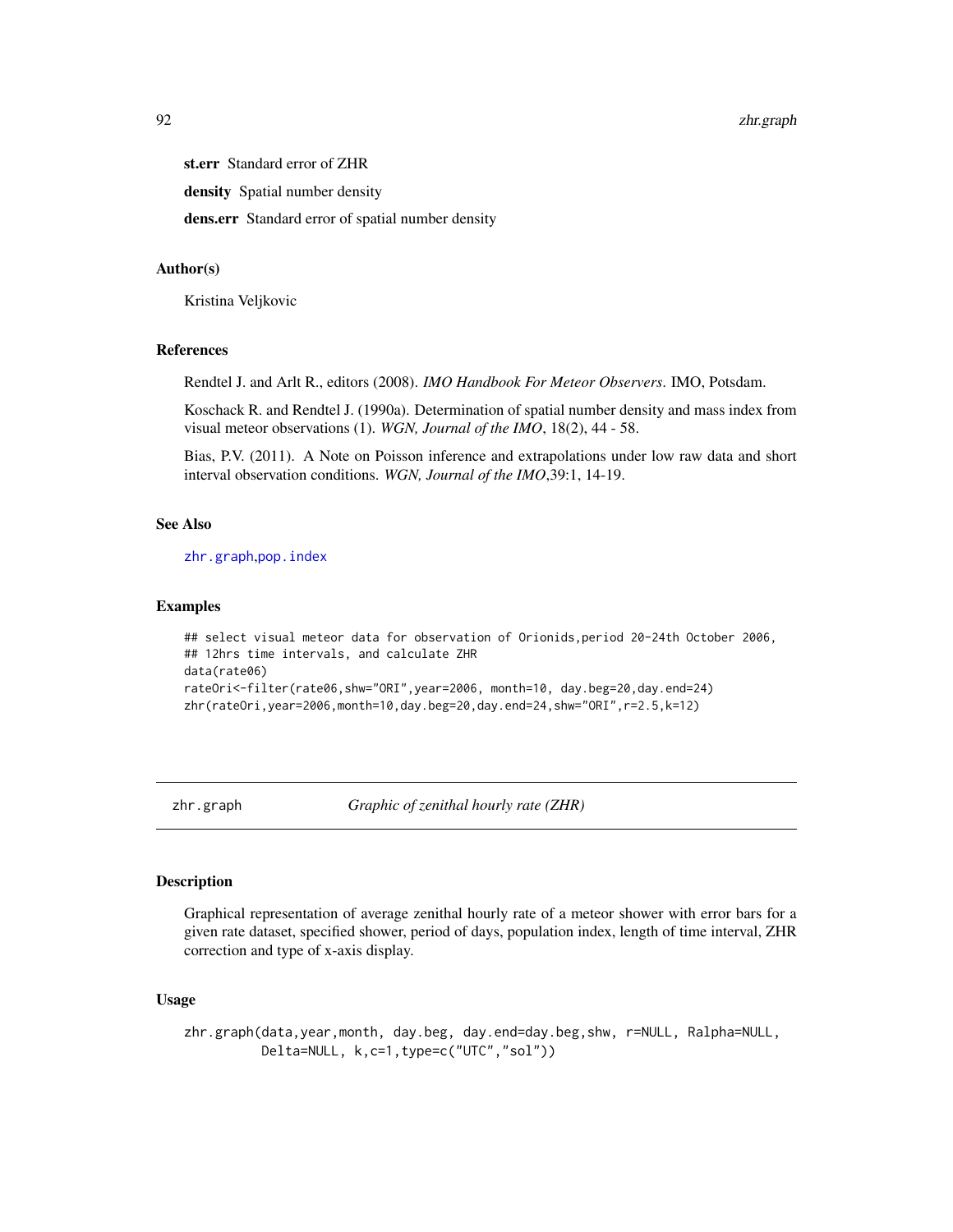#### <span id="page-92-0"></span>zhr.graph 93

## Arguments

| data    | data frame consisting of visual meteor rate data.                                                      |
|---------|--------------------------------------------------------------------------------------------------------|
| year    | numeric vector of length 4 specifying year.                                                            |
| month   | numeric vector specifying month of the year.                                                           |
| day.beg | numeric vector specifying beginning day.                                                               |
| day.end | numeric vector specifying ending day.                                                                  |
| shw     | character string consisting of three capital letters which represent meteor shower<br>code.            |
| r       | numeric vector specifying population index of a meteor shower.                                         |
| Ralpha  | numeric vector with value between 0 and 360, specifying right ascension of the<br>radiant, in degrees. |
| Delta   | numeric vector with value between -90 and +90, specifying declination of the<br>radiant, in degrees.   |
| k       | numeric vector specifying length of time interval in hours.                                            |
| C       | numeric vector specifying value of ZHR correction. By default, $c=1$ .                                 |
| type    | character string taking a value "UTC" or "sol", specifying the notation on x-axis<br>of the graphic.   |

## Details

For type="UTC", tick marks on x-axis represent coordinated universal time (UTC), set *k* distance apart, with labels specifying date (at 00:00 UTC). For type="sol", tick marks and labels on x-axis represent solar longitude, corresponding to above mentioned time in UTC.

# Value

xy plot of Zenithal Hourly Rate, with time (UTC) or solar longitude on x-axis and ZHR on y-axis. ZHR is represented with black filled circles with *68%* confidence intervals/one sigma error bars.

# Author(s)

Kristina Veljkovic

## References

<http://www.imo.net>

# See Also

[zhr](#page-89-0)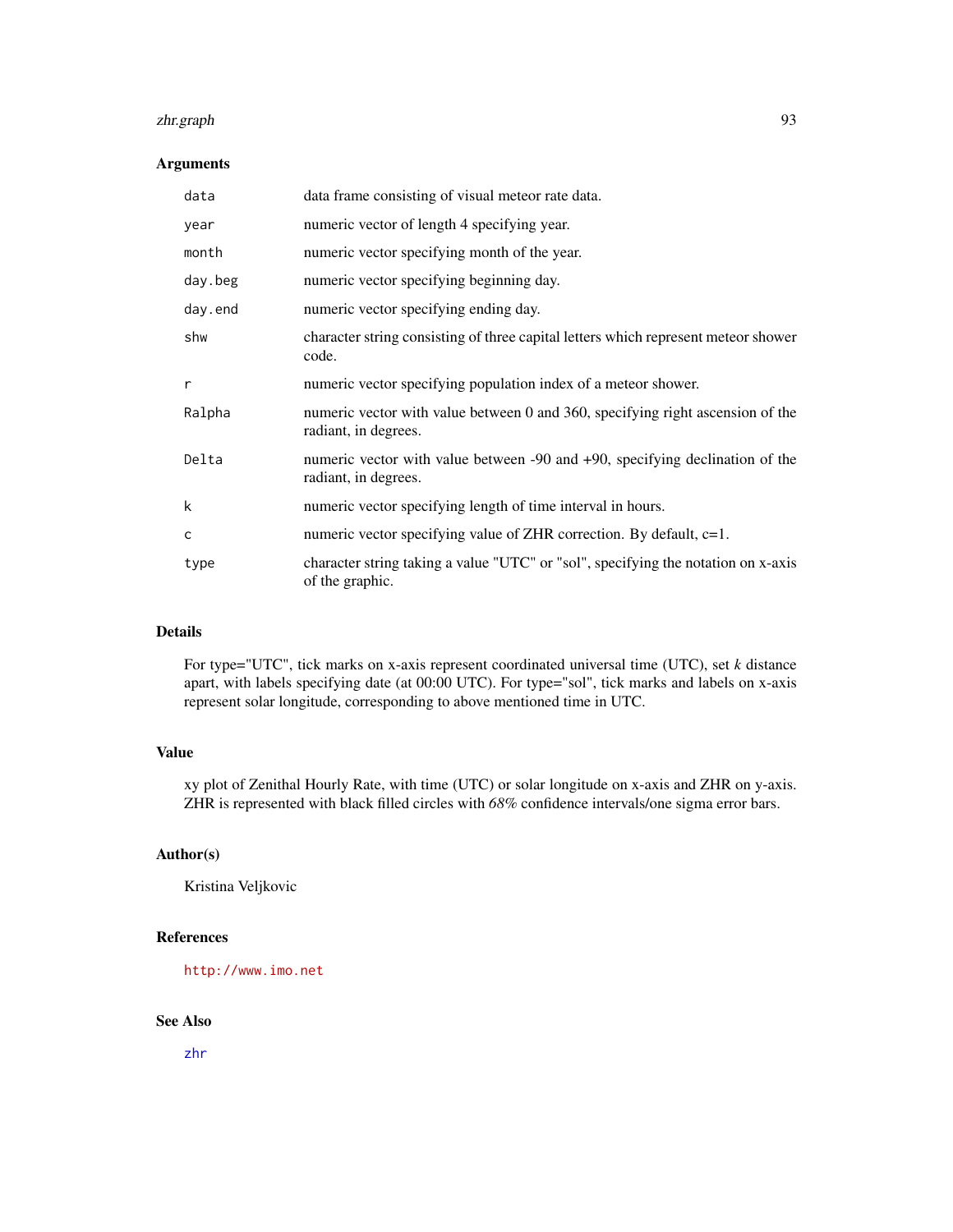# Examples

```
## select data for observations of Orionids, period 16-30th October 2006,
## 12hrs time intervals, and make a graphic of ZHR
data(rate06)
require(plotrix)
rateOri<-filter(rate06,shw="ORI",year=2006, month=10, day.beg=16, day.end=30)
zhr.graph(rateOri,year=2006,month=10,day.beg=16,day.end=30,shw="ORI",r=2.5,k=12,type="UTC")
```